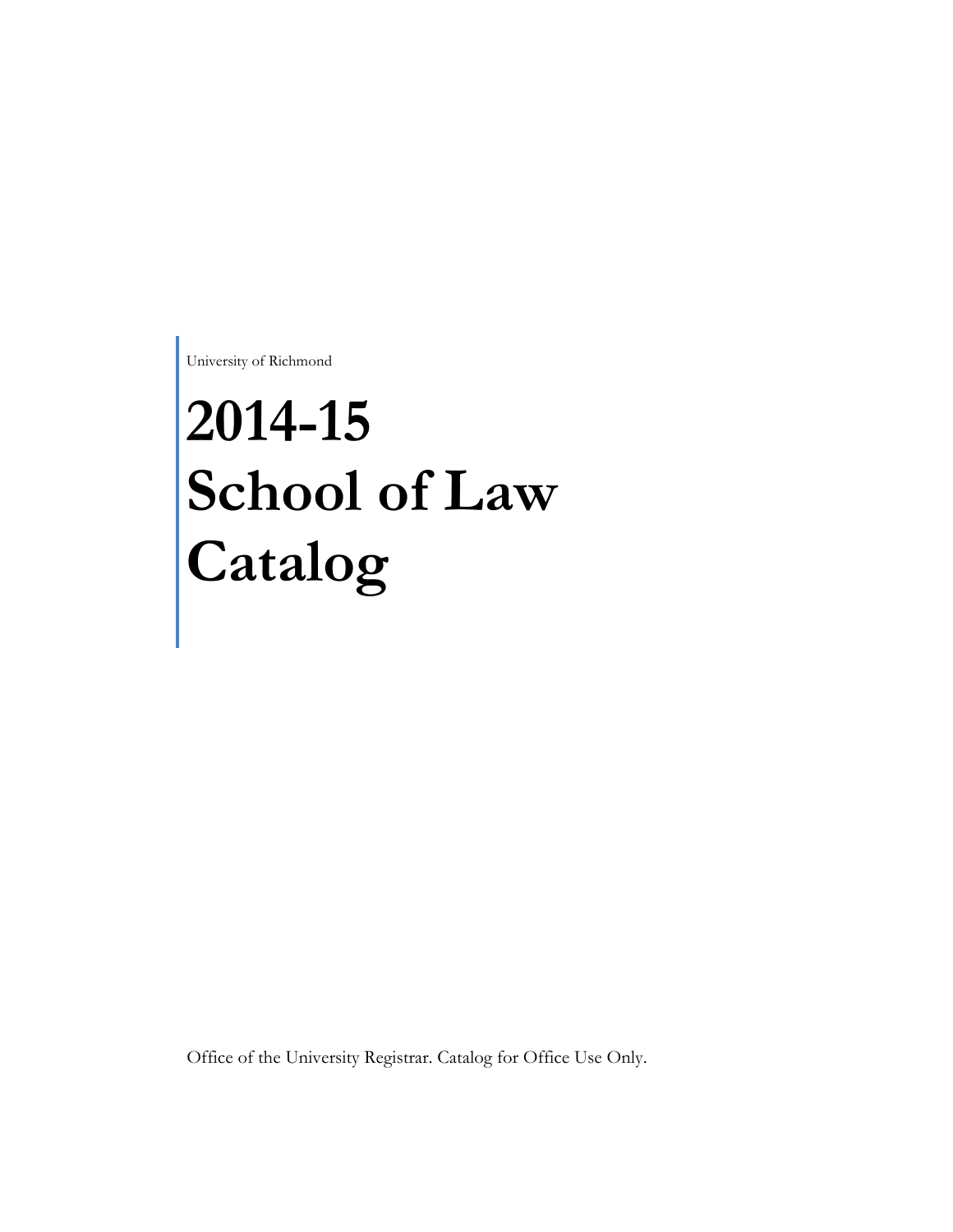# **2014-15 Law Catalog**

This course catalog provides listings for the School of Law. The requirements in this catalog apply to students entering the University of Richmond School of Law in the 2014-15 academic year.

To obtain catalogs from previous years and other schools at the University, contact the Office of the University Registrar.

The contents of this catalog represent the most current information available at the time of publication. However, during the period of time covered by this catalog, it is reasonable to expect changes to be made with respect to this information without prior notice. The course offerings and requirements of the University of Richmond are under continual examination and revision. Thus, the provisions of this catalog are not to be regarded as an irrevocable contract between the University and the student.

# **Non-Discrimination Policy**

The University of Richmond prohibits discrimination and harassment against applicants, students, faculty or staff on the basis of race, religion, national or ethnic origin, age, sex, sexual orientation, gender identity, gender expression, disability, status as a veteran or any classification protected by local, state or federal law. Copies of the complete "Harassment and Discrimination Policy (including Sexual Harassment)" are included in student handbooks, faculty handbooks and in the published guidelines for University of Richmond support staff. Copies are also available at the dean's office of each college and school and the Department of Human Resource Services. For further information, students should contact the dean of their school or residential college; staff should contact the director of Human Resource Services; and faculty should contact the dean of their school. Any inquiries regarding the University's policies in these areas should be directed to the Office of the Vice President for Student Development, University of Richmond, Virginia 23173. Telephone: (804) 289-8032.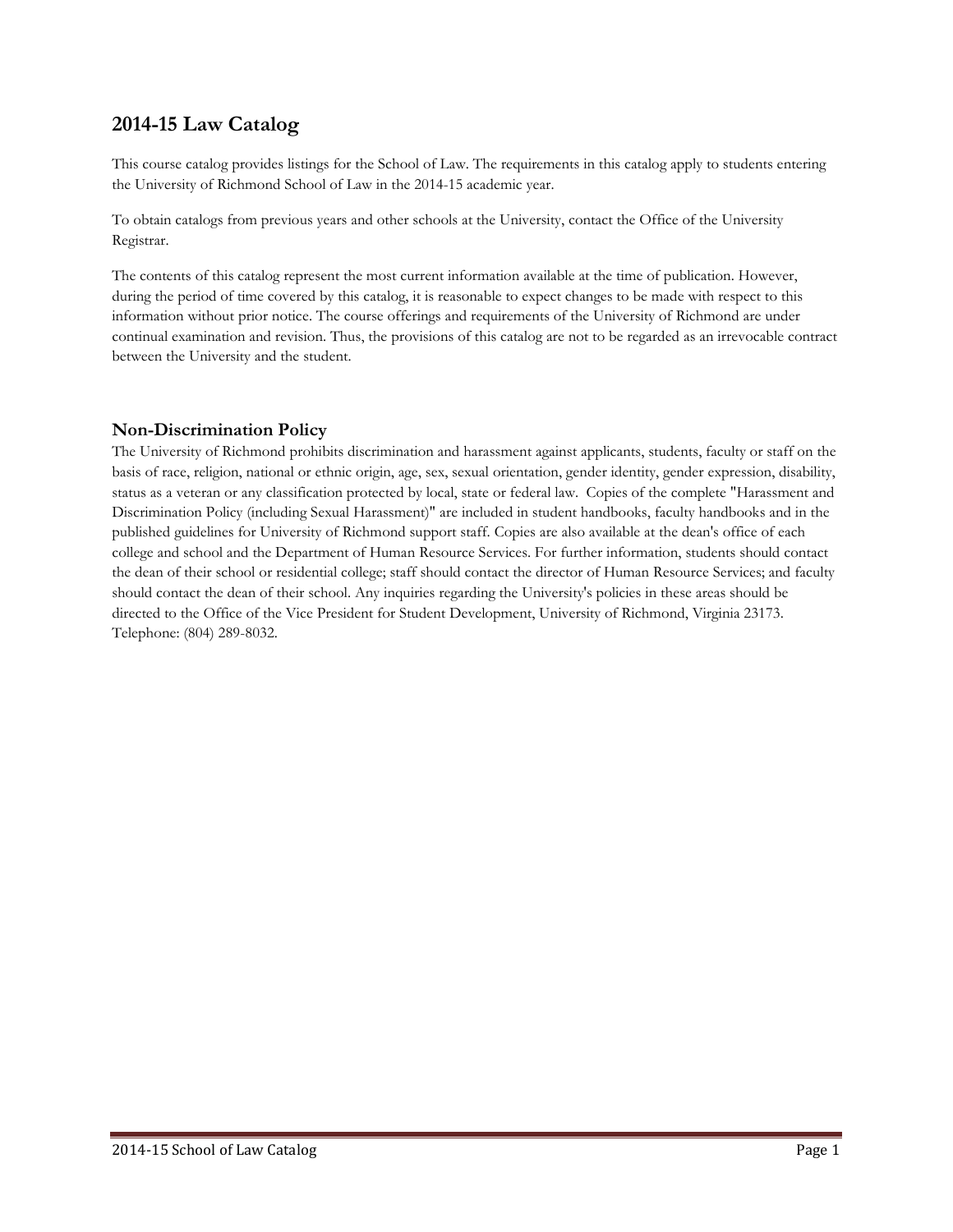# **Table of Contents**

| .5             |
|----------------|
|                |
| $\overline{7}$ |
| 21             |
| 28             |
| 39             |
| -40            |
| 43             |
| 73             |
| 77             |
| -79            |
|                |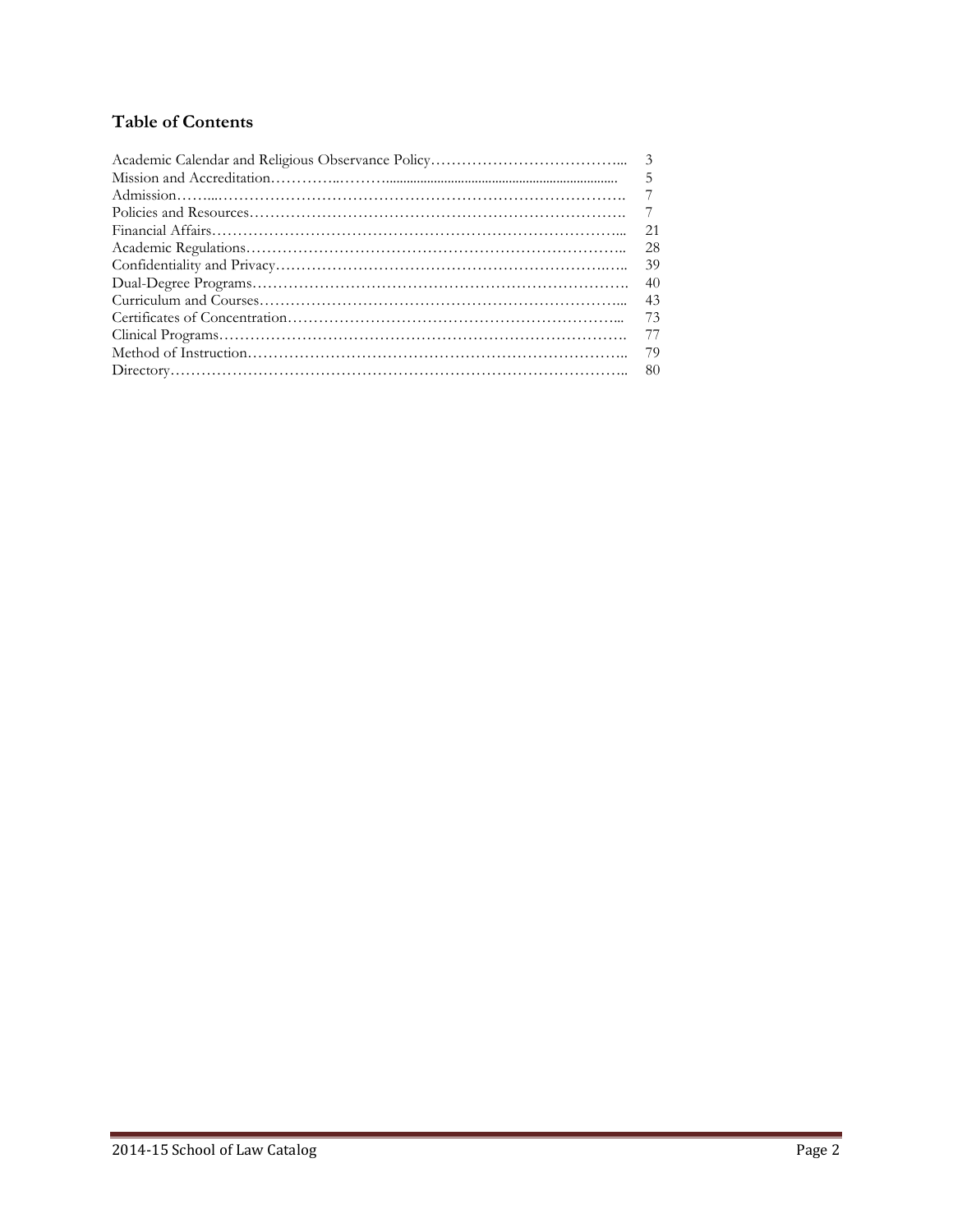# **Academic Calendar**

#### **Fall Semester 2014**

Classes begin - Monday, August 25, 2014 Labor Day (classes meet) - Monday, September 1, 2014 Last day to file for May/August graduation - Friday, September 26, 2014 Fall break begins after last class (1L and 3L) - Friday, October 10, 2014 Lawyering Skills Workshop (2L) - Friday, October 10, 2014 through Saturday, October 11, 2014 Classes resume - Wednesday, October 15, 2014 Thanksgiving break begins after classes - Tuesday, November 25, 2014 Classes resume - Monday, December 1, 2014 Fall term examination period - Monday, December 8, 2014 through Friday, December 19, 2014 Fall term ends - Friday, December 19, 2014 Fall diploma date - Wednesday, January 21, 2015

#### **Spring Semester 2015**

Registration - Saturday, April 19, 2014 through Sunday, January 11, 2015 Classes begin - Monday, January 12, 2015 Last day to file for December graduation - Friday, February 6, 2015 Spring break begins after classes - Friday, March 6, 2015 Classes resume - Monday, March 16, 2015 Spring term examination period - Monday, April 27, 2015 through Friday, May 8, 2015 Spring term ends - Friday, May 8, 2015 Spring Commencement - Saturday, May 9, 2015 Baccalaureate Service - Sunday, May 10, 2015

#### **University of Richmond Religious Observance Calendar**

#### **Religious Observance Policy**

The University is a secular institution that values a diversity of religious expression. The University is also an active community with a wide range of personal commitments and academic and extracurricular activities.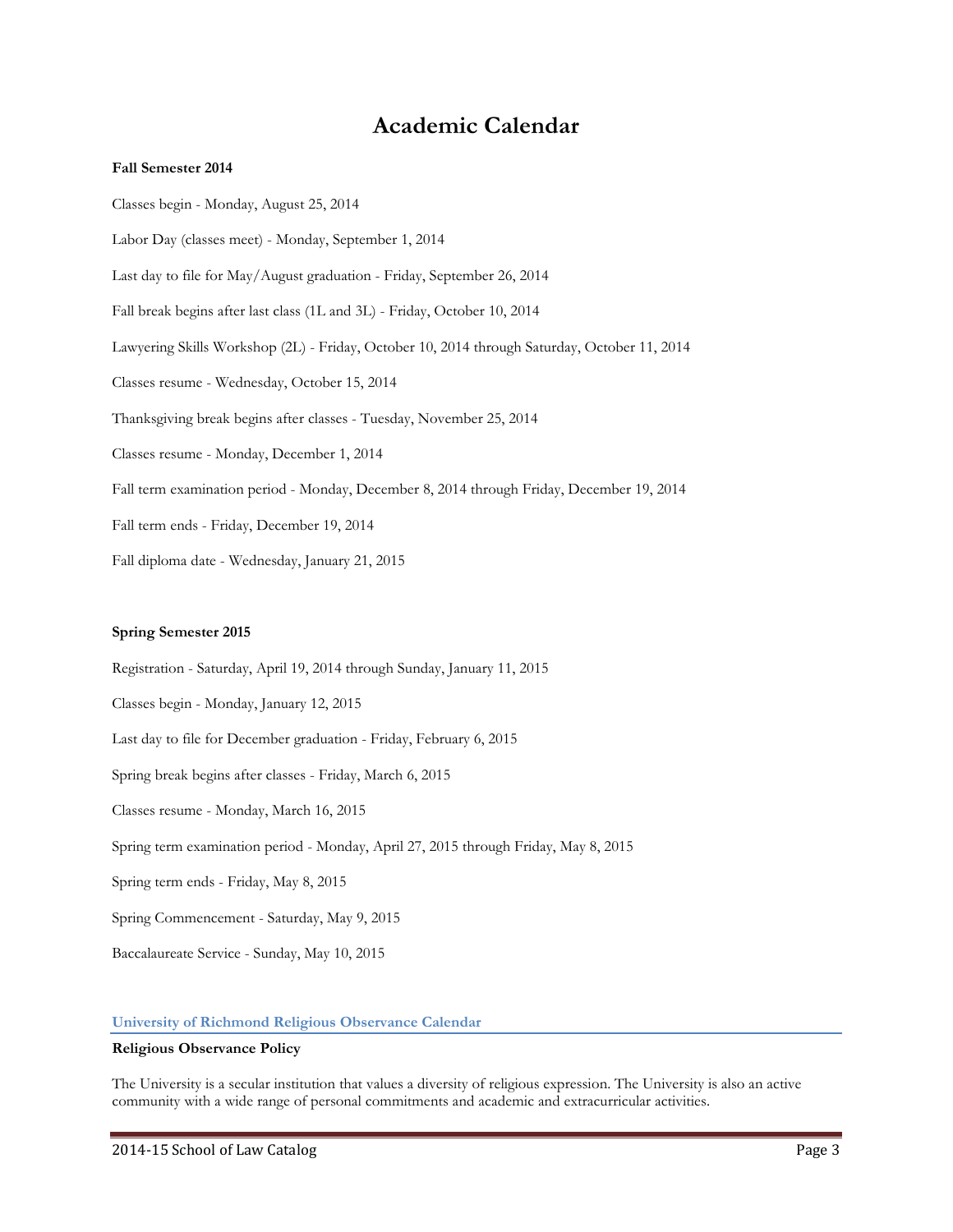Planning for academic and extracurricular activities should be done with sensitivity to the diverse religious commitments of the community and an awareness of religious holidays. Scheduling large-scale, one-time academic or extra-curricular events on a religious holiday should be avoided whenever possible.

Any student may be excused from class or other assignments because of religious observance. A student who will miss an academic obligation because of religious observance is responsible for contacting his or her professor within the first two weeks of the semester. The student is responsible for completing missed work in a timely manner.

Faculty are expected to be mindful of potential conflicts with religious observances and should make reasonable accommodations when students' religious practices conflict with their academic responsibilities.

The religious observance calendar is meant to serve as a scheduling guide. It lists significant holidays from the five largest global faith traditions. However, it is not comprehensive and students may choose to observe a holiday not included on the calendar.

The holidays listed are those which occur during the academic year when the University is open.

Buddhist 2014-15 Buddha's Enlightenment Day - Monday, December 8, 2014 Buddha's Birthday - Wednesday, April 8, 2015

Christian 2014-15 Ash Wednesday - Wednesday, February 18, 2015 Good Friday - Friday, April 3, 2015 Easter - Sunday, April 5, 2015

Eastern Orthodox 2014-15 Christmas - Wednesday, January 7, 2015 Good Friday - Friday, April 10, 2015 Easter - Sunday, April 12, 2015

Jewish - 2014-15 Rosh Hashanah - Thursday, September 25, 2014 Yom Kippur - Saturday, October 4, 2014 First day of Sukkot - Thursday, October 9, 2014 First day of Passover - Saturday, April 4, 2015

Muslim - 2014-15 Eid al-Fitr - Tuesday, July 29, 2014 Eid al-Adha - Saturday, October 4, 2014 Ashura - Monday, November 3, 2014

Hindu 2014-15 Diwali - Thursday, October 23, 2014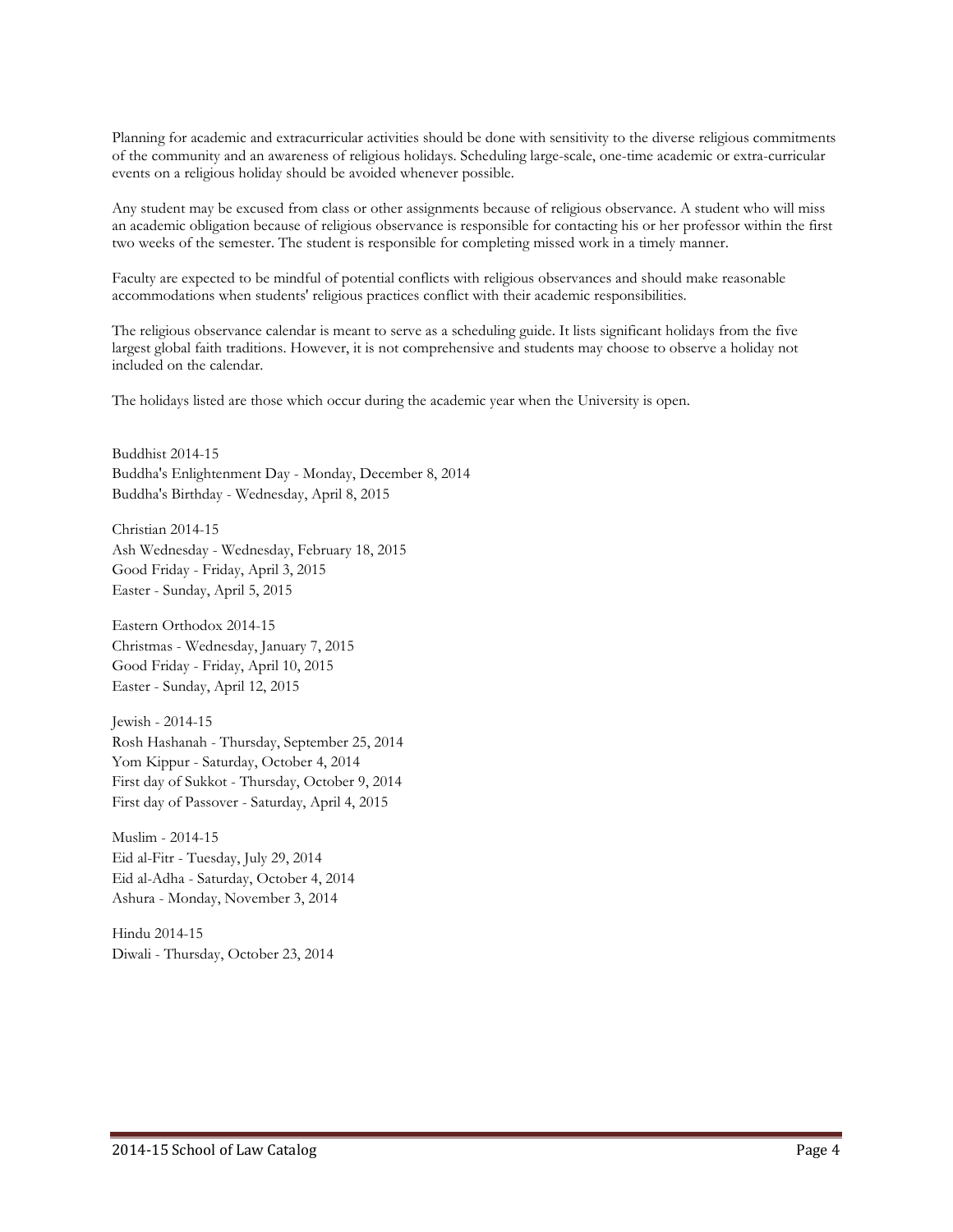# **Mission and Accreditation**

#### **University Mission Statement**

The mission of the University of Richmond is to sustain a collaborative learning and research community that supports the personal development of its members and the creation of new knowledge. A Richmond education prepares students to live lives of purpose, thoughtful inquiry, and responsible leadership in a global and pluralistic society.

#### **Organization and Accreditation**

Five academic schools and two coordinate colleges form the University of Richmond, with authority and responsibility vested legally in the Board of Trustees and the president of the University. The several colleges and schools award no degrees individually, but all degrees for work done in any one of them are conferred by the University of Richmond.

The University enrolls approximately 2,900 full-time undergraduates, 92 percent of whom live on campus; 600 full-time law and graduate students; and 1,300 part-time students, largely from Richmond and the surrounding community.

#### **SACSCOC Accreditation**

The University of Richmond is accredited by the Commission on Colleges of the Southern Association of Colleges and Schools to award associate, baccalaureate, masters, and juris doctor degrees. Contact the Commission on Colleges at 1866 Southern Lane, Decatur, Georgia 30033-4097 or call 404-679-4500 for questions about the accreditation of the University of Richmond.

To request a copy of our letter of accreditation, contact: Office of Institutional Effectiveness, 28 Westhampton Way, University of Richmond, VA 23173; Phone: (804) 484-1595; FAX (804) 484-1596.

#### **AACSB Accreditation**

The Robins School of Business is fully accredited at the undergraduate and graduate levels in Business and Accounting by the Association for the Advancement of Collegiate Schools of Business International (AACSB).

#### **ABA Accreditation**

The T.C. Williams School of Law is fully accredited by the recognized standardizing agencies in the United States. It is a member of the Association of American Law Schools; it is on the approved lists of the American Bar Association and the Virginia State Board of Bar Examiners; and its Juris Doctor degree is fully accredited by the Regents of the University of the State of New York. Although each state has its own requirements for admission to the bar, a law degree from the School of Law qualifies the holder to seek admission to the bar in any state in the nation and in the District of Columbia. Additional information about accreditation may be found at abanet.org/legaled/resources/contactus.html.

#### **Virginia State Board of Education Certification**

The University also is certified by the Virginia State Board of Education to offer teacher licensure programs.

#### **Teacher Education Accreditation Council Accreditation**

The University of Richmond's undergraduate teacher preparation programs and the graduate certificate in teacher licensure program are accredited by the Teacher Education Accreditation Council.

#### **American Chemical Society Accreditation**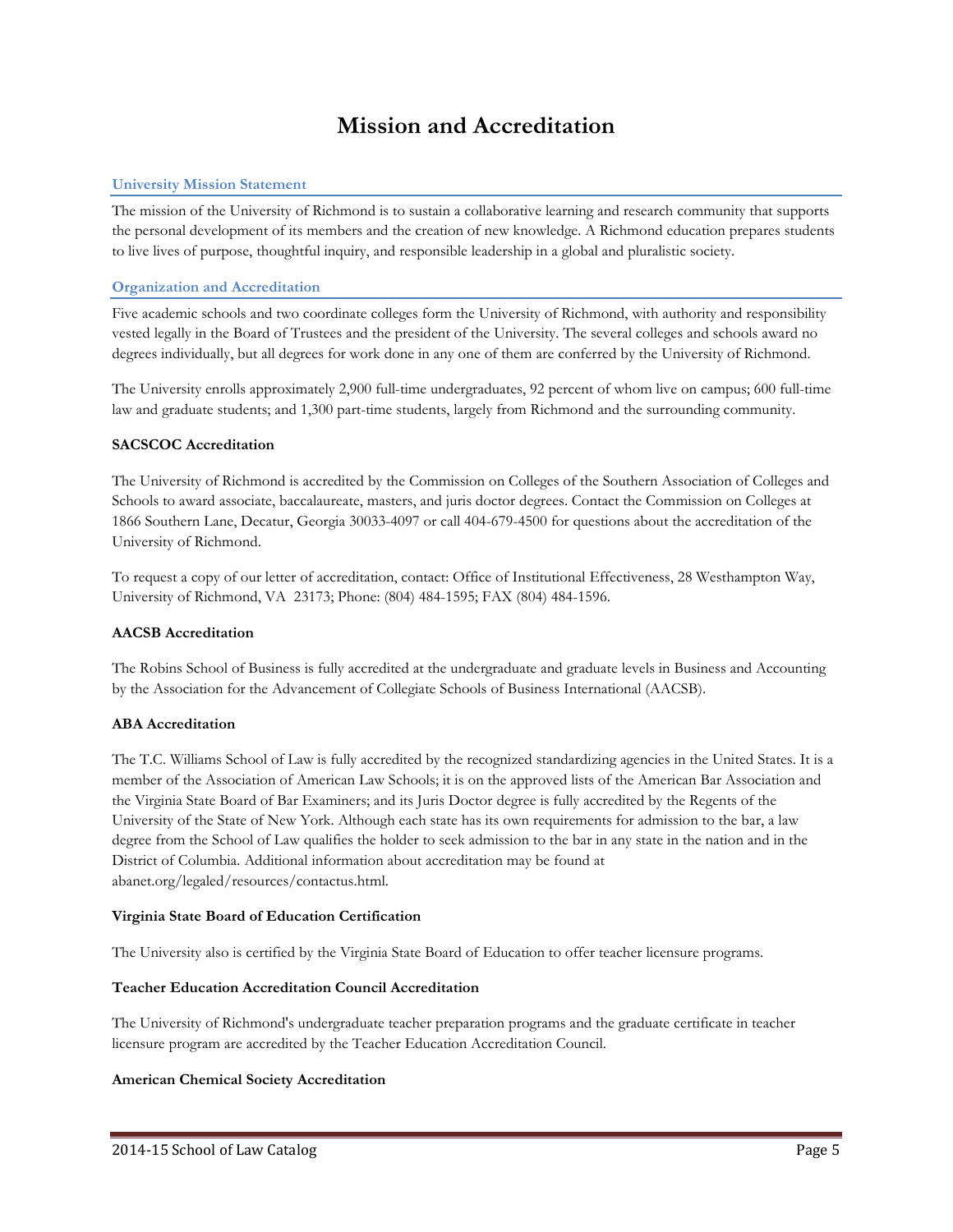The University of Richmond's chemistry program is accredited by the American Chemical Society.

# **Environment and History**

The University of Richmond campus consists of about 50 major buildings of Collegiate Gothic architectural style set amid 350 acres of lawns, lake, and woodlands. The beautiful and harmonious setting has been recognized nationally by college guides. Richmond's history began almost two centuries ago with Richmond College, founded in 1830 by Virginia Baptists as a college of liberal arts and sciences for men. Around this nucleus were established the School of Law (1870); Westhampton College, a college of liberal arts and sciences for women (1914); the Graduate School of Arts and Sciences, for advanced study in the liberal arts and sciences (1921); the E. Claiborne Robins School of Business, for undergraduate and graduate study in business (1949); University College, now known as the School of Professional and Continuing Studies, for evening, summer, and continuing education (1962); and the Jepson School of Leadership Studies, the first school of leadership studies in the United States (1992). In 1992, the academic missions of Richmond College and Westhampton College were combined in a separate school, the School of Arts and Sciences. Richmond College and Westhampton College are the coordinate colleges for men and women respectively, providing special programming and leadership opportunities in student life.

The law school was established within the college in 1870. In 1890 the family of the late T.C. Williams, who had been a devoted and valued trustee, donated \$25,000 as the nucleus of an endowment for the law school. In recognition of this gift, the school was named the T.C. Williams School of Law. At various times the school has received further generous gifts from members of Mr. Williams' family. A substantial gift came through a bequest from T.C. Williams Jr. who, like his father, was long a trustee of Richmond College, and for 20 years was the chairman of the Executive Committee of the Board of Trustees. The largest gift was received in 1952 by bequest from A.D. Williams, another son of T.C. Williams. In 1976, George E. Allen Jr., Ashby B. Allen, and Wilbur C. Allen provided the initial endowment for the school's first chair, the George E. Allen Chair. For a number of years, this endowment brought to the law school outstanding scholars, lawyers, and judges in a variety of fields, as visiting professors teaching in the annual Allen Chair Seminar. As a result of recent additions to the endowment by members of the Allen family, the Allen Chair became a full-time position on the law school faculty in 1998. Former Dean Rodney A. Smolla was the first full-time holder of the Allen Chair. Through a \$2 million pledge from Russell C. Williams, L '84, the law school has established its second chair, the Williams Chair. Williams, who practiced law in Richmond in the 1980s and 1990s, and who worked in the Virginia attorney general's office, is vice president of Hanover Shoe Farms in Hanover, Pa., which breeds horses for harness racing. The Williams Professor focuses on fundamental subjects such as torts, contracts, and civil procedure. Carl Tobias is the first full-time holder of the Williams Chair.

The University of Richmond School of Law is an integral part of the University of Richmond. The University Senate, on which sit representatives of all the faculties, provides for intercollegiate cooperation. The degrees in law are conferred by the corporation of the University of Richmond. While possessing a proud tradition, the law school continues to keep pace with the changing methods of legal education in order to prepare its graduates for the practice of law in today's society.

#### **Location**

The University of Richmond campus consists of 350 acres located about six miles west of the center of the city of Richmond, Va. The law school building, of Collegiate Gothic architecture, was originally opened in 1954 and enlarged in 1972 and 1981. In 1991, the building was significantly expanded, renovated, and refurbished. The law school building provides modern and technically equipped classrooms, seminar rooms, a law library, a courtroom, faculty study and offices, administrative offices, student lounges, and offices for the Law Review, three other journals, and numerous other student organizations.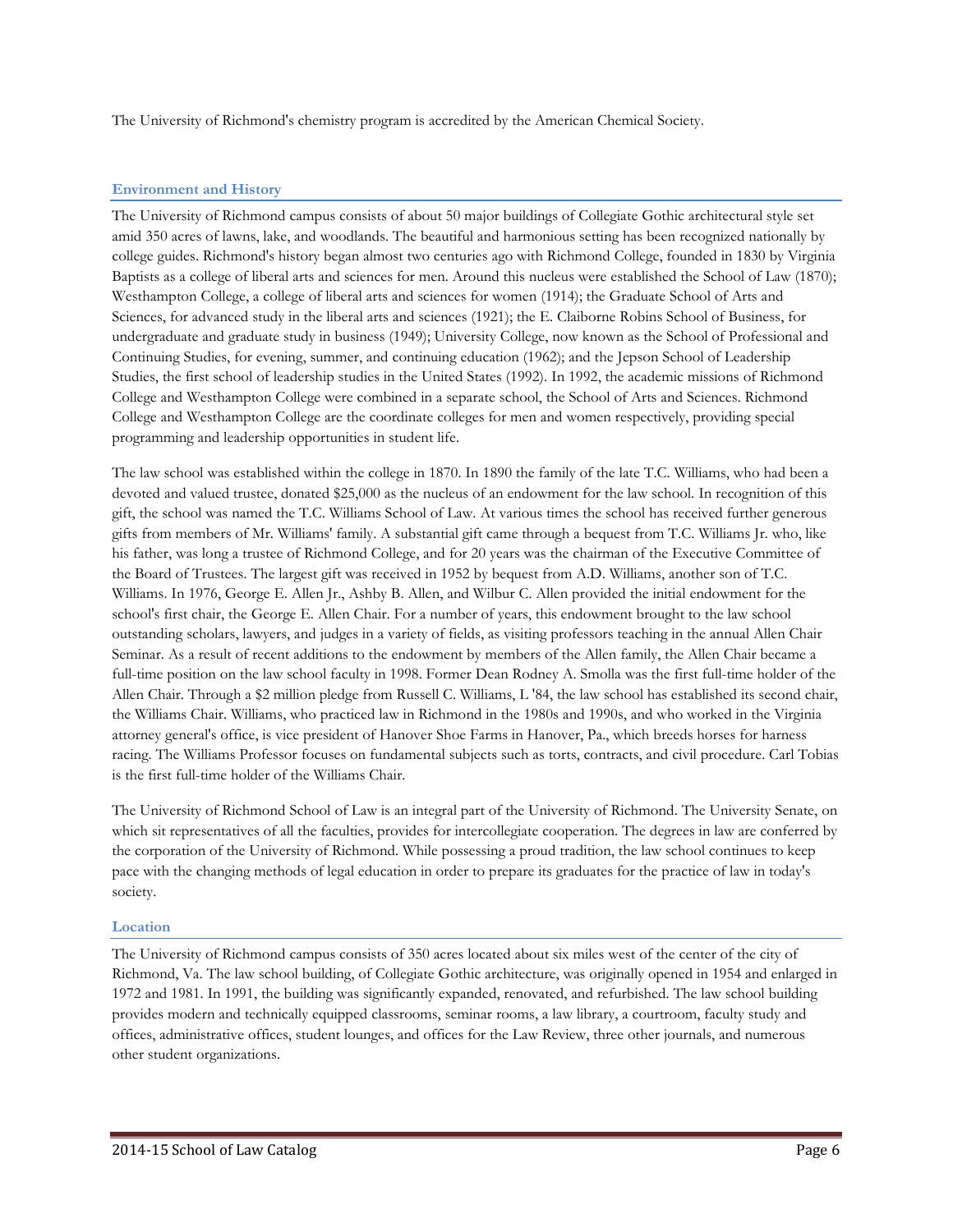Richmond, the capital of the Commonwealth of Virginia, is where the Virginia General Assembly holds its annual sessions and the Supreme Court of Virginia sits. The Federal District Court for the Eastern District of Virginia and the United States Court of Appeals for the Fourth Circuit also hold regular terms here. In addition, the State Corporation Commission, the Workers' Compensation Commission, and many federal administrative agencies hold hearings in the city. Washington, D.C., where the United States Supreme Court sits, is only about a two-hour drive away. Thus, students find, in addition to the formal law school program, unsurpassed opportunities for observation of the legal process at work in various legislative, judicial, and administrative departments of the local, state, and federal governments.

# **Admission**

Visit http://law.richmond.edu/admissions/index.html for admissions information.

# **Policies and Resources**

# **General Policies**

#### **Computer Policies**

#### **Law School Computer Program**

The University of Richmond initiated a laptop requirement program in 1994 to provide students with the technological expertise necessary to practice law in today's society. The law school was the first law school in the United States to require all entering students to own a laptop as a condition of enrollment. By choosing the University of Richmond as the place to study law, students use computers just like they are used by lawyers in the practice of law, as a personal, portable tool to gather, organize, produce, and store the kind of information that is the lifeblood of the modern legal practitioner.

Students entering law school at the University of Richmond must own a laptop, either Windows-based or Mac, with software that fully complies with the technical specifications and requirements necessary to connect effectively with the University network. Students who indicate plans to enter the University of Richmond Law School receive detailed information about satisfying the laptop requirement prior to enrollment.

Students use laptops at the University of Richmond in the classroom and in the in the classroom, in clinics and trials, in the library, and in student informal spaces, such as the DownUnder. Wireless access to the Internet and the University network is available throughout the law school building, including the classrooms and the library, and some classrooms also include wired access. Students use laptop computers for Westlaw, LexisNexis, Bloomberg Law, and Fastcase access, email, discussions with professors and fellow classmates, and searching the Internet, as well as many other uses. Students also can access the law school network from home.

The library staff provides extensive training about connectivity and other computer issues. Computer professionals offer beginning and review sessions about word processing, email, Internet searching, and other topics throughout the year for students and faculty.

# **Computing Facilities**

The University of Richmond has a strong commitment to prepare students to work in technology- and informationcentered environments. The University provides computers, software, and specialized equipment for student use in labs, public areas, classrooms, and residence hall lounges. All students in the residence halls have their own wired network connections, and the entire campus is blanketed with a high-speed wireless network that provides students, faculty, staff, and guests with secure access to a wealth of resources.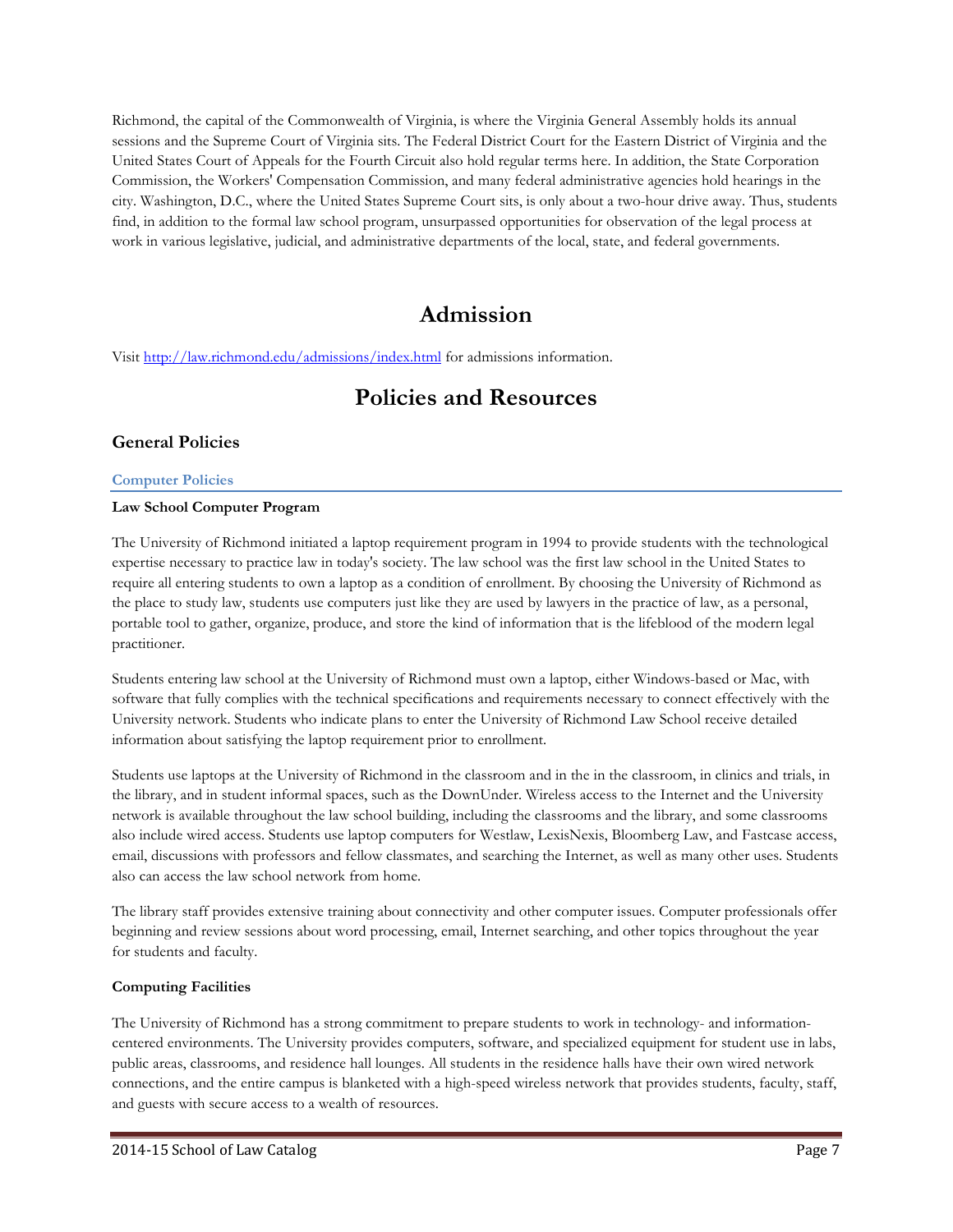The University maintains a robust network infrastructure. A wireless network supports mobile computing in every building on campus, and provides coverage in most outdoor locations and public gathering spaces. Information Services maintains University-owned systems loaded with up-to-date versions of the latest software tools and anti-virus software. All users must have an active University computer account to log into any lab machine. To help ensure the security of the University systems and network, the University requires all users to change passwords regularly in order to maintain an active account. Policies regarding the use of technology and information resources are posted on the Information Services Policies website.

The ground floor of Jepson Hall houses many computing resources, including a general purpose computer lab; five PC classrooms with full multimedia capabilities; and two computer classrooms running Windows, Linux, and Unix designated for use by the math and computer science department. When classes are not in session, the Jepson Hall computer classrooms are open for student use. Jepson Hall is also the location of the Computer Help Desk, a resource that provides assistance with computing-related issues for the entire campus. A listing of the current hours of operation for all of these resources may be found on the Information Services website.

The Center for Technology Learning Center (CTLC) is a unique resource located on the third floor of Boatwright Memorial Library. It is devoted to servicing the multimedia needs of students, faculty, and staff. This area offers PC and Mac workstations equipped with high-end Web development, multimedia, animation, 3-D modeling, and audio-video recording and editing software. Scanners, high quality printers, large-format plotters, digitizers, and digital video and still cameras also are available. In addition, the CTLC contains a photography studio and a small recording studio. The CTLC also supports media production in the Media Resource Center on the second floor of Boatwright Library. Most importantly, the CTLC is staffed by professionals and well-trained student assistants are available to assist students, faculty and staff. Students not only have access to the hardware and software, but also to experts who can help them effectively use the specialized tools.

Technology training for students, faculty, and staff is available in a variety of formats, including books and CDs available in the CTLC and searchable through the Library catalog; online video tutorials; technology training classes offered throughout the school year; and one-on-one training sessions available through appointments at the CTLC. CTLC hours of operation and current technology training classes may be found on the Information Services website.

#### **Emergency Information**

To report an emergency, call 911 or 289-8911 (cell phone). The non-emergency number is 289-8715

(Download a PDF of the Emergency Procedures)

#### **Getting Information**

During an emergency, UR will distribute information to the campus community via:

- Audio–Tornado siren and PA system
- Web–This website, alert.richmond.edu
- E-mail–Blast e-mail to '@richmond.edu' accounts
- Text/voice messages–UR Alert text messages and/or voice messages to faculty, staff, and students who register a cell or home phone through BannerWeb
- Campus phones–Telephone messages to campus telephones
- TV–UR TV channel 16 broadcasts
- People–Resident assistants and area coordinators
- Hotline–UR Emergency Hotline: (804) 289-8760 or toll free at (866) 386-0403

#### **Emergency Terms**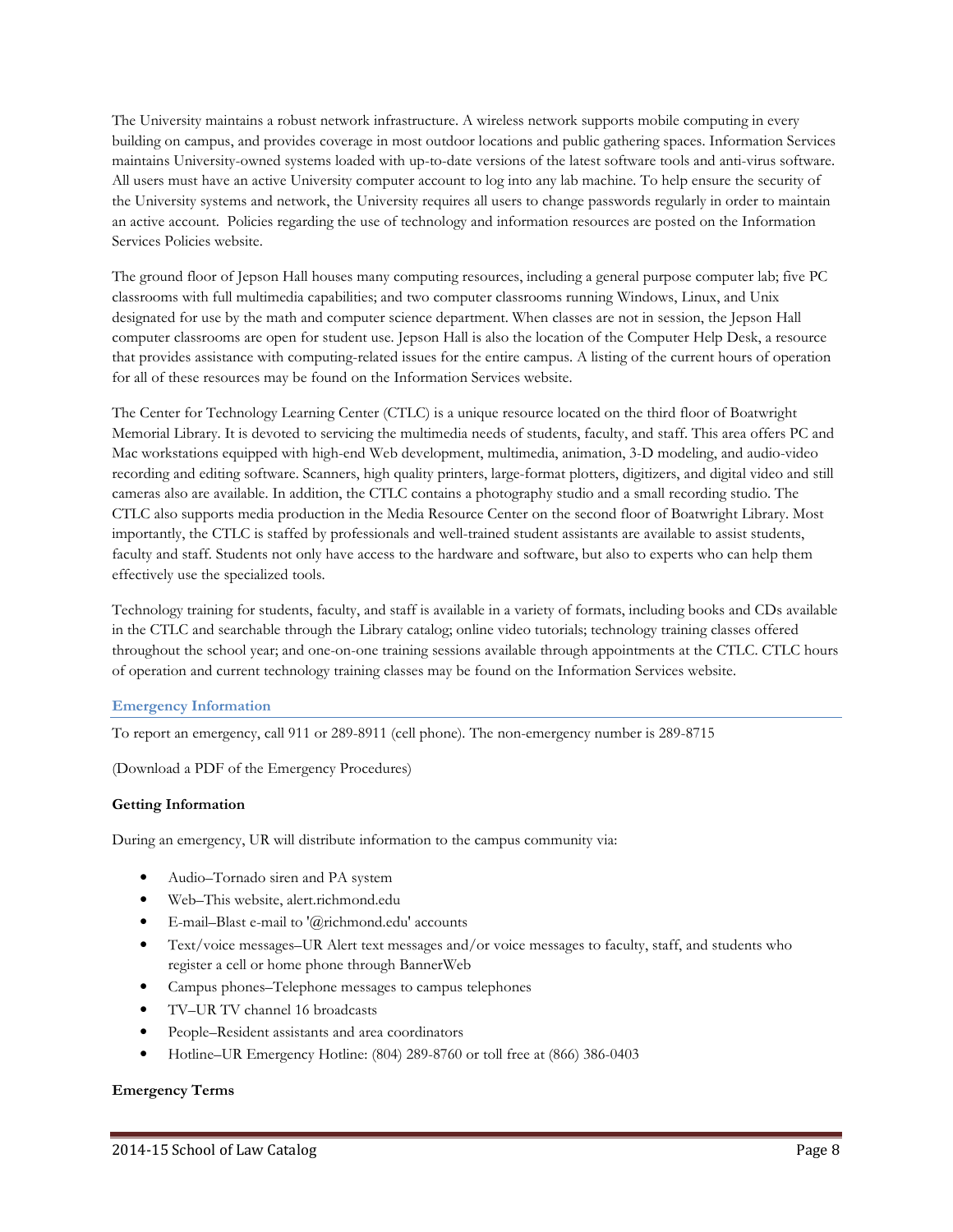Shelter in Place: Choose an interior room or one with as few doors and windows as possible. Remain there until the danger has passed. Examples: Tornado or other severe weather, nuclear alert, or hazardous materials spill.

Seek Secure Shelter: Get into a lockable space, like an office or classroom, and remain there. Lock and barricade doors, turn off lights, and turn cell phones to silent or vibrate mode. Get under a desk or other surface to hide. Wait for further instruction from law enforcement. If the threat is in your building and you can safely flee, then do so. Examples: Active shooter or dangerous person immediately threatening the campus.

Evacuate: Immediately leave the building that you are in, exiting through the nearest and safest exit. If the fire alarm has not been activated, do so. Examples: Fire, smoke.

Avoid Area, Warn Others: In these types of incidents, the emergency is localized on campus. University officials do not want anyone near the area and want you to alert others of the emergency. Examples: Hazardous materials spill, flooded roads, aircraft accident, bomb threat, civil disturbance, fire, gas leak, or power lines down.

#### **What to Do**

Tornado

- Listen for the tornado siren. A single siren blast will sound continuously until the danger has passed.
- Seek shelter inside a building until notified by University officials that it is safe to leave.
- Stay away from electrical lines and devices.
- There is no "all-clear." The danger has passed when the siren silences.

#### Fire

- Activate the nearest fire alarm and call 289-8911 if possible to report the location and cause of the fire.
- Everyone must leave immediately when a fire alarm is activated, even if there are no obvious signs of an emergency.
- Do not use the elevator.
- Remain calm and assist others in safely getting out.
- Confine the fire by closing all doors and windows if possible. Follow directions given by emergency personnel and go to the location designated by your building coordinator to await further instructions.

#### Earthquake

- Stay inside the building until the shaking stops. Don't run downstairs or rush outside while the building is shaking.
- Stay away from glass, windows, outside doors and walls, and anything that could fall.
- A sturdy table or desk can provide cover.
- Once the building stops shaking, exit the building calmly and check for others in need.
- Do not use elevators.
- If outdoors, stay in the open until the shaking stops, avoid any falling debris fields such as buildings, power lines, etc.

#### Active Shooter/Dangerous Person

- Remain calm, do not engage the intruder.
- A quick and quiet escape is suggested, if it can be done safely.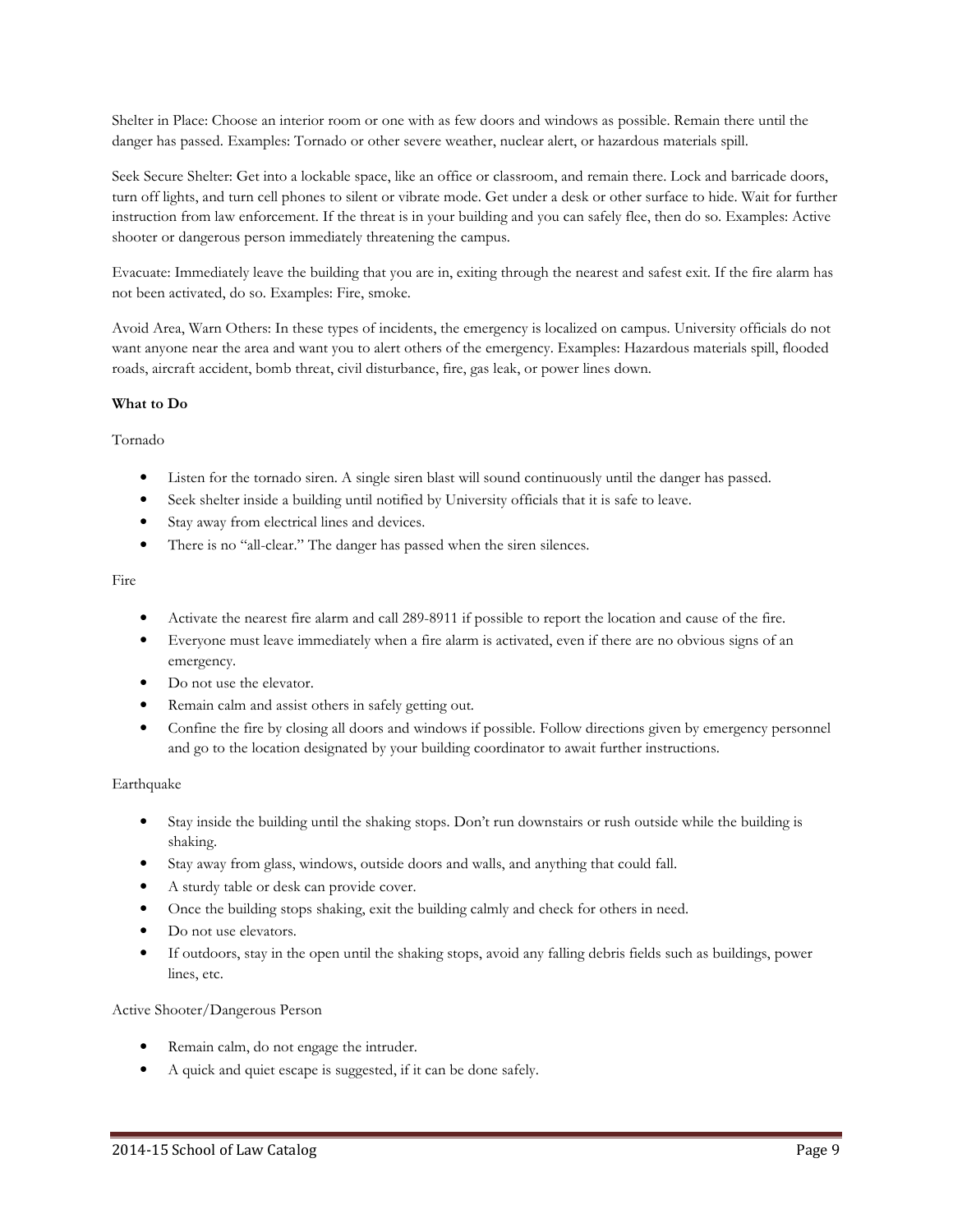- If attempting to escape, keep your hands elevated with open palms visible, especially if encountering law enforcement officers. Follow all instructions officers may give you.
- If you cannot safely exit the building, seek secure shelter.
- Close and lock windows, lower blinds, remain out of sight, and turn off lights.
- Once secured inside, take cover behind concrete walls, thick desks, and filing cabinets that are away from windows and doors.
- Remain quiet, and turn off cell phone ringers.
- Only one person from the room should call police at 289-8911 and tell them where you are, where the dangerous person is, and the condition of others with you. Follow their instructions. If you cannot speak, leave the line open so the dispatcher can hear what is going on.
- Assist others if they are injured.
- Do not respond to any unfamiliar voice commands until you can be sure they are coming from a police officer.

#### **Grievances and Complaints**

Students who wish to file a complaint or grievance pertaining to University policies, procedures, or conditions may address their complaint in written form to the appropriate department head or official who oversees the area of concern. If in doubt as to whom to direct the complaint, the following officials may be contacted:

#### **Student Life Concerns**

Housing

Joan Lachowski, Office of Undergraduate Student Housing

Financial policies

David Hale, Vice President for Business and Finance

All other concerns

Steve Bisese, Vice President for Student Development

#### **Academic Concerns**

School of Arts and Sciences

Joe Boehman, Dean of Richmond College

Juliette Landphair, Dean of Westhampton College

Robins School of Business

Bob Nicholson, Associate Dean for Undergraduate Business Programs

Richard Coughlan, Senior Associate Dean and Director of the Reynolds Graduate School of Business

Jepson School of Leadership Studies

Sandra Peart, Dean

School of Law

Kristine Henderson, Associate Dean for Student Services and Administration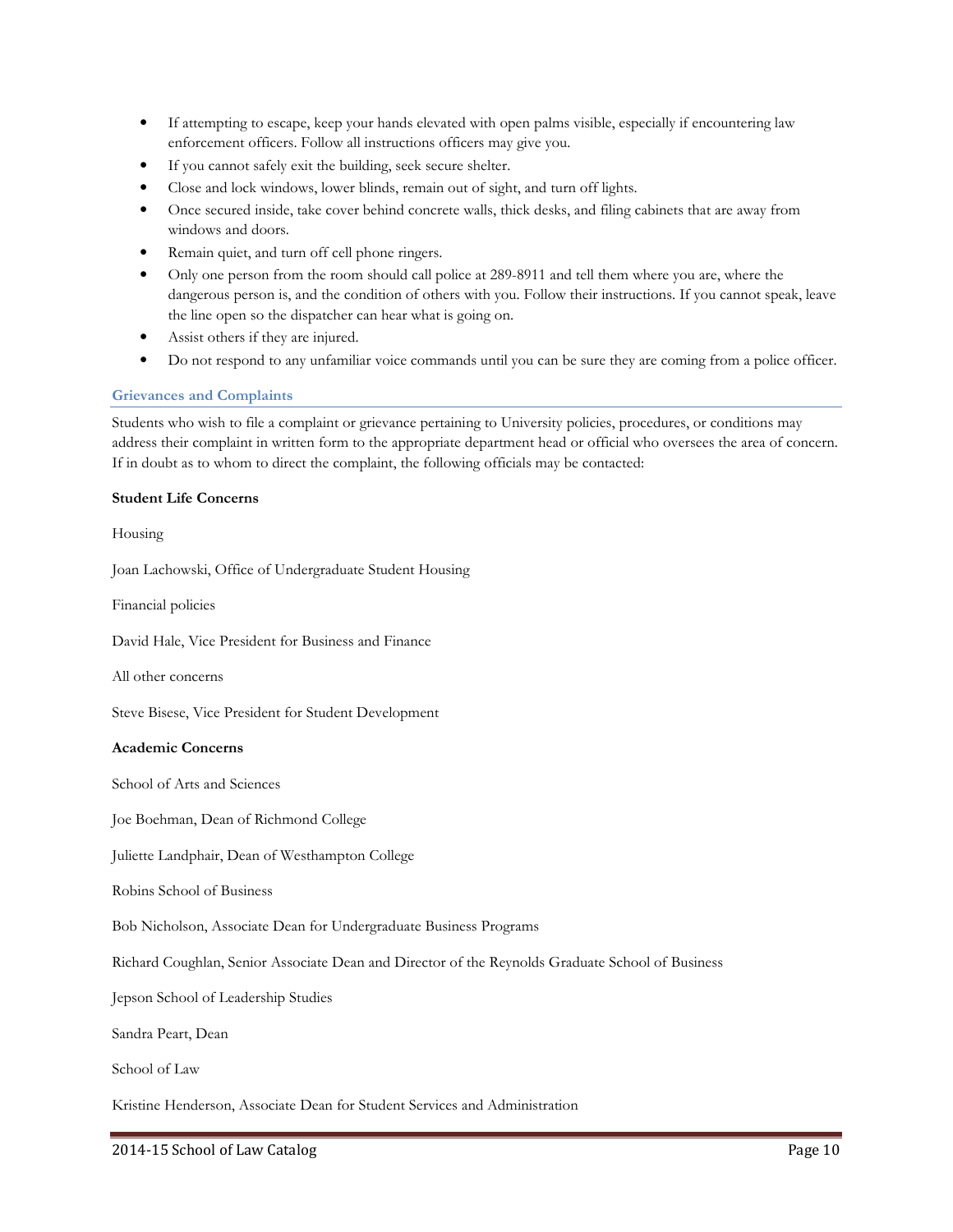School of Professional and Continuing Studies

Ned Swartz, Associate Dean for Administration and Student Services

Inclement Weather Policy

In case of inclement weather, the law school generally follows the lead of the University. University closings will be announced on the University Emergency Hotline, (804) 289-8760, and on following stations:

TV Stations

- WCVE/WCVW (PBS)
- WRIC  $(ABC)$
- $WTVR (CBS)$
- $\bullet$  WWBT (NBC)

Radio Stations

- WCVE FM 88.9
- $\bullet$  WRVA AM 1140
- $\bullet$  WRVQ FM 94.5

If the University is NOT closed in the inclement weather, individual professors may still decide to cancel certain classes if weather conditions make it unsafe or unrealistic for a faculty member to make it to school. In that event, the faculty member will take steps to notify students about the class cancellation.

Students should always exercise their best personal judgment with regard to road conditions and other safety concerns.

#### **Student Complaints (ABA Standard 512)**

#### **Student Complaints**

The faculty and administration of the School of Law are continually searching for ways to improve the delivery of legal education. As such, the faculty and administration are receptive to student suggestions and concerns. In an effort to provide a vehicle for this valuable information, the following procedure has been instituted.

Any student at the School of Law who wishes to bring a complaint to the Administration of the School of Law about a significant program that directly implicates the School's program of legal education and its compliance with the ABA Standards (https://www.americanbar.org/groups/legal\_education/resources/standards.html) should take the following steps:

- 1. The student complaint should be submitted in writing to the Associate Dean for Academic Affairs.
- 2. The writing should describe in detail the behavior, program, or process complained of, and demonstrate how it implicates the School's program of legal education and the School's compliance with a particular identified ABA Standard.
- 3. The writing must provide both the name of the student submitting the complaint, the student's University of Richmond email address and a street address for further communication about the complaint.

#### **Procedures for Addressing Complaints**

• The Associate Dean for Academic Affairs should acknowledge the complaint within three business days of receipt of the written complaint. Acknowledgment may be made by email, U.S. Mail, or by personal delivery.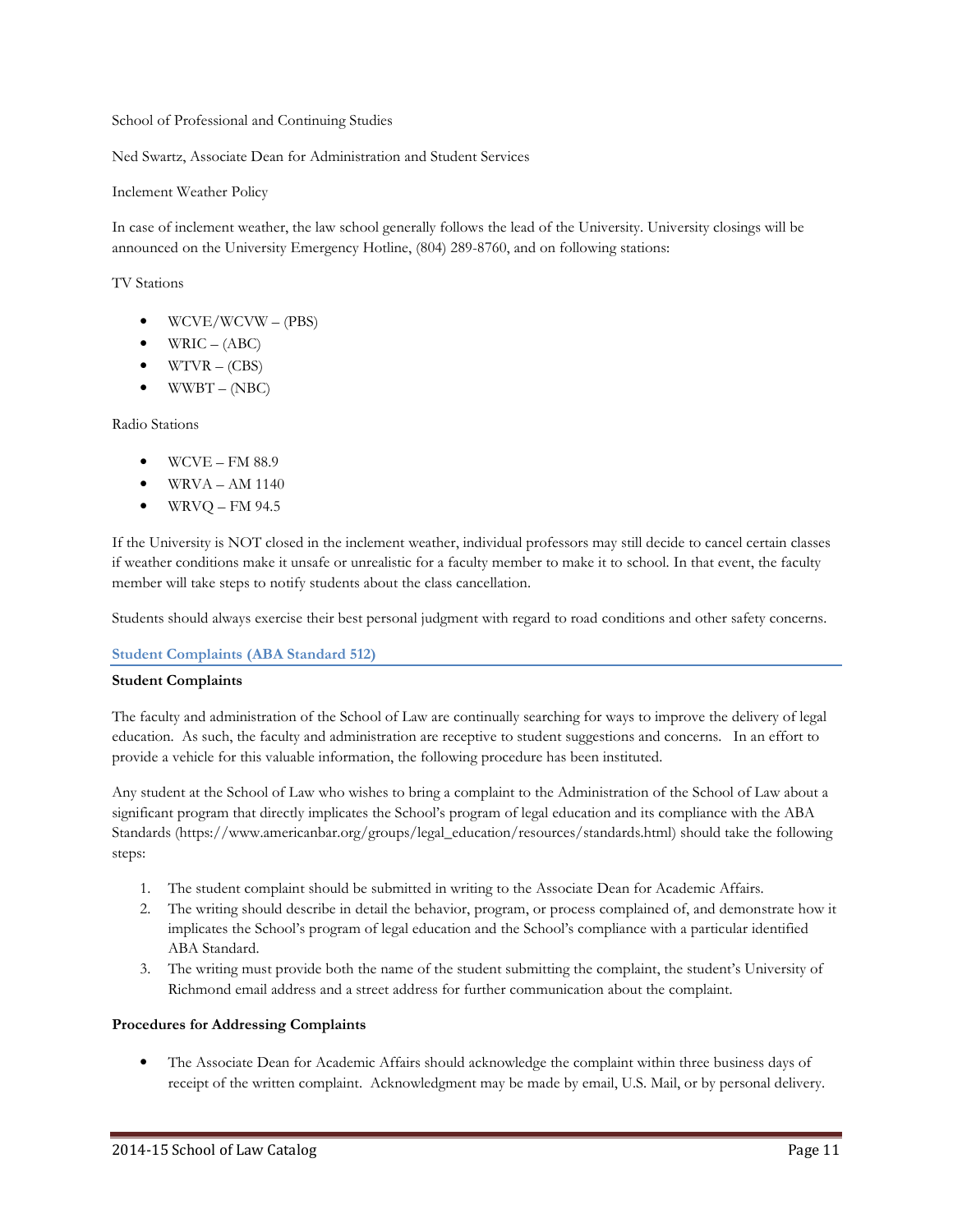- Within two weeks of acknowledgment of the complaint, the Associate Dean for Academic Affairs or his designee shall either meet with the complaining student or respond to the substance of the complaint in writing. The student should either receive a substantive response to the complaint or information about what steps are being taken by the School to address the complaint or further investigate the complaint.
- Appeals may be taken to the Dean of the Law School. Any decision made on appeal by the Dean shall be final.
- A copy of the complaint and a summary of the process and resolution of the complaint shall be kept in the Office of the Dean of the School of Law for a period of eight years.

# **Student Conduct Policies**

# **Alcohol and Drug Policy**

The legal age for the consumption and possession of alcohol is 21 in the Commonwealth of Virginia. Each member of the University community is encouraged to make risk-aware choices regarding the consumption of alcohol or the use of other psychoactive drugs. Members of the campus community who choose to use such drugs are expected to consider the risks of harm to self, others, and the community-at-large. To mitigate the harmful behavior associated with such drugs, the University has established policies to eliminate the use of illicit drugs and to limit the consumption of alcoholic beverages on campus. It is our individual responsibility to understand and abide by the regulations as defined by the University, the Commonwealth of Virginia, and the federal government governing the use and distribution of alcohol and other drugs. These regulations apply to all members of the University community and its guests and visitors. Persons who infringe upon the rights of others, break the law, conduct themselves in a disorderly manner, or damage University property are accountable for their actions. Such persons are subject to University disciplinary sanctions (up to and including removal from this community) and/or criminal action. Such harmful behavior is absolutely at variance with the mission of the University. Because the University of Richmond strives to achieve a healthy living and learning environment, the unlawful possession, use, or distribution of illicit drugs and alcohol by students and employees on the University's property, or as a part of its activities, is prohibited.

More information about the University's alcohol and drug policy can be found online at studentdevelopment.richmond.edu/common/PDF/UR\_Alcohol\_Policy.pdf

#### **Harassment & Discrimination**

Every University employee and student has the right to work and study in an environment free from discrimination and harassment and should be treated with dignity and respect. The University prohibits discrimination and harassment against applicants, students, and employees on the basis of race, religion, national or ethnic origin, age, sex, sexual orientation, gender identity, gender expression, disability, status as a veteran or any classification protected by local, state or federal law.

The University's policy against discrimination and harassment (Policy) incorporates protections afforded by Title IX of the Educational Amendments of 1972, which prohibits discrimination in educational programs and activities based on gender. This Policy also incorporates all other local, state and federal laws, including Title VII of the Civil Rights Act of 1964. Any individual whose conduct violates the Policy will be subject to disciplinary action up to and including termination for employees and expulsion for students.

Harassment is the creation of a hostile or intimidating environment, in which verbal or physical conduct, because of its severity and/or persistence, is likely to interfere significantly with an individual's work or education, or affect adversely an individual's living conditions on campus.

Illegal and improper harassment based on any of the classifications in paragraph 1, may include: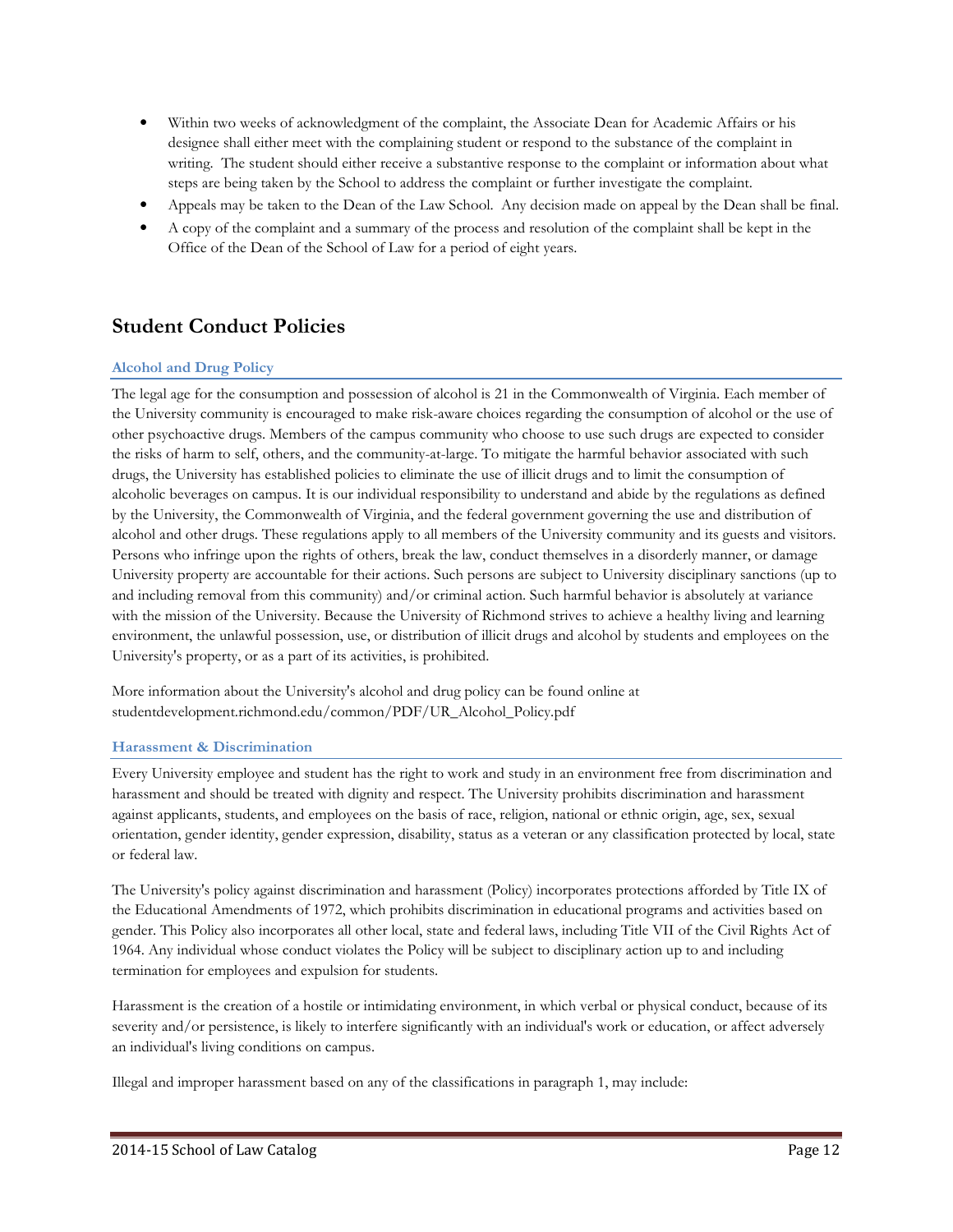- Any suggestion that sexual favors, race, religion, national or ethnic origin, age, sex, sexual orientation, gender identity, gender expression, disability, status as a veteran or any protected classification would affect one's job, promotion, performance evaluations, grades, working or educational conditions;
- Making unwelcome or offensive comments about a person's clothing, body or personal life;
- Offensive jokes or unwelcome innuendoes;
- Other conduct that creates a work or educational environment that may be considered offensive or hostile, even though some staff or students might not find them objectionable;
- Use of unwelcome or offensive nicknames or terms of endearment.

Sexual harassment, in particular, may consist of unwelcome sexual advances, requests for sexual favors, or other verbal or physical conduct of a sexual nature when one or more of the following occur:

- Submission to or rejection of such conduct is made a term or condition of an individual's employment or academic success;
- Submission to or rejection of such conduct is used as the basis for employment or academic decisions;
- Such conduct has the purpose or effect of interfering with an individual's work or academic performance or creates a hostile, intimidating or offensive work or educational environment.

The University has designated the Associate Vice President for the Department of Human Resource Services (located in Weinstein Hall), as the University's representative to handle issues arising under the Policy, including Title IX. Individuals who need further information or clarification of the Policy should contact the Associate Vice President directly. employees and students who feel they have suffered discrimination or harassment in violation of the Policy should follow the Complaint Resolution Procedure described below.

The Policy also applies to complaints of harassment or discrimination involving applicants for admission or employment, or persons aggrieved by third parties such as contractors or vendors serving the University.

# **Complaint Resolution Procedure**

For ease in identifying individuals, the person making the complaint is referred to as the Complainant, and the person for whom the complaint is being made is referred to as the Respondent.

The University will endeavor to respond to and resolve all complaints quickly and effectively. Individuals who believe they have been harassed or discriminated against in violation of the Policy are encouraged to take action in any of the ways described in the Complaint Resolution Procedure (Procedure).

Although none of the actions listed under the options for Informal Resolution, below, are required before an individual may file a Formal Complaint, the University favors informal resolution of these claims whenever possible. Except as expressly provided herein, the Procedure is the only grievance practice available to staff, faculty, students or other parties for violations of the Policy. No other grievance practices otherwise available at the University are applicable.

Through the Procedure, the University will take necessary steps to prevent recurrence of any harassment and/or discrimination determined to have occurred, and will take necessary steps to correct the discriminatory effects of the conduct on the Complainant and others, if appropriate. During all stages of the Procedure, every effort will be made to ensure fundamental fairness to all parties involved in the complaint process. The University will make good faith efforts to protect the confidentiality of those involved in the Procedure to the extent permitted by law and to the extent that continued protection does not interfere with the University's ability to investigate allegations or to take corrective action.

The University prohibits retaliation against any individual who files a complaint (informal or formal) in good faith or participates in a harassment or discrimination inquiry. Disciplinary action will be taken against any individual who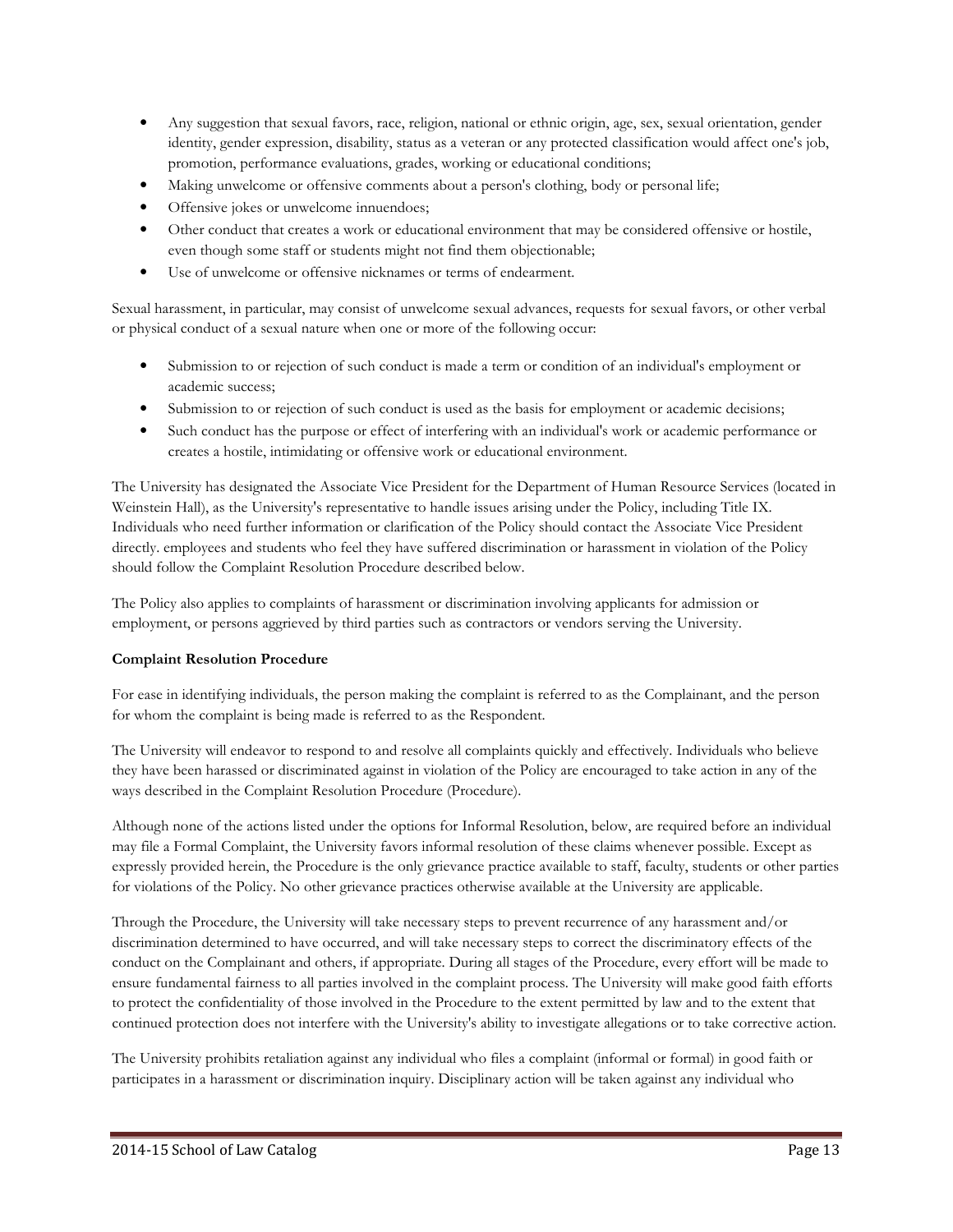retaliates against a Complainant or participant in a harassment or discrimination inquiry, or who files a discrimination or harassment complaint in bad faith, or who maliciously or knowingly files false charges.

A. Procedures for Informal Resolution

The Informal Resolution process provides an effective means of resolving most disputes. However, the Complainant may terminate the Informal Resolution process at any time and initiate a Formal Complaint without prejudice.

#### 1. Informal Discussion with Respondent

Prior to the involvement of other parties or University officers, the Complainant may choose to discuss the concerns directly with the Respondent. The Respondent may not realize that his or her conduct is offensive or unwelcome. Many disputes can be resolved quickly and effectively with such direct communication. A complaint brought to the attention of the Respondent shortly after the alleged offensive behavior occurs (e.g.: immediately or in a few days) will usually result in more effective resolution.

2. Informal Discussion with University Officials

Understanding that a Complainant may discuss concerns with a friend, confidant, advisor or counselor in the Counseling and Psychological Services office, etc., it is nonetheless the case that to initiate an informal discussion with University officials, a Complainant should contact one of the following individuals in a timely manner, ordinarily within thirty (30) days of the offending conduct:

Students should contact the dean of their school or residential college as follows:

- Arts and Sciences, Business or Leadership Studies undergraduate students should contact the dean of their residential college
- Graduate School of Business: Senior Associate Dean, Richard Coughlan at (804) 289-8553
- Law School: Dean, Wendy Purdue at (804) 289-8183
- Richmond College: Dean, Joseph Boehman at (804) 289-8061
- School of Professional and Continuing Studies: Dean, James Narduzzi at (804) 287-6684
- Westhampton College: Dean, Juliette Landphair at (804) 289-8468

Staff should contact:

• Executive Assistant to the President: Carolyn Martin at (804) 289-8088

Faculty should contact the dean of their school:

- Arts and Sciences: Dean, Kathleen Skerrett
- Business: Dean, Nancy Bagranoff
- Professional and Continuing Studies: Dean, James Narduzzi
- Law: Dean, Wendy Perdue
- Leadership Studies: Dean, Sandra J Peart

If the complaint is against one of the designated University officials, the Complainant should contact the President of the University, who will designate a representative of the University to handle the matter. If the complaint is against the dean of a student's residential college, then the Complainant should contact the Associate Vice President for the Department of Human Resource Services.

The Informal Discussion can help with any or all of the following options: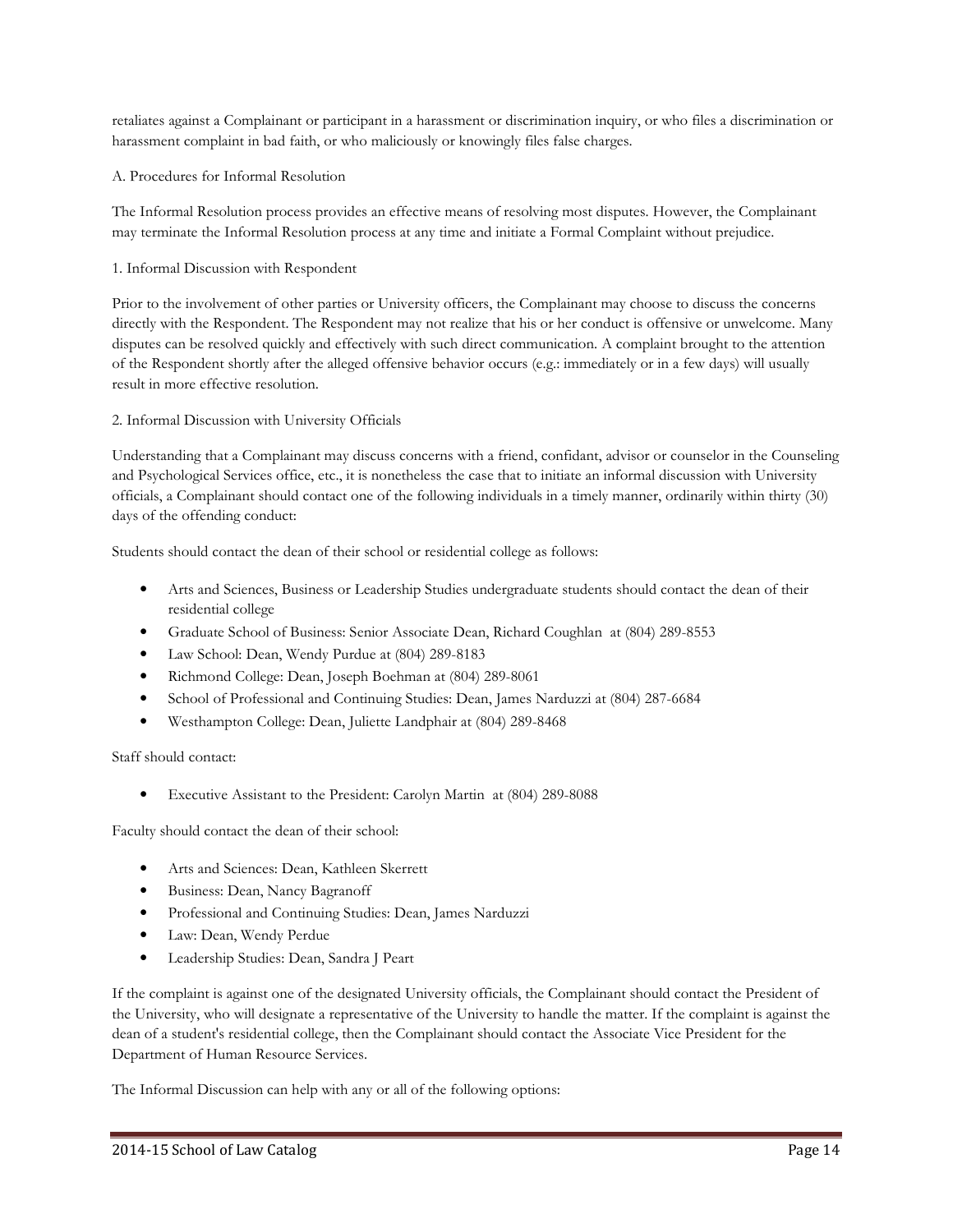Assisting the Complainant to determine if the behavior violates the Policy, or to learn more about the Policy;

Conducting an informal investigation with the effect and goal of ending the alleged behavior in an effective and expeditious manner;

Contacting the supervisor of the alleged offender and requesting assistance to stop the behavior;

Meeting with the individual whose behavior is alleged to be offensive or unwelcome, and discussing the situation to make it clear that the behavior is offensive or unwelcome and should cease.

Based on the Informal Discussion, the University official will determine what additional action, if any, is necessary.

The Informal Discussion process will last as long as the Complainant deems it desirable to continue to meet with University officials, but usually the University will try to resolve the problem at this early stage within ten (10) working days. Most complaints can be resolved at this stage. If not satisfied with the resolution from the Informal Discussion, then the Complainant may proceed to the Formal Complaint process described below.

B. Procedures for Formal Resolution

A Complainant may omit the Informal Discussion process entirely and file a Formal Complaint with the Associate Vice President for the Department of Human Resource Services (hereafter the Associate Vice President). Formal Complaints alleging violation of the Policy must be filed in the Associate Vice President's office in a timely manner, ordinarily within thirty (30) days of the offending conduct, or shortly after the conclusion of the Informal Discussion process, usually within ten (10) working days.

The Formal Complaint must be in writing and must set forth:

- 1. A statement that the Complainant intends that this document shall constitute a Formal Complaint;
- 2. Date or approximate date on which the alleged behavior occurred;
- 3. Identity of the person(s) purportedly responsible;
- 4. Specific descriptions of the alleged behavior;
- 5. All witnesses and evidence supporting the complaint, including attaching any tangible evidence or documentation;
- 6. Complainant's name and signature.

The Respondent will have ten (10) working days after receiving the Formal Complaint to file a written Response in the Associate Vice President's office.

The Associate Vice President, or her/his designee, will review the Formal Complaint and Response. An investigation, including relevant interviews, will be conducted. The Associate Vice President, or her/his designee, will prepare a written report of the Formal Complaint Findings (Findings) as expeditiously as possible, usually within forty-five (45) days from the date that the Formal Complaint was filed, and will deliver the Findings to the Complainant and Respondent. The written report will include the Associate Vice President's or her/his designee's conclusions with respect to the Formal Complaint and will make a final determination as to what action, if any, is necessary. Either party may appeal from the Findings within the time period and in the method described below.

All provisions in this Grievance Procedure for notifying all parties of Findings and recommendations will be followed so long as the University determines that there are no violations of state or federal privacy laws, including, but not limited to, the Family Educational Rights and Privacy Act.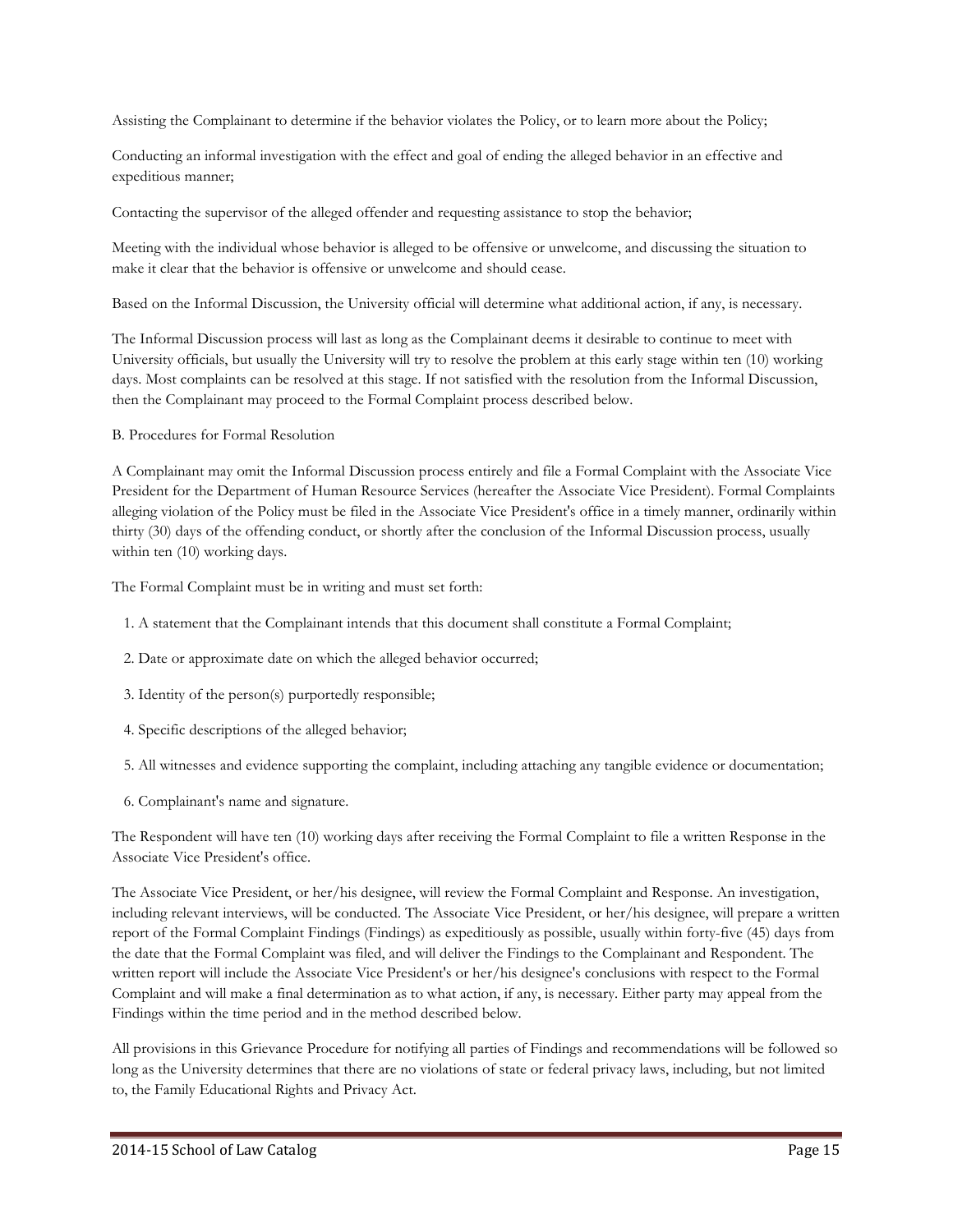If no appeal is filed within the designated time period, then the Findings will be final. The Associate Vice President will then work with other University officials to enforce the Findings. If no appeal is filed, then no party will have a right to pursue any other University grievance procedures.

C. Appeal from Formal Complaint Decision

Either the Complainant or the Respondent may initiate an appeal from the Formal Complaint Findings. The appeal must be filed with the Associate Vice President's office within ten (10) working days from the date of the Findings.

The appeal must be in writing and must set forth:

- 1. Substantive reason(s) for the appeal;
- 2. The identity of all witnesses;
- 3. Any new information.

The responding party must file a written response to the appeal with the Associate Vice President's office within five (5) working days after receiving the appeal, and must set forth:

- 1. A response to the appeal allegations;
- 2. The identity of all witnesses.

Within five working days after receiving the appeal, the Associate Vice President will assemble the Resolution Committee, which will be formed solely for the purpose of resolving disputes alleging violations of the Policy. The Resolution Committee members will be chosen by the President, who will select two students, two staff members and two faculty members from the Judicial Pool.

The Judicial Pool is constituted at the beginning of each year to provide a pool of faculty, staff and students to serve on the Resolution Committee (defined in this document for the purpose of this Policy) and Hearing Boards for matters of Policy violations. The faculty members are elected each year by their respective schools, two each from Arts and Sciences, Business, Leadership Studies, Law and Continuing Studies. Five staff members are designated by the Associate Vice President at the beginning of each year as part of the pool. Student members of the pool are the chairs of the Richmond College Judicial Council, the Westhampton College Judicial Council, and the chairs of the Honor Councils for Richmond and Westhampton Colleges, the Business and Law Schools and the School of Professional and Continuing Studies.

The Resolution Committee will be charged with the responsibility of conducting a fair and unbiased hearing within fifteen (15) working days after being assembled. It will have access to all available information pertaining to the complaint. The Resolution Committee will accept and review written statements submitted by the Complainant and Respondent and other relevant individuals. At its discretion, it may also entertain oral testimony from witnesses.

The general outline of the hearing, which will be tape recorded, will be as follows:

- 1. The Resolution Committee will review the Formal Complaint, if applicable, Response, Written Appeal and all other available information;
- 2. The Complainant will have the opportunity to present the complaint and any attending circumstances;
- 3. The Respondent will have the opportunity to present a response and any attending circumstances;
- 4. The Resolution Committee may request specific individuals to appear before it and may also implement additional procedures as it deems necessary for a fair and equitable process;
- 5. Other than witnesses, only the Complainant, Respondent, Associate Vice President (or her/his designee) and members of the Resolution Committee may be present during the hearing; except that the Complainant and/or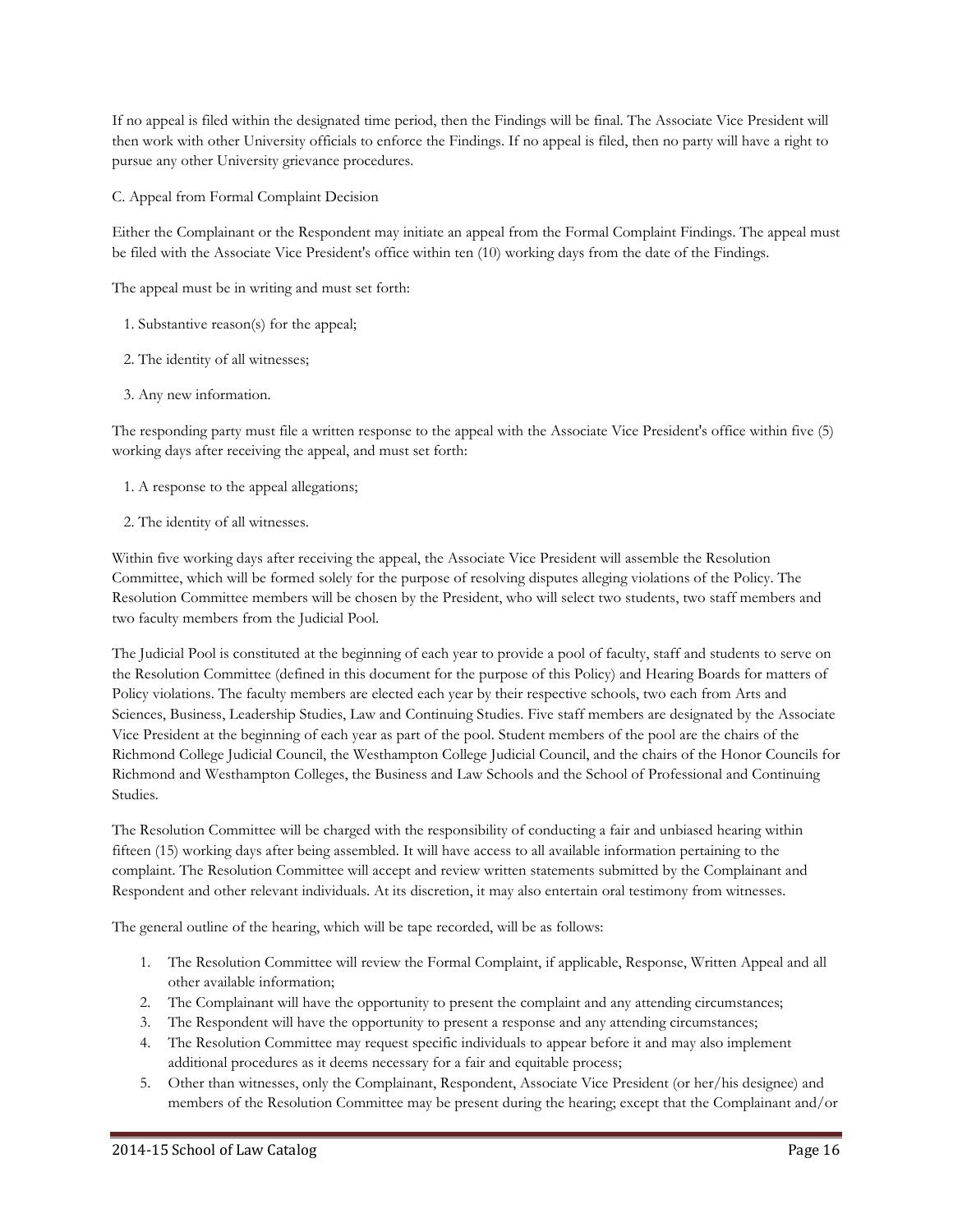Respondent may be accompanied by a non-participating support person such as a member of the CAPS staff, but neither may be represented by legal counsel in these procedures;

6. The Resolution Committee will deliberate, in private and outside the presence of any other individuals, and render its collective Recommendations in writing within ten (10) working days after the conclusion of the hearing.

The Resolution Committee's Recommendations will be forwarded to the Associate Vice President, who will notify the Complainant and Respondent of the Recommendations, subject to applicable privacy laws. Each party will have five (5) working days to submit to the Associate Vice President written comments on the Recommendations.

The Associate Vice President will then forward the Recommendations, the investigative materials, including the hearing evidence, and the comments by the Complainant and Respondent, if any, to the following (depending on whether the Resolution Committee recommended action against a student, staff member or faculty member):

Students: Vice President of Student Affairs, Dr. Stephen Bisese

Staff: Vice President for Business and Finance, Mr. Hossein Sadid

Faculty: President of the University, Dr. Edward Ayers

Determinations as to the action or inaction based on the Recommendations will be made by these University officers, as applicable. These officers may use their discretion in seeking any additional information or advice before rendering a final decision. The decision will be made within thirty (30) days from the date of the Recommendations. The decision made by each of these individuals is final; provided, however, that if the Resolution Committee recommends termination of a faculty member and the Recommendation is accepted by the President, the normal "termination for cause" procedures defined in the Faculty Handbook will be followed.

#### **Hazing**

#### **Purpose**

The purpose of this policy is to ensure that students at the University of Richmond are not subjected to any type of hazing when joining a fraternity, sorority, athletic team or any other University of Richmond sponsored student group.

#### **Definition of Hazing**

Hazing is defined as any action or situation, created intentionally or unintentionally and with or without the consent of the persons subjected to the action or situation that produces mental or physical harm, embarrassment, harassment, or ridicule.

#### **University of Richmond Policy on Hazing**

No student or any person affiliated with the University of Richmond shall engage in hazing, as defined above.

If, in the determination of the University's Code of Conduct and subsequent to a hearing conducted according to University procedure, any student or person affiliated with the University is found to have committed any act prohibited herein, then such student or person affiliated with the University of Richmond shall be subject to penalties in accordance with this policy and the University of Richmond's Student Code of Conduct.

The penalties set forth below may be imposed for violations of this policy regardless of whether the violation occurred on or off campus, and shall be in addition to any other penalty to which the offending student(s) may be subject for violations of the State of Virginia's criminal law and any other applicable law rule, or regulation.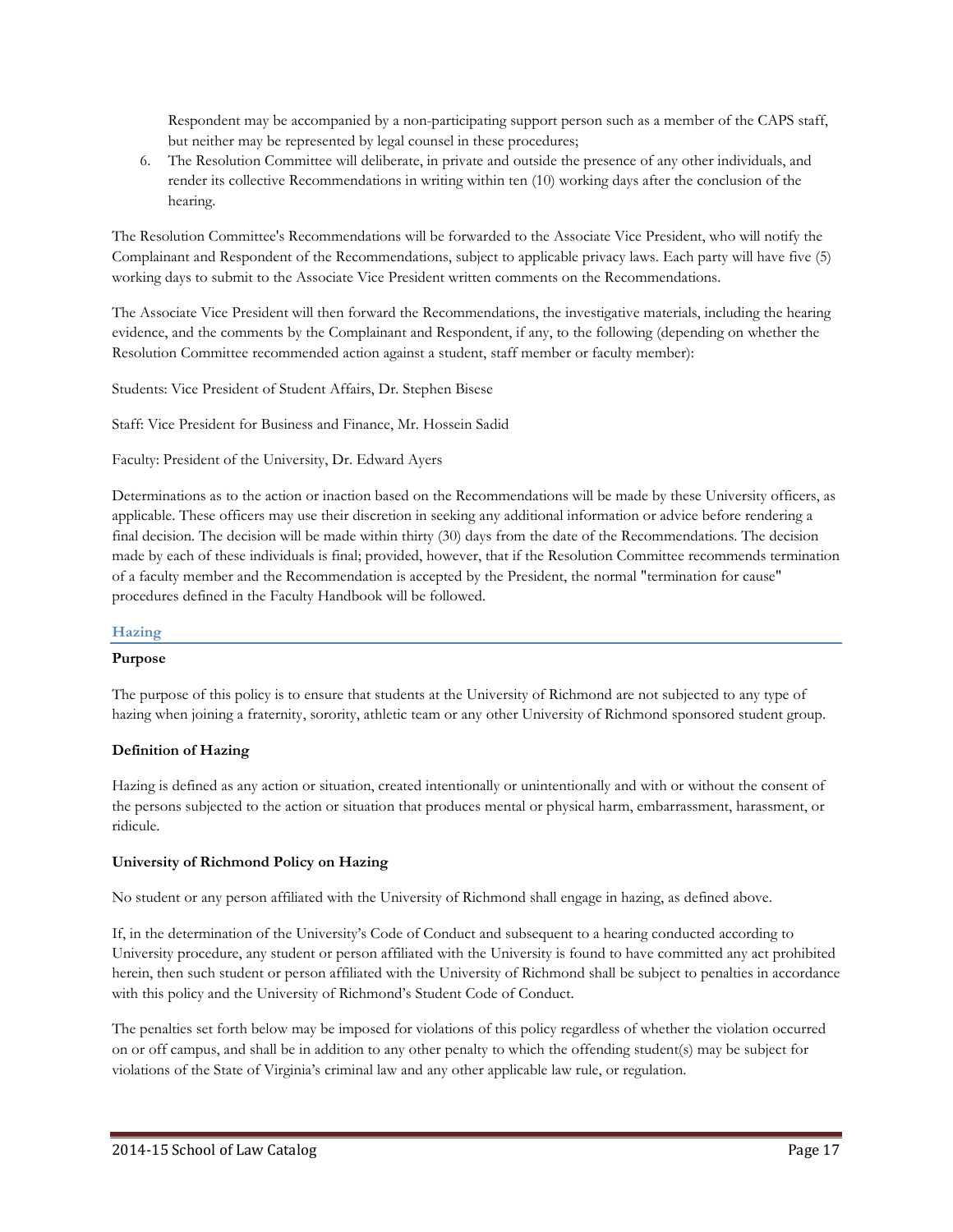Individuals subject to the University of Richmond jurisdiction found guilty of hazing violations may be subject to suspension.

Organizations subject to the University of Richmond jurisdiction that authorize hazing in disregard of this policy may be penalized by revocation of organization registration, revocation of permission to meet on campus or to use campus facilities, and/or revocation of the right to exist at the University of Richmond.

Examples of Hazing

- Examples of forbidden hazing activities include, but are not limited to:
- Intimidation, threats and verbal hostility;
- Rough wrestling matches and football games;
- Hitting an individual with paddles, even in so-called fun exchanges, and other types of beatings;
- Sexually degrading activities, including stripping, simulation of sexual acts, improper touching, or sexually explicit chants and songs;
- Pressuring an individual to get a brand or tattoo or to shave his or her head;
- Dousing an individual with dangerous substances;
- Requiring an individual to eat unpleasant-tasting food;
- Requiring an individual to sleep in uncomfortable places or depriving them of sleep;
- Forcing an individual to do physical exercise;
- Forcing an individual to swim, which can result in drowning;
- Forcing an individual to wear unusual clothing;
- The keeping of pledge books and/or forcing an individual to get member's or alumni's signatures;
- Requiring an individual to memorize non-essential information;
- Isolating an individual from other group members; or an activity that intentionally or unintentionally subjects an individual to mental or physical harm, embarrassment, harassment, or ridicule;
- Forcing an individual to do personal errands of any kind.

#### **Honor Code**

View the law school honor code.

#### **Response to Troubled Students**

If immediate assistance is needed because of a threat to someone's safety, call the police:

On-campus situations: Call UR Police emergency (804-289-8911); or 911 from any campus phone

Off-campus situations: Call 911 to access local police responders

For all other types of mental health or safety concerns, please fill out an Incident Report Form, which will be routed to the appropriate office(s):

- Undergraduate women: Westhampton College Dean's Office (804) 289-8468
- Undergraduate men: Richmond College Dean's Office (804) 289-8061
- Law students: Kris Henderson (804) 289-8186
- MBA students: Lois Vogle (804) 289-8553
- School of Professional and Continuing Studies students: John Zinn (804) 287-6378 or Ned Swartz (804) 287- 6338
- Counseling and Psychological Services (CAPS): (804) 289-8119.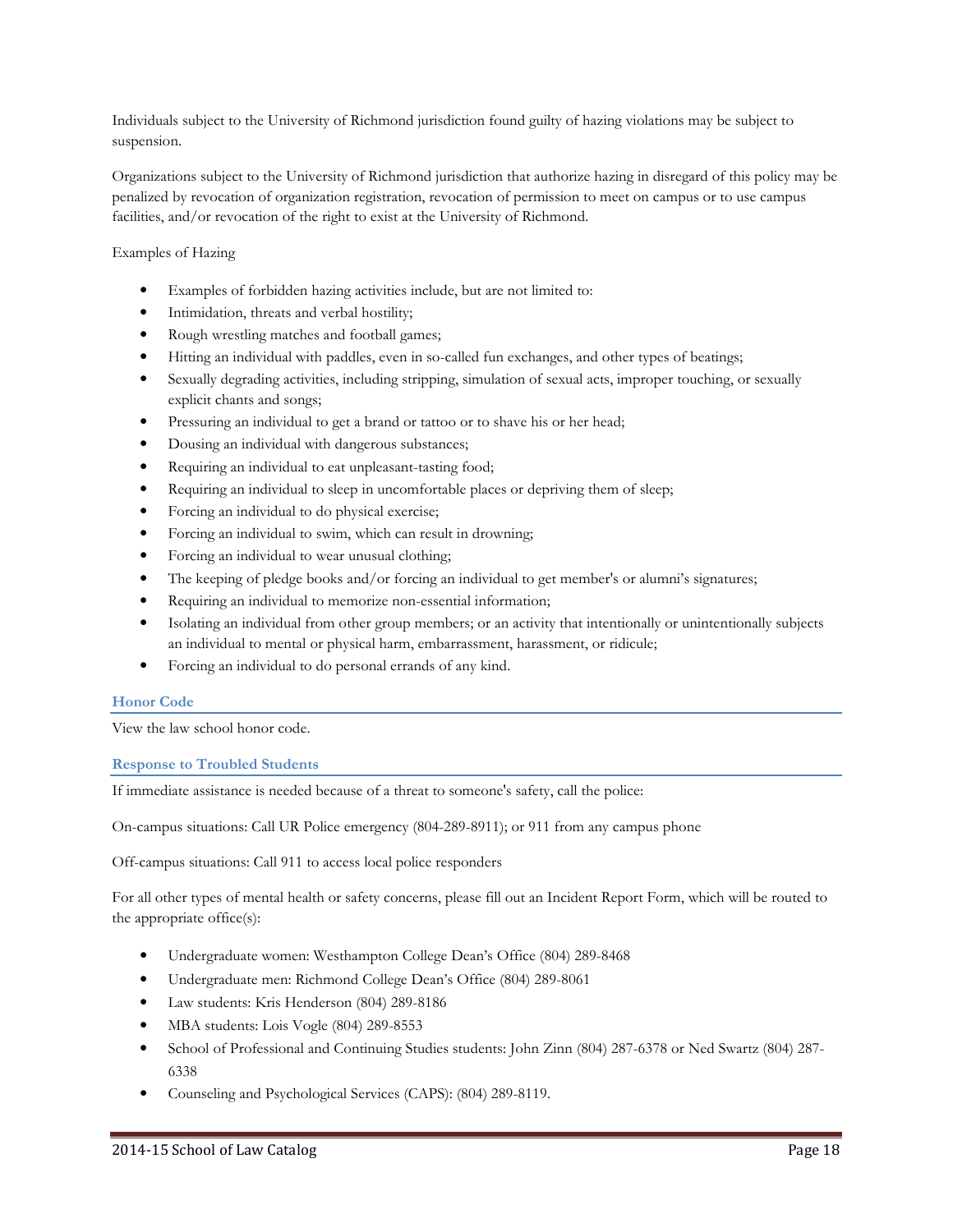• AFTER-HOURS: Contact University of Richmond Police: (804) 289-8715 (non-emergency), (804) 289-8911 (emergency).

Be alert to signs of difficulty:

- Deterioration in classroom performance or quality/quantity of work
- Missed assignments
- Repeated absences from class
- Disorganized or erratic performance
- Frequently falls asleep in class
- Comes to class bleary-eyed, hungover, or smelling of alcohol
- Continually seeks special provisions (late papers, extensions, postponed examinations); NOT including accommodations granted by a UR Disability Accommodation Notice
- Essays or creative work which indicate extremes of hopelessness, social isolation, rage, or despair
- Inappropriate or atypical behavior in class (e.g., hostile glances; highly argumentative; leaving class abruptly)

#### General behavioral indicators:

- Direct statements indicating distress, family problems or other difficulties
- Unprovoked or excessive anger or hostility
- Exaggerated personality traits (e.g., more withdrawn or more animated than usual)
- Excessive dependency
- Tearfulness
- Dramatic mood swings
- Flat affect (i.e., no display of emotion at all)
- Deterioration in physical appearance, or lack of personal hygiene
- Impaired speech; disjointed thoughts
- Social withdrawal
- Loss of interest in previously enjoyed activities
- Excessive fatigue
- Significant changes in weight
- Marked worries, fears, anxiety
- Marked restlessness, tension, or agitation

Safety risk indicators:

- Hints about not being around in the future, or saying goodbye
- Any statement, written or oral, which has a sense of finality or a suicidal tone to it
- Essays or papers which focus on despair, rage, suicide or death
- Gives away prized possessions
- Self-injurious or self-destructive behaviors
- Active substance abuse and/or increase in use of drugs or alcohol
- High degree of agitation, or impulsivity
- Any other behavior which seems out of control
- Has been a victim of bullying by others
- Enjoys hurting animals
- History of previous violent acts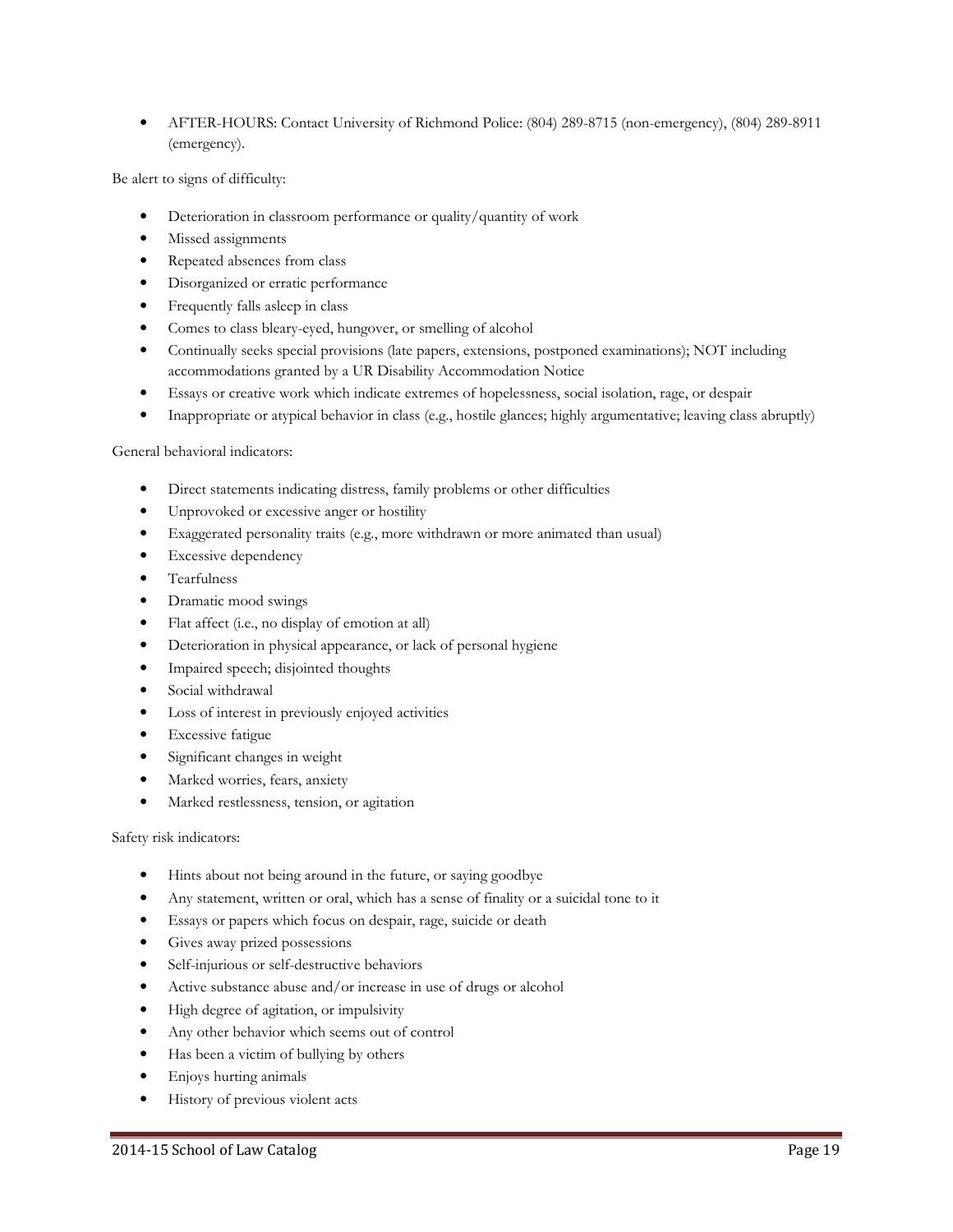- Frequently starts or participates in fights
- Extreme hostility toward peers or authority figures
- Loses temper and self-control easily
- Becomes easily frustrated and converts frustration into physical violence
- Access to or preoccupation with weapons
- Possesses or creates media depicting graphic images of death or violence
- Statements indicating harmful intentions toward others
- Detailed plans for committing acts of violence

#### Take these signs seriously

Don't disregard what you've observed. At the very least, convey your observations and concerns to the appropriate dean's office. The dean's office usually has the most holistic picture of each student, and is best able to gather information from a variety of sources. The dean's office can call a student in, express concern and make referrals to appropriate sources of help.

#### **Sex Offender**

In accordance with the Jacob Wetterling Crimes Against Children and Sexually Violent Offender Registration Act, the Virginia State Police will advise the University of Richmond Police Department if a registered sex offender is employed, carries a vocation, or is a student at the University of Richmond. This information is also available at the Virginia State Police Sex Offender registry.

#### **Sexual Misconduct**

As an educational institution, the University of Richmond values a learning community in which all members feel secure, physically and intellectually. Behavior that harms others or threatens campus security challenges the institution's key mission to "sustain a collaborative learning and research community that supports the personal development of its members and the creation of new knowledge." Sexual misconduct is such behavior and is prohibited at the University of Richmond. Sexual misconduct is a broad range of behavior that includes but is not limited to non-consensual sexual intercourse, non-consensual sexual contact, sexual exploitation, sexual harassment, and stalking.

As a recipient of federal funds, the University of Richmond complies with Title IX of the Education Amendments of 1972 (Title IX). Title IX provides: "No person in the United States shall, on the basis of sex, be excluded from participation in, be denied benefits of, or be subjected to discrimination under any education program or activity receiving Federal financial assistance."

This sexual misconduct policy ("Policy") also applies to sexual misconduct complaints involving applicants for admission, or students aggrieved by third parties such as contractors or vendors serving the University.

For cases involving students, either as the victim or the accused, contact:

Kerry Albright Fankhauser Deputy Title IX Coordinator and Associate Dean for Westhampton College at (804) 287- 6646

or

Dan Fabian Deputy Title IX Coordinator and Associate Dean for Richmond College at (804) 289-8835.

For cases involving faculty or staff as the victim, contact:

Carl Sorensen Title IX Coordinator and Associate Vice President of Human Resource at (804) 289-8166.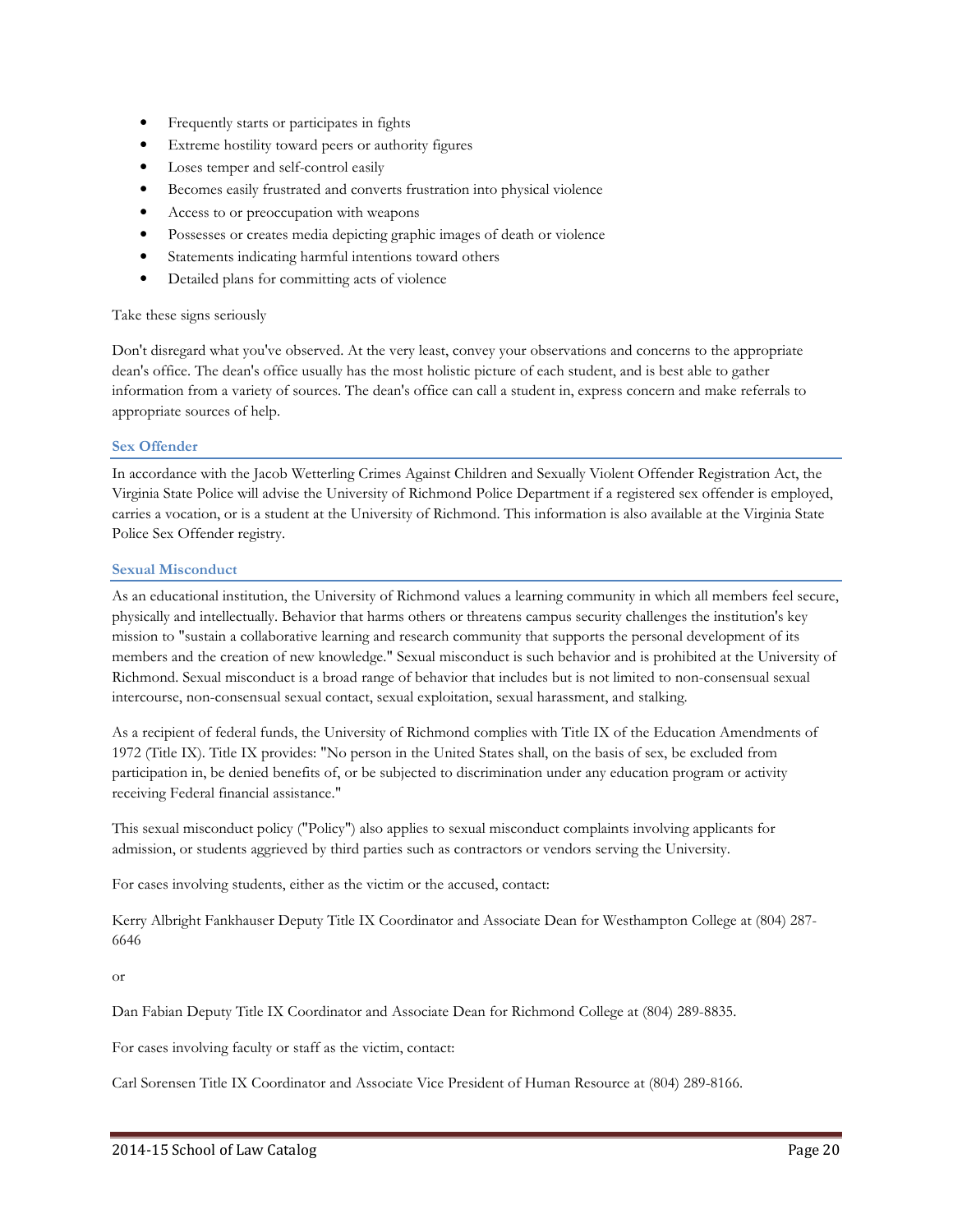Further information about Title IX and sexual discrimination in education is available from the Office of Civil Rights, 400 Maryland Avenue, SW, Washington, DC, 20202-1100; 800-421-3481; OCR@ed.gov. Additional information is located at studentdevelopment.richmond.edu/sexual-misconduct/index.html.

#### **Standards of Conduct**

View the Standards of Conduct policy.

# **Financial Affairs**

#### **Fee Schedule**

#### **Tuition, Room and Board**

| Fees: 2014-15 Schedule                                                                                                                                                                                            | Semester | Year        |
|-------------------------------------------------------------------------------------------------------------------------------------------------------------------------------------------------------------------|----------|-------------|
| General Fee                                                                                                                                                                                                       |          |             |
| 9-19 semester hours inclusive - (summers excluded)                                                                                                                                                                |          | \$39,200.00 |
| Housing                                                                                                                                                                                                           |          |             |
| (in law residence hall)                                                                                                                                                                                           |          | \$5,510     |
| Basic cable television provided in all residential housing (including 100mb wired connections for each bed and wireless<br>available throughout campus) along with unlimited use of residential laundry machines. |          |             |
| Meal Plans                                                                                                                                                                                                        |          |             |
| Spider Plus Unlimited (unlimited meal exchanges/wk with 725 dining dollars per<br>semester)                                                                                                                       | \$3,210  | \$6,420     |
| Spider Unlimited (unlimited meal exchanges with 975 dining dollars per semester)                                                                                                                                  | \$2,960  | \$5,920     |
| Spider 40 (40 block meals with 895 dining dollars per semester)                                                                                                                                                   | \$1,260  | \$2,520     |
| Spider Red 420 dining dollars per semester (for Law/MBA and SPCS commuter<br>students only)                                                                                                                       | \$420    | \$840       |
| All meal plans are based, budgeted, and served within the time frame of the undergraduate calendar schedule. Students                                                                                             |          |             |
| in the law residence halls are required to purchase a Spider Unlimited, Spider Plus Unlimited, or Spider 40 meal plan.                                                                                            |          |             |
| Other Fees                                                                                                                                                                                                        |          |             |
| Hours over 19 or less than 9 in a semester, per semester hour                                                                                                                                                     |          | \$2,180     |
| Campus vehicle permit for the year                                                                                                                                                                                |          | \$120       |
| Graduation Fee/Academic Regalia (at time of degree application)                                                                                                                                                   |          | \$75        |
| Registration change, per transaction                                                                                                                                                                              |          | \$10        |
| Late payment fees will be assessed up to:                                                                                                                                                                         |          | \$70        |

- Regardless of the University school in which a course is taken, the student pays the tuition and fees of the school to which he or she has been admitted and which is considered the school of record. Any special fee associated with a particular course, such as a laboratory fee, is charged based on registration in the course.
- The University reserves the right to increase the fees listed herein and the charges for room and board if conditions should make such changes necessary or advisable. The changes will be announced as far in advance as feasible.
- The University is not liable for student's personal property. Students or parents should verify that their homeowner's insurance will cover their personal property on campus.
- Fees and charges will increase for the 2015-16 school year and will be announced as soon as possible.

**Payments**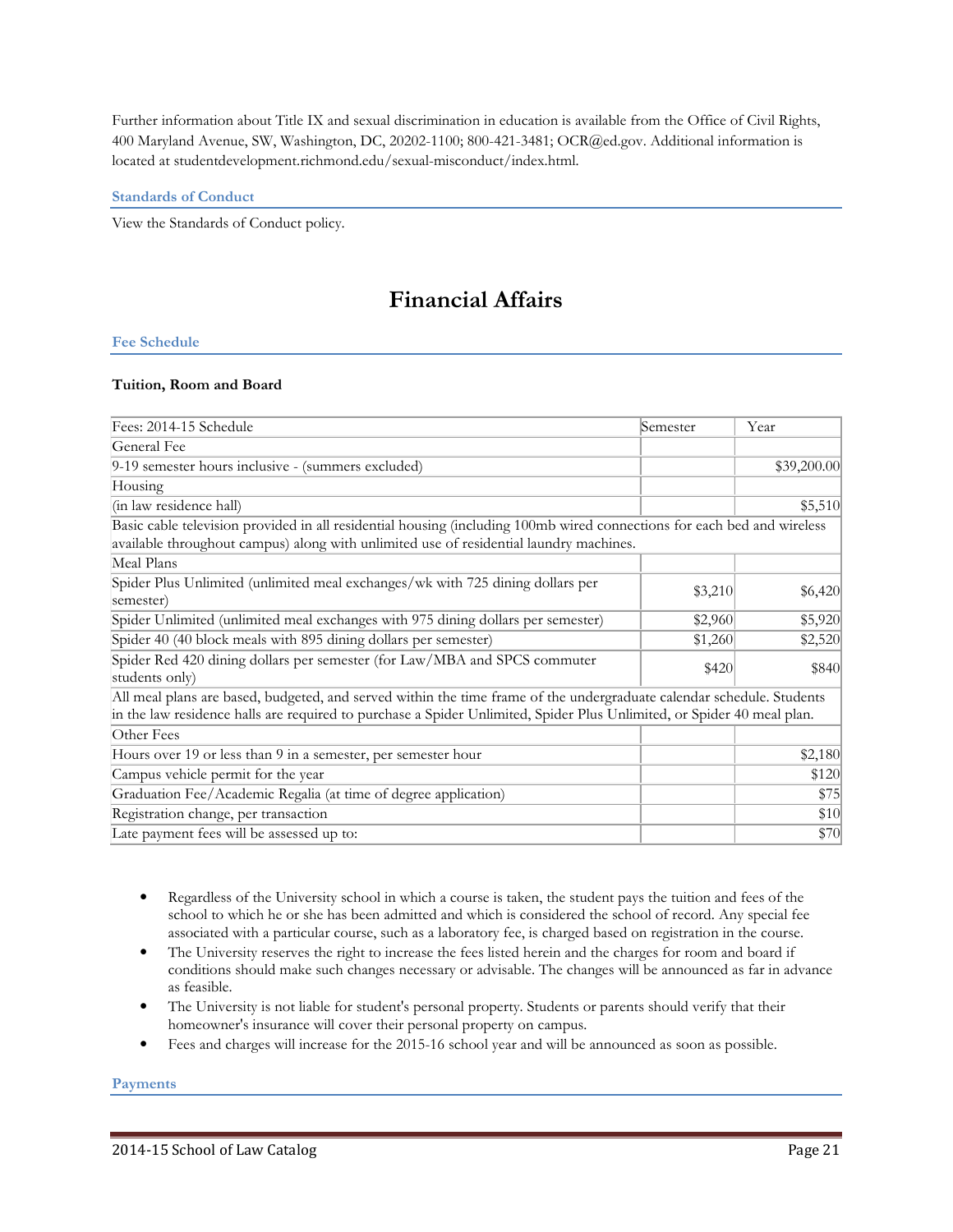Inquiries concerning payments should be directed to the Office of the Bursar, phone (804) 289-8147 or toll-free (866) 241-8893, or email bursar@richmond.edu.

Fees are invoiced electronically and are to be paid in advance by the semester. The fall semester payment is due by the first Monday in August, and the spring semester payment is due by the first Monday in December. To avoid incurring a late-payment fee and delays in housing, registration, and other areas, please pay by due date. Satisfactory financial arrangements for room and board must be made before occupancy.

No credit is given for a term's work nor a degree conferred until all charges have been satisfactorily settled. Failure to make satisfactory financial arrangements can result in delay of graduation, denial of registration privileges, removal from classes, and/or the withholding of transcripts. If the University deems it necessary to engage the services of a collection agency or attorney to collect or to settle any dispute in connection with an unpaid balance on a student account, the student will be responsible for reimbursing the University of Richmond the fees of any collection agency, which may be based on a percentage at a maximum of 33.3% of the debt, and all costs and expenses including reasonable attorney's fees that are incurred. Accounts referred to a collection agency are reported to a credit bureau(s).

Students receive a monthly email notification to their UR email address with the subject line 'University of Richmond Electronic Invoice/Statement' with a link to QuikPAY. The student's University of Richmond ID number is used for authentication. Students can also access their account through BannerWeb. Upon login, students can view their invoice, set up and store bank account or credit card information, set up authorized payers, pay the invoice electronically, and print paper copies.The student may authorize others to view the invoice as an authorized payer. Each invoice cycle, the student and the authorized payer(s) will receive an email notification that the electronic invoice has been sent with a link to the QuikPAY login page.

e-Check payment is an optional feature. Checking and savings account information from a bank within the United States can be entered at the QuikPAY website and payments will be transferred electronically to the University of Richmond for no fee. You have the option to have the site retain your bank account information or you may enter it each time you make an e-payment.

Authorized payers will only be able to view their own payment and bank information. Each authorized payer is assigned a separate PIN number for added security and privacy.

The University of Richmond accepts MasterCard, VISA, Discover, and American Express via QuikPAY. A vendor fee of 2.75% (of the amount charged) will be charged to your account for this service. Electronic checks also are accepted at this site.

Electronic payment is the preferred invoice payment method, but is optional. Payment may be mailed or made in person at the Cashier's Office in Sarah Brunet Hall. To mail a check or money order to the University, please print a copy of the PDF invoice, detach the bottom portion of the statement and mail with the payment (payable to the University of Richmond with your UR ID number printed clearly on the check) to the Bursar's Office:

University of Richmond Box R University of Richmond, VA 23173

#### **Installment Payments**

University of Richmond law students may set up an installment payment plan through TuitionPay. TuitionPay offers a payment schedule of ten equal payments for the academic year. The first payment is due in June, with the next four payments paying for the fall semester. The remaining five payments pay for the spring semester.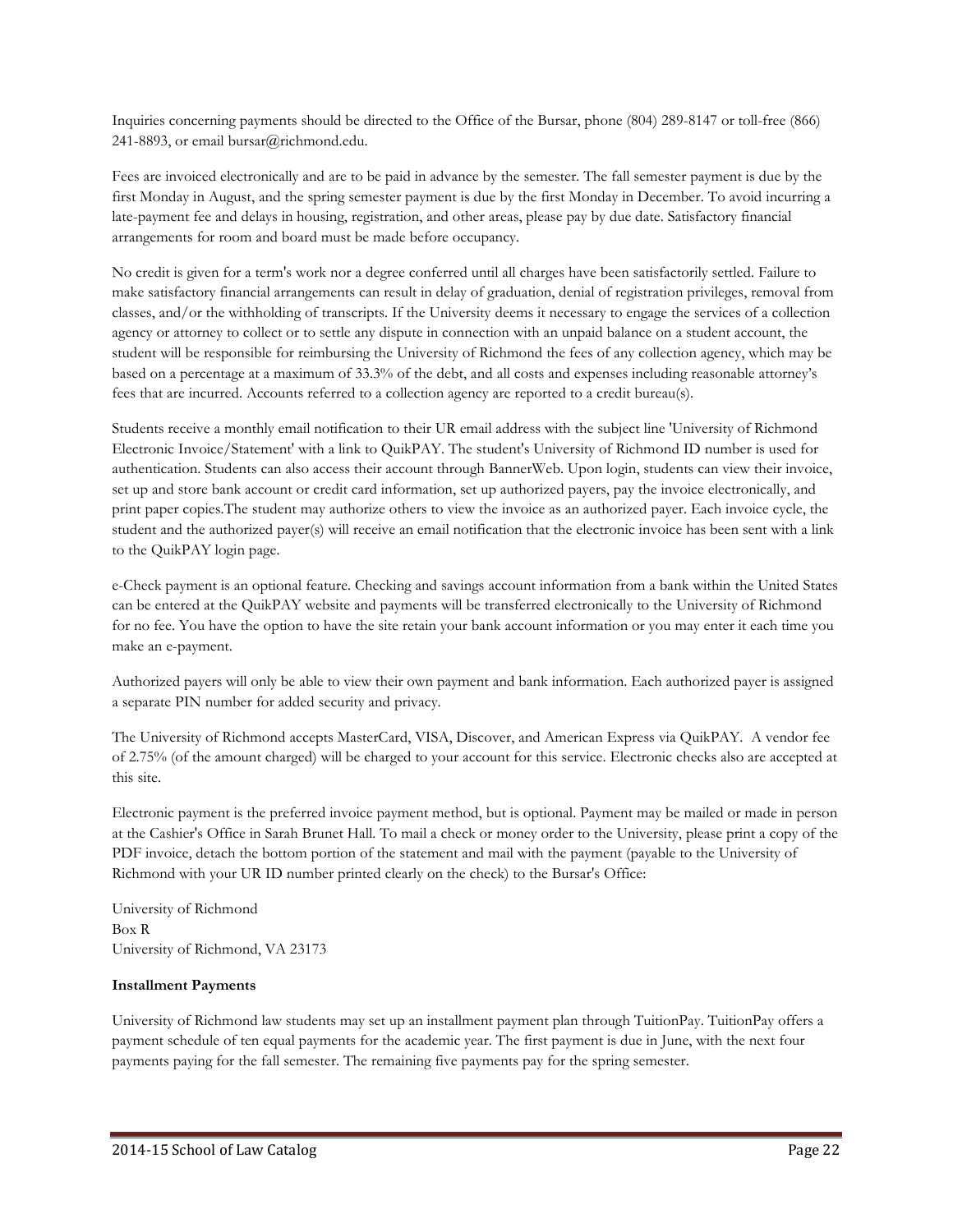Information is mailed to students in April. For more information, call (877) 279-6092, email info@tuitionpay.com or visittuitionpaymentplan.com/richmondStudents are urged to complete whatever arrangements they choose early, so that their accounts with the University may be settled in a timely manner.

#### **Deposits**

Upon acceptance for admission to the University of Richmond, and to confirm a student's intention to matriculate, two non- refundable seat deposits of \$300.00 each are required on dates specified by the law school. These advance payments will be credited on the first semester account of the student and is not refundable if the student fails to matriculate.

#### **Late Payment Fee**

A late payment fee will be assessed on any unpaid balance. Students who fail to make satisfactory arrangements for their semester fees by the close of business on the first day of the term will be charged a late payment fee of up to \$70.

#### **Refund Policy**

#### **General Fee, Housing and Meal Refund**

Students are matriculated by semester. If a student withdraws from classes or is dropped from the University for whatever cause, a refund of fees for a fall or spring semester shall be made in accordance with the University's refund policy, based on the schedule below. Failure to attend class does not constitute a withdrawal. This schedule is adapted for summer terms.

#### **Law**

Any special fee associated with a particular course is non-refundable after the first day of class.

# **Tuition, fees, and room refund**

| Withdrawal on or before the first day of term | $100\%$ less deposits |
|-----------------------------------------------|-----------------------|
| Withdrawal during the first week of term      | 85%                   |
| Withdrawal during the second week of term     | 70%                   |
| Withdrawal during the third week of term      | 50%                   |
| Withdrawal during the fourth week of term     | 25%                   |
| Withdrawal during the fifth week of term      | 25%                   |
| Withdrawal during the sixth week of term      | 25%                   |
| Withdrawal after the sixth week of term       | None                  |

Board Refund - Prorated on a daily basis through the sixth week of term.

Students who withdraw from the University and who are receiving any financial assistance may be required to return such assistance per Public Law 668.22 and institutional policy. The University of Richmond complies with all federal regulations governing recipients of federal Title IV funds. Information regarding financial aid refund policies is available from the Financial Aid Office.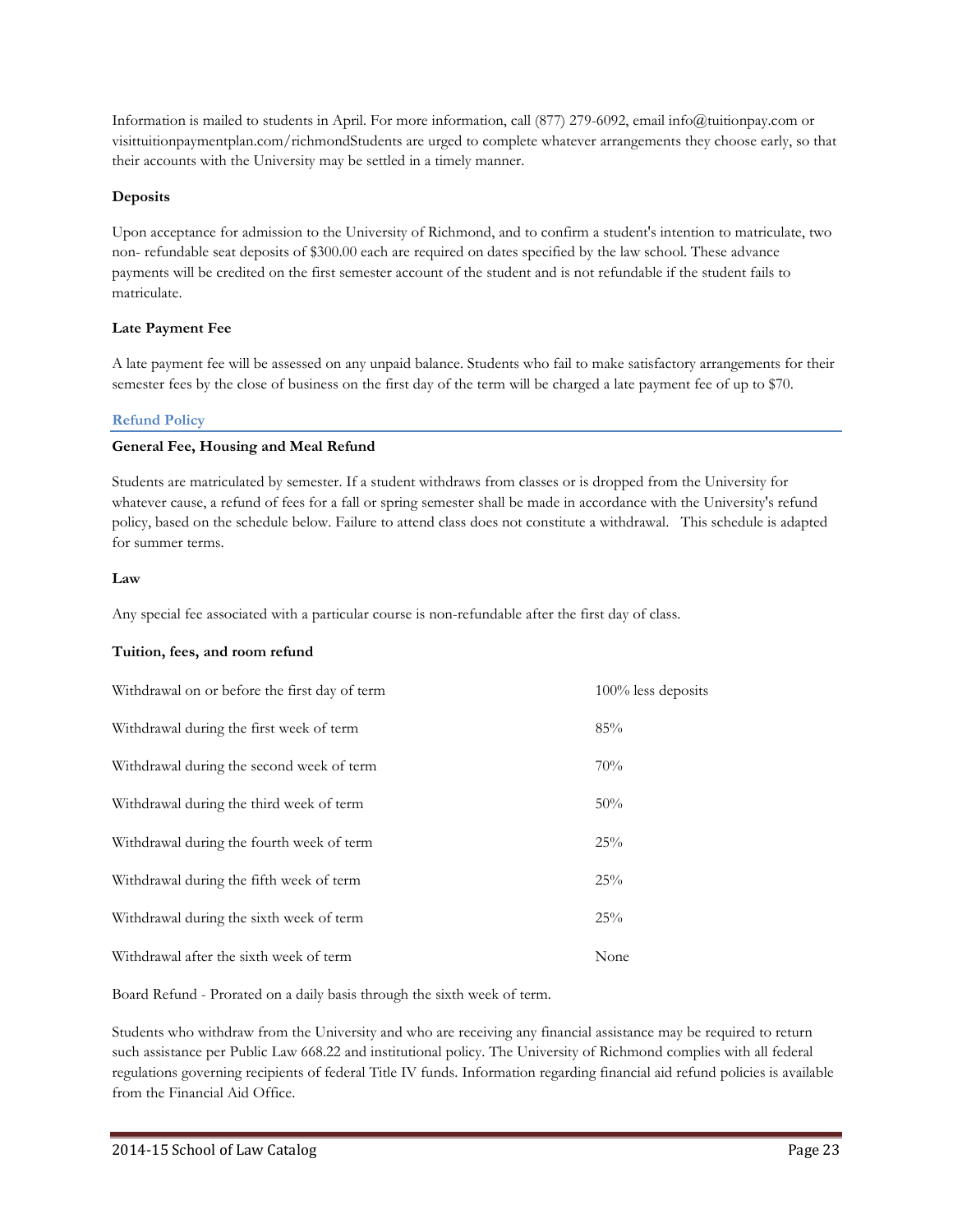Meal plan refunds are pro-rated on a daily basis through the sixth week of classes.

#### **Appeals Process**

The University of Richmond has an appeal process for students and parents who believe individual circumstances warrant exceptions from published policy.

#### **A student or parent has six weeks from the time of withdrawal or leave of absence to appeal the University's refund policy.**

All appeals must be in writing and directed to:

*Annemarie Weitzel, Bursar Box R University of Richmond, Virginia 23173*  bursar@richmond.edu

Please contact Student Accounts if you have any questions.

#### **Tuition Refund Plan**

A medical withdrawal insurance plan is available through A.W.G. Dewar Inc., (617) 774-1555, or tuitionrefundplan.com.

#### **Direct Deposit of Refund Checks**

With Direct Deposit, your refund will be automatically deposited to the bank account you specify, eliminating trips to the bank and the risk of your check being lost or stolen. It can take up to two business days for a direct deposit to post to your bank account. To participate, return the completed Direct Deposit Authorization form and your voided check to Accounts Payable in Maryland Hall.

#### **Room and Meals**

Rooms in the law residence hall are available to single students upon application to the dean of admissions of the law school, accompanied by check payable to University of Richmond in the amount of \$250. Returning students must apply for a room on or before the preceding May 1; new students must apply for a room upon acceptance by the school. Preference is given to entering students not from the area.

The deposit will be a credit toward other fees if written notice releasing the room is received by July 1. If a student occupies the room, the \$300 room deposit will be credited to his or her account. The rooms are furnished. Each student provides his or her own pillow, bed linens, towels, and blankets. The charge for room covers medical care by the University Student Health Center but does not cover the cost of medicines, expenses at a hospital or the services of any additional physician or nurse. Law students living off-campus are not required to participate in a meal plan. However, if you would like to participate in a meal plan, please contact One Card Services, Room 330 of the Tyler Haynes Commons, for assistance. Students living in the law residence halls are required to purchase a Spider Plus Unlimited, Spider Unlimited, or Spider 40 meal plan.

Meals under all meal plans are served during the days and times stated in the calendar for the undergraduate School of Arts and Sciences, the Jepson School of Leadership Studies, and the undergraduate school of the E. Claiborne Robins School of Business. The ID/meal card is nontransferable. For more information, see dining.richmond.edu.

# **Financial Aid**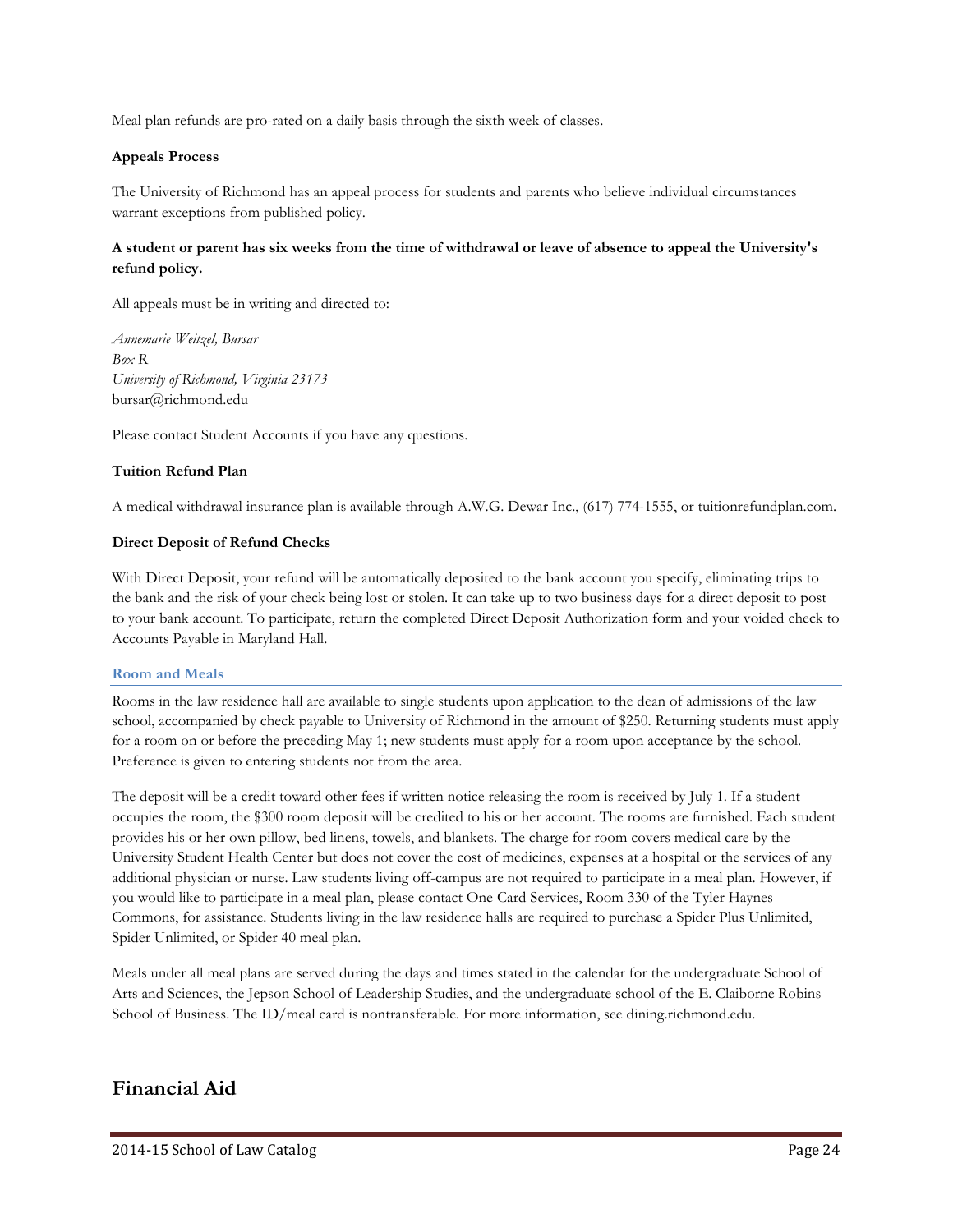#### **Financial Aid Overview**

The University of Richmond offers law students various forms of financial assistance from federal and institutional sources. Financial aid recipients must be enrolled or unconditionally accepted for enrollment at Richmond on at least a half-time basis in a degree program at the University. Grants and scholarships may be awarded on the basis of need and/or merit to entering full-time students. Students who receive them for their first year will receive them in subsequent years as well as long as they remain enrolled in good academic standing. It is unlikely that students who do not receive grants or scholarships during their first year will receive them for the second or third year.

#### **Need/Merit Scholarships**

Need and merit scholarships are awarded by the law school to students on the basis of character, leadership, scholastic attainment, and capacity for law study. The John Marshall Scholars Program was established in 1998 as a result of a generous bequest by Joseph Dickerson, a member of the Class of 1932. Scholarships of \$10,000 each are awarded to a number of incoming students each year. In addition, other significant scholarship aid is awarded to supplement the Marshall Scholarship. The scholarship is renewed automatically each year provided the recipient ranks in the top third of his or her class. John Marshall Scholars are chosen by a blue-ribbon panel of Virginia Supreme Court justices and prominent alumni and are invited to participate in a specially designed seminar during the course of the academic year. Contact the Law School Admissions Office for more information.

#### **FAFSA**

Students applying for financial aid in the form of grants, loans, and work-study opportunities, must complete the Free Application for Federal Student Aid (FAFSA). Students must be U.S. citizens or permanent residents, enrolled on at least a half-time basis, and making satisfactory academic progress. Students must be enrolled full-time for grant assistance. The deadline is February 25 for prospective students and May 15 for returning students. The FAFSA is available online at fafsa.gov. For more information regarding these programs, visit financialaid.richmond.edu/law or contact the Financial Aid Office at (804) 289-8438 or at finaid@richmond.edu.

#### **Loans**

Loans are available to assist students with meeting their educational expenses. Federal Direct Loans and Direct Grad PLUS Loans are available to students who meet eligibility requirements, and who complete the FAFSA and the appropriate Federal Direct Loan application. There are also private loans available. Visit financialaid.richmond.edu/law/loans.html or contact the Financial Aid Office for more information.

#### **Student Employment**

Student employment opportunities are available on campus. Earnings will depend on the wage rate and the number of hours worked. Typically, first year students are discouraged from working. The American Bar Association prohibits law students from working more than 20 hours per week while attending classes. For more information, contact the Financial Aid Office at (804)289-8438 or visit studentjobs.richmond.edu.

#### **Veterans Benefits**

Students eligible to receive tuition benefits administered by the U.S. Department of Veterans Affairs (VA) must apply for benefits through the VA. Students should forward Certificates of Eligibility to the Veterans Certifying Official, Registrar's Office, University of Richmond, VA 23173 to have enrollment certified. In addition to the tuition benefits offered under the Post 9/11 GI Bill program, the University participates in the Yellow Ribbon program. For details regarding eligibility for the Yellow Ribbon program at Richmond, go to financialaid.richmond.edu/yellowribbon.html.

#### **Satisfactory Academic Progress**

According to federal regulations and University of Richmond (UR) policy, students must maintain Satisfactory Academic Progress (SAP) to receive federal and institutional financial aid. Some private loan programs also require SAP.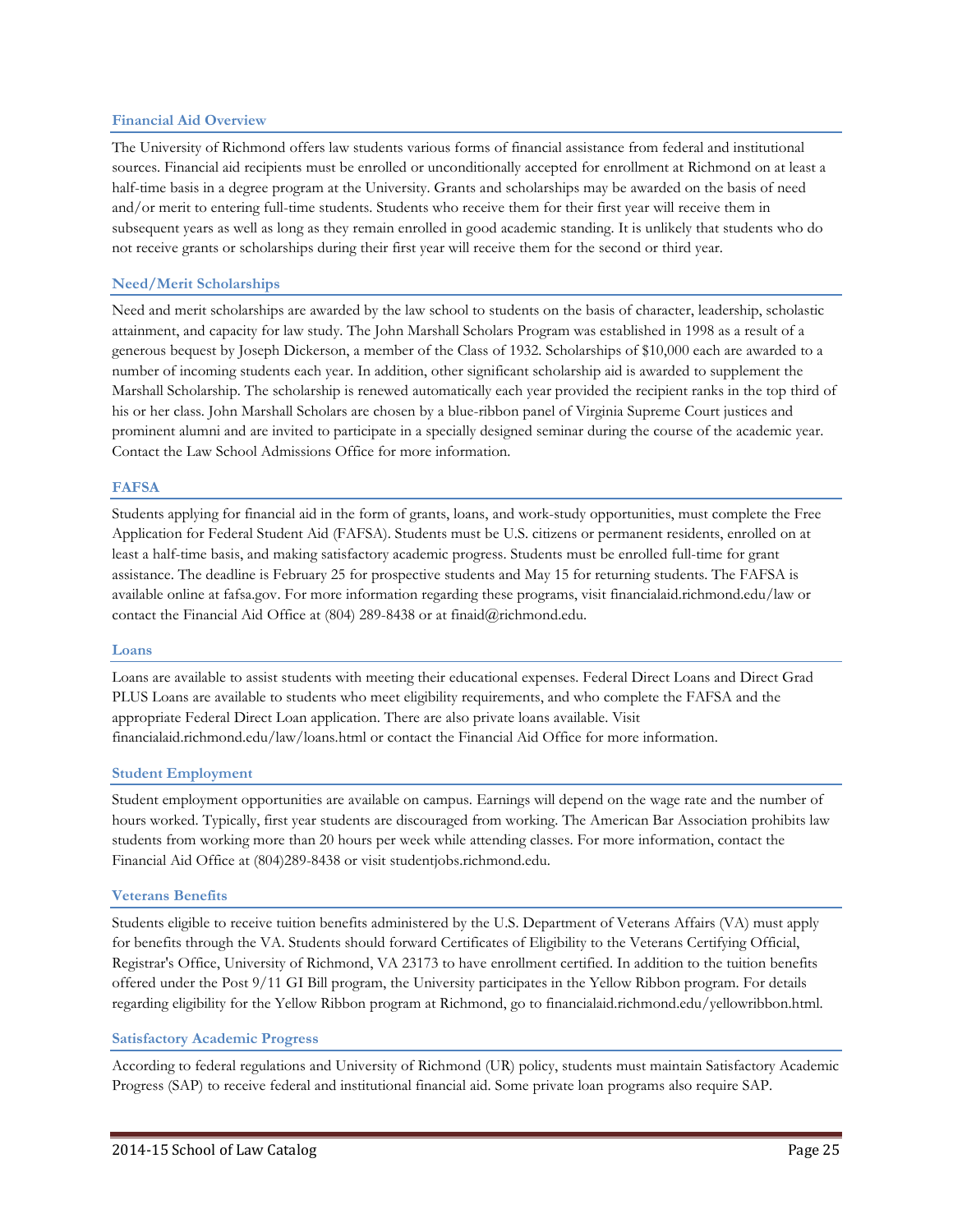Evaluation of students' progress for financial aid purposes is made annually at the end of the spring term to determine financial aid eligibility for the following year (summer term, fall term, and spring term).

#### **Institutional Financial Aid**

Receipt of institutional financial aid requires full-time enrollment (9 hours or more) during the fall and spring terms and a minimum UR cumulative grade point average (GPA) on attempted hours as outlined below:

| Hours Earned | UR Grade Point Average |  |  |  |
|--------------|------------------------|--|--|--|
| 1 to 26      | 2.00                   |  |  |  |
| 27 to 54     | 2.10                   |  |  |  |
| 55 to 86     | 2.20                   |  |  |  |

Students must also be meeting the SAP requirements for federal aid (see below). Institutional aid is generally not awarded for summer term. Institutional aid is available to students through their sixth term of enrollment (prorated for transfer students). Some institutional aid programs, such as Marshall Scholarships, have higher academic and/or other requirements which are conveyed to recipients when they are selected for such programs.

Students not meeting the SAP requirements for institutional financial aid at the end of the spring term will not be eligible for any additional institutional financial aid in subsequent terms of enrollment until the standards are met. Denial of aid under this policy may be appealed by the student, in writing, to the Director of Financial Aid within 30 days of notification that the student is no longer eligible for institutional aid. A student's request must include information regarding why the student is not meeting the SAP requirements for institutional aid and what factors have changed that will allow the student's academic progress to improve by the next evaluation.

#### **Federal Financial Aid**

The Higher Education Act requires that colleges and universities establish minimum standards of Satisfactory Academic Progress (SAP) for students receiving federal aid. When assessing SAP, the University will review all terms of enrollment at UR as well as transfer work accepted toward UR degree requirements, whether or not the student received financial aid during those terms.

The standards of academic progress outlined here are solely for the purpose of evaluating eligibility to continue receiving federal financial aid. They do not replace or modify academic standards required for continued enrollment at the University of Richmond. The effect of incomplete coursework, withdrawals, and course repetitions impacts SAP in the following ways:

- Incomplete coursework is not included in the GPA or in the number of credits earned but is counted as attempted credit.
- Courses from which a student withdraws are not included in the GPA or in the number of credits earned but are counted as attempted credit.
- Repeated courses are counted only one time as earned credits. However, credits for each course taken, including all repeated courses, are counted as attempted credit. Both grades will be calculated in the cumulative GPA.

SAP is checked annually at the end of the spring term. Students must meet both of the following requirements:

• Have completed 67% of all attempted coursework, (including transfer work and pass/fail courses) AND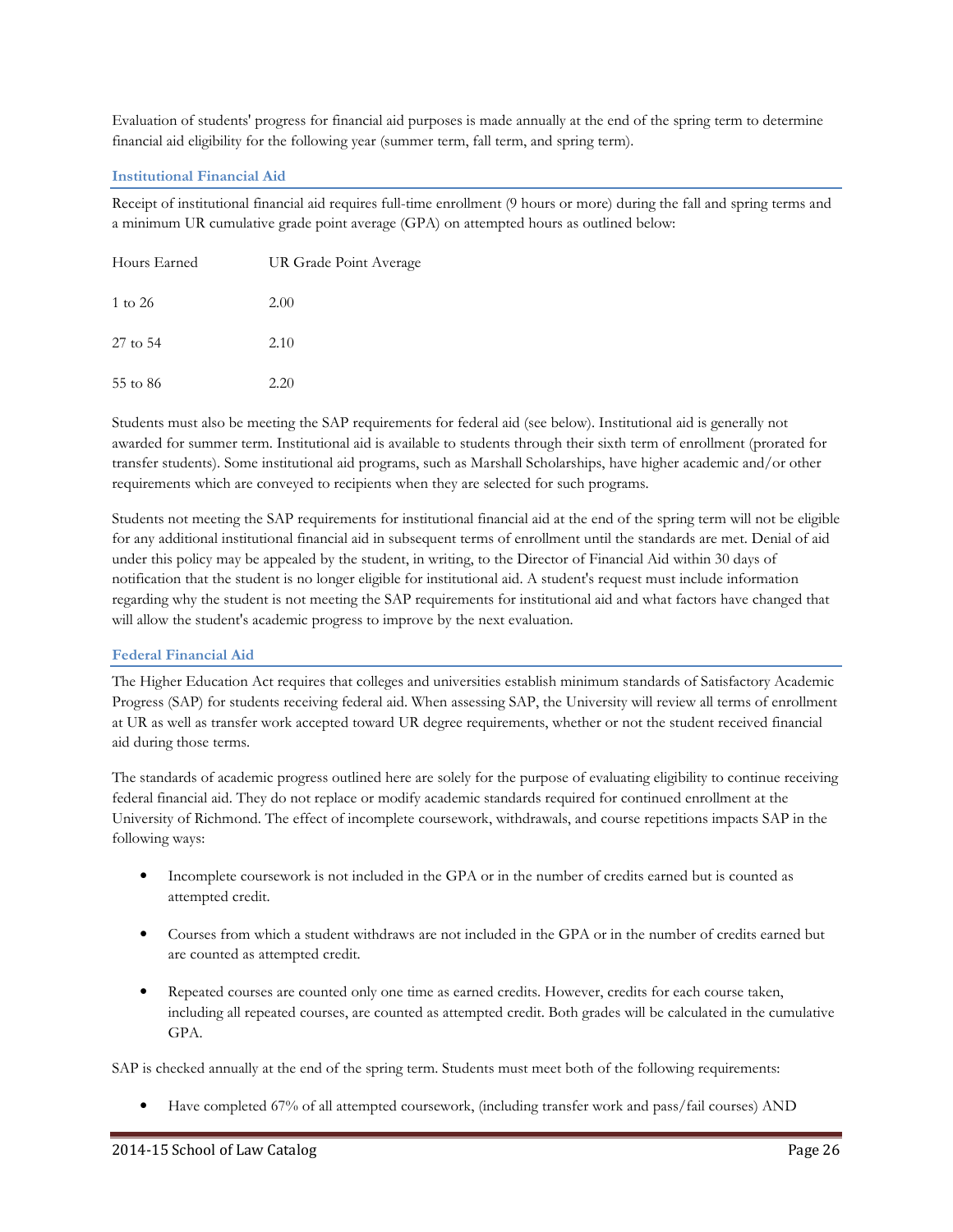• Have achieved a cumulative grade point average, depending on the number of units earned, as follows:

| Hours Earned | UR Grade Point Average |
|--------------|------------------------|
| 1 to 26      | 2.00                   |
| 27 to 54     | 2.10                   |
| 55 to 86     | 2.20                   |

In addition, students must complete the requirements for a law degree within the 150% maximum timeframe allowed. That is, as the law degree program requires 86 hours to complete, the maximum number of hours attempted to complete the program cannot exceed 129 hours, including transfer work and pass/fail courses. Successful completion of a class means receiving one of the following grades for the class: A, B, C, D.

Students not meeting the SAP requirements for federal financial aid at the end of the spring term will not be eligible for any additional federal financial aid until the standards are met. Denial of aid under this policy may be appealed by the student, in writing, to the Director of Financial Aid within 30 days of notification that the student is no longer eligible for aid. Appeals will be considered for the following circumstances: the death of a relative of the student; an injury or illness to the student; or other special circumstances. A student's request must include information regarding why the student is not meeting the SAP standards and what factors have changed that will allow the student's academic progress to improve by the next evaluation.

Successful appeals will lead to one of two SAP statuses: Financial Probation or Eligible for Financial Aid. A student may be placed on 'Financial Probation' for the subsequent term if it is determined that he/she can regain eligibility after one term. A student may be found 'Eligible for Financial Aid' based on an academic plan that outlines future academic progress for the student as established by the Director of Financial Aid. The student will be notified of their SAP status based on the merits of the appeal. If the appeal is not granted, the student will be notified of the decision and will be financially responsible for their educational expenses.

# **Return of Financial Aid when a Student Withdraws**

A student who withdraws during a semester may be entitled to a refund of certain charges as outlined in the refund policy (see Financial Affairs section of this catalog). Withdrawal may also affect a student's financial aid eligibility for the semester as outlined in the federal Return of Title IV Program Funds Policy and the Return of Non-Title IV Program Funds Policy.

# **Return of Title IV Program Funds Policy**

The 1998 amendments to the Higher Education Act (HEA) of 1965 and subsequent regulations issued by the Department of Education (43 CFR 668.22) establish a policy for the return of Title IV grant and loan funds for a student who withdraws or takes a leave of absence. Title IV grant and loan funds include the following programs: Federal Direct Loans, Federal Pell Grant, Federal Supplemental Educational Opportunity Grant, Federal Perkins Loan, Federal Work-Study, Federal TEACH Grant, and the Iraq and Afghanistan Service Grant

The amount of Title IV funds the student earns, up to the withdrawal or leave of absence date, is based on a daily proration determined by dividing the total number of calendar days completed by the total number of calendar days in the semester (excluding breaks of five or more consecutive days). This calculation must only be done up to the 60% point in time for the semester. After the 60% point in time, the student is considered to have earned all of the Title IV funds awarded for that semester.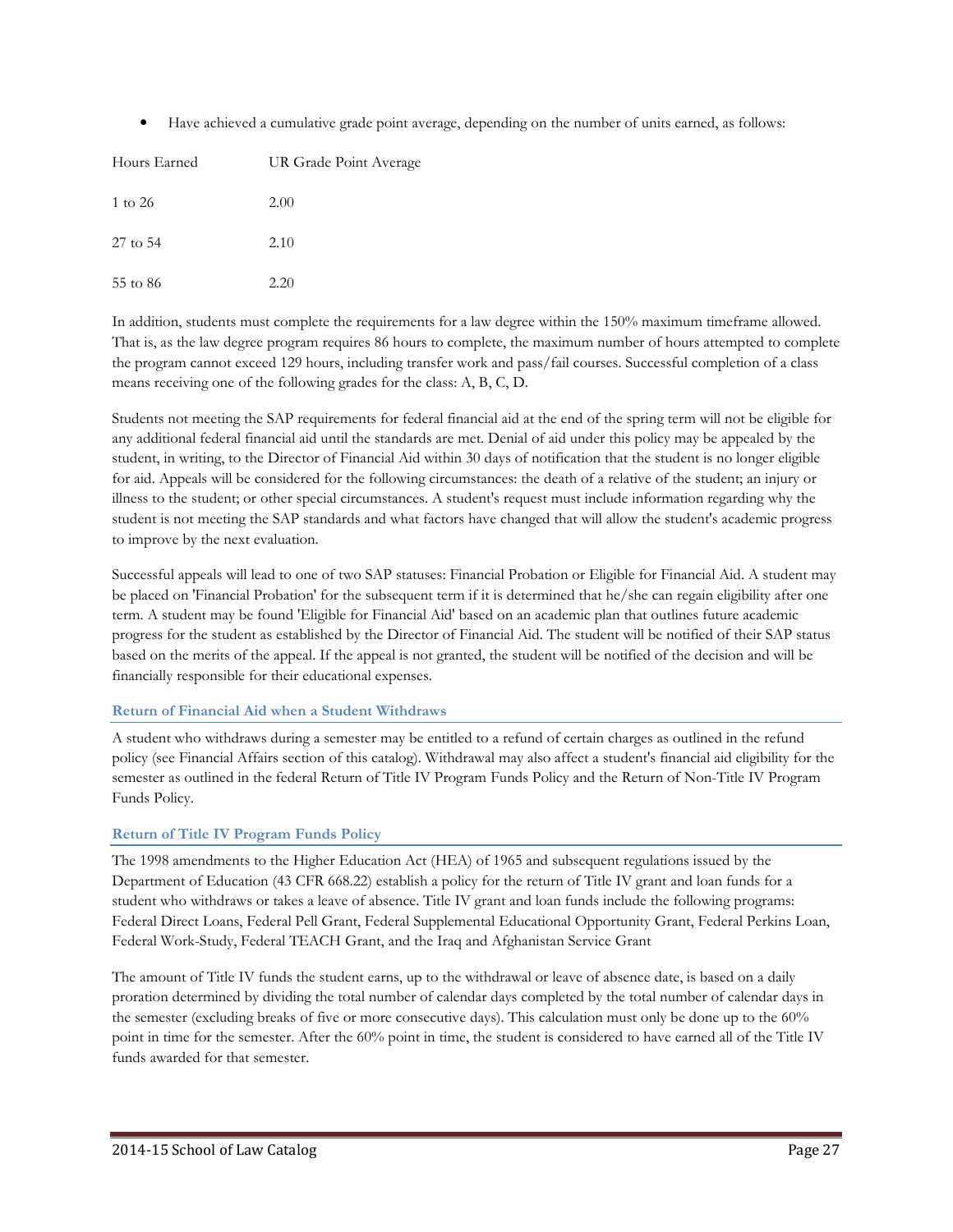Unearned Title IV funds must be returned to the Title IV programs. If the amount earned is greater than the amount that has been disbursed, the difference is treated as a late disbursement to the student. Unearned funds, up to the amount of total institutional charges (tuition, room, and board) multiplied by the unearned percentage of funds, are returned to the Title IV programs by the University of Richmond. The student must return any portion of unearned funds not returned by the school. Only 50% of unearned grants funds must be returned. Title IV loan funds that must be returned by the student are repaid per the loan terms.

Unearned Title IV funds are returned to the Title IV programs in the following order:, Unsubsidized Direct Stafford Loans, Subsidized Direct Stafford Loans, Perkins Loans, Direct PLUS Loans, Federal Pell Grants for which a return of funds is required, Federal Supplemental Educational Opportunity Grants for which a return of funds is required, TEACH Grant for which a return of funds is required, and Iraq and Afghanistan Service Grant for which a return of funds is required.

# **Return of Non-Title IV Program Funds Policy**

Non-Title IV financial aid will be adjusted for a law student who is withdrawing or taking a leave of absence based upon the University's Refund Policy. Adjustments will be made through the sixth week of classes. The amount to be returned to the Non-Title IV financial aid program is the same percentage that will be refunded to the student for tuition and room charges. After the sixth week the student is considered to have earned all of the Non-Title IV aid.

Non-Title IV financial aid funds are returned in the following order: institutional grants/scholarships, non-federal loans, agency scholarships.

# **Academic Regulations**

# **Academic Progress**

At the end of the second semester (one year) of law study:

- A student who fails to attain a cumulative grade point average of at least 1.85 shall be required to withdraw from the law school
- A student whose cumulative grade point average is at least 1.85 but less than 2.00 shall be required to withdraw from the law school for one year
- At the end of the fourth and each subsequent semester of law study, a student who fails to attain a cumulative grade point average of at least 2.10 shall be required to withdraw from the law school
- A cumulative grade point average of at least a 2.20 is required for graduation.

# **Conditions**

Any student who has failed to attain the requisite cumulative grade point average will be required to withdraw immediately from the law school, even though he or she has enrolled in the next semester's courses (including summer session courses). A student who fails to attain the cumulative grade point average necessary to continue studies in the Law School may petition the Law School Admissions Committee to review the case. The petition must be filed in writing and addressed to the Dean of Admissions not less than sixty days before the beginning of the semester or term in which the student seeks to be readmitted to the Law School.

The point at which a part-time student must attain the requisite grade point average shall be the time at which he or she has completed the substantial equivalent of the second semester of study and the substantial equivalent of the fourth and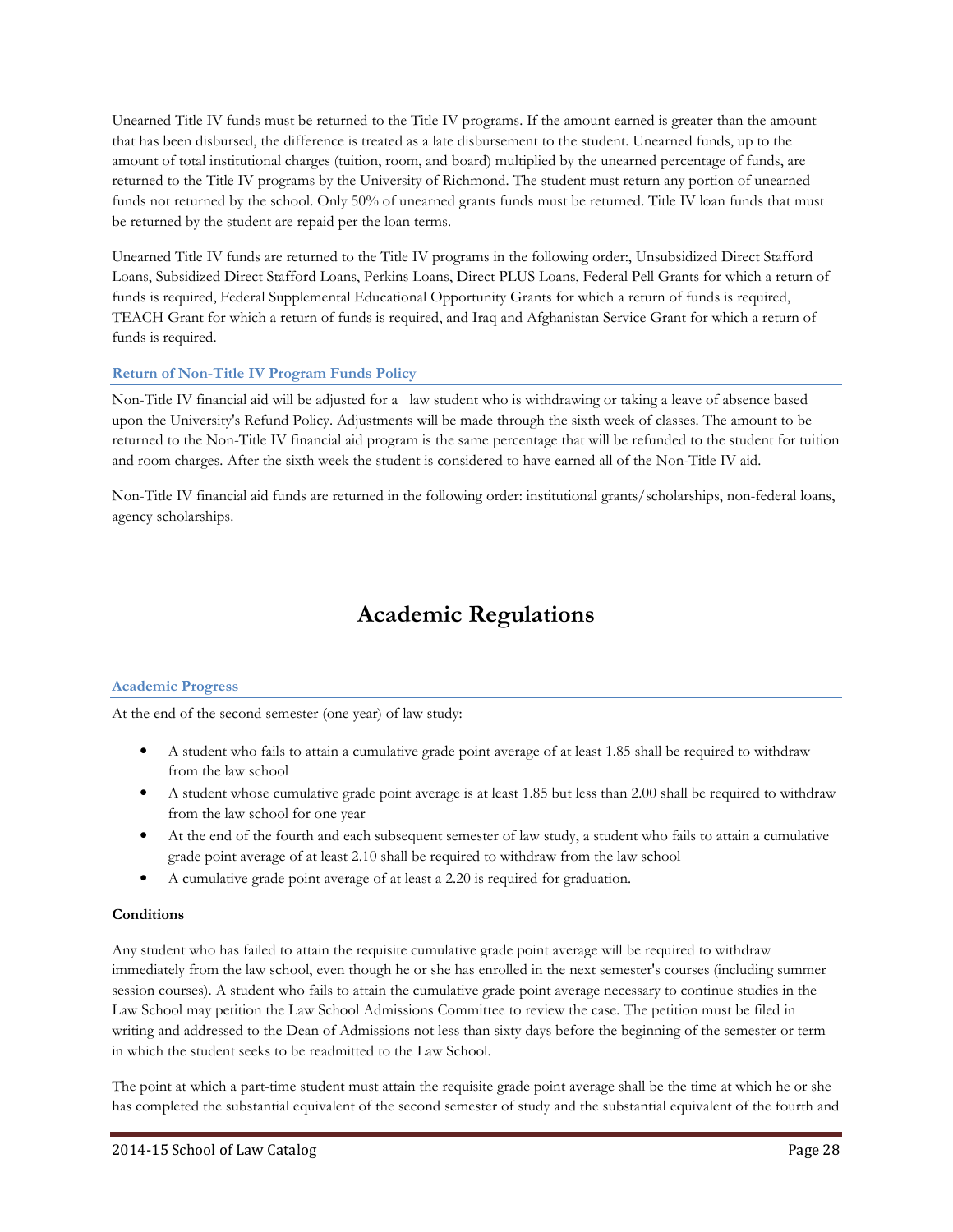succeeding semesters of study. Such students will be notified in advance by the associate dean of the times at which the stated cumulative grade point averages must be met.

A student who has been required to withdraw under the 1.85 or 2.00 criteria stated above will not be readmitted to the law school with advanced standing. In the rare event of readmission, it is as an entering first year student with no credit for prior work. Nevertheless, the prior work will continue to be shown on the permanent academic record, but the grade point average will include only the course-work attempted after readmission.

Note: A failed first-year course must be retaken in the semester in which the course is next offered.

#### **Academic Requirements**

The Juris Doctor degree requires the successful completion of at least 87 academic credits, including all required courses, and a cumulative grade point average of at least 2.20. (Students who matriculated before 2013, are required to complete 86 academic credits.) In addition, students must complete at least six full-time semesters in which they are enrolled in a minimum of at least 10 academic credits and pass at least nine of those. Students are prohibited from enrolling in more than 17 credits in any semester. All academic requirements for the Juris Doctor degree must be completed within five calendar years.

#### **Auditing Courses**

With the approval of the student's academic advisor, dean, and the instructor of the course, a student may register for a course on an audit basis. The regular rate of tuition is charged, and the audit course is counted as a part of the student's semester load. A permission form must be obtained from and returned with appropriate signatures to the Office of the University Registrar by the end of the 10th day of classes. Once the form is submitted to the University Registrar, the decision may not be reversed. An audited course cannot subsequently be taken for credit unless approved by the appropriate dean.

#### **Changes in Catalog Information**

Caution: The course offerings and requirements of the University of Richmond are under continual examination and revision. This catalog is not a contract; it merely presents the offerings and requirements in effect at the time of publication and in no way guarantees that the offerings and requirements will not change. The University specifically reserves the right to change requirements for any major, minor, and/or program, and to implement them during any particular year.

The student assumes full responsibility for compliance with all academic requirements. Current course offerings may be obtained from the appropriate school or department.

#### **Class Attendance**

Each student is expected to have regular and punctual class attendance. Each individual instructor determines the specific policy for excused absences, subject to the section on University Religious Observances policy.

Faculty members will honor an official notification from the appropriate dean that a student is to be excused for participation in a University-sponsored event, such as choral performances off campus, intercollegiate athletic events, or judicial hearings at which the student must be present. A student generally will be held responsible for all work of a class or laboratory missed during an absence. Acceptance of any excuse for an absence, (other than those excused by the appropriate dean in the previous paragraph,) and any provision for makeup, will be at the discretion of the instructor, provided it is consistent with the announced policy for the course and with the University Holiday Schedule below. Missed classes, work, tests, and/or excessive absences with or without good cause may result in a poorer grade, or failure, in a course. (Note: Students enrolled in business school or School of Professional and Continuing Studies courses must attend at least 75 percent of the class meetings regardless of the reasons for absence to be eligible to receive credit for the course.)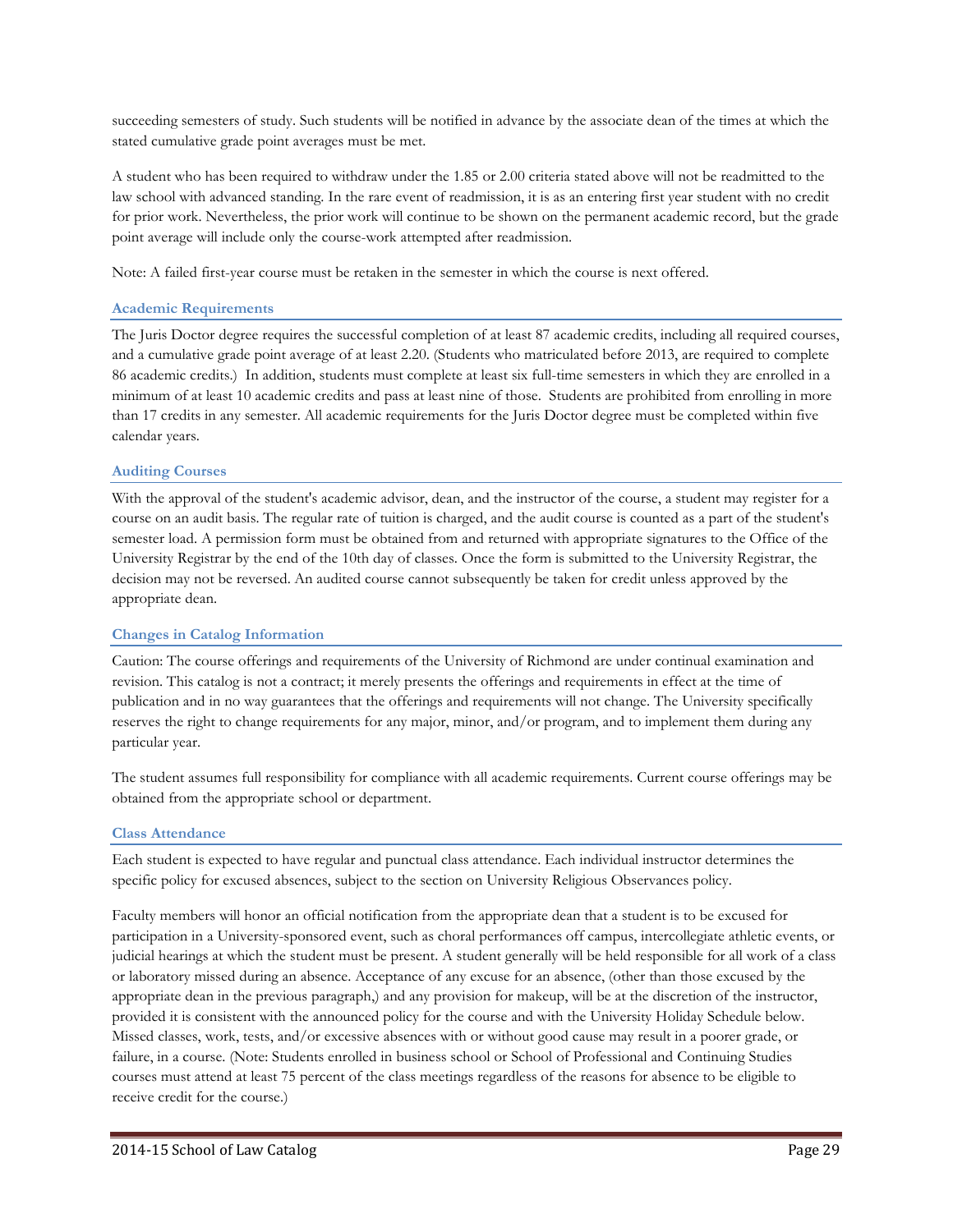Generally, absences that may be excused by faculty members include accident or illness, death or serious illness of a family member, bona fide religious holiday observance, or participation in other University activities such as field trips. Students should make arrangements with their instructors as far in advance as possible for the make up of any missed work. Students experiencing difficulty in making reasonable arrangements for make-up work may see their dean.

#### **Employment While Attending the Law School**

Students may reduce their loan requirements by working on-campus. While there are numerous job opportunities available, those with the highest wage rates are in the Law Library and as Law Research Assistants. If you are interested in the Federal Work-Study program, contact the Financial Aid Office. Students are STRONGLY discouraged from working their first year. The Financial Aid Office will not award work study funding to a first year student without special circumstances.

#### **Encumbrances**

The degree will not be conferred unless the student's obligations to the University are satisfactorily resolved. These obligations include financial and administrative matters such as, but not limited to, delinquent payments, parking fines, or overdue library books

#### **Evaluation**

Instructors establish grading criteria for their courses and prepare and submit the final course reports (using the grades defined under Grading Policies) to the University Registrar for recording. In the event of a question about the accuracy of the recorded grade, a student should direct inquiries to the instructor.

It is recognized that each class and each student in a class has unique characteristics that the instructor alone is in the best position to evaluate; consequently, except in unusual circumstances, formal appeals to others concerning the evaluation on which a grade is based are not appropriate.

If unusual circumstances appear to have existed that could have affected the evaluation, the student should first bring the matter to the attention of the instructor (if available). If that informal inquiry is impossible, or if its results are disputed, the student may next bring the matter to the attention of the department chair and the instructor, jointly or, for courses in Jepson School of Leadership Studies, to the Associate dean for Academic Affairs.

#### **Examinations**

Unless announced otherwise by the instructor, the length of an examination will be one hour for each semester hour of credit carried by the course. A student who finds that he or she will be unavoidably prevented from taking an examination at the time scheduled may receive permission to take the examination at a later date, if such fact is communicated to the dean or associate deans (academic affairs or student affairs) before the time at which the examination is scheduled. Unless excused by the dean or one of the associate deans, a student who fails to take an examination in a course for which he or she has registered will receive a grade of F in that course.

#### **Examination Procedures**

#### **First Year Examinations**

The following procedures govern the taking of first year examinations.

#### **General**

The procedures set forth below should not be varied by individual faculty members. Relief from them in extraordinary cases should be sought from the Associate Dean or the Dean.

No student may deviate from these procedures or the examination schedules without approval in advance from the Associate Dean or the Dean, unless sickness or some other emergency makes it impossible to obtain advance approval.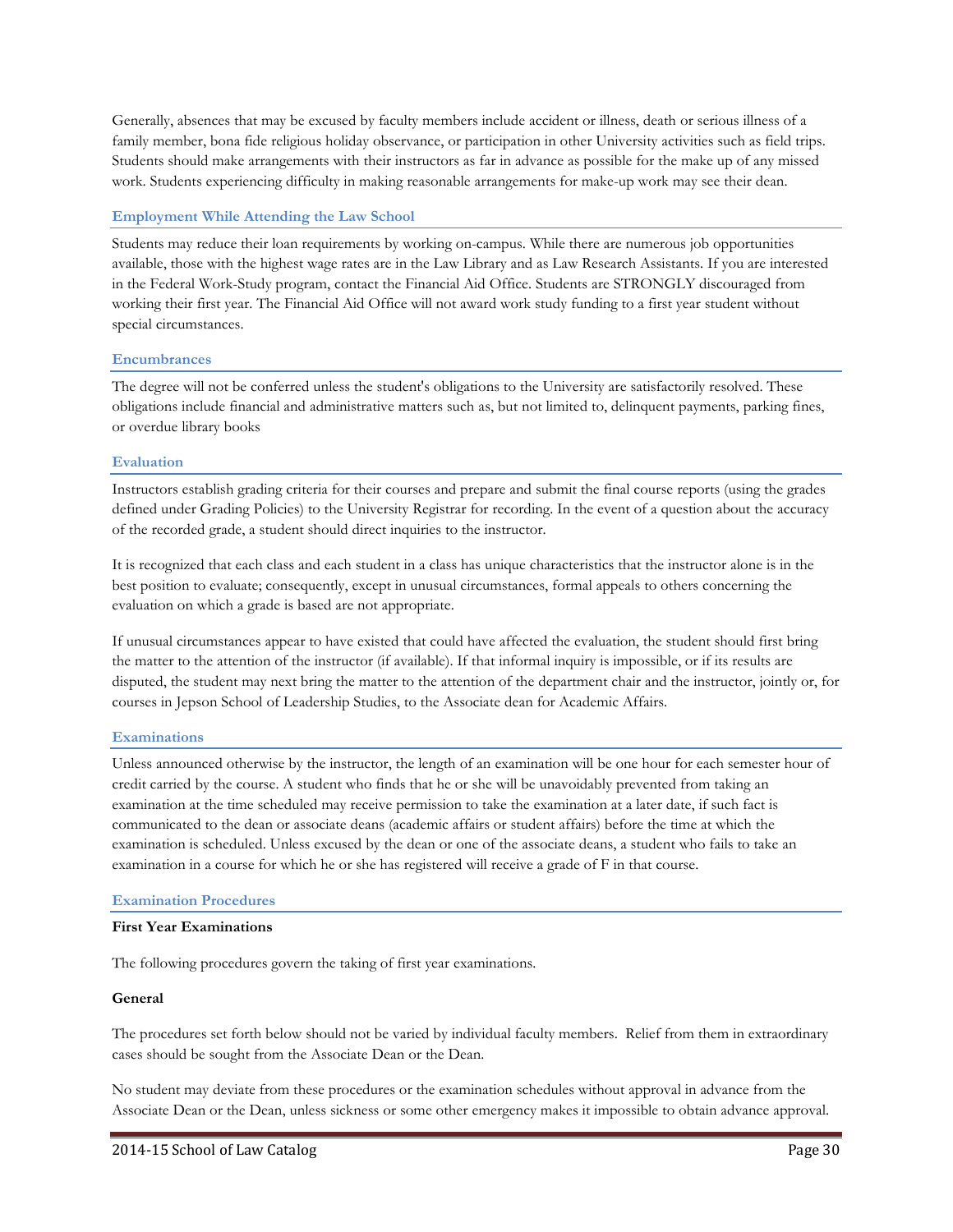In the event of sickness or other emergency which makes the taking of an examination impossible, the Associate Dean or Dean must be notified as soon as possible. The emergency must be a situation or circumstance beyond the student's control.

Failure to take an examination during the assigned time will result in a grade of "F" for the course, unless relief has been granted by the Associate Dean or Dean, as provided in this section.

Make-up examinations will be administered only in exceptional circumstances. In order for a make-up examination to be authorized, the student requesting it must demonstrate to the Associate Dean or Dean good cause for missing the scheduled exam.

#### **Honor Code**

Students are bound by the Law School's Honor Code by virtue of their matriculation at the Law School. The Honor Code applies to the taking of examinations. Students observing conduct that might involve a violation of the Honor Code must report the incident to the Grievance Committee.

#### **Examination Schedule**

Examination dates, starting times and rooms will be specified on the examination schedule posted by the Dean's Office (the "Examination Schedule").

#### **Place of Examination**

Examinations must be taken in the Law School in the classrooms designated by the professor or indicated on the Examination Schedule, or in Library carrels. Exams may not be taken in library study rooms or organizational offices.

#### **Collection of Completed Examinations**

When the time allowed for completion of an examination has expired, students must immediately stop writing and turn in the examination.

# **Second and Third Year Examinations**

Examinations in second and third year classes are administered as scheduled examinations, "take-home examinations," or under the Flexible Examination System. The Examination Schedule indicates those examinations administered on a scheduled basis. All other examinations are administered under the Flexible Examination System, unless the professor has indicated that the examination will be a "take-home examination." The procedures for any such examinations will be announced by the professor. The procedures for scheduled examinations are the same as those for first year examinations. The following procedures apply to the Flexible Examination Schedule:

#### **General**

These procedures may not be varied by individual faculty members. Relief from them in extraordinary cases should be sought from the Associate Dean or Dean.

Students may not deviate from these procedures without approval in advance from the Associate Dean or Dean. Approval to modify will be granted only in cases of sickness or emergency beyond the student's control. Relief will not be granted on account of sickness or emergency unless the student will actually have been deprived of a sufficient number of examination blocks to take all of his or her examinations on an every-other-day basis.

Failure of a student to take an examination within the two-week examination period will result in a grade of "F" for the course, unless relief has been granted by the Associate Dean or Dean, as provided in this section.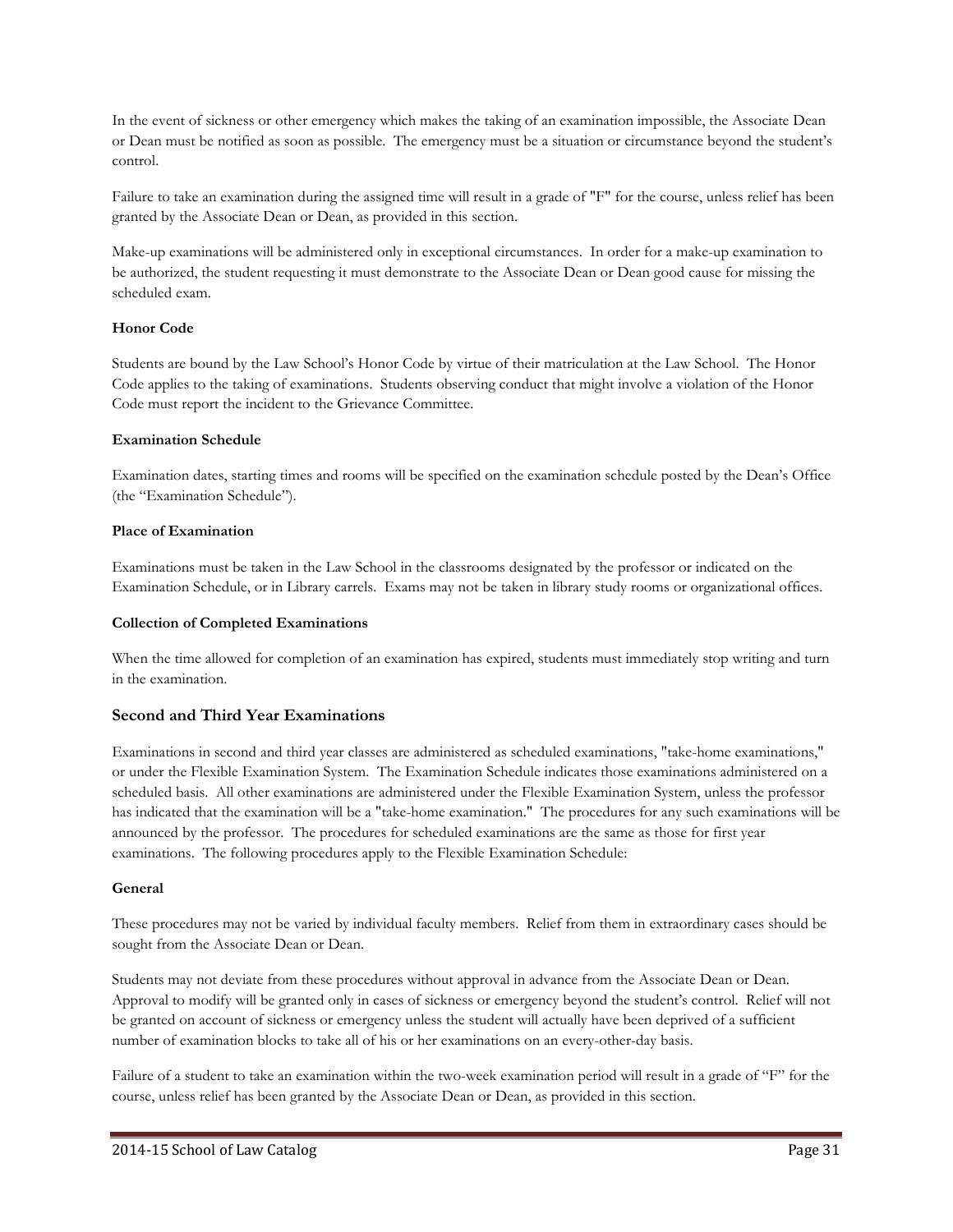Make-up examinations will be administered only in exceptional circumstances. In order for a make-up examination to be authorized, the student requesting it must demonstrate to the Associate Dean or Dean a good cause for the request.

# **Honor Code**

Students are bound by the Law School's Honor Code by virtue of their matriculation at the Law School. The Honor code applies to the taking of examinations. Students observing conduct that might involve a violation of the Honor Code must report the incident to the Grievance Committee.

#### **Place of Examination**

Unless otherwise specified by the professor, Flexible Examinations may be taken at the student's library carrel or in a classroom specified for taking Flexible Examinations. Exams may not be taken in library study rooms or organizational offices.

#### **Procedure for Distribution and Collection of Examinations**

Examinations administered under the Flexible Examination System, not including take-home examinations, will be distributed in the Dean's Conference Room (201) by the flex exam room proctors during the following times:

- between 8:30 and 9:00 a.m. for examinations to be taken during a morning flexible examination period;
- and between 1:00 and 1:30 p.m. for examinations to be taken during an afternoon flexible examination period.
- Take-home examinations may be picked up at any time during a Flexible Examination period. Take-home exams may be brought back anytime during the flex periods provided it is within the time frame designated for taking the exam.
- THE TIME PERIOD FOR PICKING UP FLEX EXAMS WILL NOT BE EXTENDED; however, a student returning a flex exam may pick up a take-home exam at the same time. If there is a line of students to pick up examinations at the end of the stated time period, the time period will be extended to allow all students in line to pick up an examination.

Flexible examinations may be taken throughout the two-week examination period only during those time blocks designated on the Examination Schedule as a "Flexible Examination Period."

During any Flexible Examination Period, a student can request any examination to which he or she is entitled. Students may be required to display their currently validated student identification cards when requesting an examination.

Students are responsible for ascertaining the completion time allowed for each examination they are taking. There will be an automatic time/date stamping clock in the Dean's Conference Room (201). Students must stamp the examination taken with the time and date upon leaving the room, and with the time and date of return when they return the examination to the flex exam room proctors in 201. Students are responsible for insuring that both time stamps (pickup and return) are clearly visible. Failure to comply with this requirement may result in a grade penalty.

#### **Late Examinations**

Any examination which is not turned in within the allowed time for completion will be considered a "late examination". If an examination is less than five minutes late beyond the allowed completion time and grace- period, the grade assigned by the professor for the examination will be reduced by one gradation (e.g. an A will be reduced to an A-; and an A- to a B+; and a B+ to a B, etc.). If an examination is five minutes late, but less than ten minutes late, the grade assigned by the professor will be reduced by two gradations (e.g. an A will be reduced to a  $B+$ ; a  $B+$  to a  $B-$ ; a B to a  $C+$ , etc.). If the examination is ten minutes but less than fifteen minutes late, the grade assigned by the professor will be reduced three gradations (e.g. an A will be reduced to a B; a B+ to a C+; a B- to a C-; etc.). If the examination is fifteen minutes or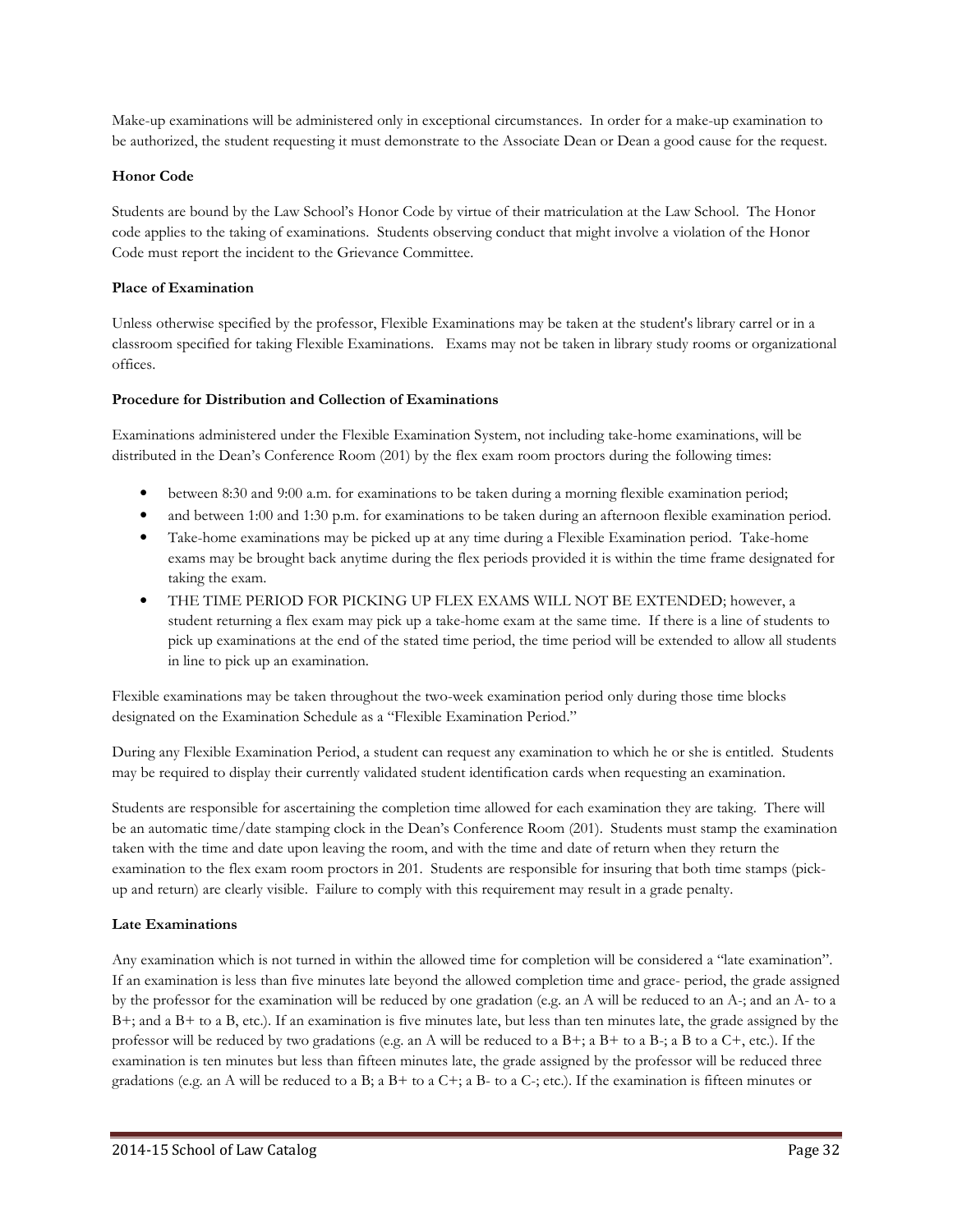more late, the grade will automatically be reduced to an F. In rare circumstances, an exception to this policy may be made with the consent of the instructor and the Associate Dean for Academic Affairs.

#### **Discussion of Examination**

Students may not discuss any examination during the two-week period, even with other persons who have completed that particular examination.

#### **Use of Computers**

Computers may be used to take examinations. All the classrooms are wired for computer use or have access to a wireless connection. Scheduled exams may be taken at a student's carrel only with permission of the professor.

#### **Printing**

Printing of exam answers must be done on personal printers, rather than on the printers in the Library Computer Lab or elsewhere in the Law School building. Use of another printer is permitted only in an emergency situation with permission of an Associate Dean (Academics, Student Services and Administration, or Library and Information Services) or Deputy Director of the Law Library.

#### **Exam4**

For Students required to use Exam4 to take their exam, the exam procedures remain the same. Instead of printing exams on their own personal printer, however, students will submit their exams electronically. Students are expected to take the exam in the mode in which the Professor has specified, and this is entirely the student's responsibility to know how the exam should be taken. The exam must be submitted electronically prior to returning the exam.

#### **Computer or Printer Breakdown**

If a breakdown or other crisis arises in the operation of a computer or printer during the course of an examination, a student is to notify the Dean's Office immediately. In that way, the time and nature of the problem can be noted and appropriate relief or accommodation may be made for the problem at that time.

#### **Student Seeking Accommodation for a Disability**

Students with a disability or a possible disability should contact the Associate Dean for Student Services and Administration.

Rev. 8/2013

**Grading System and Reports** 

The following grades with grade point values are in effect at the University:

|  |  |  | A+ -- B+ 3.3 C+ 2.3 D+ 1.3      |  |
|--|--|--|---------------------------------|--|
|  |  |  | A 4.0 B 3.0 C 2.0 D 1.0         |  |
|  |  |  | A- 3.7 B- 2.7 C- 1.7 D- --      |  |
|  |  |  | F $0.0$ I $0.0$ M $0.0$ V $0.0$ |  |

Other grades which may be given are P, which shows credit has been earned in a pass/fail course; S and U indicate satisfactory or unsatisfactory performance in a pass/no-credit course; and W, which indicates that the student withdrew from a course without academic penalty. Marks indicating failure, and counted as such in the grade point average, are F,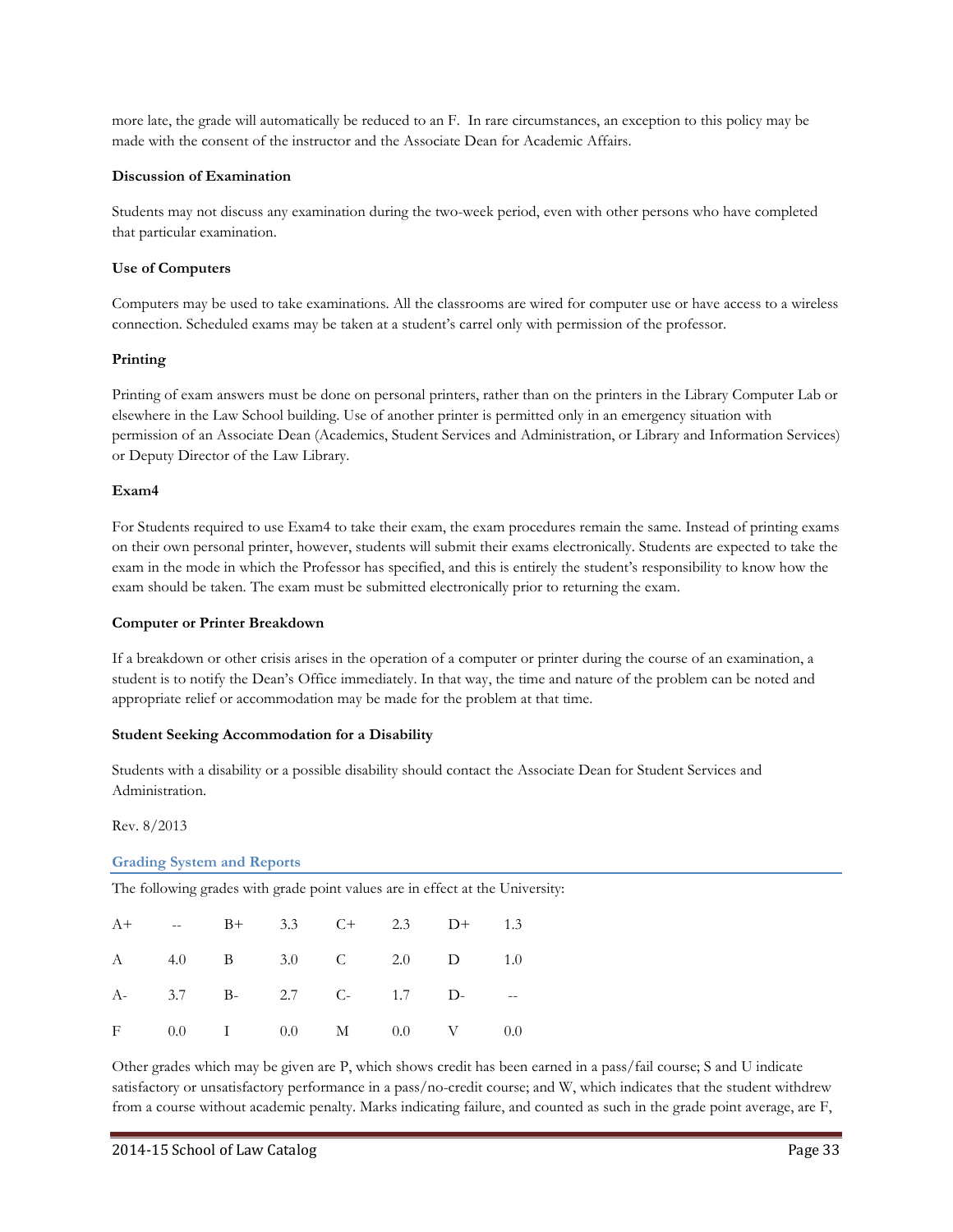M (withdrew from a course with a failing average), and V (failure because of excessive absences). The X indicates that the grade has not been received from the instructor.

Z shows that the course was audited. A student auditing a course is expected to meet all requirements for the course, except the final examination or papers. No grade or hour credit is earned for audited courses.

I and Y grades mean that coursework has not been completed by the end of the term. The I grade provisionally counts as a failing grade. It is given when the reasons for the incomplete involve student culpability, but the instructor and associate dean determine that an F is not warranted. The work is to be made up by the student's graduation date or at such earlier time as specified by the instructor and associate dean. If the work is not made up during this grace period, the I will be converted to an F. The Y grade, which does not count as a failing grade, is given when the instructor and associate dean determine that the reasons for the incomplete do not warrant an I grade. In the case of an I or Y, once the make-up grade is received, it appears to the right of the incomplete grade on the permanent record. In any case, it is the student's responsibility to complete the coursework for a course in which an I or Y has been assigned.

Performance in the Clinical Placement Program is evaluated on a pass/fail basis. Performance in the In¬-House Clinics (Disabilities Law Clinic and the Delinquency Clinic) is evaluated using the letter¬-grade scale above.

Grades for courses taken under the various cooperative programs are recorded by the law school as a pass if, based on the above grading scale, a grade of C (2.0) or better is earned; otherwise they will be recorded as a failure.

The grade point average is determined by dividing the total number of grade points earned by the total number of academic hours attempted in law school courses that have grades to which grade point values are assigned. Each of these totals is accumulated term by term. The grade point average is represented to two significant decimal figures and truncated, not rounded.

If a failed course is repeated, the grade earned in the repeat and the failure are both included in the grade point average. When the final grade for a course in which an I was given is recorded, the occurrence will be shown on the permanent record, and the grade point average will be recomputed to remove the effect of the I and to include the final grade. For purposes of computing grade point averages, the credit hours earned for work recorded on a pass/fail basis are not included in the hours attempted, if a pass is received. The credit hours for any such work recorded as a failure are included in the hours attempted. Consequently the credit hours for work recorded as a pass have no effect on the grade point average, but a failure in such work would adversely affect the grade point average.

Note: A cumulative grade point average of at least 2.20 is required for graduation. Students admitted with advanced standing must consult the associate dean to determine the manner by which their cumulative grade point averages will be calculated for class standing purposes. Students may review their status and progress with the associate dean or in the Office of the University Registrar. Grades are available after the close of each term via the Internet by using BannerWeb (https://bannerweb. richmond.edu). Students will need their student ID and PIN.

Grades are deemed correct unless notification to the contrary is received by the University Registrar within three (3) months after the close of the term specified.

# **Grading Policy**

- 1. The mean (average) grade point for each course will be  $3.30 + (-10)$ ;
- 2. The following grade distribution shall apply:
	- a. 25-35% A or A-
	- b.  $30-40\% \text{ B+}$
	- c. 15-25% B
	- d. 10-20% B- and below
- 3. The above mean and distribution requirements will apply to all classes except: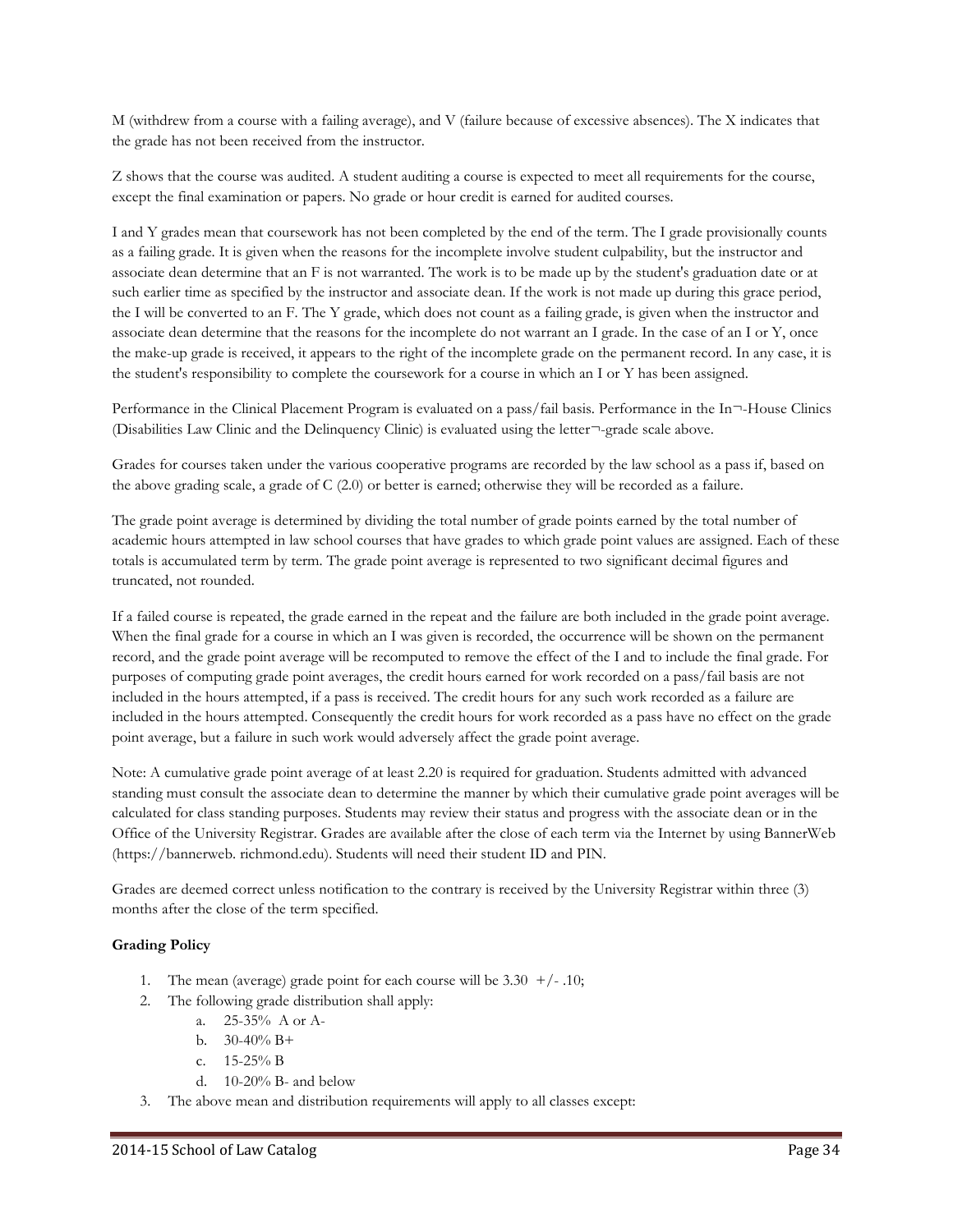- a. For classes with enrollments of 16 students or less, there is no required distribution, only a mean grade point of  $3.30 +/-10$
- b. For clinics, there is no required distribution, and the mean grade point of 3.30 shall be within a range of  $+/- .30$ .
- c. For classes of one student (including Independent Research classes and graded Research Assistant credit) there is neither a mean grade point nor a grade distribution requirement.
- 4. The Associate Dean for Academic Affairs will have limited discretion to allow faculty to deviate from the above policy.

#### **Graduation Policies**

#### **Graduation with Honors**

At the end of law school study, students who attain in the range of the following cumulative grade point averages are eligible to graduate with the designated honors:

Cum Laude: 3.40-3.59

Magna Cum Laude: 3.60-3.79

Summa Cum Laude: 3.80-4.0

#### **Filing of Application**

To graduate, a student must file a degree application and comply with the graduation attendance policy. Degree applications must be filed in the Office of the University Registrar by the second Friday in September for anticipated completion in the coming May or August or by the second Friday in February for anticipated completion the following January.

#### **Attendance at Graduation**

Students are required to attend the commencement ceremony for the award of the degree in person except by decision of the University not to do so. A student who expects to have a degree awarded at the spring commencement may request absentia status from the graduation ceremony by explaining in writing the circumstance which prevents participation. Students who have a degree application on file and anticipate summer completion of degree requirements are also expected to participate in the spring graduation ceremony. Students who expect to complete degree requirements in January will participate in the spring commencement following their January completion. If a winter or summer degree candidate does not intend to participate in the ceremony a written statement requesting absentia must be submitted. The request for absentia must be received by the University Registrar no later than eight working days before the ceremony. The registrar will notify the degree candidate of the status granted by the University. Unless approved for absentia status a candidate for graduation who does not participate in the commencement ceremony does not graduate. Such candidate may graduate by again filing a degree application and by following the appropriate graduation attendance policy.

#### **Honor Code**

View the law school honor code.

#### **Leave of Absence**

Students who have completed at least one semester in the School of Law and who are in good standing academically and financially may request a leave of absence. Requests must be in writing and submitted to the Associate Dean for Student Services and Administration, and must state an adequate reason for the request. In determining whether to grant the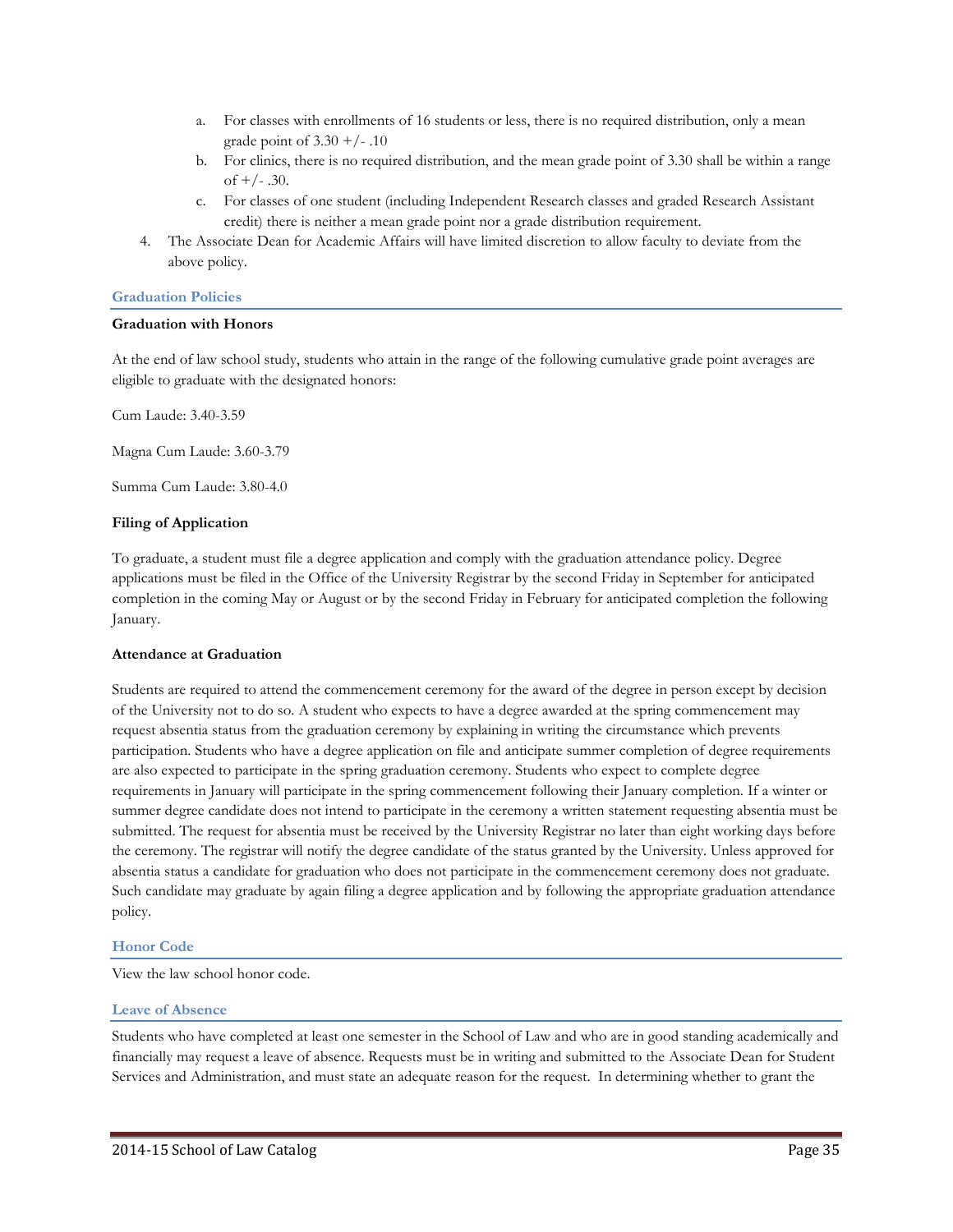request, the Dean's Office may require adequate documentation. Leaves are ordinarily granted for one academic semester and rarely granted for longer than two academic semesters.

The grant of a leave of absence does not extend the time limits for completion of the J.D. degree and students requesting leave must demonstrate that they will be able to complete their degree within the allowed period of study. The law school will not accept academic credit for work completed at another school during a leave of absence without the prior written approval of the Associate Dean for Academic Affairs.

Because a leave of absence can impact a student's financial aid for the term in which they take a Leave of Absence as well as eligibility for financial aid when they return, we strongly urge students to consult with the Financial Aid Office before requesting a leave of absence.

Students who have been awarded scholarships who wish to retain their scholarships upon their return must specifically request this in their written leave request. Such requests are ordinarily granted.

Any student who has been absent for longer than an approved leave of absence or who interrupts his or her course of study without an approved leave of absence will be involuntarily withdrawn and must reapply through the regular admissions process.

A student's Leave of Absence will not preclude the initiation or continuation of any School of Law Honor Code or University Standards of Conduct investigation or proceeding.

A law student who takes a leave of absence during a semester may be entitled to a refund of certain charges as outlined in the Refund Policy. A leave of absence may also affect a student's financial aid eligibility for the semester as outlined in the federal Return of Title IV Program Funds Policy and the Return of Non-Title IV Program Funds Policy.

#### **Letters of Good Standing**

You may obtain a letter of good standing from the Law School's Dean's Office. Once you have spoken with the Associate Dean for Academic Affairs, a form requesting a letter of good standing will be provided to you.

#### **Order of the Coif Honors**

The purpose of the Order of the Coif is to encourage excellence in legal education by fostering a spirit of careful study, recognizing those who as law students attained a high grade of scholarship, and honoring those who as lawyers, judges and teachers attained high distinction for their scholarly or professional accomplishments.

Students are eligible for election to the Order of the Coif if (1) they have completed at least 75 percent of their law studies in graded courses at the University of Richmond School of law and (2) their grade record ranks them in the top 10 percent of all graduating students.

#### **Registration**

Students shall register according to the instructions that are provided for each term. A student will not be permitted to attend class until his or her name has been entered on the official roster of that class by the University Registrar and arrangements satisfactory to the University have been made for that term's fees.

A student may register late, add courses, or opt for audit status in a course through the 10th class day of the semester provided that the specified approvals are obtained and fees, if any, are paid.

A student may withdraw from courses without academic record through the 15th class day of the semester. Withdrawals after this time will be shown on the academic record, and the student must present an adequate reason, receive the approval of the associate dean, and follow any specified administrative procedures including the payment of fees, if any.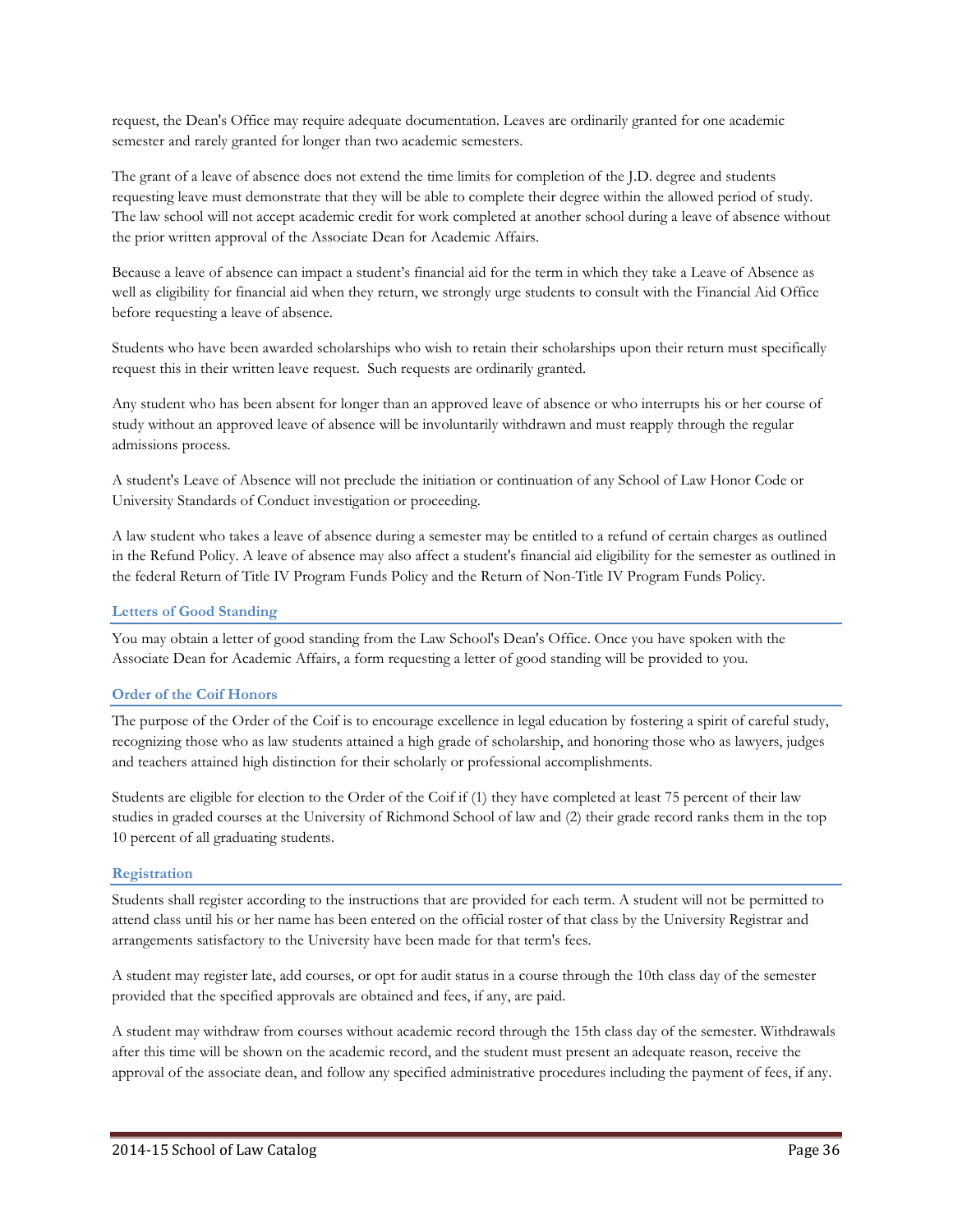Second- or third-year students may not register for more than 17 semester hours in any semester without special permission of the associate dean.

## **Registration Holds**

The following holds will prevent students from registering (students can access BannerWeb to check holds): Admissions Office, Cashier, Dean's Office, Library, Long-Distance (Student Account Hold), Parking Services (Student Account Hold), Student Credit Service, Perkins Loan in Repayment, Registrar's Office, Student Health, and Student Accounts. For further information on these types of holds, contact the office from which the hold originated.

## **Religious Observance Policy**

The University is a secular institution that values a diversity of religious expression. The University is also an active community with a wide range of personal commitments and academic and extracurricular activities.

Planning for academic and extracurricular activities should be done with sensitivity to the diverse religious commitments of the community and an awareness of religious holidays. Scheduling large-scale, one-time academic or extra-curricular events on a religious holiday should be avoided whenever possible.

Any student may be excused from class or other assignments because of religious observance. A student who will miss an academic obligation because of religious observance is responsible for contacting his or her professor within the first two weeks of the semester. The student is responsible for completing missed work in a timely manner.

Faculty are expected to be mindful of potential conflicts with religious observances and should make reasonable accommodations when students' religious practices conflict with their academic responsibilities.

The religious observance calendar is meant to serve as a scheduling guide. It lists significant holidays from the five largest global faith traditions. However, it is not comprehensive and students may choose to observe a holiday not included on the calendar.

The holidays listed are those which occur during the academic year when the University is open.

## **Repeated Courses**

Coursework may not be repeated for credit toward graduation except as sanctioned by the University; however, particular coursework may meet more than one requirement for graduation. An example of a sanctioned repeat-forcredit is the subsequent registration for a course in which the content changes from term to term, such as special topics or independent studies. Also, certain courses in a major or program may have to be repeated if the grade earned the first time does not meet requirements; in such a case, the credit will be counted only once but both grades will be calculated in the cumulative grade point average.

Courses taken on an audit basis cannot be repeated for credit unless approved by the appropriate dean.

Except in clear situations, the Office of the University Registrar should be consulted before registration to learn if a proposed repeat is sanctioned for credit or if sanction is possible.

All courses taken at the University of Richmond become a part of the permanent academic record. The grade for a course repeated at the University of Richmond becomes a part of the grade point average if the grade otherwise would be included in the computation.

## **Transfer Work**

Transfer students or students who academically visit another law school (with permission) may apply no more than 31 hours of coursework done at another law school toward satisfaction of the 86 semester-hour requirement. In order for work to transfer, courses must be taken at an institution accredited as degree-granting by a recognized regional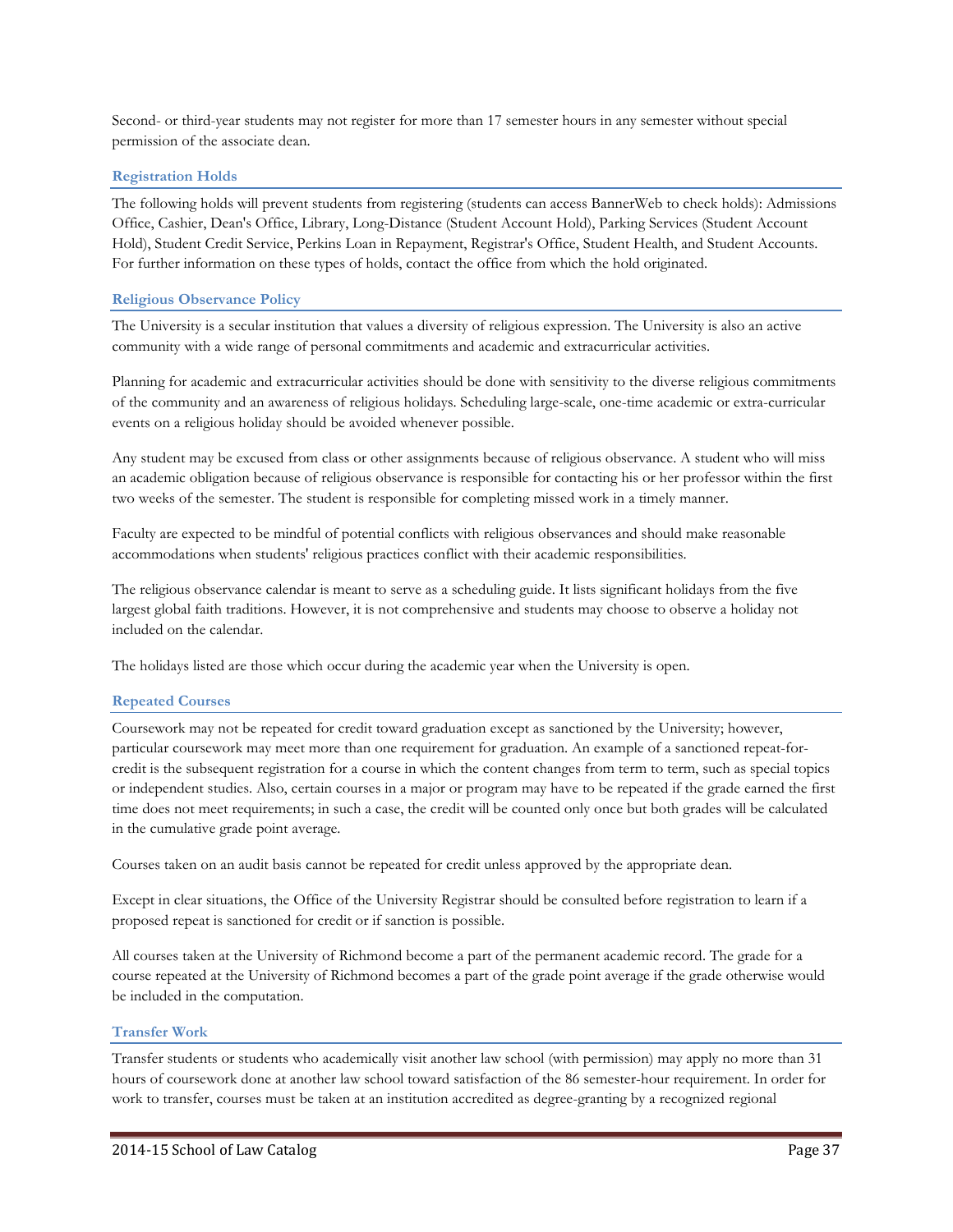accrediting body for higher education and accredited by the American Bar Association at the time the coursework is completed. The coursework must be taken for a grade and, in order for the work to be transferred, a student must receive a C (2.0) or better in each course.

Transfer students will not be ranked within their respective classes. Instead, transfer students will receive a number corresponding to their position in the class if they had been ranked.

## **Visiting Another Law School**

Students who wish to earn credit towards the J.D. degree while visiting away at another ABA accredited law school must first receive special permission to do so from the Associate Dean for Academic Affairs. Permission to visit at another law school will not be granted as a routine matter. Requests for such permission must be supported by a demonstration of compelling circumstances. An administrative fee will be charged to the student by the University of Richmond for each semester in which the student visits away at another law school.

Students choosing to visit must also, of course, apply to the law school they wish to visit. Most law schools will require a letter indicating that the student is in good standing and that the University of Richmond will accept transfer of credits. Upon approval of a visit, this letter may be obtained from the Associate Dean (Academic Affairs). Upon acceptance as a visiting student at another school, the Richmond student must immediately inform the Associate Dean (Academic Affairs) of the acceptance so that University and Law School records will indicate the change in status. Failure to notify of acceptance may result in the University of Richmond billing the student for the coming year's tuition.

Any student who visits at another law school must have all courses approved by the Associate Dean (Academic Affairs) prior to enrollment. Students who visit must also provide the Associate Dean (Academic Affairs) with an official transcript following completion of each semester of work.

Visiting students are expected to return to Richmond and attend graduation as required of all students. The Dean's office should be contacted to arrange to pick up the cap and gown. Visiting students should also be aware that if their transcript does not arrive in time to be certified as a May graduate (generally the third week in May), the student's graduation will be delayed until August.

## **Withdrawal**

Students may voluntarily withdraw from the Law School at any time. Students who wish to withdraw voluntarily should notify the Associate Dean for Student Services and Administration in writing of their decision. A student who wishes to return to the Law School after withdrawing must apply for readmission through the regular admission process. A student will not automatically retain any scholarships awarded prior to withdrawal.

Because a withdrawal can impact a student's financial aid for the term in which they withdraw as well as eligibility for financial aid in future terms should they be readmitted, we strongly urge students to consult with the Financial Aid Office before withdrawing from the Law School.

A student's withdrawal will not preclude the initiation or continuation of any School of Law Honor Code or University Standards of Conduct investigation or proceeding.

A law student who withdraws during a semester may be entitled to a refund of certain charges as outlined in the Refund Policy set forth below. Withdrawal may also affect a student's financial aid eligibility for the semester as outlined in the federal Return of Title IV Program Funds Policy and the Return of Non-Title IV Program Funds Policy.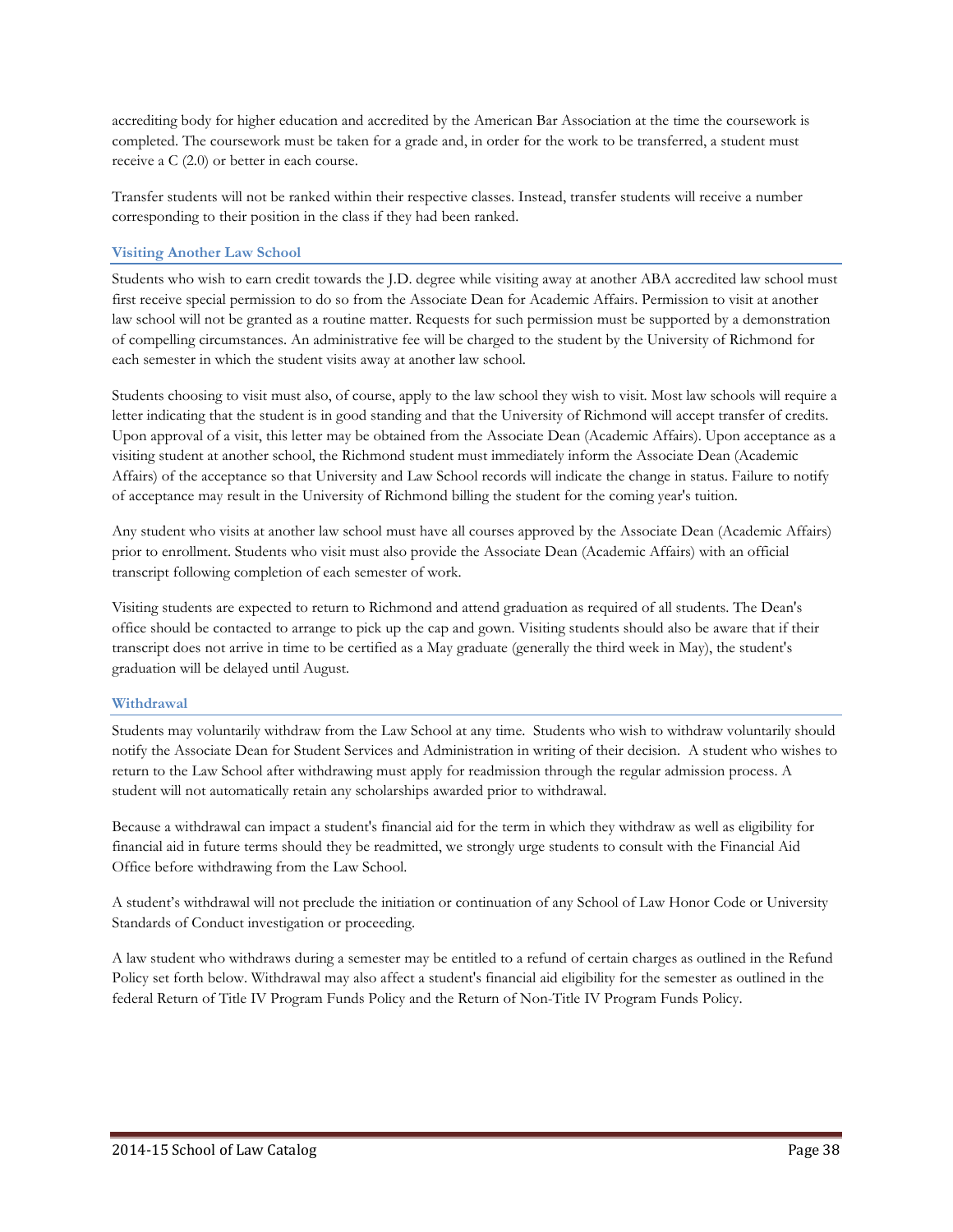# **Confidentiality/Privacy Rights/Right to Know**

University of Richmond procedures and the Family Educational Rights and Privacy Act (FERPA) prohibit the unauthorized release of confidential information about individual students. However, directory information is not considered to be confidential and may be published or otherwise released. Directory information includes: name; addresses, including permanent, campus, local (off-campus), e-mail, and campus computer network (IP) address; associated telephone numbers; date and place of birth; school or college; major and/or minor fields of study; degree sought; expected date of completion of degree requirements and graduation; degrees conferred; awards and honors (e.g., dean's list); full- or part-time enrollment status; dates of attendance; previous institutions attended; participation in officially recognized activities and sports; weight and height of members of an athletic team; and photograph. A full list of information considered directory information is available on the Office of the University Registrar's Web page at registrar.richmond.edu/ferpa/statement/index.html or by contacting the Office of the University Registrar. Students may opt to have their directory information withheld. To exercise this option, the appropriate form must be obtained from the Office of the University Registrar, completed, and returned to that office. Once filed, this form remains in effect until withdrawn by the student in writing to the Office of the University Registrar. For further information, contact the Office of the University Registrar.

## **Rights with Respect to Education Records**

The Family Educational Rights and Privacy Act (FERPA) affords students certain rights with respect to their education records. These rights include:

1. Access to Education Records: students have the right to inspect and review their education records within 45 days of the day the University receives a written request for access. Students should submit their request to the Office of the University Registrar and specify the record(s) they wish to inspect. Arrangements will be made for access and the student notified of the time and place where the records may be inspected.

2. Request for Amendment of Education Records: students have the right to request amendment of their education records if they believe the records are inaccurate. They should write the University Registrar, clearly identify the part of the record they want changed, and specify why it is inaccurate. If the University decides not to amend the record as requested by the student, the University will notify the student of the decision and advise the student of his or her right to a hearing regarding the request for amendment. Additional information regarding hearing procedures will be provided to the student when notified of the right to a hearing.

3. Disclosure of Education Records: students have the right to consent to disclosures of personally identifiable information contained in education records, except to the extent that FERPA authorizes disclosure without consent.

One exception which permits disclosure without consent is disclosure to school officials with legitimate educational interest. A school official is a person employed by the University in an administrative, supervisory, academic or research, or support staff position (including law enforcement unit personnel and health staff); a person or company with whom the University has contracted (such as an attorney, auditor, or collection agent); a person serving on the Board of Trustees; or a student serving on an official committee, such as a disciplinary or grievance committee, or assisting another school official in performing his or her tasks. A school official has a legitimate educational interest if the official needs to review an education record in order to fulfill his or her professional responsibility.

As of January 3, 2012, the U.S. Department of Education's FERPA regulations expand the circumstances under which your education records and personally identifiable information (PII) contained in such records—including your Social Security Number, grades, or other private information—may be accessed without your consent. First, the U.S. Comptroller General, the U.S. Attorney General, the U.S. Secretary of Education, or state and local education authorities ("Federal and State Authorities") may allow access to your records and PII without your consent to any third party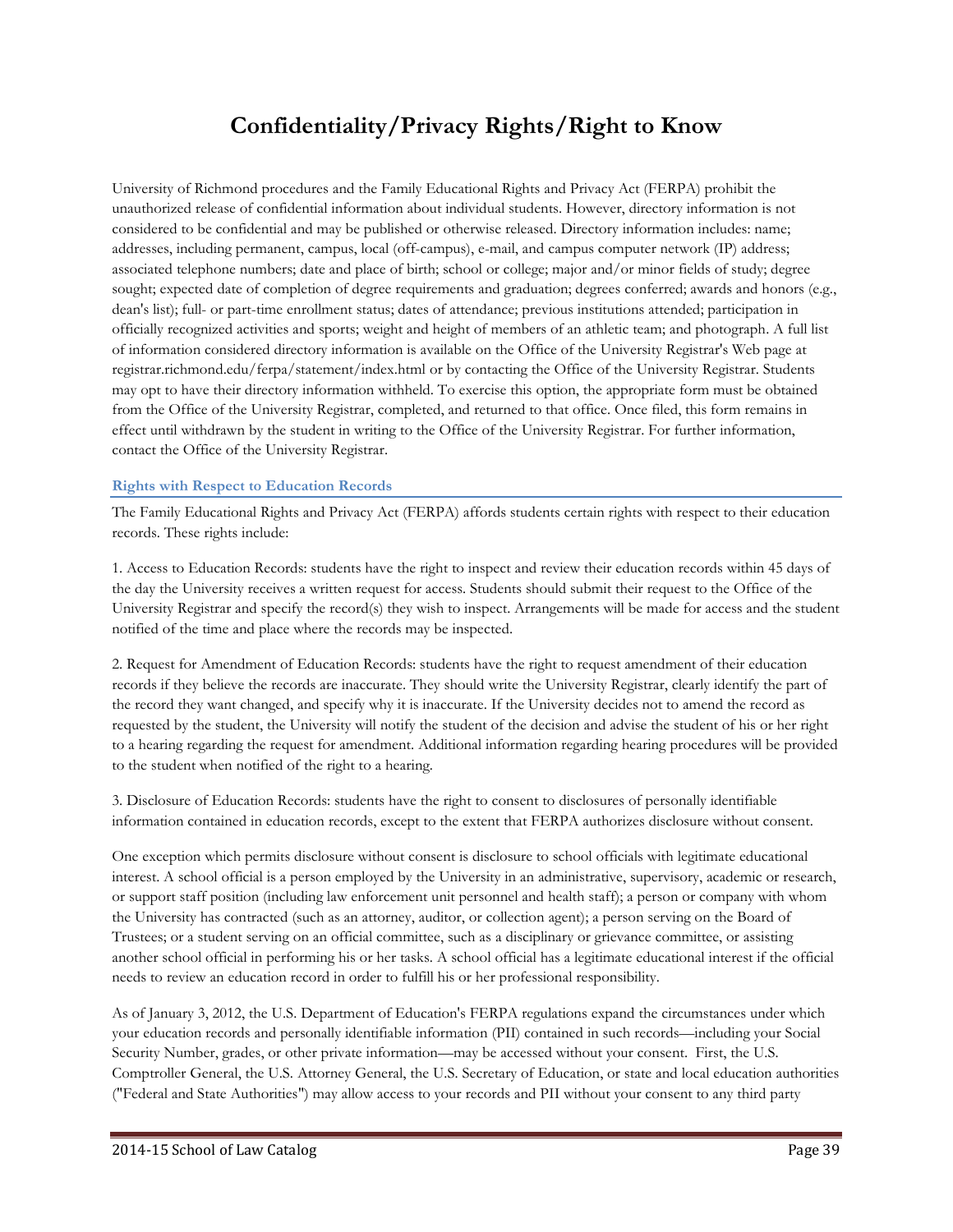designated by a Federal or State Authority to evaluate a federal- or state-supported education program. The evaluation may relate to any program that is "principally engaged in the provision of education," such as early childhood education and job training, as well as any program that is administered by an education agency or institution. Second, Federal and State Authorities may allow access to your education records and PII without your consent to researchers performing certain types of studies, in certain cases even when we object to or do not request such research. Federal and State Authorities must obtain certain use-restriction and data security promises from the entities that they authorize to receive your PII, but the Authorities need not maintain direct control over such entities. In addition, in connection with Statewide Longitudinal Data Systems, State Authorities may collect, compile, permanently retain, and share without your consent PII from your education records, and they may track your participation in education and other programs by linking such PII to other personal information about you that they obtain from other Federal or State data sources, including workforce development, unemployment insurance, child welfare, juvenile justice, military service, and migrant student records systems.

Upon request, the University discloses records without consent to officials of another school in which a student seeks or intends to enroll.

4. Right to File a Complaint: Students have the right to file a complaint with the U.S. Department of Education concerning alleged failures by the University of Richmond to comply with the requirements of FERPA. The name and address of the office that administers FERPA is:

Family Policy Compliance Office U.S. Department of Education 400 Maryland Avenue, SW Washington, D.C. 20202-4605

The University's complete policy statement can be found on the University Registrar's website at registrar.richmond.edu/ferpa/statement/index.html.

Note: Because of the access afforded by a University ID, this number is not considered directory information and will not be released without a student's consent except in situations as listed above. Students should treat the University ID as confidential; it should be protected and not carelessly shared with others. It will be used for a student's entire time at the University of Richmond, so it should always be treated in a confidential manner.

## **Right To Know**

In accordance with the Student Right To Know and Campus Security Act, the University of Richmond makes graduation rates available to all current and incoming students. These figures can be found at ifx.richmond.edu/research/fact-book.html.

# **Dual-Degree Programs**

#### **Law/Business Administration**

The University offers a dual degree program designed to provide its graduates with two degrees - Juris Doctor and Master of Business Administration. This program reflects the interrelationships between law and business management. Its graduates will be better able to function as managers because of their familiarity with the legal framework within which business must operate. Alternatively, as attorneys, they can better serve the needs of business clients because of their appreciation of the business milieu. Students accepted into this program will be permitted to count 12 semester hours of work in the law school toward satisfaction of the degree requirements of the M.B.A. program and 12 semester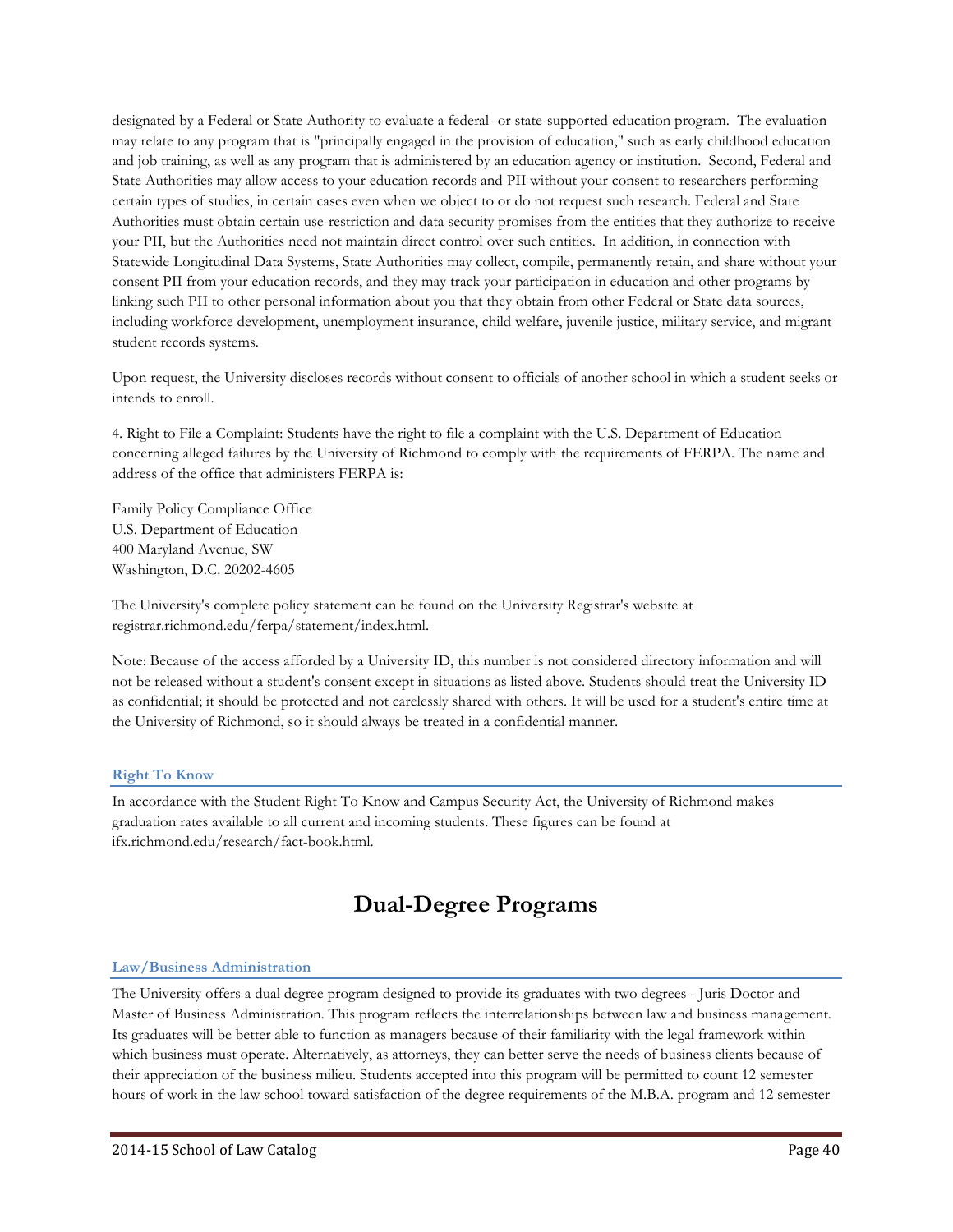hours of work in the M.B.A. program toward satisfaction of the degree requirements of the law school. Accordingly, successful participants will be able to complete the requirements for both degrees in four years. Applicants for this program must meet the admission standards of the law school and the graduate business school.

For information on the M.B.A. program, contact:

Director, M.B.A. Program, Richard S. Reynolds Graduate School of Business, E. Claiborne Robins School of Business, University of Richmond, VA 23173.

## **Law/Health Administration**

The delivery of health care services poses some of the most critical social, economic, and moral issues of our time. Lawyers representing individuals or health care providers confront myriad regulatory systems and issues fairly unique to this area. Health care policy makers and administrators are likewise concerned with the effective operation of entities within these regulatory confines and with the utility of these systems.

The dual degree program leads to the award of the Juris Doctor and Master of Health Administration degrees. The program integrates these two professional curricula. Participants are thus provided with the necessary expertise either to represent clients effectively within the health care industry or to function as policy makers or administrators who appreciate fully the legal environment within which they operate. Applicants for this program are required to meet the admission standards of both the law school and the Department of Health Administration. Typically, one semester's worth of dual degree work will be accepted.

For information regarding admission to the Department of Health Administration, contact:

M.H.A. Program Director Department of Health Administration, Virginia Commonwealth University MCV Campus, P.O. Box 203, Richmond, VA 23298.

When this four-year program is successfully completed, the Master of Health Administration degree is awarded by Virginia Commonwealth University, and the J.D. is awarded by the University of Richmond.

## **Law/Social Work**

The dual degree program is designed to provide its graduates with two degrees--the Juris Doctor and the Master of Social Work--attesting to competency in both law and social work. It is expected that this program will bring together persons sensitive to both the legal and human elements in social and personal dysfunctions.

This program is designed to bring together two fields that call for knowledge and skills directed toward resolving human problems. This effort to integrate education in law and social work will draw on the contributions each can make to practice in both fields. A student who is accepted into the dual degree program will be permitted to count one semester's work in the law school toward meeting the graduation requirements in the School of Social Work at VCU, and one semester's work in the VCU School of Social Work toward meeting the graduation requirements of the law school. This will enable participants in the dual degree program to complete the requirements for the J.D. and the M.S.W. in four years. Applicants for this program are required to meet admission standards of both the law school and the VCU School of Social Work.

For information on admission to the School of Social Work, contact: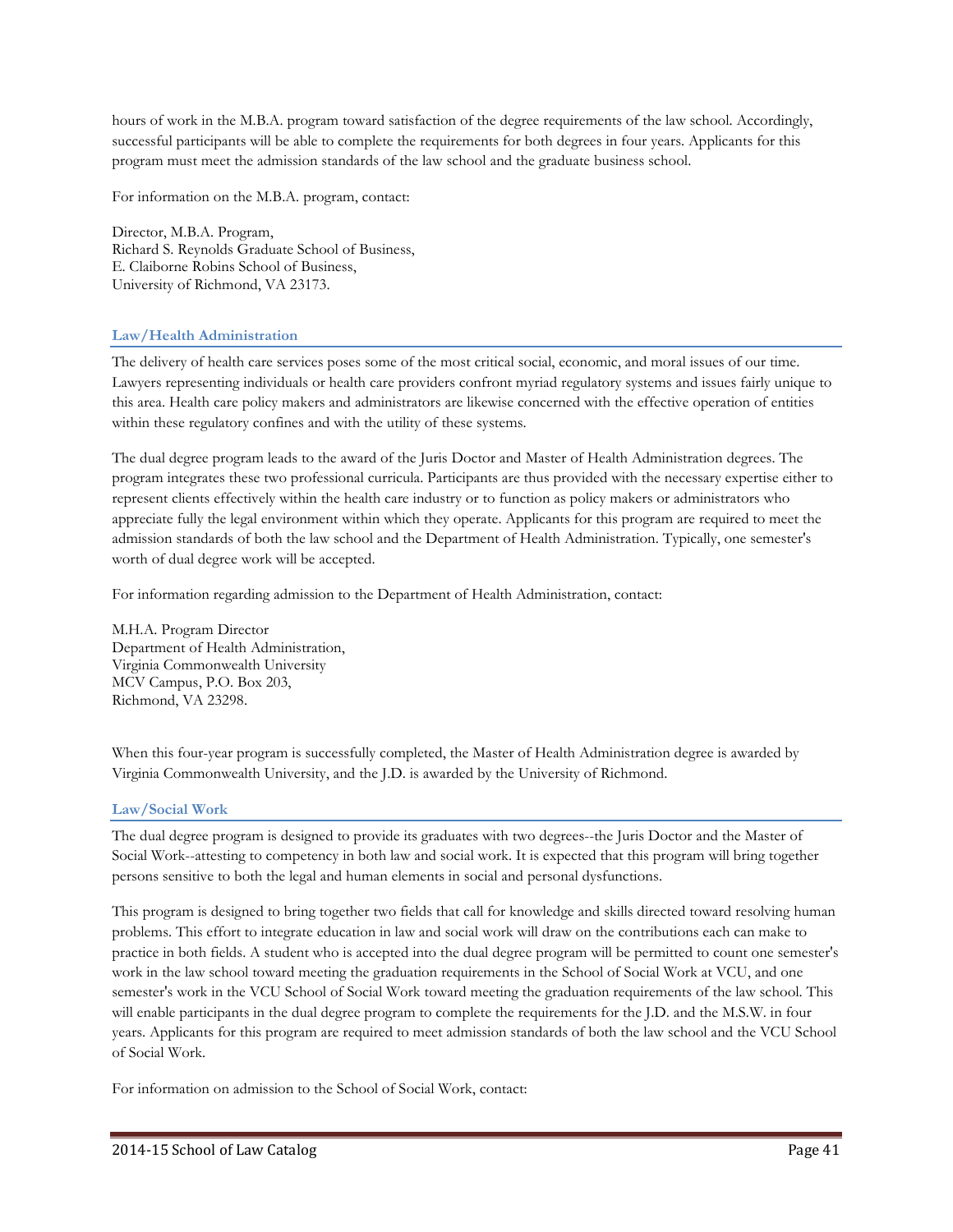Director of Admissions, School of Social Work, Virginia Commonwealth University, Richmond, VA 23284.

When this four-year program is successfully completed, the Master of Social Work is awarded by Virginia Commonwealth University, and the Juris Doctor is awarded by the University of Richmond.

## **Law/Public Administration**

The dual degree program is designed to provide its graduates with two degrees--Juris Doctor and Master of Public Administration--attesting to competency in both law and public administration. The program recognizes the role of law in public policy and public affairs, and prepares professionals versed in the values, knowledge, and skills of both fields, to bring an integrated base of competency to the work of government.

A student who is accepted into the dual degree program will be permitted to count one semester's work in the law school toward meeting the master's degree requirements in the Department of Public Administration at VCU and one semester's work in the VCU Department of Public Administration will be counted toward meeting the graduation requirements of the law school. This will enable participants in the dual degree program to complete the requirements for the J.D. and the M.P.A. degrees in four years. Applicants for this program are required to meet admission standards of both the law school and the VCU Department of Public Administration.

For information on admission to the Department of Public Administration, contact:

Director, Department of Public Administration, Virginia Commonwealth University, Suite 301, 923 W. Franklin St., Richmond, VA 23284-2028.

When this four-year program is successfully completed, the Master of Public Administration degree is awarded by Virginia Commonwealth University and the Juris Doctor is awarded by the University of Richmond.

## **Law/Urban Studies and Planning**

The professions of planning and law address the concerns of social and economic equity through the institutions which help shape the direction of urban change. While lawyers often are concerned with the impact of legislation and judicial decisions on groups and individuals, planners concentrate on social, economic, and political impacts of land use with the aid of legal strategies to guide community growth and development. The Master of Urban and Regional Planning and Juris Doctor dual degree program integrates these two professional curricula to provide the necessary expertise to apply legal and planning analysis to the resolution of urban and regional policy issues and problems. Some areas of cooperation include the development and enforcement of land use and growth management controls, environmental protection strategies, housing and community development, and numerous health and welfare programs. The dual degree is a four-year program of study designed to equip graduates for a variety of professional positions including staff or legislative committees, government agencies and commissions, private consulting, neighborhood advocacy, directorships of planning and related agencies, and executive or legal aids to elected officials. Applicants for this program are required to meet the admission standards of both the law school and the Department of Urban Studies and Planning at VCU. Typically, one semester's worth of dual degree work will be accepted toward the J.D. degree.

For information on admission to the Department of Urban Studies and Planning, contact: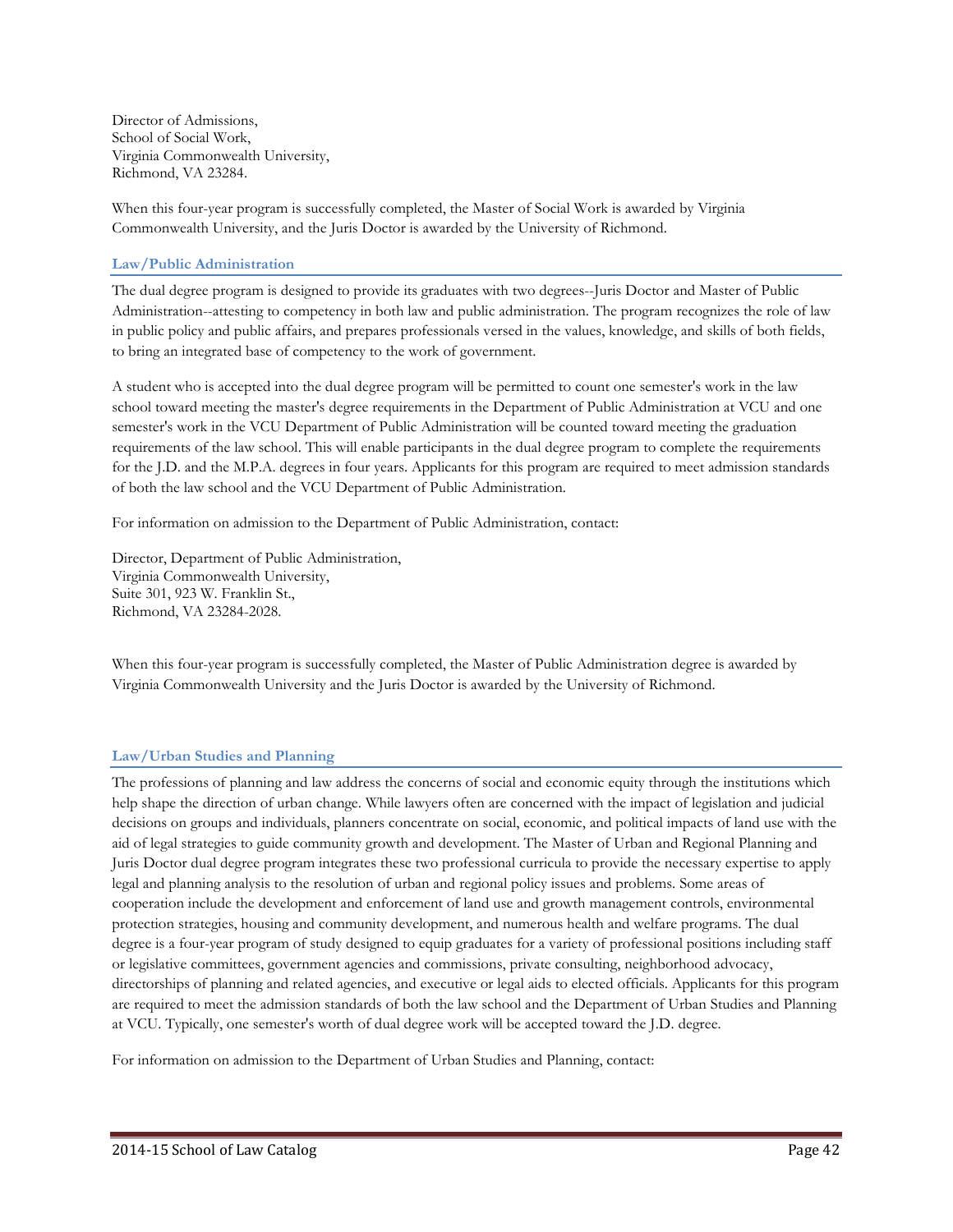Chair, Department of Urban Studies and Planning, Virginia Commonwealth University, 812 West Franklin Street, Richmond, VA 23284.

When the four-year program is successfully completed, the Master of Urban Studies and Regional Planning degree is awarded by Virginia Commonwealth University and the Juris Doctor is awarded by the University of Richmond.

#### **Individual Dual Degree Programs**

In addition to the dual degree programs described here, individually tailored programs can be created to meet special needs and interests of particular students. For example, in the past programs have been approved in biology and in history. Interested students should contact the law school dean's office.

#### **Advising for Dual Degree Programs**

Upon admission to dual degree programs, every student will be assigned an advisor in both schools to help plan courses of study that will include all requirements, plus elective courses that will best serve individual student interests.

# **Curriculum**

## **Courses & Requirements**

#### **General Requirements**

The 87 semester hours necessary for graduation must include the successful completion of the following courses and requirements:

#### **First-Year Courses**

The following courses totaling 31 semester hours are required. LAW R515 Civil Procedure LAW R503 Constitutional Law LAW R513 Contracts LAW R506 Criminal Law LAW R517 Lawyering Skills I LAW R518 Lawyering Skills II LAW R519 Legislation and Regulation LAW R516 Property LAW R514 Torts

#### **Required Upper-Level Courses**

The following upper-level courses totaling four semester hours are required. LAW R598 Lawyering Skills III LAW R605 Professional Responsibility Lawyering Skills IV

One of the following upper-level courses is required: LAW R599 Appellate Advocacy LAW E699-W Business Litigation Practicum LAW E679 Contract Drafting LAW E660 Environmental Lawyering LAW E699-G Intellectual Property Litigation Practicum LAW E665 Law of Clean and Renewable Energy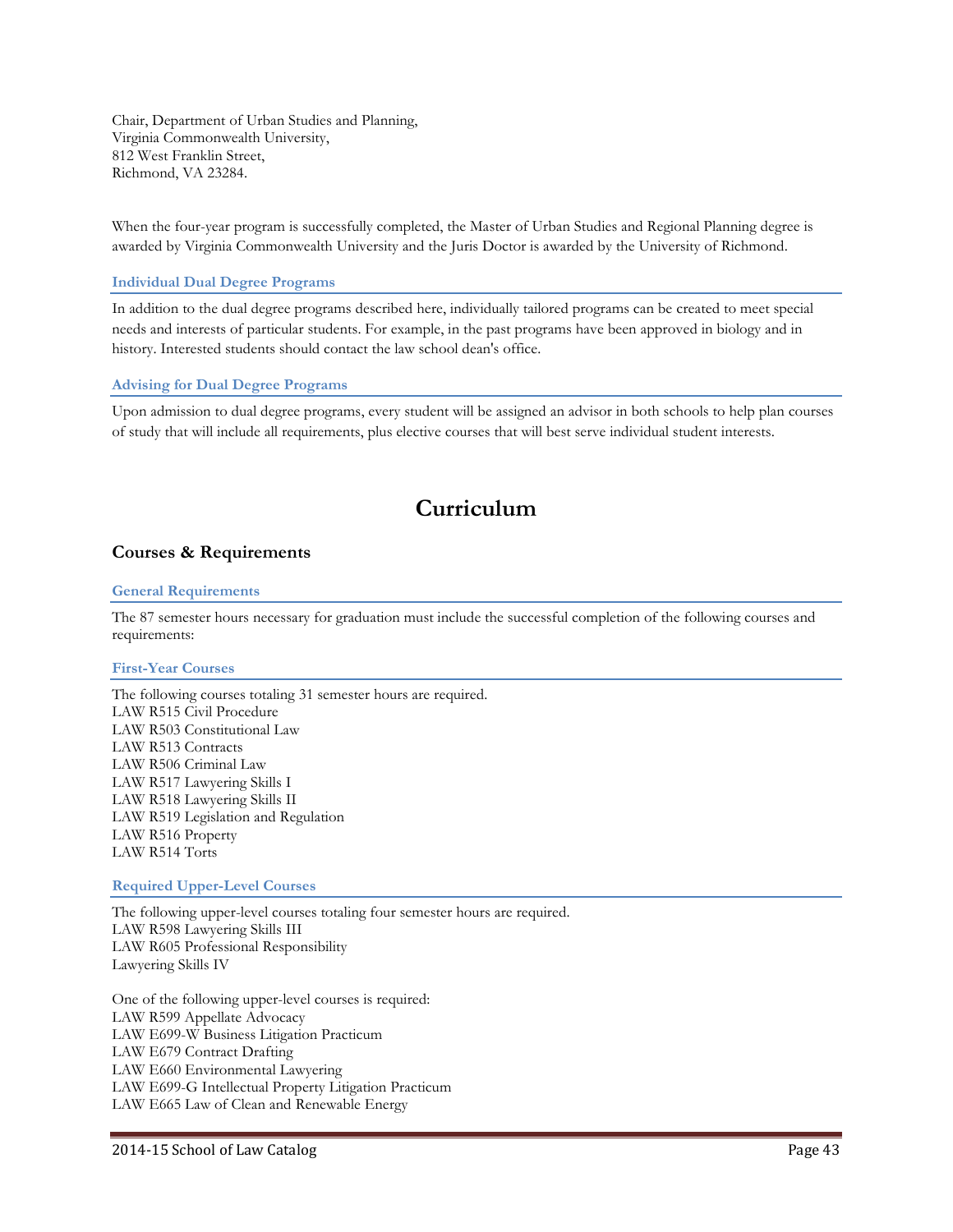## LAW E601 PreTrial Drafting

## **Upper-Level Writing Requirement (ULWR)**

During the second or third year of law school, the student must satisfactorily complete a substantial paper which requires in-depth research and rigorous analysis of a specific area of law and evidences a sophisticated knowledge of the law, including larger issues concerning the impact of the law on various parts of society, and future directions the law may take. This requirement may be fulfilled by an independent research paper meeting these goals, a paper prepared for a seminar course designated as approved for this requirement, or by publication of an article in the journal of an American Bar Association accredited law school.

The notation "Meets upper-level writing requirement" appears after the description of some of these courses. Other courses will occasionally be structured in a format so as to meet the requirement. The list of courses offered, published each year by the law school, indicates all the courses offered that year through which this requirement can be satisfied.

#### **Second- or Third-Year Elective Courses**

Note: The required course, Professional Responsibility, and the elective course, Evidence, must be satisfactorily completed by the end of the second year if the student wishes to qualify under the Third-year Practice Rule. Students may obtain a Third-year Practice certificate after they have completed 56 credits and courses in Civil Procedure, Criminal Law, Evidence, and Professional Responsibility. This certificate allows a student to appear in some courts under the supervision of a licensed attorney.

LAW E784 ABA Regional Mediation Competition LAW E708 ADR in the Workplace LAW E607 Administrative Law LAW E608 Admiralty Law LAW E773 Advanced Children's Law Clinic LAW E699-V Advanced Constitutional Law LAW E703 Advanced Family Law Seminar LAW E748 Advanced Legal Research LAW E747 Advanced Legal Research: Foreign and International Law LAW E632 Advanced Trial Practice LAW E612 Agency and Partnership LAW E610 Alternative Dispute Resolution LAW E709 Animal Law LAW E737 Anti-Bribery Law in International Business LAW E699-U Anti-Bribery Research LAW E613 Antitrust LAW E704 Bankruptcy and Creditors' Rights LAW E717 Bioethics LAW E602 Business Associations LAW E668 Business Planning LAW E736 Capital Murder Litigation LAW E713 Child Support Law LAW E616 Children and the Law LAW E753 Children's Defense Clinic LAW E631 Civil Litigation LAW E750 Civil Placement Program LAW E699-M Civil Procedure II LAW E686 Civil Rights Litigation LAW E699-N Civilian Workers in War Zones LAW E793 Client Counseling Competition LAW E723 Collaborative Law LAW E618 Commercial Paper and Payment Systems LAW E699-A Comparative Business Law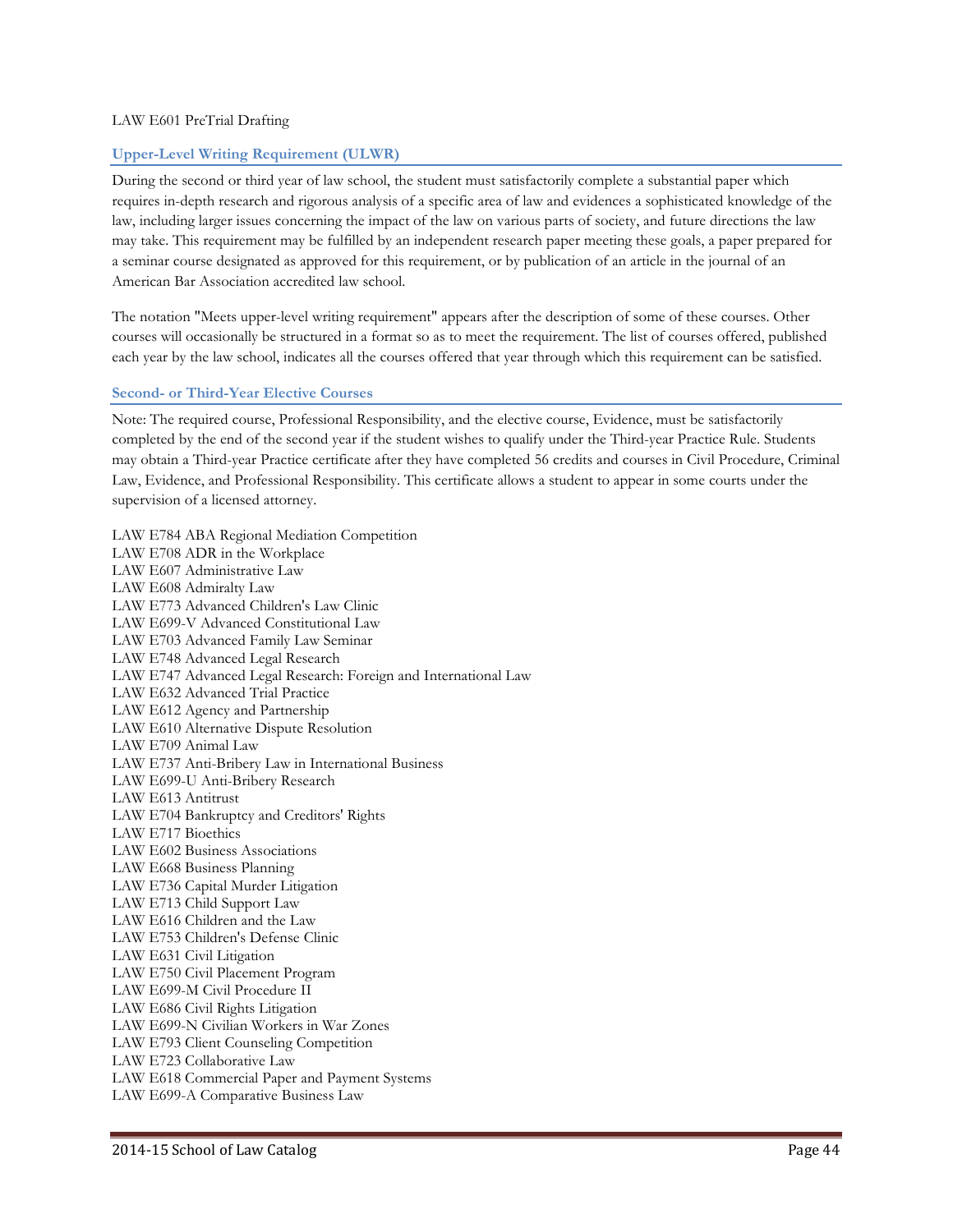LAW E699-L Comparative Criminal Procedure LAW E630 Comparative Employment Law LAW E694 Comparative Public Law of the U.S. and U.K. LAW E759 Computer Law LAW E621 Conflict of Laws LAW E698 Constitutional and Statutory Law of Public Employment LAW E617 Construction Law LAW E679 Contract Drafting LAW E788 Copyright Law LAW E619 Core Commercial Law Concepts LAW E689 Corporate Finance LAW E721 Corporate Governance LAW E623 Corporate Taxation LAW E751 Criminal Placement Program LAW E603 Criminal Procedure LAW E625 Criminal Process LAW E785 Domestic Violence Seminar LAW E627 Education Law and Policy LAW E755 Education Rights Clinic LAW E626 Election Law LAW E628 Employment Discrimination Law LAW E629 Employment Law LAW E666 Energy Law LAW E700 Entertainment Law LAW E620 Environmental Law LAW E660 Environmental Lawyering LAW E634 Estate Planning LAW E633 Estate and Gift Taxation LAW E734 Ethics and Criminal Litigation LAW E724 Ethics and Family Law LAW E599 Evidence LAW E778 Family Law Clinic LAW E707 Family Law LAW E636 Federal Courts LAW E600 Federal Income Taxation LAW E676 First Amendment Law LAW E680 Health Care Regulation LAW E760 Housing Law LAW E667 Human Rights Seminar LAW E758 Immigration Law LAW E646 Innovative Technologies in Law Practice LAW E640 Insurance Law LAW E789 Intellectual Property Competition LAW E641 Intellectual Property Fundamentals LAW E655 Intellectual Property Law and Policy Seminar LAW E699-G Intellectual Property Litigation Practicum LAW E790 Intellectual Property and Transactional Law Clinic LAW E757 International Arbitration LAW E756 International Business Practice LAW E642 International Business Transactions LAW E738 International Courts and Tribunals LAW E699-B International Criminal Justice & Transnational Justice LAW E729 International Environmental Law LAW E722 International Intellectual Property LAW E643 International Law LAW E670 Interviewing and Counseling LAW E764 John Marshall Scholars Seminar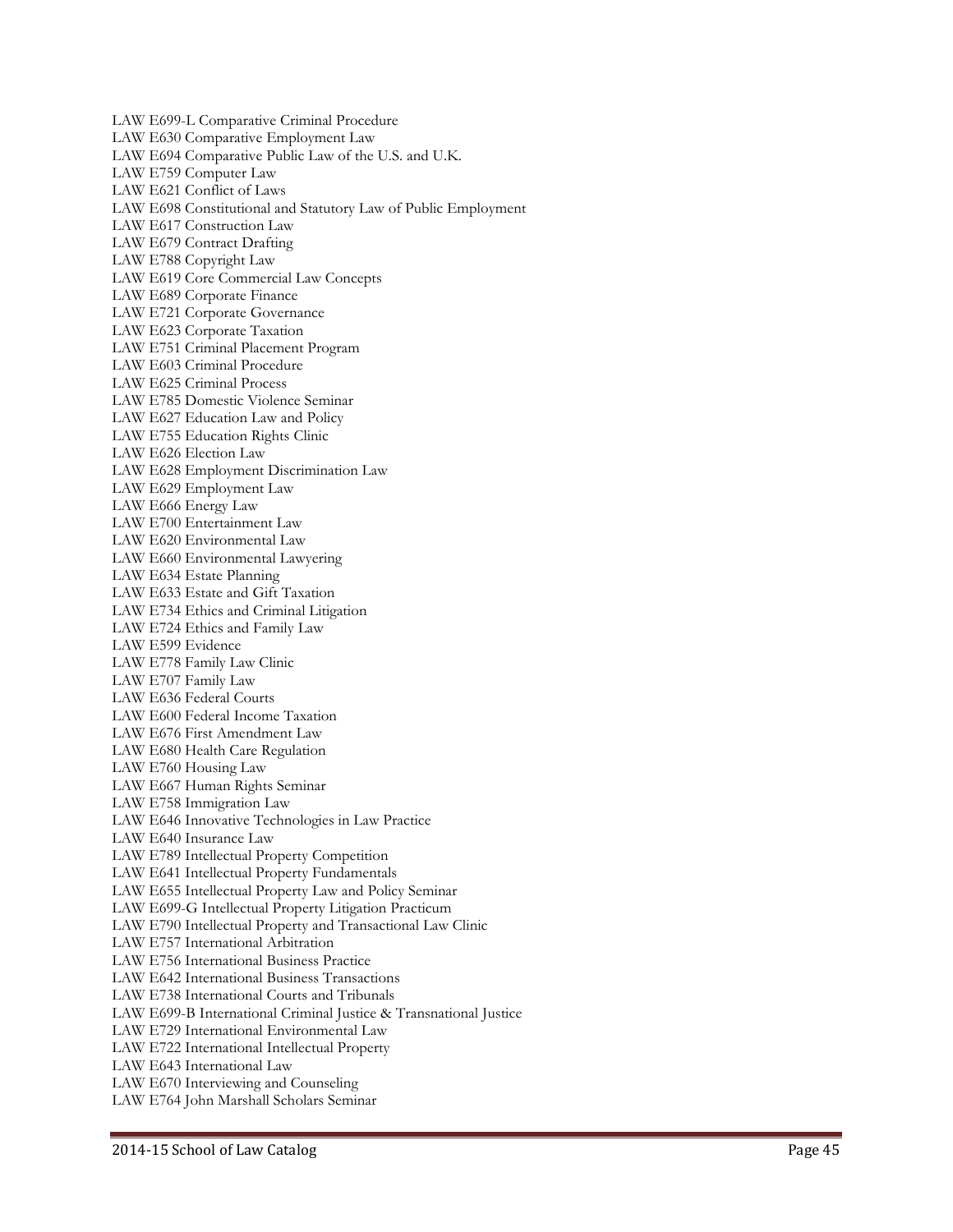LAW E799 Journal of Global Law and Business LAW E800 Journal of Law and Public Interest LAW E797 Journal of Law and Technology LAW E752 Judicial Placement Program LAW E644 Labor Law LAW E645 Land Use Planning LAW E696 Law Firm as a Business LAW E794 Law Review LAW E665 Law of Clean and Renewable Energy LAW E637 Law of Educational Equity LAW E682 Law of War LAW E693 Law of the European Union LAW E712 Legal History Seminar LAW E592 Legal History LAW E662 Legislative Advocacy LAW E673 Licensing and Technology Transfer LAW E652 Local Government Law LAW E762 Medical Malpractice LAW E705 Mergers and Acquisitions LAW E649 Mindfulness and the Legal Profession LAW E735 National Security Law LAW E795 Negotiation Competition LAW E672 Negotiation LAW E771 Nonprofit Organizations LAW E744 Patent Law LAW E787 Patent Preparation and Prosecution LAW E601 PreTrial Drafting LAW E654 Products Liability Law LAW E639 Public Policy Research and Drafting LAW E765 Race, Religion and the Law LAW E611 Real Estate Transfers and Finance LAW E725 Regulating Reproduction LAW E656 Remedies LAW E780 Research Assistant LAW E796 Research LAW E706 Role of Lawyer in Mediation LAW E675 Sales and Leases LAW E657 Scientific Evidence LAW E677 Secured Transactions LAW E658 Securities Regulation LAW E769 Selected Issues in European Union Law LAW E719 Selected Issues in Public International Law LAW E699 Selected Topics (ST) LAW E615 Selected Topics in Virginia Law LAW E699-C Sex, Mindfulness, and the Law LAW E740 Sexual Orientation and the Law LAW E730 Spanish Legal Skills LAW E690 Sports and the Law LAW E779 Summer Abroad Placement Program LAW E697 Supreme Court Decisionmaking LAW E674 Tax Policy Seminar LAW E635 Taxation of Non Corporate Entities LAW E699-T Technology Practicum: Veterans Law LAW E699-Q The Criminal Client Relationship LAW E699-Y Trademark Law LAW E768 Trademark and Unfair Competition Law LAW E710 Trademark, Copyright, and Trade Secrets Practice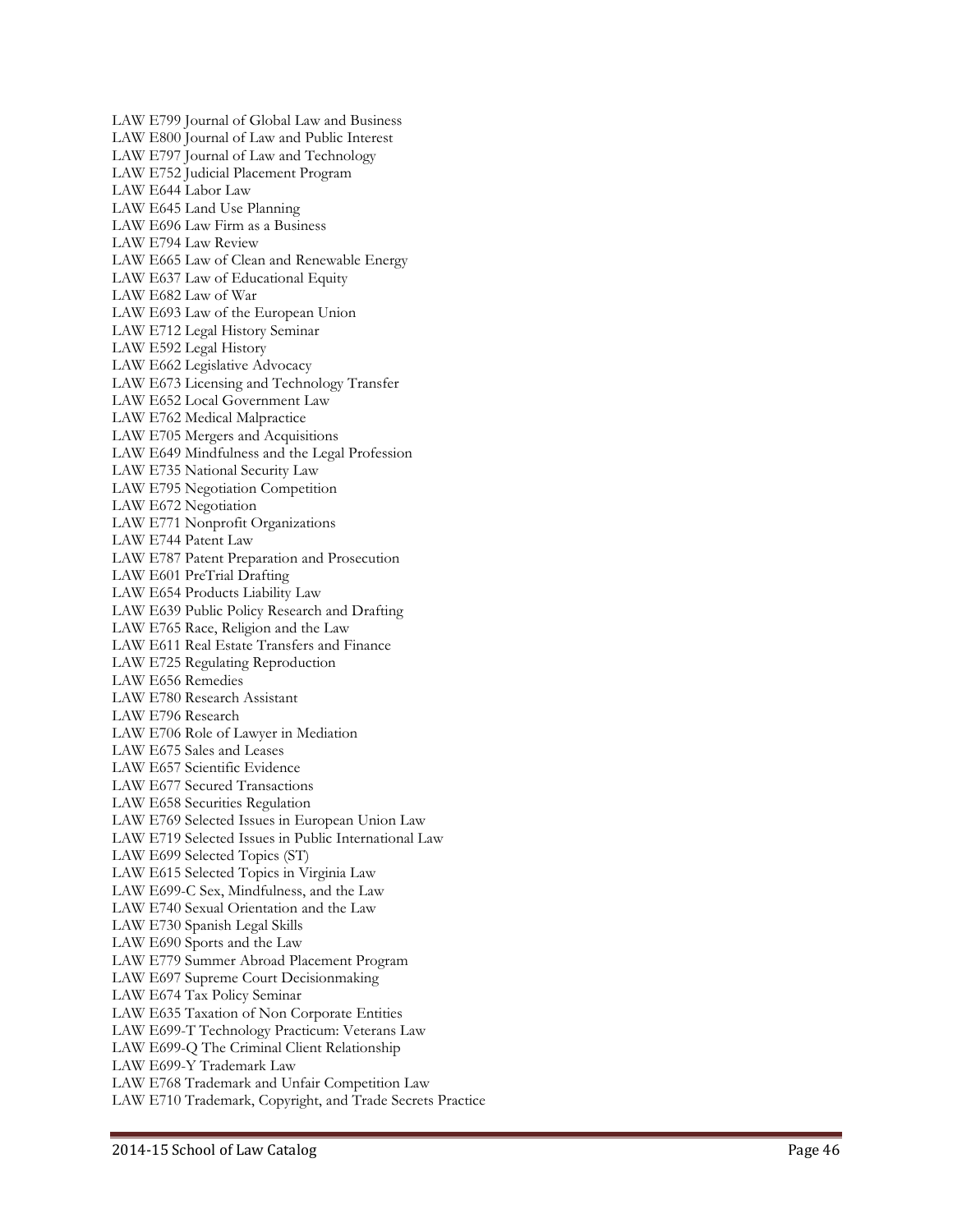LAW E699-P Transactional Drafting LAW E798 Trial Advocacy Competition LAW E664 Virginia Procedure LAW E699-J Voting Rights LAW E687 White Collar Crime LAW E606 Wills and Trusts LAW E774 Wrongful Conviction Clinic LAW E770 Wrongful Conviction Seminar

#### **Course Descriptions**

LAW R515 Civil Procedure

Semester hours: 4

**Description** 

Introduction, with emphasis on federal law, to rules governing jurisdiction, venue, service of process, pleadings, joinder, discovery, summary adjudication, trial, judgments, direct and collateral attack on judgments, appellate procedure, and choice of law in civil litigation.

LAW R503 Constitutional Law Semester hours: 4 Description

An introduction to the law of the United States Constitution and to the legal dynamics of constitutional drafting and interpreting. Separation of powers, federalism, economic and social regulation, privileges, and immunities of U.S. citizenship, and the federal civil rights to equal protection and due process are examined from doctrinal and historical perspectives.

LAW R513 Contracts

Semester hours: 4

Description

Basic elements of contract law. Stress on the agreement process, i.e., offer and acceptance, consideration, and substitutes for consideration. Avoidance of contractual obligations, conditions, performance, and breach of contracts are examined, as are discharge of contractual duties and remedies. Third-party beneficiaries, assignments, and illegal contracts may be examined. The Uniform Commercial Code and the Restatement are emphasized throughout.

LAW R506 Criminal Law

Semester hours: 3

Description

Sources of criminal law; constitutional limitations on power to create and define crimes; elements of crimes; conduct, mental state, causation; specific offenses, including homicides, sex offenses, larceny and other property offenses; defenses of mistakes, infancy, compulsion, intoxication, insanity; attempt; solicitation; conspiracy; accessoryship.

LAW R517 Lawyering Skills I Semester hours: 3 Description Introduces first-year law students to essential lawyering skills including legal analysis, predictive and persuasive writing, research, counseling, negotiation, and oral advocacy.

LAW R518 Lawyering Skills II Semester hours: 2

Description

Introduces first-year law students to essential lawyering skills including legal analysis, predictive and persuasive writing, research, counseling, negotiation, and oral advocacy.

LAW R519 Legislation and Regulation Semester hours: 3 Description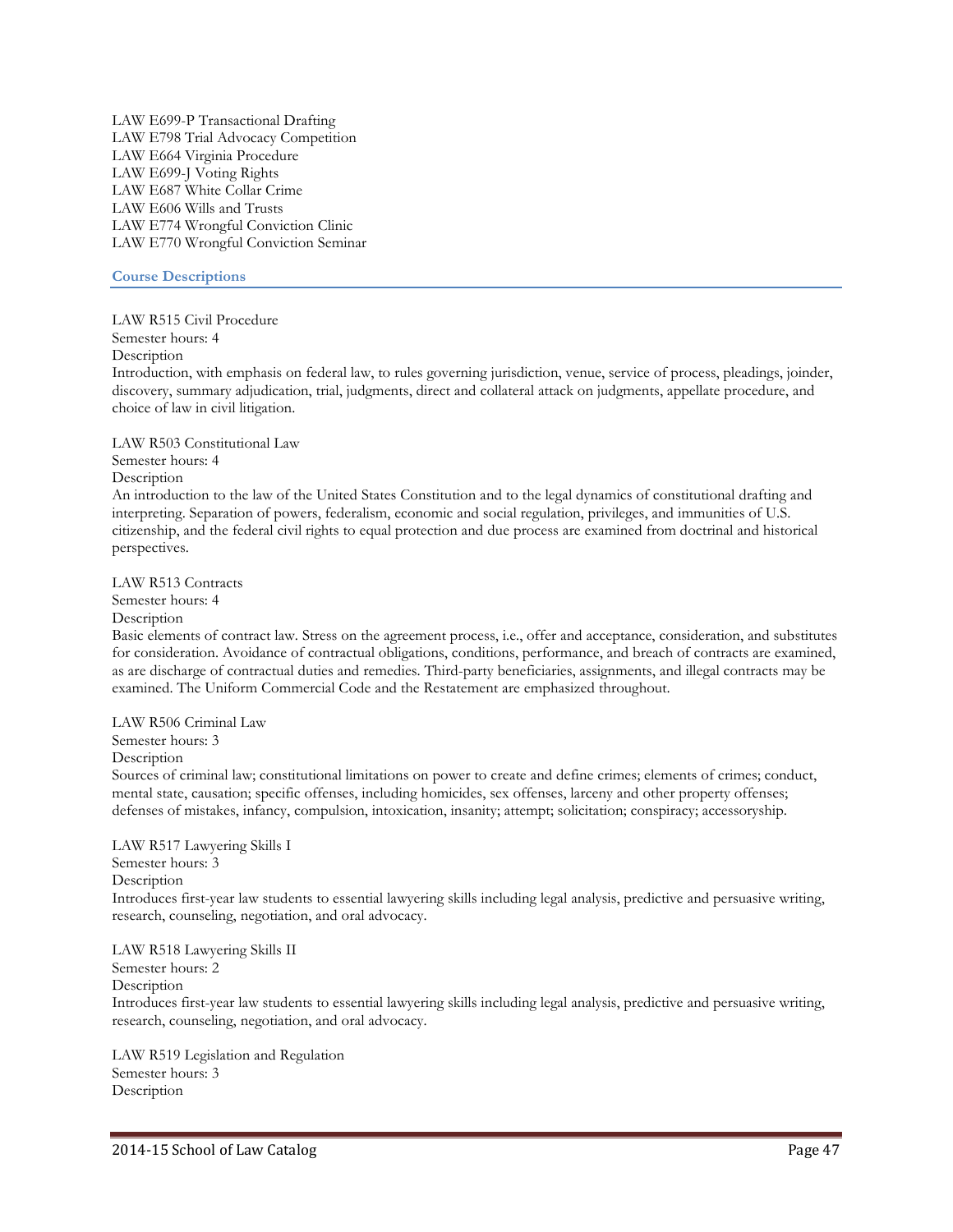Legislation and Regulation provides an introduction to public lawmaking in the modern administrative state. It examines the way Congress and administrative agencies adopt binding rules of law (statutes and regulations, respectively) and the way implementing institutions--courts and administrative agencies--interpret and apply these laws. It considers, in particular, the justifications for modern regulation, the structure of the modern administrative state, the incentives that influence the behavior of the various actors, and the legal rules that help to structure the relationships among Congress, the agencies, and the courts.

LAW R516 Property Semester hours: 4 **Description** 

Introduction to property laws, with emphasis on the concepts of title and possession of personal and real property; finders and bailments; rights and remedies of the possessor; donative transactions; rights of the bona fide purchaser; historical background of real property law; estates in land; concurrent ownership; conveyancing and future interests after the Statute of Uses; Statute of Frauds; contracts, deeds, and mortgages in the sale of land; recordation and title examination; covenants, easements, and licenses in the use of land.

LAW R514 Torts

Semester hours: 4

Description

Liability for personal injuries and injuries to property. Includes analysis of various intentional tort theories, the concepts of negligence and strict liability, and the privileges and defenses which may apply to actions brought in tort. May include treatment of one or more special or emerging areas such as product liability, misrepresentation, privacy, defamation, misuse of legal procedures, or interference with advantageous relationships.

LAW R598 Lawyering Skills III Semester hours: 2 Description Introduces second-year students to essential lawyering skills of trial and appellate advocacy.

LAW R605 Professional Responsibility Semester hours: 2 **Description** Ethical standards of the legal profession, including judicial ethics and unauthorized practice.

LAW R599 Appellate Advocacy Semester hours: 2 Description Introduces second-year students to essential lawyering skills of trial and appellate advocacy. Meets Lawyering Skills IV requirement and is strongly encouraged during the second year.

LAW E699-W Business Litigation Practicum

Semester hours: 3

Description

Special Topic. Two-case simulation of a business litigation practice: interviewing the client, determining the causes of action, figuring out where to sue, drafting the complaint, researching defenses, preparing possible counterclaims, preparing discovery, and drafting a summary judgment motion.

LAW E679 Contract Drafting

Semester hours: 2

Description

In this Law Skills IV pilot course, Application of contract law principles to the drafting of contracts through weekly written exercises, drafting assignments, and negotiations. Techniques to draft clear and accurate contracts and to effectively review contracts drafted by others. Several exercises will include ethical considerations in contract drafting. Meets Lawyering Skills IV requirement.

LAW E660 Environmental Lawyering Semester hours: 3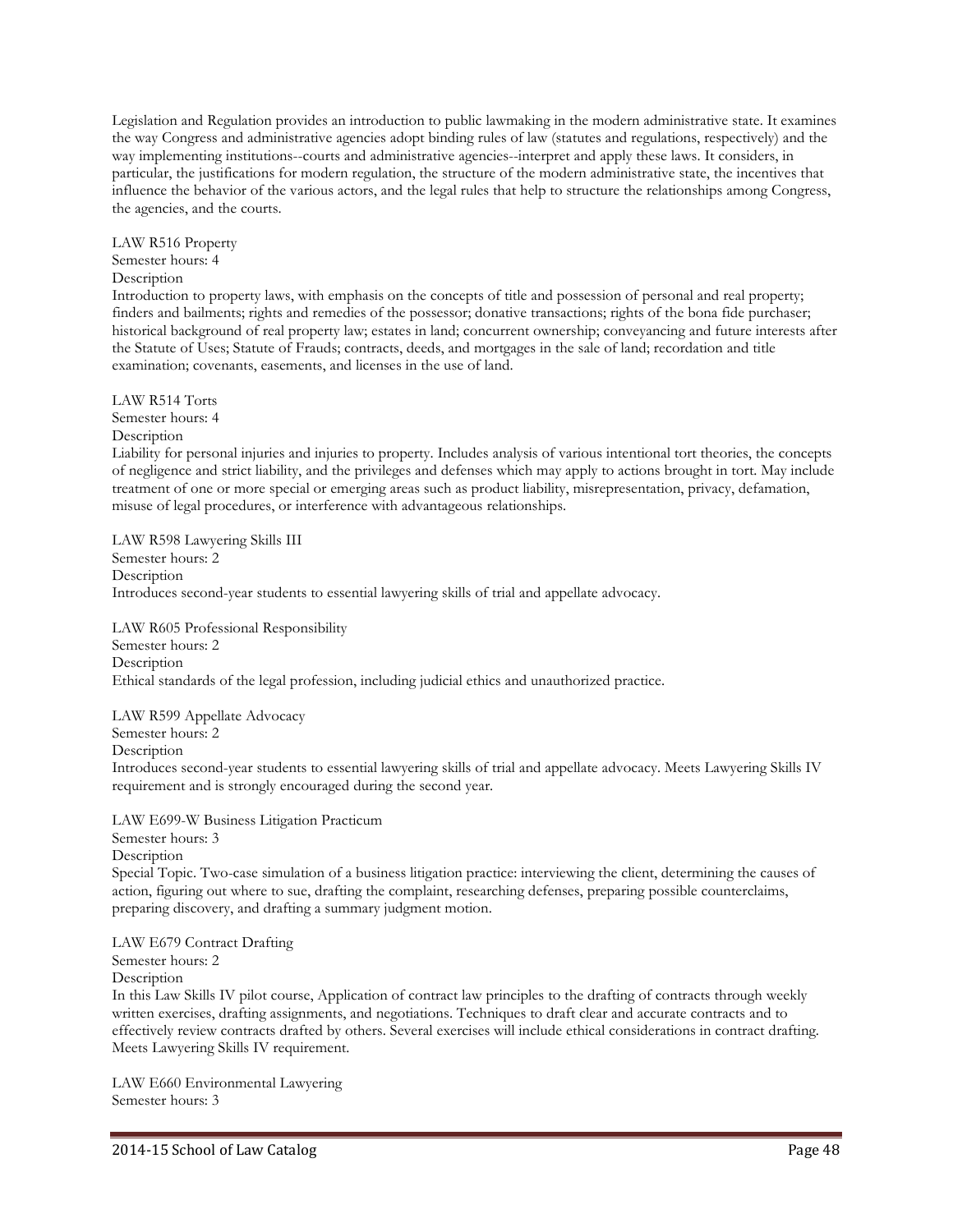## Description

In-depth exposure to the practice of environmental law through case-studies, simulations, and practice problems. Practice in client counseling, regulatory interpretation, drafting, negotiation, enforcement actions, litigation settlement, and legal ethics in environmental law. Class sessions will be devoted to simulations and discussions of written assignments. Case studies and problems are drawn primarily from the areas of air pollution control, endangered species, and hazardous waste regulation, with more limited coverage of other fields of environmental law. Grading will be based on writing assignments and in-class presentations, due throughout the semester. There is no final exam. Meets Lawyering Skills IV requirement.

**Prerequisites** 

Environmental Law (LAWE 620)

LAW E699-G Intellectual Property Litigation Practicum

Semester hours: 3

**Description** 

Special Topic. Exposure to intellectual property litigation practice through simulation. Skills will include interviewing and counseling client; recognizing causes of action, potential counter-claims, and defenses; figuring out jurisdiction and venue issues; preparing discovery; and drafting pre-trial motions. Grading will be based on writing assignments and class participation in simulation exercises. Meets Lawyering Skills IV requirement. **Prerequisites** 

IP Fundamentals or at least one of Patent Law, Copyright Law, or Trademark & Unfair Competition Law

LAW E665 Law of Clean and Renewable Energy

Semester hours: 3

Fulfills General Education Requirement Satisfies the Law Skills IV requirement.

Description

Explores the challenges and opportunities that come with new policies seeking to promote renewable energy and transition to a low-carbon electricity system. Covers attributes of specific types of renewable energy (including wind, solar, and biofuels) and mandates and goals for renewable energy (including renewable portfolio standards and feed-in tariffs); federal, state, and local demand response laws, including their relationship to the Smart Grid; state and federal laws governing the siting and permitting of renewable energy facilities; tax and other incentives for demand response and renewables; ratemaking, wholesale markets and other aspects of the sale of electricity; and financing mechanisms for transactions involving efficiency and renewables.

LAW E601 PreTrial Drafting

Semester hours: 3

Fulfills General Education Requirement Satisfies the Law Skills IV requirement.

#### Description

Enhances understanding of critical pretrial tools and provides practical experience with using these tools. Course requires drafting a variety of pretrial documents that are frequently used in litigation, such as a complaint, and a pretrial motion. Also provides practice of such skills as interviewing clients and negotiating settlements. Focuses on the correct use of the Federal Rules of Civil Procedure but relevant in state court litigation as well.

LAW E784 ABA Regional Mediation Competition Semester hours: 1

LAW E708 ADR in the Workplace Semester hours: 3 Description Explores mediation and arbitration in both union and nonunion workplaces. In addition to reading and discussion, students participate in simulations of both processes and also write a post-hearing arbitration brief.

LAW E607 Administrative Law Semester hours: 3 **Description** 

The common process by which the law produced by government agencies is produced and challenged. Study of the constitutional limits on bureaucratic power and structure and examination the most important sections of federal and state statutes that impose uniform procedures for the promulgation of regulations and the decision of cases before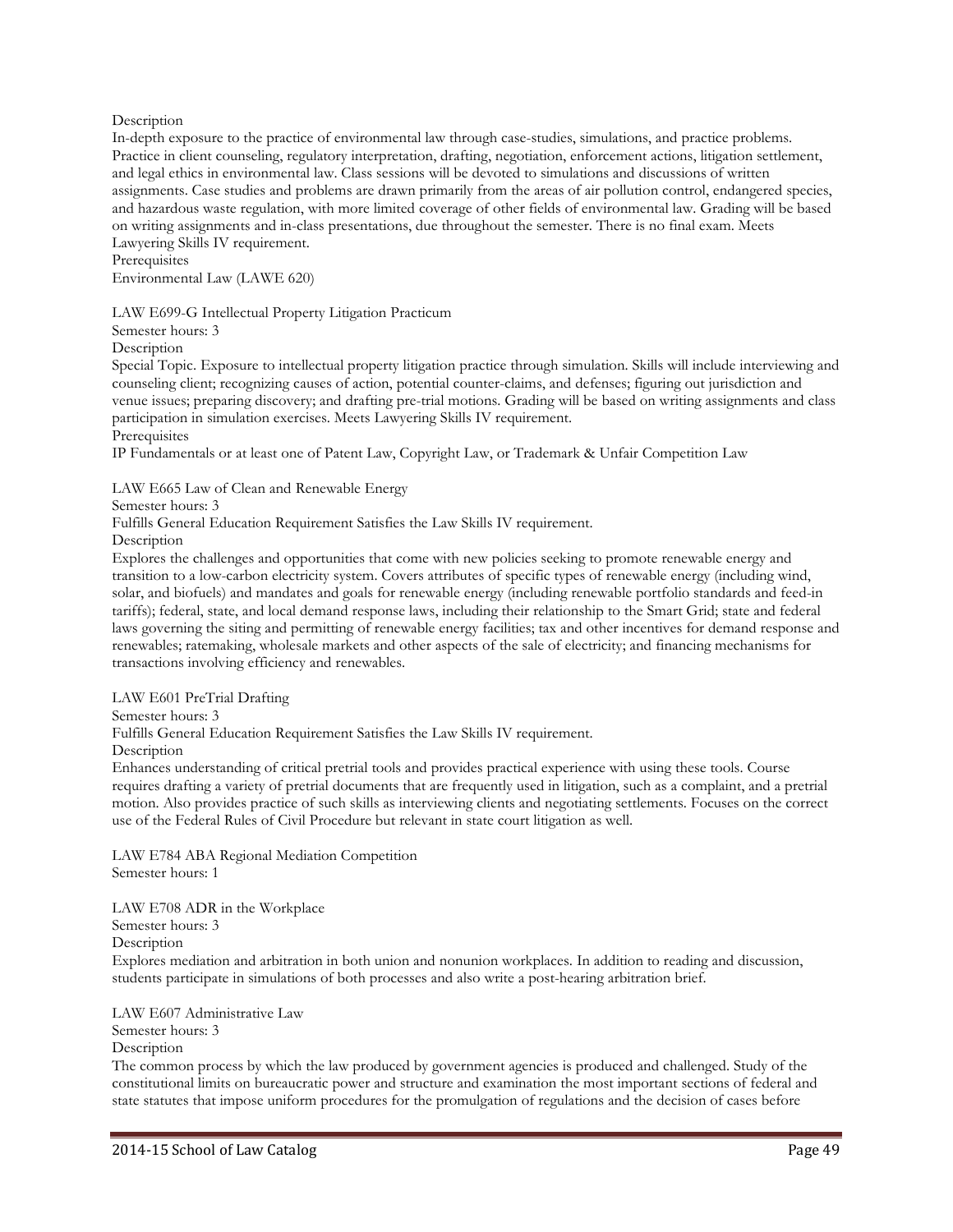administrative tribunals. Specific examples from the work of agencies such as environmental protection agencies, industrial and professional licensing boards, labor relations boards, workers' compensation tribunals, and schools. Includes federal and state law. For their grades, students are invited to take a final examination or to produce case notes suitable for law review publication.

LAW E608 Admiralty Law Semester hours: 3 **Description** 

Special procedural and substantive laws that regulate waterborne commerce. Designed to present an overview of admiralty law for those anticipating the practice of law where boating and shipping are found, including topics related to civil procedure and federal courts: e.g., jurisdiction, attachment, and immunities; contracts and commercial law: e.g., salvage, insurance, and liability allocation among shippers and carriers; and matters of personal injury and labor law: e.g., workers compensation, unemployment compensation, and wrongful death. Grades are awarded on the basis of an examination, oral or written, a research paper, or a Supreme Court brief for the Judge John R. Brown Admiralty Moot Court Competition.

LAW E773 Advanced Children's Law Clinic

Semester hours: 6

Description

With faculty permission, students who have completed either the Delinquency Clinic or the Disability Law Clinic, may enroll for between two and six credits. Advanced students will take leadership roles in clinic cases and complete a significant project over the course of the semester.

LAW E699-V Advanced Constitutional Law

Semester hours: 3

Description

Special Topic. A one semester, survey course outlining salient aspects of the intersection of law and human freedom in the United States. The course focuses upon constitutional protection of: freedom of religion; freedom from racial discrimination; rights of criminal defendants; privacy rights; and, rights to political participation, especially voting. To provide historical context, students will learn about the role of the Declaration of Independence in framing the broad values and objectives of the United States, the limitations of both the Articles of Confederation and the Constitution of 1787, and the perceived need for a Bill of Rights. The course considers relevant Supreme Court jurisprudence interpreting the Constitution as well as attempts to amend the Constitution for instance via the Reconstruction and Nineteenth Amendments. The course will satisfy the upper level writing requirement.

LAW E703 Advanced Family Law Seminar

Semester hours: 2

Fulfills General Education Requirement Meets upper-level writing requirement Description

A medium to explore selected family law issues in greater depth. It is organized to address the needs of students who are seriously considering family law practice, and the pre-requisite course requirement for this Seminar is Family Law 626. Hypothetical clients will be analyzed from courtship through divorce. Various problem-solving exercises may be utilized and family law theory and practice will be explored from the viewpoint of a law firm attempting to give legal advice to its clients. Prominent family law practitioners as guest lecturers will speak on a variety of selected family law issues. This Seminar will focus upon, but not be limited to, Virginia family law. Each student will be required to write a research paper on a family law topic of his or her choice.

LAW E748 Advanced Legal Research

Semester hours: 2 Description

Explores legal research strategies and resources more comprehensively and in-depth than what is covered during first year as well as an increased emphasis on electronic resources. Review of primary American legal sources in all types of formats plus extensive coverage of legal research in selected subject areas, such as international law, federal taxation, and labor and employment law.

LAW E747 Advanced Legal Research: Foreign and International Law Semester hours: 1 **Description**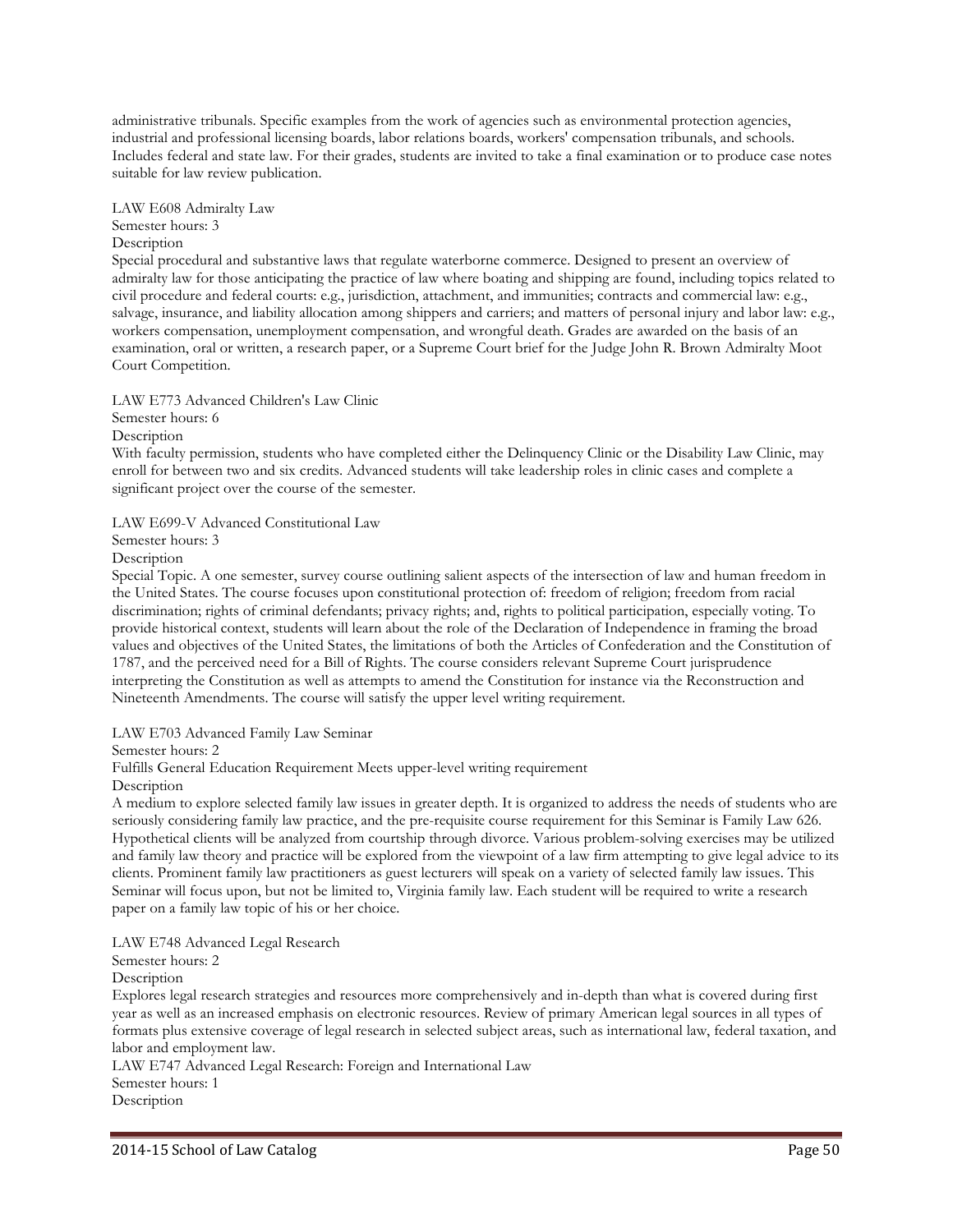Basic foundation in researching international and foreign law. Basic concepts, sources, and specialized research tools used in international and foreign legal research. Includes researching international treaties and agreements, documents of international organizations, decisions of international courts and tribunals, and foreign legal materials.

LAW E632 Advanced Trial Practice Semester hours: 3 Description

Refines and builds on the skills covered in Trial Practice or Lawyering Skills by using more complex civil and criminal problems and files developed by the National Institute for Trial Advocacy for training the more experienced trial advocate. Special emphasis will be placed on the development of a case theory and the choosing of an appropriate case theme for the more complex case. Covers use of demonstrative evidence, including photographs, charts, white boards, overheads, videos, and computer simulations. Enrollment limited. While both civil and criminal problems will be used in the class, special emphasis is placed upon civil litigation and trying a complex civil case. **Prerequisites** 

Lawyering Skills III (598).

LAW E612 Agency and Partnership Semester hours: 2

Description

Creation of agency relationships; contractual liability of principals (disclosed and undisclosed), agents and third parties; tort liability of principals; fiduciary duties of agents; partnership: creation, rights, and duties of partners, dissolution of partnerships; limited partnerships; limited liability companies (LLCs).

LAW E610 Alternative Dispute Resolution

Semester hours: 2

Description

An exploration of the process of mediation as an alternative to litigation. Topics will include mediation history and theory, general conflict resolution techniques, specific mediation techniques, including identifying interests, reframing, building successes, dealing with emotions, caucusing, brainstorming, evaluating options and consequences, and reality testing. Skills in these techniques will be developed through role-play. Other topics will include the role of mediators in drafting agreements, forms of agreements and mediator ethics. In addition, the role of attorneys as advocates and advocacy techniques will be covered. Limited to sixteen students.

LAW E709 Animal Law Semester hours: 2 **Description** 

Exploration of this emerging field of law with an emphasis on the latest cases, legislation and legal theory behind it. Areas of study include anti-cruelty; dogfighting; cockfighting; standing; wills and trusts benefitting animals; factory farming; The Endangered Species Act; non-economic damages for harm done to companion animals; and litigation over the treatment and welfare of animals. Classes will incorporate real world contributions from many of those people directly affected by animal law, including veterinarians, prosecutors, activists and lawyers.

LAW E737 Anti-Bribery Law in International Business Semester hours: 2 Fulfills General Education Requirement Meets Upper Level Writing Requirement. Description Examines laws that prohibit the bribing of foreign government officials for business purposes, focusing principally on the U.S. Foreign Corrupt Practices Act, but also examining the UK Bribery Act, the OECD Anti-Bribery Convention, and the UN Convention Against Corruption. Analyzes these laws from both a practice-oriented compliance perspective and a policy perspective.

LAW E699-U Anti-Bribery Research Semester hours: 1 **Description** Special Topic. Part of a two-semester sequence on Brazil, Corruption, and the 2016 Summer Olympics. Course is pass/fail. Prerequisites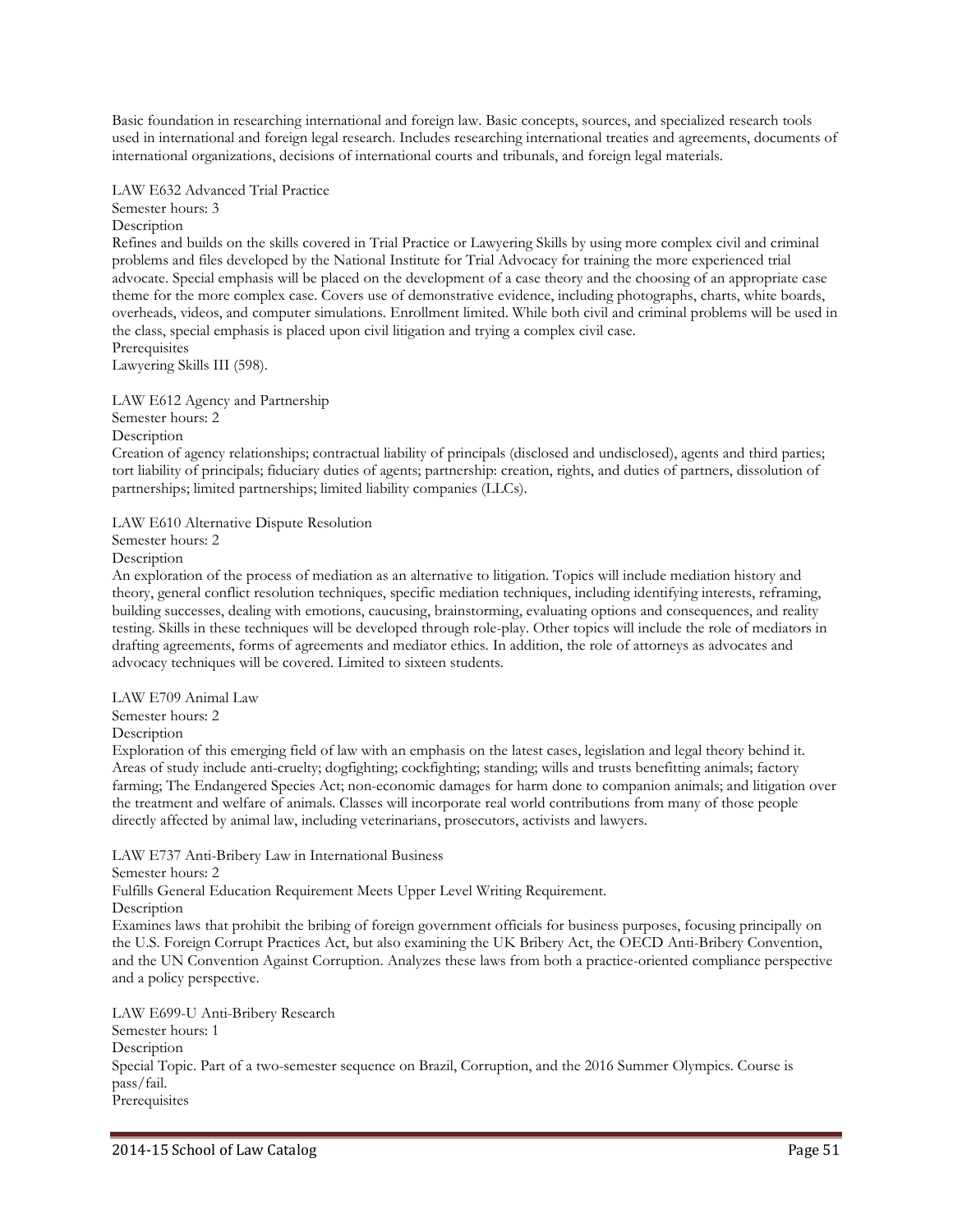#### Instructor approval only.

LAW E613 Antitrust

Semester hours: 3

Description

Control of private economic power in the United States, focusing on the law regarding monopolies, mergers, and restrictive business practices as regulated by the Sherman and Clayton acts. Some attention to other federal antitrust legislation such as the Federal Trade Commission Act and state antitrust enforcement.

LAW E704 Bankruptcy and Creditors' Rights

Semester hours: 3 or 4

**Description** 

Explores what happens when a business or consumer defaults on debts. While most of the classes will deal with the Bankruptcy Code, we will also cover Virginia creditors rights law.

LAW E717 Bioethics Semester hours: 2 Fulfills General Education Requirement Meets upper-level writing requirement Description Seminar with primary focus on bioethical legal issues that confront society today. Among topics to be considered:

distinctions, if any, between ethical and legal issues; philosophical models for analyzing bioethical issues, including deontological models (rules and rights), theological models (utilitarian, economic), and models of care; informed consent and autonomy versus utility debate; genetic engineering; shortages of organ supply; termination of life support; qualityof-life issues; beginning care and infants; cost issues, including how much to treat; and the cost of technology versus other societal values.

LAW E602 Business Associations

Semester hours: 4

**Description** 

Focuses on the law governing corporations, as well as the law of agency, partnerships, and limited liability companies. Discussion will include the choice of business form, distribution of power between managers and owners, fiduciary duties of managers, shareholder voting, and the special problems of close corporations.

LAW E668 Business Planning

Semester hours: 3

**Description** 

Study of the role of the lawyer in business formation and financing; choice of business entity; choice of jurisdiction in which to organize; LLC operating agreements; selected issues under federal securities law; equity-based compensation; intellectual property protection; the venture capital industry; and preferred stock investments (including dividend and liquidation preferences, conversion, redemption, anti-dilution protection, voting rights agreements, and investor rights agreements). Requires students to perform nine written homework assignments and prepare three major written assignments consisting of memoranda and deal documents. For the homework and major assignments, we will operate as a notional law firm (students acting as associates and Professor Fisher as a partner), representing a start-up high technology business. Focuses on a practical understanding of the law and extreme precision when working with complicated deal documents.

**Prerequisites** Corporations (LAWE602)

LAW E736 Capital Murder Litigation Semester hours: 2 Description Important issues arising in the trial of death penalty cases, including constitutional and statutory challenges, punishable offenses, mitigation, and jury selection.

LAW E713 Child Support Law Semester hours: 2 **Description**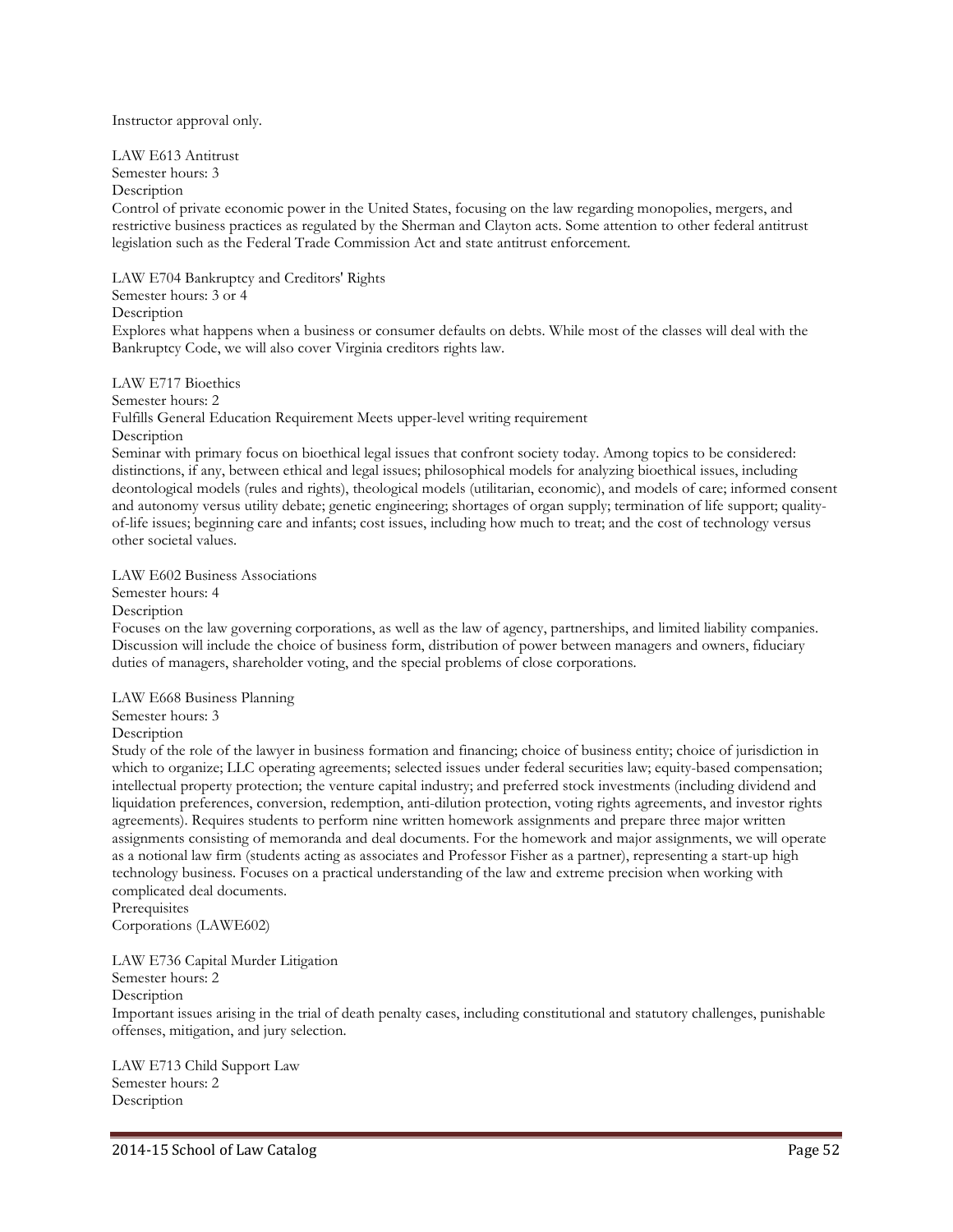Provides substantive background in federal and state child support law; judicial establishment, modification, and enforcement of child support obligations; interstate matters, including the Uniform Interstate Family Support Act and the Uniform Parentage Act; current trends such as same-sex marriage, prisoner re-entry, military issues, and changes to the Bankruptcy Act; and the role of attorneys for the Virginia Division of Child Support Enforcement.

LAW E616 Children and the Law Semester hours: 3

**Description** 

Analysis of the legal relationships among children, families, and the state. Focus on how the law balances the rights and interests of children, their parents and caregivers, and the state under both the federal constitution and state law. Topics include the status, rights, and obligations of parents and children, and abuse and neglect of children, including the termination of parental rights. We will consider important and complex questions, for example, the appropriate balance between family autonomy and state regulation, and the effects of race, class, and gender on the legal rules in this area.

LAW E753 Children's Defense Clinic

Semester hours: 6

Description

Students advocate on behalf of children appearing before area juvenile courts. In the majority of cases, students serve as defense counsel for youth accused of delinquency (criminal) offenses. Students are also occasionally assigned to work on other cases which involve children's issues such as abuse and neglect or custody.

LAW E631 Civil Litigation

Semester hours: 3

Description

Prepares students to (1) interview the client, (2) conduct informal fact investigation, (3) choose the proper forum, (4) draft, file and serve a complaint, (5) respond to a complaint with an answer or motion to dismiss, (6) seek or resist discovery, whether informally or through motion practice, (7) evaluate opportunities for summary judgment, (8) obtain post-judgment judicial relief in the trial court, (9) evaluate the prospects of reversal through appeal, and (10) collect money owed on judgments Also includes the law of preclusion, the law of remedies, and basic choice of law rules. The course strongly emphasizes the practical over the theoretical, and breadth of knowledge over depth of knowledge.

LAW E750 Civil Placement Program

Semester hours: 5-7

**Description** 

Placements are available with non profit lawyers as well as local, state, and federal government lawyers working on civil law matters. Opportunities are offered in the areas of litigation, public policy, legislative advocacy, and regulatory law. Two-hour classroom component required. Graded pass/fail. See director of Clinical Placement Program for more details.

LAW E699-M Civil Procedure II Semester hours: 2 Description

Special Topic. Picks up where first-year Civil Procedure leaves off, covering additional essentials of civil procedure for those who intend to litigate. Topics include advanced joinder issues (including intervention), disposition of duplicative or related litigation, class certification, jurisdiction and choice of law in class actions, and preclusion issues. By the end of the course, you should have a more complete procedural toolkit for litigation as it exists today.

LAW E686 Civil Rights Litigation

Semester hours: 3

Description

If a cop frisks you when he shouldn't, can you collect damages from him? If a public school requires prayer before every class, what can you do stop the constitutional violation? If you call 911 and the dispatcher fails to dispatch an officer, have your rights been violated? These and many other questions are addressed in this class, the ultimate goal of which is to provide students with the knowledge necessary to enforce constitutional rights through litigation. Includes (1) several commonly-litigated constitutional rights (such as abuse by a police or corrections officer), (2) the types of defendants that can be sued, (3) the common defenses, and (4) the nature and scope of the available remedies. Also provides the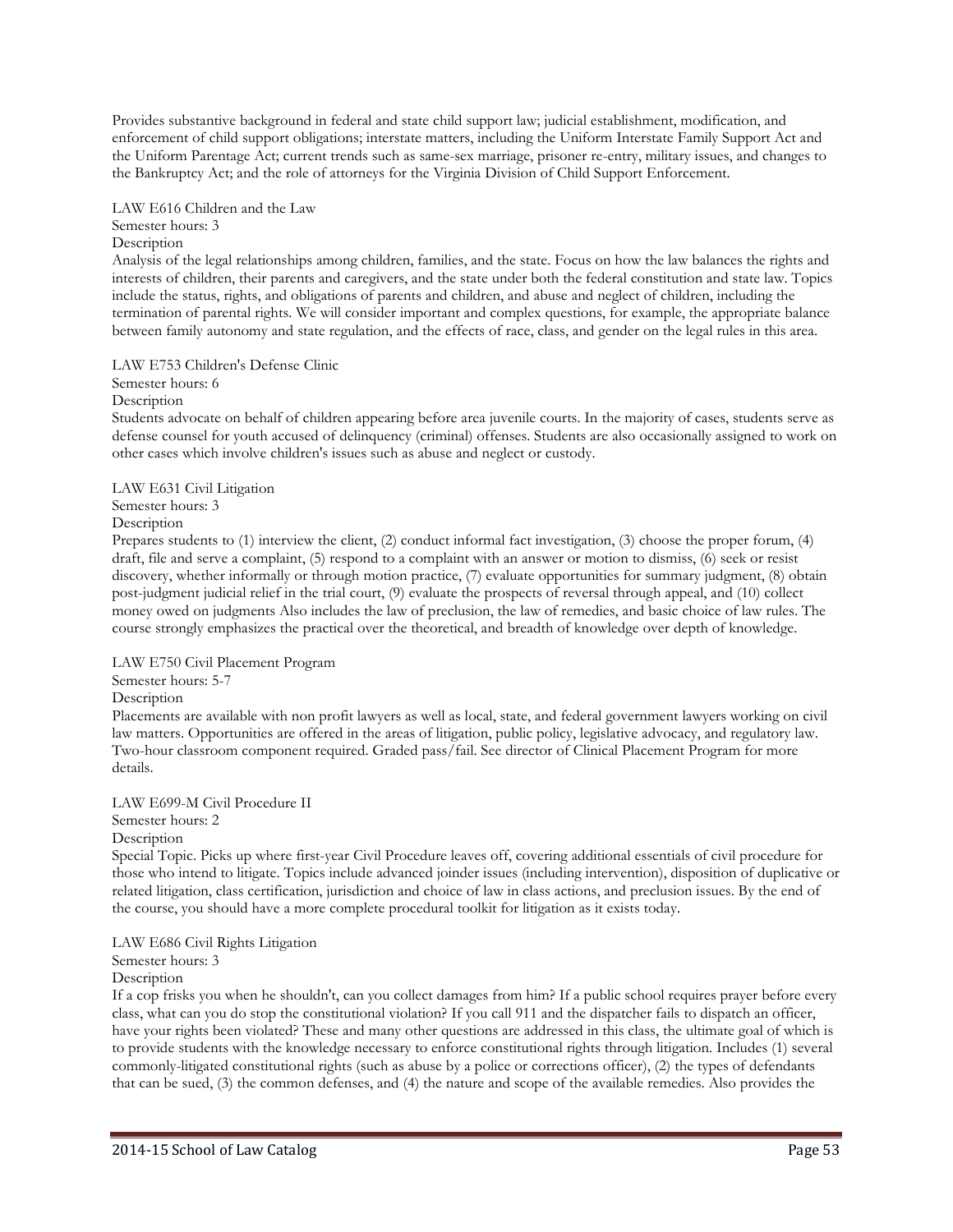opportunity to assess the underlying causes of official misconduct, the limits of litigation as a civil rights enforcement tool, and whether alternate means of enforcement might be preferable.

LAW E699-N Civilian Workers in War Zones Semester hours: 2 Description

Special Topic. Inter-disciplinary university seminar on the management of risks for civilians working in conflict zones in the service of U.S. policy. Examines private and public law and policy shaping this sort of employment, interviewing interested parties and experts, meanwhile assembling and assessing relevant documents. Among the issues under scrutiny will be the adequacy of warning, pre-deployment training, rescue arrangements, and special forms of compensation. Two graded products will be contributions to a set of best practices and recommendations for those anticipating such service, and to a collection of the stories of those who have "been there and done that."

LAW E793 Client Counseling Competition Semester hours: 1-2

LAW E723 Collaborative Law Semester hours: 2 Description

Provides history and development of the collaborative practice model. Will discuss principles of collaborative practice and its different steps, the legal implications of required and recommended practice, and the difference between interestbased and positional negotiation strategies. In addition, students will practice skills necessary for effective collaborative practice. Will also explore ethical issues involved.

LAW E618 Commercial Paper and Payment Systems

Semester hours: 3

Description

Law relating to negotiable instruments, bank deposits and collections, and electronic money transfers, with emphasis on Articles 3, 4, and 4A of the Uniform Commercial Code, the Expedited Funds Availability Act, and Regulation CC.

LAW E699-A Comparative Business Law

Semester hours: 2

**Description** 

Special Topic. Studies various dimensions of the legal environment that businesses face when entering the major emerging markets. It will study China in depth, and compare its business law environment to those of other major developing countries such as Brazil, Mexico, or India. Topics covered might include history and politics, human rights, labor and employment, trade, corporate reorganizations and mergers, intellectual property, real estate, taxation, and dispute resolution.

LAW E699-L Comparative Criminal Procedure

Semester hours: 2

Fulfills General Education Requirement Satisfies Upper Level Writing Requirement.

Description

Special Topic. Examines and contrasts selected aspects of the criminal justice system operating in a sampling of countries in Europe, Asia and South America. Grading will be based upon a student¿s written and oral presentation of some aspect of a selected criminal justice system. Open to law and undergraduate Arts and Sciences, Business, and Jepson students.

LAW E630 Comparative Employment Law

Semester hours: 3

Description

Focuses on labor and employment law and relations in the developed countries, with a primary concentration on Europe and the U.S. Involves online collaboration with Bocconi University, Milan, Italy. Topics include how different legislation deals with issues like flexibility, redundancies or layoffs, employment protection, outsourcing, transfer of operations, collective bargaining, strikes, workplace privacy, employment discrimination and employee v. independent contractor status. Provides students with the methodological tools to understand the complex issues that arise when representing employers and employees in the global economy. Assessment will be by both the case study and a final exam.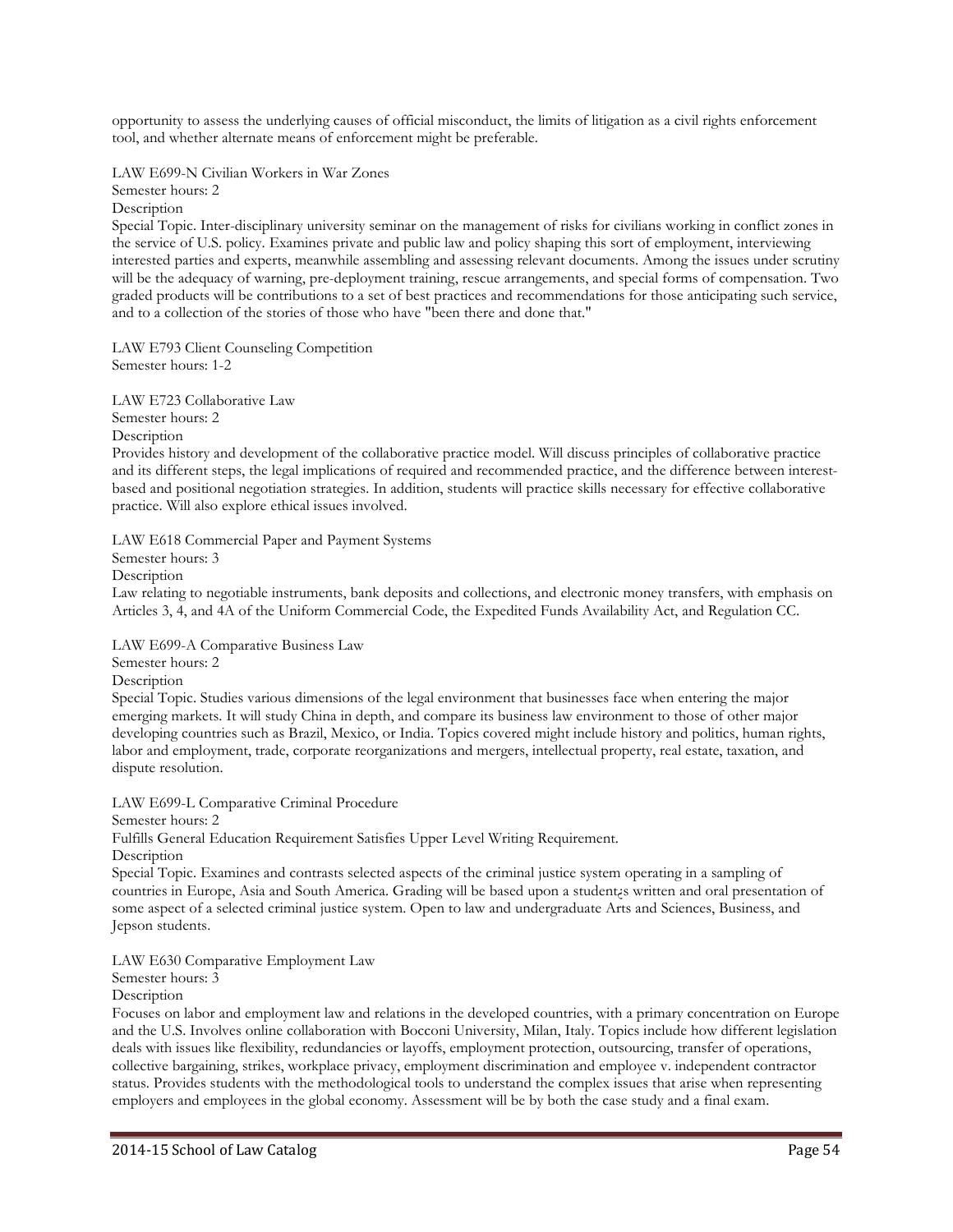LAW E694 Comparative Public Law of the U.S. and U.K. Semester hours: 2 Description (Offered only in the Cambridge University Program.) Examines and compares underlying principles of constitutional

LAW E759 Computer Law

and administrative law in the U.S. and the U.K.

Semester hours: 2-3

Fulfills General Education Requirement May meet upper-level writing requirement at instructor's option. **Description** 

Explores specific problems encountered in "cyberspace" in such areas as personal jurisdiction and choice of law, regulatory jurisdiction and effectiveness, intellectual property, commercial transactions, digital defamation, and freedom of speech and privacy.

LAW E621 Conflict of Laws

Semester hours: 3 Description

Explores the law which applies to parties and transactions involving two or more states, or two or more nations. Emphasis on the variety of choice of law methodologies employed by American courts, including both traditional and modern approaches to choice of law. Also addresses such other issues raised by interstate and international transactions as recognition and enforcement of foreign judgments, long-arm jurisdiction, and constitutional limitations on choice of law decisions. Throughout the course, an attempt will be made to offer a comparative look at the way judicial systems of other nations deal with these issues. Assessment: The grade in this course will be based on one final examination, as well as class participation.

LAW E698 Constitutional and Statutory Law of Public Employment

Semester hours: 2-3

Fulfills General Education Requirement Meets upper-level writing requirement.

Description

Examination of statutory and constitutional employment rights of public employees in federal, state, and local government. Concentration on legal framework for union organization and collective bargaining rights of public employees. Comparative analysis of various approaches to government employee rights, including analysis of relevant public policy issues.

LAW E617 Construction Law Semester hours: 2

Description

Issues peculiar to construction projects from the perspective of the various participants, including developer, contractor, architect and lender and on dispute avoidance and resolution techniques. Includes negotiation and drafting of construction-related contracts.

LAW E679 Contract Drafting Semester hours: 2 Description

In this Law Skills IV pilot course, Application of contract law principles to the drafting of contracts through weekly

written exercises, drafting assignments, and negotiations. Techniques to draft clear and accurate contracts and to effectively review contracts drafted by others. Several exercises will include ethical considerations in contract drafting. Meets Lawyering Skills IV requirement.

LAW E788 Copyright Law

Semester hours: 3

**Description** 

A detailed examination of the law that protects literary, musical, artistic, and other works of authorship, with particular attention to the 1976 federal copyright statute, as amended. Topics include requirements for and scope of copyright protection, ownership and duration of copyright, copyright rights and remedies, fair use, interaction of copyright and digital technologies, the liability of third parties for the copyright infringement of others, and the tension between copyright and other areas of the law, such as free speech, patent, and contract law.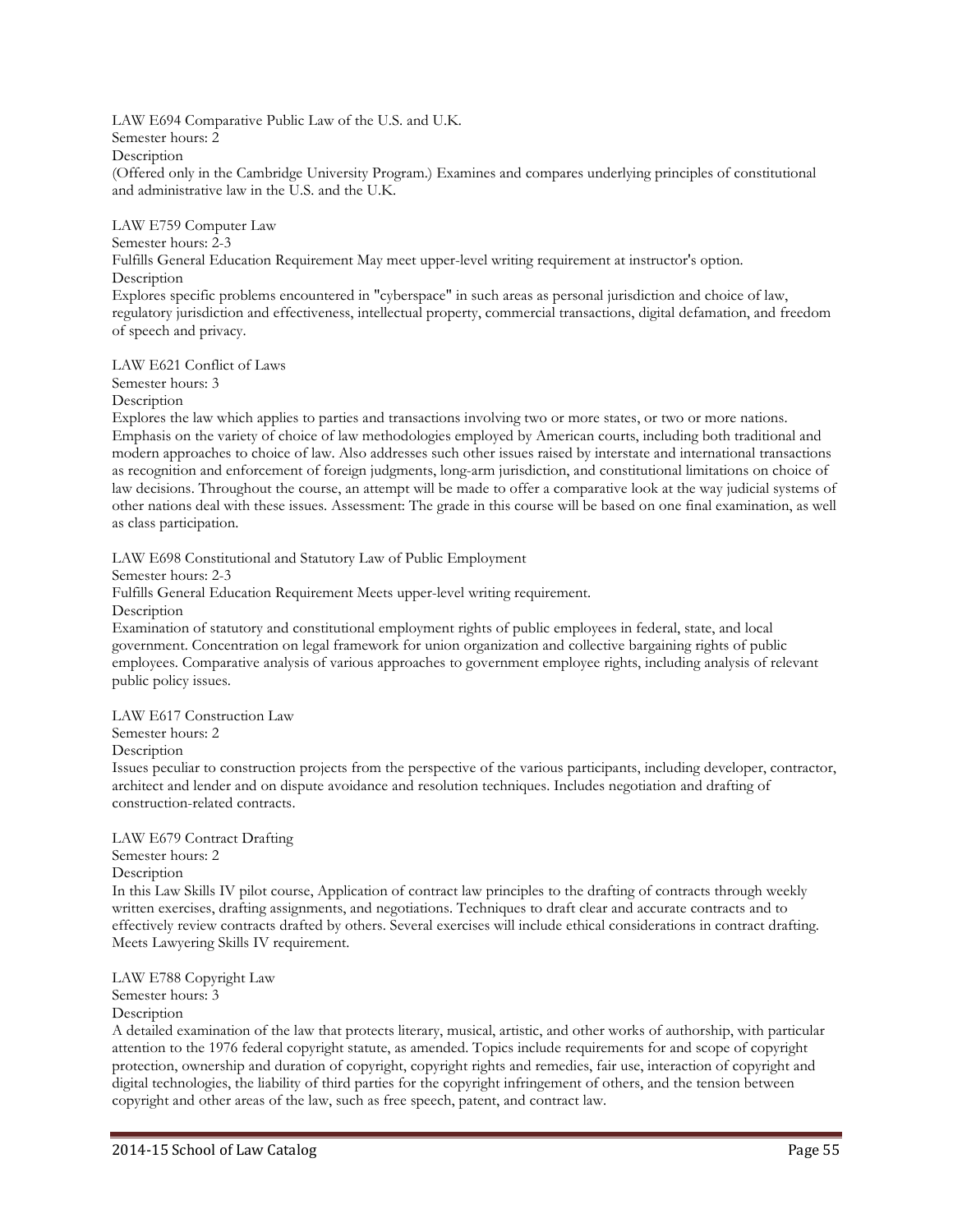LAW E619 Core Commercial Law Concepts

Semester hours: 2-3

Description

Explores the core concepts involved in (1) sales and leases of goods,(2) notes, checks, and electronic forms of payment, (3) credit transactions involving letters of credit and (4) credit transactions involving collateral other than real property. Emphasize principles rather than specific rules.

LAW E689 Corporate Finance Semester hours: 2-3 **Description** 

Topics covered include an analysis of corporate financial statements; security pricing; and other investment topics. No preliminary ability in finance is assumed and basic skills such as the time value of money are introduced. Microsoft Excel is utilized for most calculations.

**Prerequisites** Business Associations (602)

LAW E721 Corporate Governance Semester hours: 2-3 Fulfills General Education Requirement Meets upper-level writing requirement Description An overview of corporate governance today and the frauds that prompted the Sarbanes-Oxley Act of 2002 ("SOX"),

particularly WorldCom and Enron. Includes most of the major SOX reforms and related changes in stock exchange listing standards. Also treats selected topics such as CEO pay, activist investors (such as hedge funds), investments by sovereign foreign wealth funds, and the role of attorneys in corporate governance today. In addition, considers what the recent credit crisis tells us about corporate governance and addresses the increasing role of government as a direct investor in corporations and as a newly empowered regulator of decisions that boards of directors and CEOs used to make by themselves. Reviews reforms derived from the credit crisis, including those in the Dodd-Frank law. Each student must prepare a paper, putting it through two drafts and producing a final that meets all upper level writing requirement criteria. Students take no exam.

**Prerequisites** Business Associations (602)

LAW E623 Corporate Taxation

Semester hours: 2-3

Description

Introduction to the taxation of corporations and their shareholders, from formation of the corporation to liquidation. Builds on knowledge and skills acquired in the Federal Income Taxation course by examining the tax consequences of corporate events such as formation, capital contributions, distributions, redemptions, stock dividends, and liquidations. In addition, considers substance versus form questions in structuring corporate transactions, choice of business entity issues, the debt/equity distinction, tax shelters, and Congressional and administrative responses to taxpayer behavior. Class discussion focuses on problems designed to develop and test step-by-step understanding of corporate tax fundamentals. There is an examination at the end of the course.

**Prerequisites** 

Federal Income Taxation (LAWE600)

LAW E751 Criminal Placement Program

Semester hours: 5-7

Description

Placements with state and federal prosecutors and public defenders. Students must have completed the requirements for third year practice certification for all placements. Two-hour classroom component required. Graded pass/fail. See director of Clinical Placement Program for more details.

LAW E603 Criminal Procedure Semester hours: 3 **Description** 

Examines constitutional law in the criminal context, focusing on the Fourth, Fifth, Sixth, and Fourteenth Amendments. Topics explored include the selective incorporation doctrine, the exclusionary rule, the Fourth Amendment's protection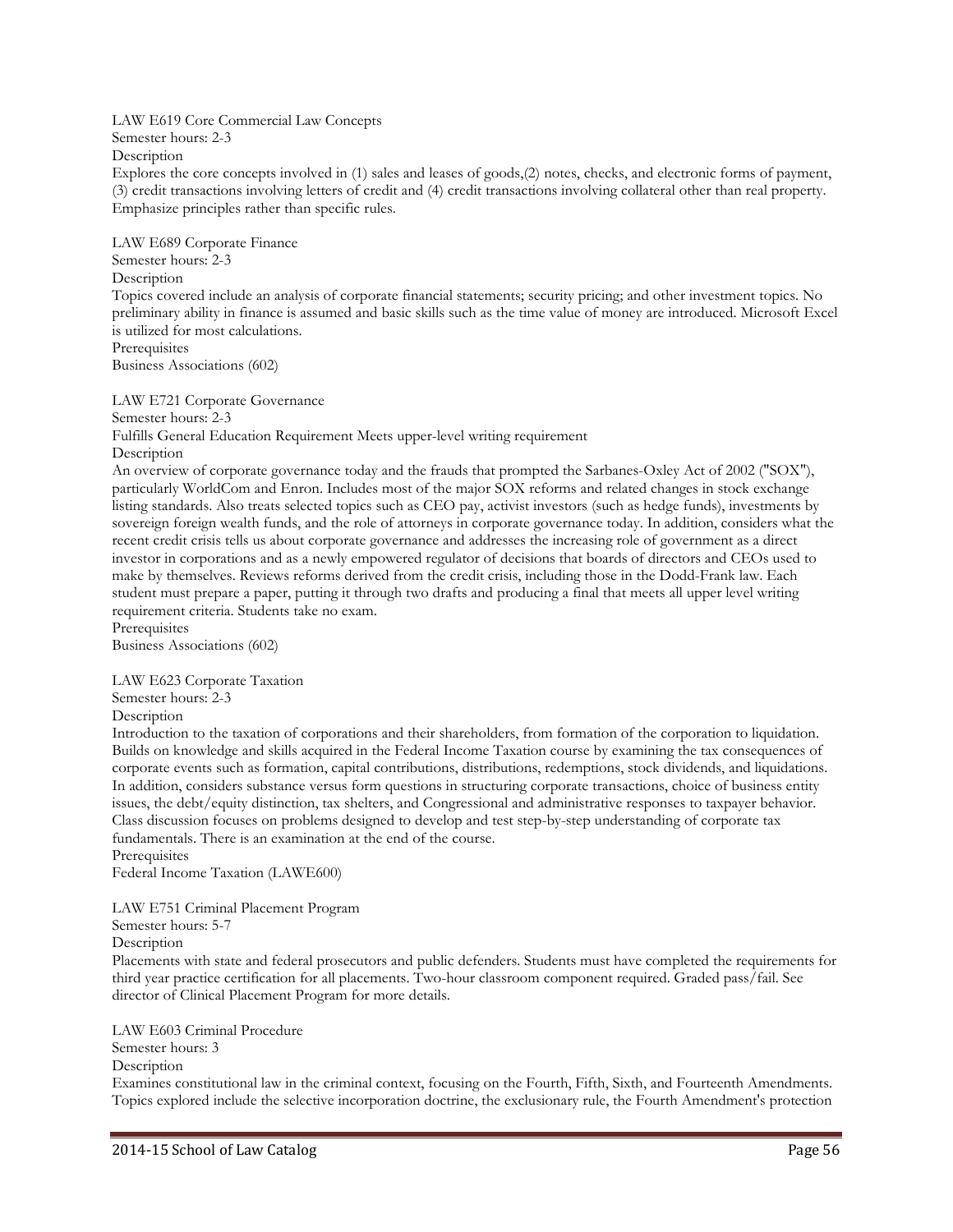against unreasonable searches and seizures, the Sixth Amendment right to counsel, and the Fifth and Sixth Amendment's application in the area of confessions and interrogation.

LAW E625 Criminal Process Semester hours: 3 Description Federal and Virginia procedures at various stages of a criminal prosecution, including bail, preliminary hearings, indictments, discovery, speedy trial, double jeopardy, plea bargaining, jury selection, venue, and jurisdiction.

LAW E785 Domestic Violence Seminar

#### Semester hours: 2

Fulfills General Education Requirement Meets upper-level writing requirement

Description

Explores the dynamics of domestic violence, its impact on families, and how our justice system responds to protect and punish those involved. Topics surveyed include mandatory arrest policies, victimless prosecutions, civil protective orders, and community-based services for domestic violence offenders.

LAW E627 Education Law and Policy

Semester hours: 3

**Description** 

Legal issues surrounding education in grades K through 12, including compulsory schooling, use of tax credits and other means of financing education, religion in the schools, textbook review, freedom of expression issues, due process and discipline, and competency role in education.

LAW E755 Education Rights Clinic

Semester hours: 6

Description

The clinic represents children with mental disabilities and their families. Law students advocate for children and parents seeking appropriate special education and community-based services mandated by both federal and state law. Students also may represent youth with mental disabilities who are incarcerated or institutionalized. They sometimes serve as guardians ad litem for children with mental health needs in the justice system.

LAW E626 Election Law Semester hours: 2 Fulfills General Education Requirement Meets upper-level writing requirement Description Seminar that will examine laws regulating the political process. Topics will include voting rights, reapportionment, the role of political parties and campaign finance.

LAW E628 Employment Discrimination Law

Semester hours: 3

Description

Study of federal laws prohibiting workplace discrimination on the basis of race, color, sex, religion, national origin, age, and disability. The primary focus of the course will be on the theories of discrimination that have evolved under the various antidiscrimination laws. Also focuses on specific issues relating to particular types of discrimination such as sexual harassment, sexual orientation discrimination, retaliation and reasonable accommodation of religion and disability. Analyzes the policy underlying the laws and whether the laws are effectively achieving the statutory goal of eliminating workplace discrimination. Discusses the effective use of the federal rules of civil procedure in employment litigation. The grade will be based on a final examination and class participation.

LAW E629 Employment Law

Semester hours: 3

**Description** 

Analysis of statutory and common law regulation of the employment relationship, including employer testing and information gathering, wage and hour regulation, OSHA, workers compensation, wrongful discharge and other common law actions challenging discharge, unemployment compensation, and ERISA. Consideration of what role the law should play in various aspects of the employment relationship.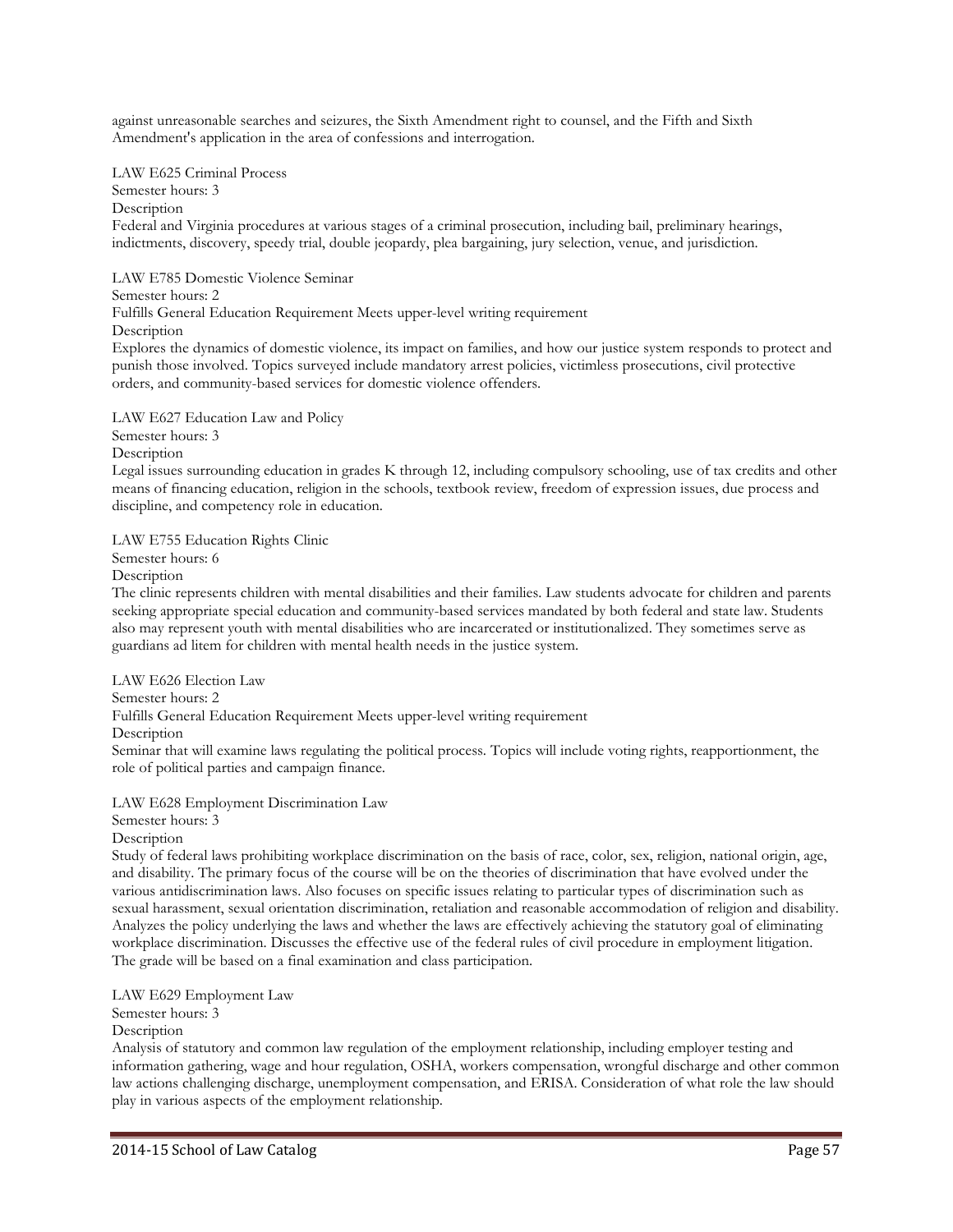LAW E666 Energy Law Semester hours:  $3$ Description

Focus on the laws and policies that govern the exploitation of energy resources and the production and distribution of electricity. Includes an introduction to the structure of energy law, and in particular its unique hybrid of three types of laws: (1) natural resources laws (laws regulating individual energy resources such as coal and oil); (2) public utility laws; and (3) environmental laws. Also focuses on the laws and policies that affect resources most important to the Mid-Atlantic region, particularly the laws governing coal, natural gas, and electricity. Further study of electricity restructuring (deregulation) and the ongoing Virginia and federal experience with it (including innovative use of market mechanisms) and global climate change and its relationship to energy industries. Course Requirements: Class discussion, possible inclass simulations and exercises, and either a final paper or a final examination at the end of the semester.

LAW E700 Entertainment Law Semester hours: 2 **Description** Issues of law and policy affecting the entertainment industry. **Prerequisites** Copyright Law (788) or Intellectual Property (641)

LAW E620 Environmental Law

Semester hours: 3

Description

Looks at current issues in environmental law through the lenses of ecology, politics, economics, and ethics. Will confront issues such as how law regulates private economic activity, how it allocates scarce resources, and how it weighs the interests of future generations. It will examine the interaction of Congress, federal agencies, the states, and the courts in developing and implementing environmental law, and it will explore the diverse and conflicting perspectives of your potential future clients (environmental groups, government agencies, and businesses). Focuses on the major federal environmental laws, including the National Environmental Policy Act, the Clean Water Act, the Clean Air Act, the Endangered Species Act, and CERCLA, the "Superfund" (toxic waste) statute.

LAW E660 Environmental Lawyering

Semester hours: 3

Description

In-depth exposure to the practice of environmental law through case-studies, simulations, and practice problems. Practice in client counseling, regulatory interpretation, drafting, negotiation, enforcement actions, litigation settlement, and legal ethics in environmental law. Class sessions will be devoted to simulations and discussions of written assignments. Case studies and problems are drawn primarily from the areas of air pollution control, endangered species, and hazardous waste regulation, with more limited coverage of other fields of environmental law. Grading will be based on writing assignments and in-class presentations, due throughout the semester. There is no final exam. Meets Lawyering Skills IV requirement.

Prerequisites Environmental Law (LAWE 620)

LAW E634 Estate Planning Semester hours: 2 Description

Examines a variety of estate planning topics, with an emphasis on those estate planning techniques that are most frequently used in practice. Topics include drafting wills and trust agreements for the benefit of spouses and family members to take advantage of federal gift and estate tax credits and deductions; special valuation rules, specialized trust arrangements, and buy-sell agreements.

**Prerequisites** Estate and Gift Taxation (633).

LAW E633 Estate and Gift Taxation Semester hours: 2 Description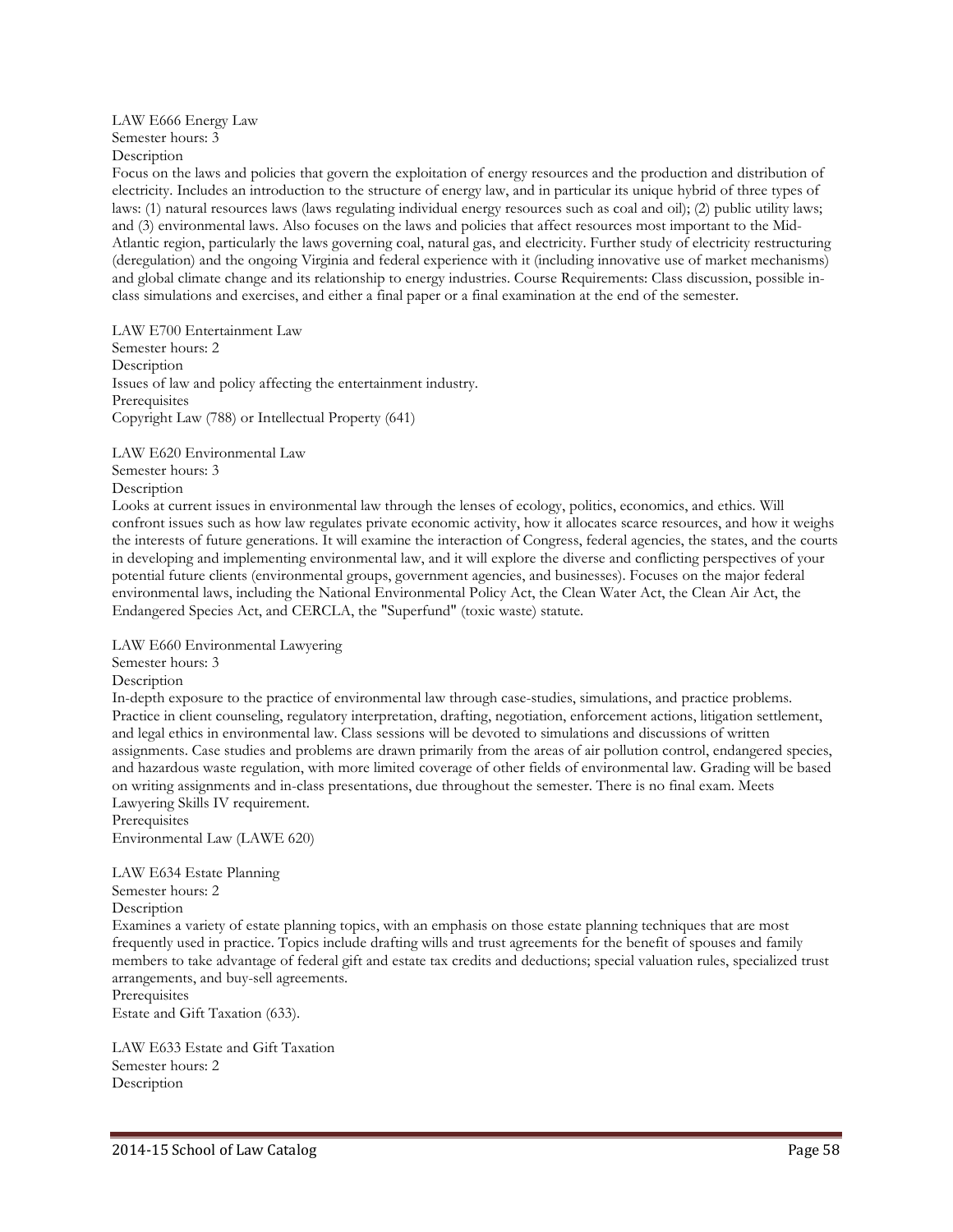The nature of the estate, gift, and generation-skipping transfer taxes and deal with issues that arise in connection with these taxes, such as valuing assets, calculating the tax, determining when a gift is made, qualifying for the gift tax annual exclusion, and determining which assets are included in the decedent's gross estate. Emphasis will be on general concepts and not on technical details.

Prerequisites

Federal Income Taxation (600).

LAW E734 Ethics and Criminal Litigation Semester hours: 2

Description

Reviews some of the major ethical considerations that confront civil litigators, including ethical considerations surrounding the discovery process, ethical pleading principles, joint defense agreements, inadvertent disclosures, resolving disputes with clients regarding trial tactics, communicating with clients effectively, and setting and collecting fees. Students will examine these and similar questions by studying case opinions, selected secondary materials, applicable ABA Model Rules of Professional responsibility, and participating in weekly discussion.

LAW E724 Ethics and Family Law

Semester hours: 2

Description

Delineates the ethical responsibilities of lawyers in family law cases. Issues related to the lawyer-client relationships: communication and confidentiality; conflicts of interests; controlling the case; ethical tactics; ethical negotiations; mediation; and other ethical duties of the family law practitioner are surveyed. Designed to encourage the study and elevate the standards of those who practice family law. There will be case studies and examples of issues that are presented to the practicing family lawyer on a day-to-day basis. The course will combine theory and practice as it relates to helping to guide the practicing lawyer through the maze of ethical issues that are constantly arising in the family law practice. This course is required for those students seeking the Certificate of Concentration in Family Law. **Prerequisites** 

Family Law (707).

LAW E599 Evidence Semester hours: 4 Description

An introduction to the Federal Rules of Evidence. Concepts addressed include relevance, categorical rules of exclusion, character evidence, competency and credibility of witnesses, hearsay and its exceptions, privileges, authentication, and scientific evidence. May also address judicial notice and civil and criminal presumptions.

LAW E778 Family Law Clinic

Semester hours: 6

Description

Working under the supervision of the clinic director, students will represent low-income clients in the City of Richmond on family law-related matters in a multi-disciplinary collaboration with faculty-supervised graduate students from Virginia Commonwealth University's School of Social Work and Department of Psychology.

LAW E707 Family Law Semester hours: 3 Description

Examines the legal rules governing family relationships and the policies and principles underlying them. Focuses on the following topics: who can marry; the rights, duties, and obligations of marriage; the state's interest in marriage; the dissolution of marriage; property distribution upon dissolution; the arrangements between divorced parents regarding the custody, support and visitation of children; and various jurisdictional issues relating to marriage, divorce, and custody. A central inquiry of the course will explore what a "family" is, and how the definition of "family" varies according to context, reflecting social values and policy goals. Also pays special attention to policy-based and theoretical questions about families, including how race, gender, and class affect the law's regulation of families, as well as the regulation of nontraditional families. Course materials will cut across multiple legal disciplines, such as constitutional law, criminal law, and contracts.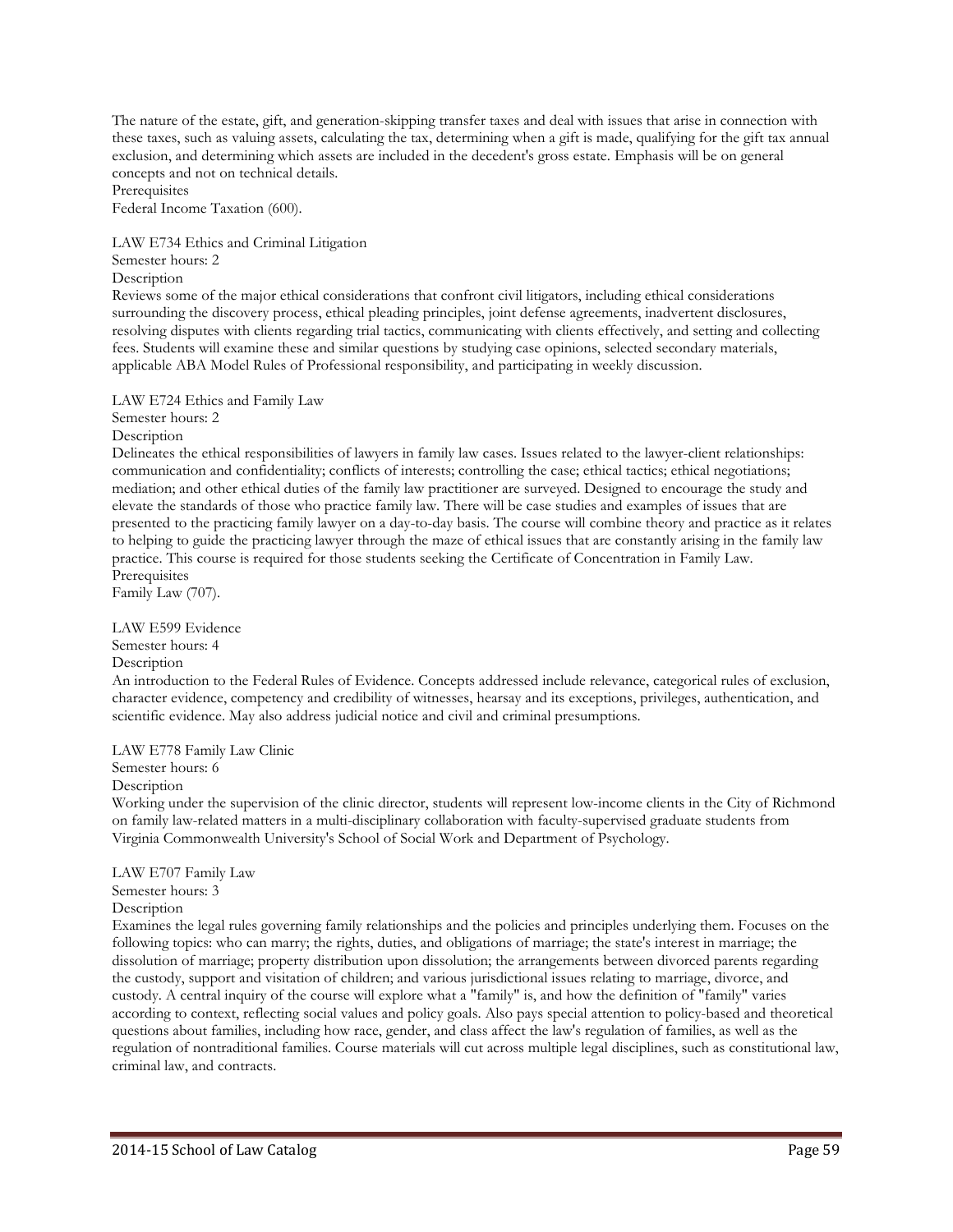## LAW E636 Federal Courts

Semester hours: 3

Description

Brings together federal civil procedure and federal constitutional law concepts and builds upon them. Deals with the relationship between the federal courts and other institutions of government, particularly Congress, the President, administrative agencies and the states. Includes the study of judicial review, judicial independence, jurisdiction, sovereign immunity, and habeas corpus actions, among several other topics. This class is particularly appropriate for students interested in clerking for a judge, or for students who anticipate a career litigating in federal court.

#### LAW E600 Federal Income Taxation

## Semester hours: 4

**Description** 

Introduces students to the principles and policies of federal income taxation. Provides a framework for recognizing and dealing with tax issues and with tax-related strategies or transactions encountered in other legal practice specialties, including a basic understanding of the major theoretical and structural issues posed by an income tax, and the policy considerations involved in resolving those issues; a basic knowledge of the individual income tax treatment of various types of business and personal transactions and events (including taxation of compensation and fringe benefits, the taxation of various types of investment vehicles, debt-financed property transactions, installment sales, issues related to capitalization and cost recovery, timing issues, and selected issues regarding taxation of the family); the skills necessary to apply a complex statute; an understanding of the planning function provided by tax lawyers; the technical grounding necessary for further tax study or research.

LAW E676 First Amendment Law

Semester hours: 3

Description

Examines American constitutional law pertaining to religion, speech, and the media, including the law pertaining to aid for sectarian schools, prayer in public schools, conscientious objection, censorship, association, and access to trials and state secrets.

## LAW E680 Health Care Regulation

## Semester hours: 2

Description

Focuses on the federal and state laws and regulations applicable to the health care industry, with a particular focus on the regulation of health care providers. Topics covered include: laws regulating referral relationships between health care providers (e.g., the federal anti-kickback statute, the federal Ethics in Patient Referrals Act and the Virginia Practitioner Self-Referral Act); the federal False Claims Act and the false claims provisions of the Social Security Act; application of the antitrust laws to health care providers; licensure of health care providers; and, state certificate of need laws.

LAW E760 Housing Law Semester hours: 2 Fulfills General Education Requirement Meets upper-level writing requirement Description Explore the law and policy of housing. Considers the housing market in the United States, both for renters and for homeowners. Topics may include housing affordability, inclusionary/exclusionary zoning, the subprime mortgage crisis, government programs, and housing discrimination.

## LAW E667 Human Rights Seminar

Semester hours: 3

Fulfills General Education Requirement Meets upper-level writing requirement

Description

A general introduction to international human rights. Issues covered include nature of concept of human rights; origin and development of the International Bill of Rights; thematic procedures available for protection of human rights in the United Nations; standards and methods for international fact finding on human rights; cultural relativity in human rights law; implementation of the International Covenants on Social, Economic and Cultural Rights in the United States; the Inter-American Human Rights Process; and the ability of the United States to impact human rights in Third-World countries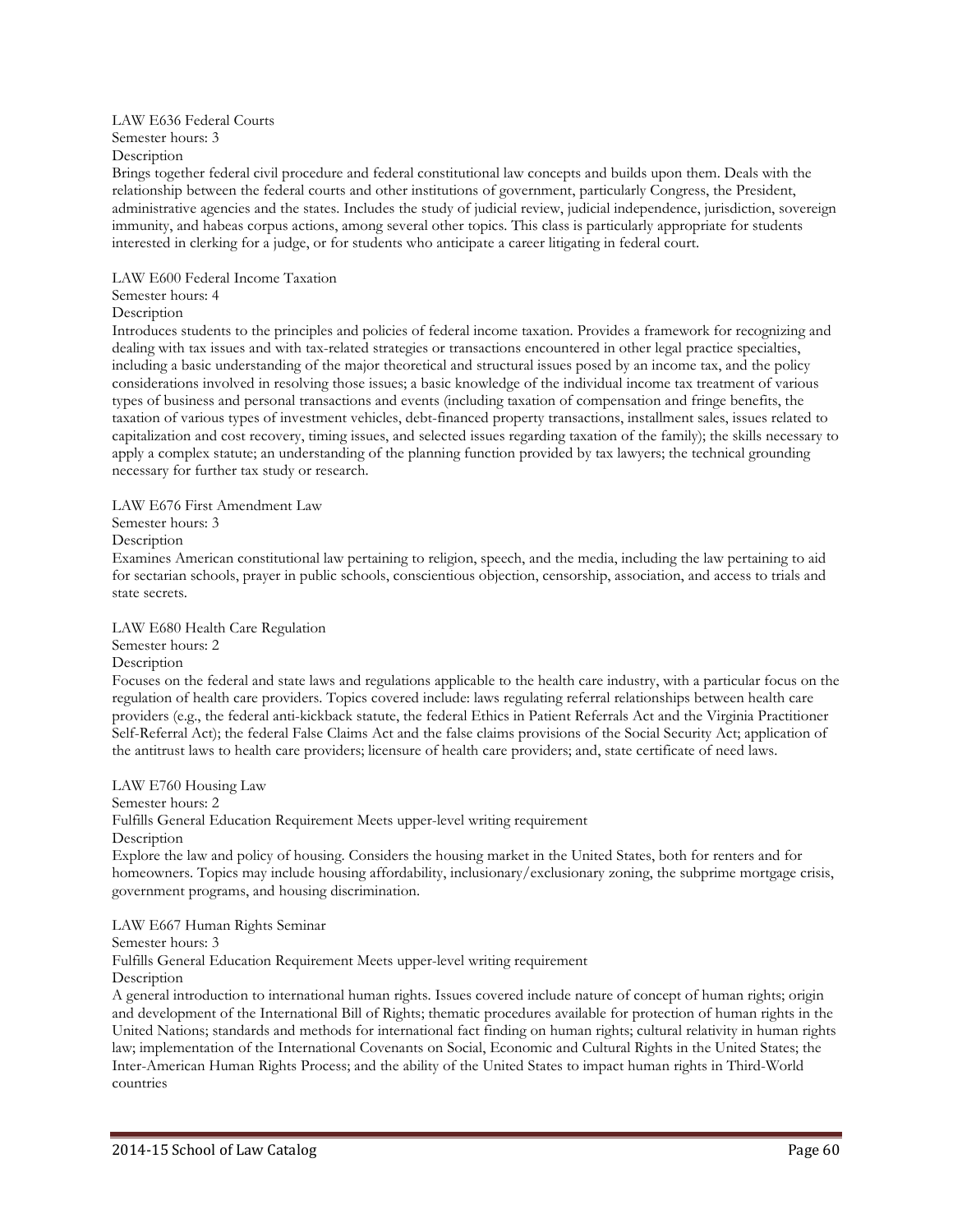#### LAW E758 Immigration Law

Semester hours: 2

Description

Explores the statutory and policy aspects and underpinnings of immigration law, including immigrant and nonimmigrant classifications, admission and exclusion issues, immigration compliance and immigration reform.

LAW E646 Innovative Technologies in Law Practice

Semester hours: 2

**Description** 

Explores new and emerging technologies that are transforming the practice of law. Considers the role of technology as a driver of change in the legal industry, and surveys topics including automated document assembly, expert systems, ediscovery and predictive coding, virtual law firms, and online dispute resolution, among others. Students will work in teams to develop business plans for law practices that are designed to leverage innovative technologies, and present their business plans to the class. No programming or software development experience is required.

LAW E640 Insurance Law

Semester hours: 3

Description

Analysis and resolution of insurance coverage disputes, involving insurance of the person life and health insurance), property insurance (i.e. homeowners and commercial property insurance) and liability insurance (i.e. automobile insurance, and commercial general liability insurance). Analysis of the formation, operation, and termination of the insurance contract; the insurable interest requirement; insurers' limitation of risk; waiver and estoppel defenses; coverage and exclusion to coverage; insurers and insureds obligations when loss occurs; and government regulation and control of the insurance industry. Taught in both a lecture-discussion and Socratic mode, with a three-hour essay examination at the course conclusion.

LAW E789 Intellectual Property Competition Semester hours: 1

LAW E641 Intellectual Property Fundamentals Semester hours: 3 Description

Survey of intellectual property law, including copyright, trademark, patent and other subject matters. Serves as the foundation course for the specialist who wishes to pursue the Intellectual Property certificate, but also a good choice for the generalist who simply wants to learn the basics of intellectual property law.

LAW E655 Intellectual Property Law and Policy Seminar

Semester hours: 2

Fulfills General Education Requirement Meets upper-level writing requirement

Description

Examines the legal and public policy considerations regarding intellectual property protection in various fields and industries. In particular, explores whether intellectual property protection and enforcement is beneficial and necessary for the creation, development, and commercialization of different ideas, expressions, and other intangibles.

LAW E699-G Intellectual Property Litigation Practicum

Semester hours: 3

Description

Special Topic. Exposure to intellectual property litigation practice through simulation. Skills will include interviewing and counseling client; recognizing causes of action, potential counter-claims, and defenses; figuring out jurisdiction and venue issues; preparing discovery; and drafting pre-trial motions. Grading will be based on writing assignments and class participation in simulation exercises. Meets Lawyering Skills IV requirement.

**Prerequisites** 

IP Fundamentals or at least one of Patent Law, Copyright Law, or Trademark & Unfair Competition Law

LAW E790 Intellectual Property and Transactional Law Clinic Semester hours: 6 Description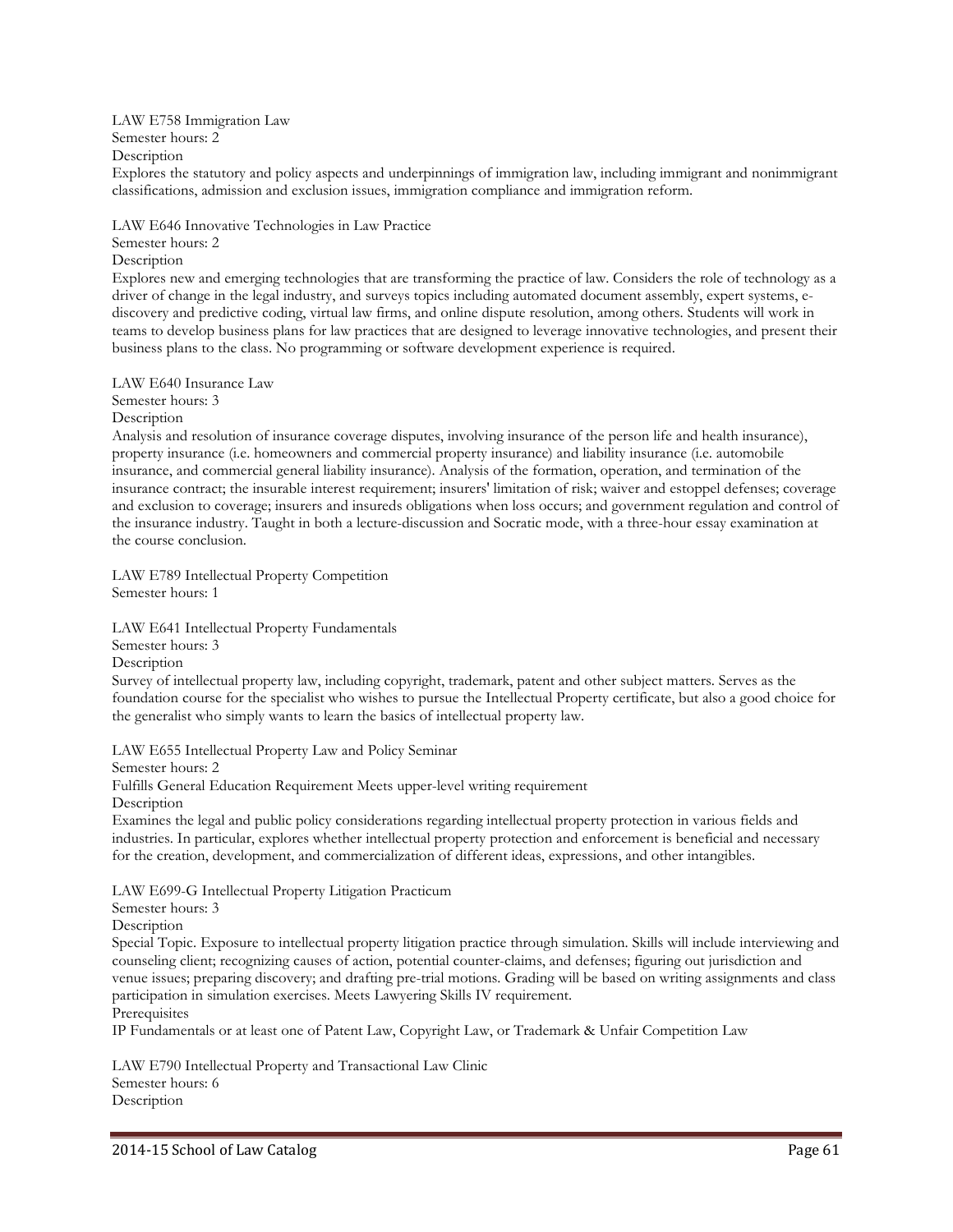Students represent for-profit and nonprofit organizations, as well as social entrepreneurs, artists, authors and inventors from a variety of backgrounds. Students will help business startup clients by engaging in business formation counseling. Students provide legal services to clients, including negotiating and drafting contracts, providing corporate legal services and analysis, and facilitating strategic decision-making. Students assist clients in the assessment and potential licensing of a variety of intellectual property rights. The classroom seminar will provide clinic students the opportunity to study and reflect on the theoretical framework and application of related substantive subjects.

LAW E757 International Arbitration

## Semester hours: 2

#### Description

Gives an introduction to the main characteristics of international arbitration. In the first part of the semester, we will examine the advantages and disadvantages of arbitration, and why parties may prefer arbitration. We will then look at the arbitration agreement, the process of arbitration, and the enforcement of arbitral awards. This course will review both commercial and investment arbitration and survey the main various arbitral tribunals and their rules, including ICSID, ICC, and ILCA. Examination.

LAW E756 International Business Practice Semester hours: 4

Description

A hands-on opportunity to develop strategies for Virginia companies seeking to expand their businesses in foreign markets. Students meet with a Virginia business client to define the scope of their project, identify legal issues, research foreign and domestic laws, develop legal strategies, and then present their findings to the client¿s executives and senior management. Law students team with MBA students from a participating business school to prepare international business plans and then co-present their work to the client. The teams prepare and deliver comprehensive presentations of their strategies and the legal issues they have identified as the capstone to their work.

LAW E642 International Business Transactions

Semester hours: 3

Description

Problems in international trade and investment; regulation of international trade by national governments and international agencies. Emphasis on lawyer's role in counseling firms engaged in international activities.

LAW E738 International Courts and Tribunals

Semester hours: 2

**Description** 

Introduction to existing international courts and tribunals and their jurisdiction, including courts that have general jurisdiction to hear inter-state disputes (the International Court of Justice, the Permanent Court of Arbitration, ad hoc bodies) and courts and tribunals that have specialized subject-matter jurisdiction. Examines courts and tribunals competent to hear international criminal law, including the International Criminal Court, ICTY and ICTR. Analyzes regional courts and tribunals that hear cases related to human rights abuses. Also studies investment disputes (state/investor) and the principle available for, including ICSID and NAFTA and ad hoc tribunals and claims commissions, such as the Iran-US tribunal, the UN Compensation Commission.

LAW E699-B International Criminal Justice & Transnational Justice

## Semester hours: 3

Description

Special Topic. Examines international criminal law, first substantially (what are subjects, sources, crimes) and then procedurally (including at the ICC, ICTY, ICTR). In the second part of the course, we will focus on certain post-conflict situations (e.g. Rwanda, Iraq, Afghanistan) and analyze issues of transitional justice and application of international criminal law there.

LAW E729 International Environmental Law

Semester hours: 2

Fulfills General Education Requirement Meets Upper Level Writing Requirement

**Description** 

Explores how the international community has managed and mismanaged global environmental problems since the watershed UN Conference on Environment and Development in 1992. Involves a mix of readings, discussions, and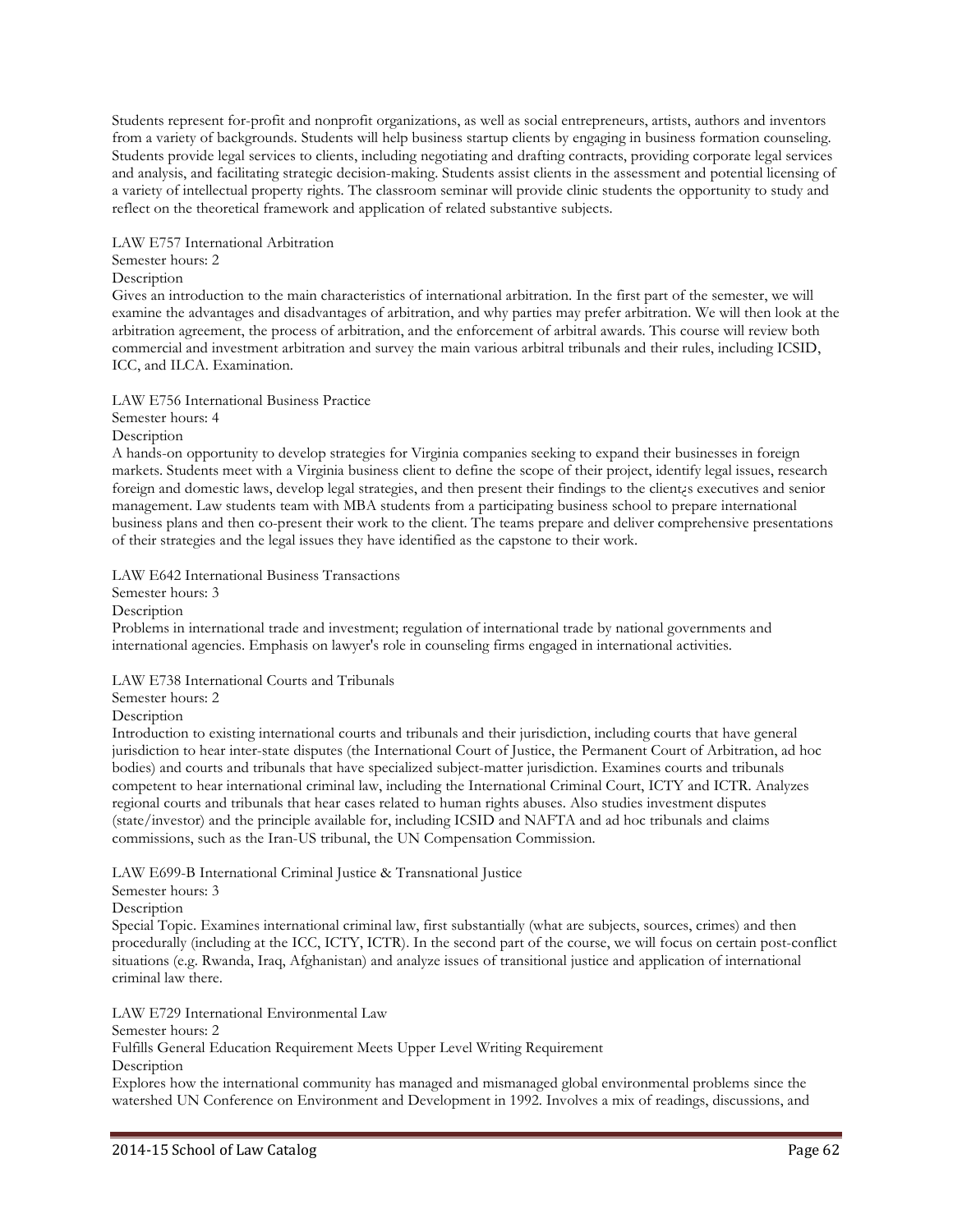simulations in various fields of international environmental law, with a particular focus on climate change, biodiversity, and international regulation of toxic hazards. Cross-cutting themes include North/South disputes, the precautionary principle, liability as a compliance mechanism, and the involvement of non-state actors in creating and implementing international environmental law. The major assignment for the course will be a seminar research paper.

LAW E722 International Intellectual Property

Semester hours: 2-3

Fulfills General Education Requirement Meets upper-level writing requirement

**Description** 

Aspects of both public and private international law, as well as efforts to harmonize intellectual property over multiple countries and comparative aspects, considering basic differences in approaches to intellectual property in both national and international systems. Will cover all major international IP regimes (WIPO, WTO, the EU), as well as the major areas of intellectual property law (patent, copyright, trademark, and trade secret). Will also touch on the interaction between trade policy and IP law. Other topics may include areas of current interest, such as compulsory licensing of patented medication, protection of traditional knowledge of indigenous peoples, or issues related to the World Wide Web.

Prerequisites

Intellectual Property Fundamentals (641) or at least two of the following: Patent Law (744), Copyright Law (788), or Trademark Law (710).

LAW E643 International Law Semester hours: 3 Description Basic principles, including sources of international law, settlement of international disputes, responsibilities and immunities of sovereign states, human rights, and the machinery of international law and justice.

LAW E670 Interviewing and Counseling

Semester hours: 2

**Description** 

In-depth analysis of pretrial lawyering skills using interdisciplinary materials. Explores interpersonal relationships, focusing on role of attorney in relation to client, the legal system (including other attorneys), and society. Classroom discussion and development of own skills through weekly audio- and video-taped simulations. Enrollment limited.

LAW E764 John Marshall Scholars Seminar Semester hours: 0 Description A seminar on various legal topics for the John Marshall Scholars.

LAW E799 Journal of Global Law and Business Semester hours: 1

LAW E800 Journal of Law and Public Interest Semester hours: 1

LAW E797 Journal of Law and Technology Semester hours: 1

LAW E752 Judicial Placement Program Semester hours: 5-7

Description

Placements are offered in the chambers of both state and federal judges. Students assume the role of a law clerk. Opportunities are available at both the trial and appellate levels. Two-hour classroom component required. Graded pass/fail. See director of Clinical Placement Program for more details.

LAW E644 Labor Law Semester hours: 3 **Description**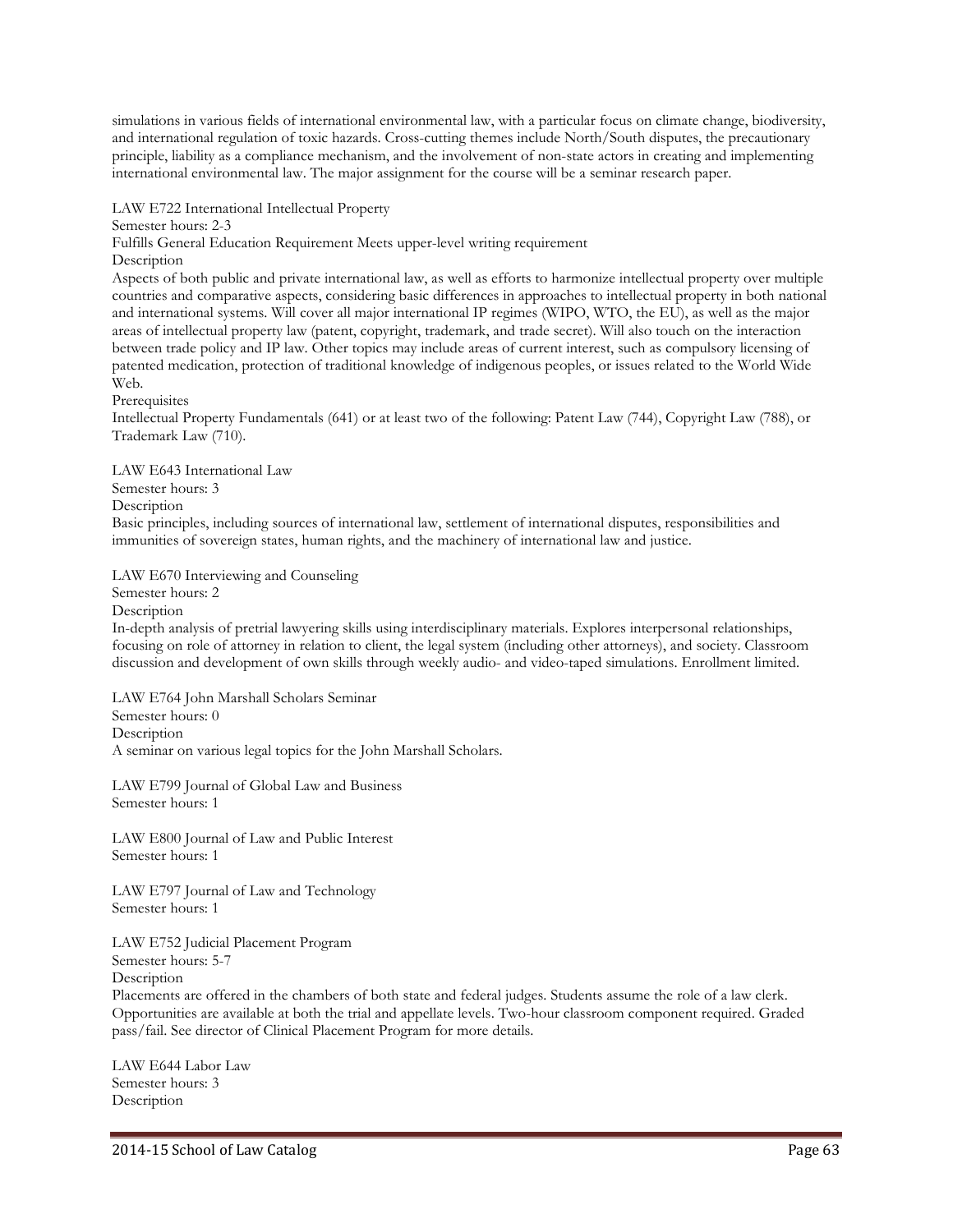Analysis of origin and scope of National Labor Relations Act and role of the National Labor Relations Board and the courts in interpreting the statute. Focus on right of employees to organize unions, choice of bargaining representative, strikes and picketing, and negotiation and enforcement of collective bargaining agreement.

LAW E645 Land Use Planning Semester hours: 2-3 Description

Government control of use of land and eminent domain. Zoning, subdivision control, and urban redevelopment and planning.

LAW E696 Law Firm as a Business Semester hours: 2 Description

Focuses on many of the practical, nonlegal aspects of law practice to include information on financial management, administration, technology, insurance, marketing, and issues related to the firm owners including compensation and agreements. Guest presenters will be experts in their particular fields who will share practical experiences in their respective areas.

LAW E794 Law Review Semester hours: 1-2

LAW E665 Law of Clean and Renewable Energy Semester hours: 3 Fulfills General Education Requirement Satisfies the Law Skills IV requirement. Description

Explores the challenges and opportunities that come with new policies seeking to promote renewable energy and transition to a low-carbon electricity system. Covers attributes of specific types of renewable energy (including wind, solar, and biofuels) and mandates and goals for renewable energy (including renewable portfolio standards and feed-in tariffs); federal, state, and local demand response laws, including their relationship to the Smart Grid; state and federal laws governing the siting and permitting of renewable energy facilities; tax and other incentives for demand response and renewables; ratemaking, wholesale markets and other aspects of the sale of electricity; and financing mechanisms for transactions involving efficiency and renewables.

LAW E637 Law of Educational Equity

Semester hours: 2

Fulfills General Education Requirement Meets Upper Level Writing Requirement.

Description

Analyzes the current law and policy debates that are shaping elementary and secondary education in the United States. Focuses on systemic issues of educational opportunity, such as race and sex discrimination, school finance and school choice. Also explores the role of the government, particularly the courts, in American education. Although the course focuses on the legal and policy decisions that governments, school districts and students are confronting today, it also includes a historical perspective where necessary to inform our understanding of the current issues.

LAW E682 Law of War Semester hours: 2 Description Contemporary law of armed conflict, surveying briefly jus ad bello, i.e., theories of aggression, just war & reprisal. Emphasizes jus in bello, including certain rules of engagement (targeting and neutrality), the rights of captured persons and civilians, and institutions for national and international management. Grades will be awarded by reference to either a term paper or several shorter essays.

LAW E693 Law of the European Union Semester hours: 2 Description (Offered only in Cambridge Summer Program). Surveys institutions of the EU and examines substantive principles of EU law and their integration into the legal systems of member countries.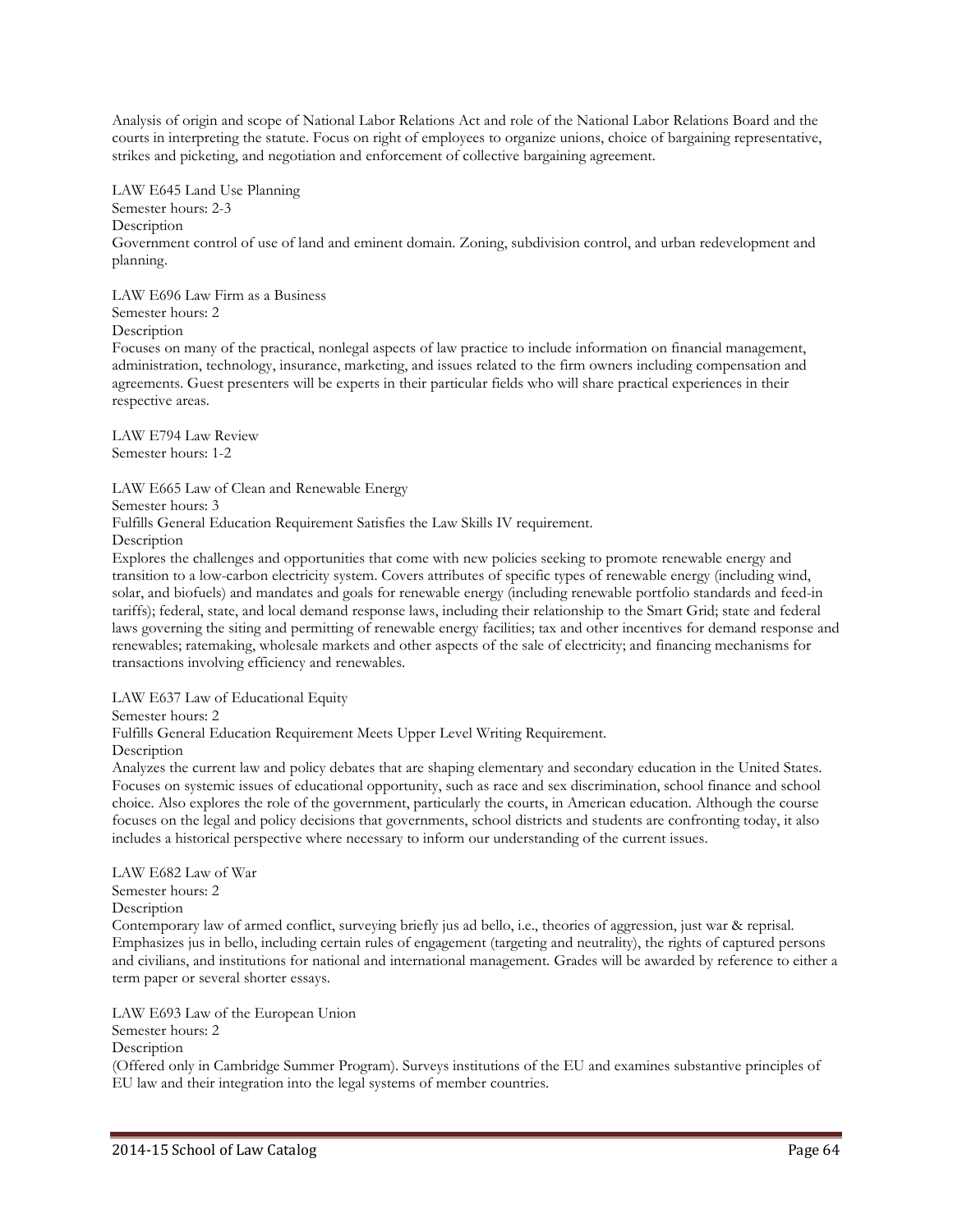LAW E712 Legal History Seminar Semester hours: 2 Fulfills General Education Requirement Meets upper-level writing requirement Description Focuses on microhistory as a technique for exploring the role of law in society. A microhistory is a case study of a particular incident that sheds light on broader issues of race, class, gender, economics, and power. Explores the various ways that legal historians use case studies to enlarge our understanding of the past.

LAW E592 Legal History Semester hours: 3 **Description** Explores the history of the common law and the development of Anglo-American legal institutions. Focuses on the evolution of the jury system and the distinction between law and equity.

LAW E662 Legislative Advocacy

Semester hours: 3

Description

Provides students the opportunity to develop the practical knowledge base and skills to be able to represent clients and themselves in legislative and regulatory processes. The context for classes will be Virginia state government. Classes will consist of a combination of lectures by the professor and guests as well as participatory exercises such as role plays. Skills to be taught within the public policy context will include listening, negotiation, legislative drafting, lobbying and testifying before committees. Grades will be based on class participation and written work, including weekly entries in a journal, to be kept throughout the semester.

LAW E673 Licensing and Technology Transfer

Semester hours: 2

Description

Will help equip students to manage creatively the impact of intellectual property on personal, business, and public life through contracting. Cases and problems illustrate processes involved in negotiating and formalizing domestic and international licenses in patents, trademarks, copyrights, and trade secrets. Consideration given to issues associated with UCITA, software, music and multimedia licensing, as well as valuing, selling, and monetizing intellectual property assets.

LAW E652 Local Government Law

Semester hours: 2

**Description** 

Focuses on legal issues in local government law with a practical approach. Covers a variety of topics that are relevant to local government law, except for education law and environmental law. Thorough research skills and the ability to identify and analyze legal issues are critical requirements in this course.

LAW E762 Medical Malpractice Semester hours: 2 Description Liability of physician for injuries arising out of the physician patient relationship. Includes coverage of standard of care, causation, informed consent, intentional torts, and recoverable damages.

LAW E705 Mergers and Acquisitions Semester hours: 2-3 Description Focuses on the law governing corporate mergers, acquisitions, recapitalizations, and proxy contests. Discussion will include transaction structure, purchase agreements, stockholder litigation, and relevant state and federal laws, with a primary focus on fiduciary duties in the context of buying and selling a business. **Prerequisites** Business Associations (602)

LAW E649 Mindfulness and the Legal Profession Semester hours: 3 **Description**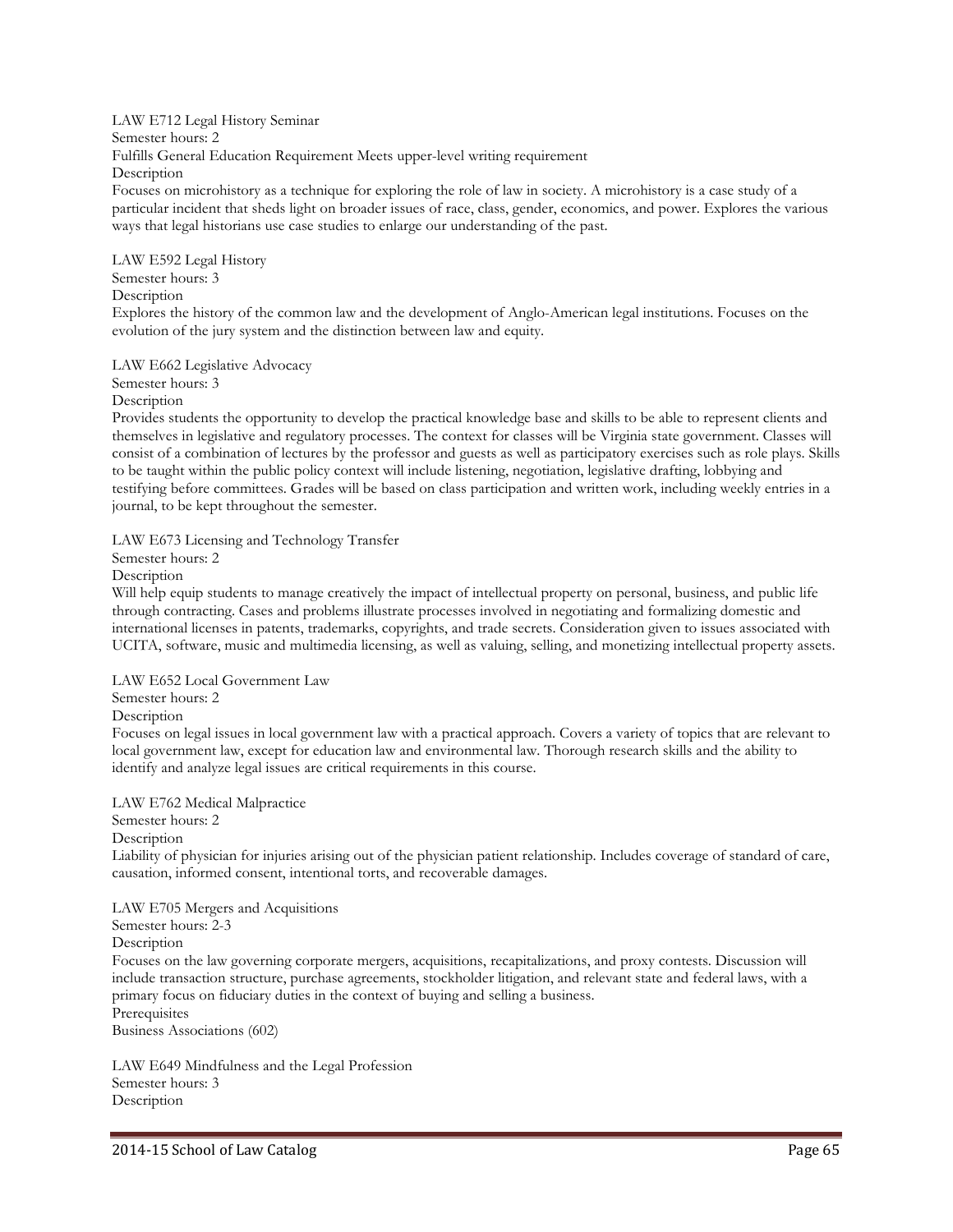Provides a framework for envisioning a professional identity that is in harmony with our personal, spiritual, and communal values. Using creative writing and mindfulness meditation tools, we revisit our original reasons for pursuing a legal education, reflect on our law school experience and on the law as an intellectual discipline and as a service profession, and articulate aspirations for our future careers. Topical discussions will be geared to seminar participants' specific interests (e.g., past topics included personal injury law, family law, international law, and gender and race relations). Students are required to submit response papers before each class meeting and a final essay.

LAW E735 National Security Law Semester hours: 2 **Description** 

Offers an analysis of the interplay of law and national security. It will include coverage of such issues as: terrorism offenses, espionage, collection of evidence in international cases, interrogation techniques, the Foreign Intelligence Surveillance Act, protection and use of classified evidence in federal court, the right to counsel and national security defendants, military detention, and trials of cases involving national security.

LAW E795 Negotiation Competition Semester hours: 1-2

LAW E672 Negotiation Semester hours: 2 Description

Introduction to the theory and practice of negotiations. Game theory, economic model bargaining, social-psychological theories and the problem-solving negotiation theory are each studied. Explores the different negotiation styles, techniques of preparation and information gathering, persuasion and the process of exchange in bargaining. Both dispute resolution and transactional negotiations are reviewed.

LAW E771 Nonprofit Organizations

Semester hours: 3

Description

Examines the nature, formation, governance and operation of nonprofit organizations. Topics include the law governing nonprofits; the skills necessary to create, operate, and advocate for nonprofit organizations; determining the legal form of the organization; tax exempt status; fundraising (charitable giving, solicitations, legal regulation of such activities); duties and responsibilities of the board of directors; liability of nonprofit organizations; and ethical issues for nonprofits. The class is designed for both law students and business students. Guest speakers from area nonprofits will supplement the readings and discussion. Readings will include case studies, as well as cases and articles from legal and business sources. A field trip to a nonprofit organization may be taken. Class project involves a case study of a nonprofit, advising the nonprofit organization on legal and business issues and where appropriate, assisting the nonprofit in organizing, establishing organizational and operational documents, filing for tax exempt status, and/or creating operational policies. The final grade will be based on class participation, written responses to case studies, and the students' work on the class projects.

## LAW E744 Patent Law

Semester hours: 3

Description

Covers fundamental doctrines of patent law and is designed to serve as a basic course for those who wish to specialize in this field, as well as to provide a general background for a corporate or business practice. Topics will include eligible subject matter for patenting; conditions for patentability, including utility, novelty, non-obviousness, enablement, best mode, definiteness, and adequate written description; patent infringement; defenses; and remedies. Will study statutory aspects of patent law, as well as judicial interpretation by the Supreme Court and the Federal Circuit Court. Further, course will consider justifications for the patent monopoly. An engineering or science background is not required to take the course.

LAW E787 Patent Preparation and Prosecution

Semester hours: 2

**Description** 

Explores the art of drafting a patent application and the subsequent prosecution of the application through the Patent and Trademark Office (PTO). Will include some necessary detail with respect to PTO Rules, but will also cover the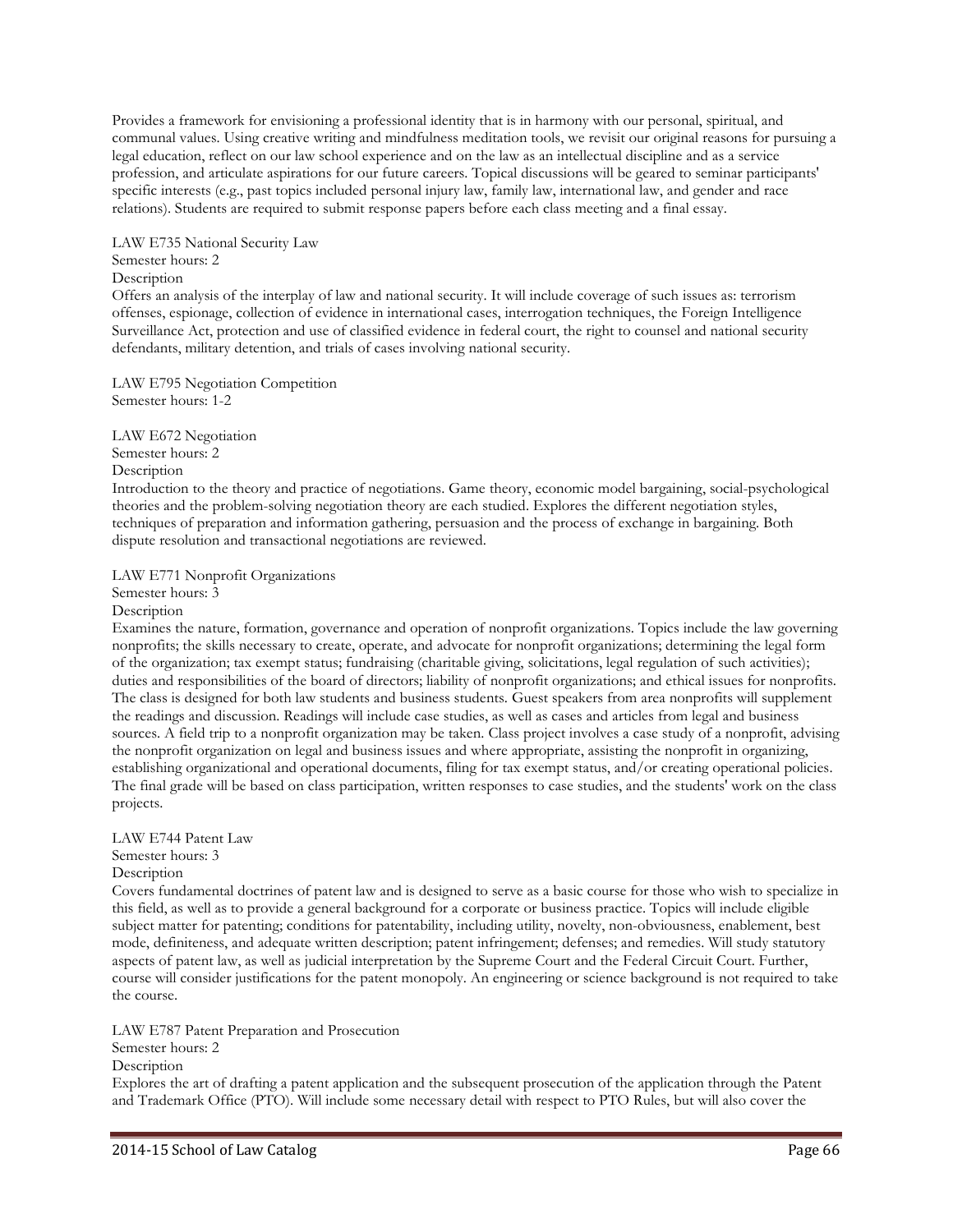strategy and reasoning behind various drafting techniques. Directed to students who plan to become patent practitioners as well as those who are simply interested in the process. **Prerequisites** 

LAWE 641 or LAWE 744

LAW E601 PreTrial Drafting Semester hours: 3 Fulfills General Education Requirement Satisfies the Law Skills IV requirement. **Description** Enhances understanding of critical pretrial tools and provides practical experience with using these tools. Course requires drafting a variety of pretrial documents that are frequently used in litigation, such as a complaint, and a pretrial motion. Also provides practice of such skills as interviewing clients and negotiating settlements. Focuses on the correct use of the Federal Rules of Civil Procedure but relevant in state court litigation as well.

LAW E654 Products Liability Law

Semester hours: 2-3

Description

Analyzes the affirmative cause of action for personal injuries caused by defective products, applicable defenses, and other relevant theoretical, policy and practical issues. Emphasis is on strict liability in tort under Section 402A of the Restatement of Torts and national developments; however, relevant Virginia developments will be assessed.

LAW E639 Public Policy Research and Drafting

Semester hours: 3

Description

Combines both advanced legal research and writing instruction with a client-based experience. Provides students with an opportunity to explore advanced legal research in the public policy field, develop their writing skills in the context of creating an issue paper, and engage in client relations with nonprofit organizations from the greater Richmond community.

LAW E765 Race, Religion and the Law Semester hours: 3 Fulfills General Education Requirement Meets upper-level writing requirement

**Description** 

Focuses on the intersection of race and religion, and their impact on the law as expressed in American judicial decisions. To facilitate this inquiry, the course furnishes historical background regarding the evolution of the concept of race in western societies, especially Europe and the United States. Also addresses how religious traditions, notably Christianity, have impacted the understanding of race.

LAW E611 Real Estate Transfers and Finance Semester hours: 2-3 Description Surveys modern real estate transactions, such as condominiums, cooperatives, sales and leasebacks, leasehold mortgages, FHA and VA financing, tax consequences, title insurance, construction loan agreements, and shopping center leases.

LAW E725 Regulating Reproduction Semester hours: 2 Fulfills General Education Requirement Meets Upper Level Writing Requirement. **Description** 

Study of the interrelationship of legal rules, politics, ideology, and socio-economic realities that shape reproductive rights and justice. Explores the meaning of "reproductive rights" and "reproductive justice," and considers a wide spectrum of related topics, including types of abortion restrictions upheld since Roe v. Wade and Planned Parenthood v. Casey, access to contraception and reproductive health services, new reproductive technologies, and the U.S. government's role in reproductive rights, among others.

LAW E656 Remedies Semester hours: 3 **Description**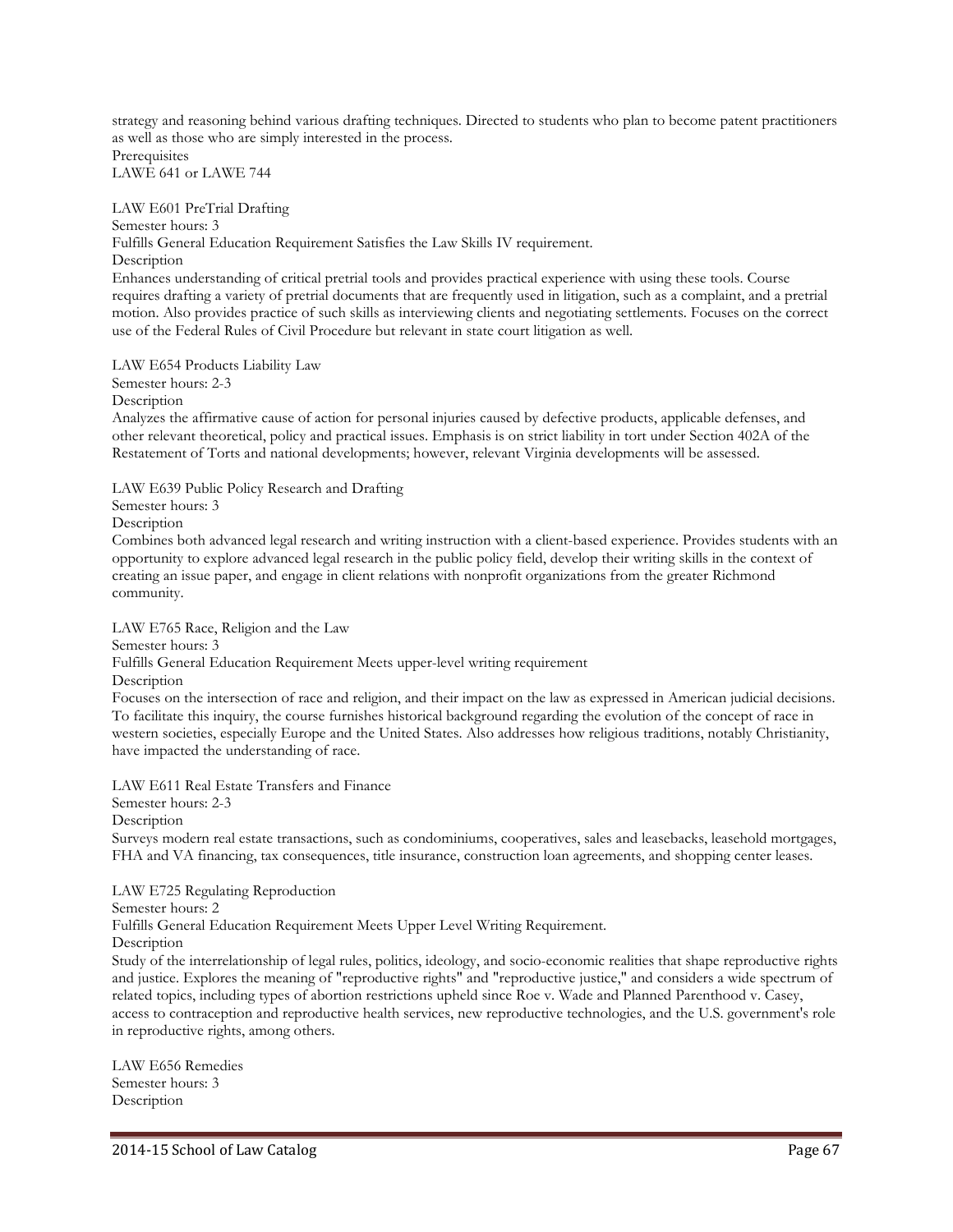Putting legal theory into the practical context of its ultimate remedy for the client, covers primarily equitable remedies Covers the equitable remedies of bills of peace, receiverships, injunctions to enforce contracts, injunctions to prevent torts, constructive trusts to prevent unjust enrichment, restitution, equitable defenses, contempt of court, etc and a broad range of general legal topics, including the remedies available for breach of contract, commission of torts, waste and nuisance to property, civil procedure (injunctions and contempt of court), etc. Looks at the broad areas of the law from the point of view of the remedy available to the litigant. Method of Assessment: The students argue each of the cases, and then there is class discussion. At the end of the course, each student will be required to write a 1,000 word essay on some topic of equity, and there will also be an examination.

#### LAW E780 Research Assistant

## Semester hours: 1-4

## **Description**

Students may assist professors on the full-time faculty in their scholarly research efforts, either for pay (under the University Work Study Program), or for academic credit, though not for both at the same time. Students may earn up to four hours of academic credit toward their degree requirements by serving as unpaid research assistants. The credit hours may be pass/fail or graded, at the option of the student, and with the permission of the professor. Graded credit hours require a written work product by the student that will enable the professor to determine an appropriate grade. To receive academic credit, the student must work an average of four hours per week throughout the semester, for each hour of academic credit earned. Registration is with permission of the professor and the dean's office. Limit of four semester hours total.

## LAW E796 Research

Semester hours: 1-3

Fulfills General Education Requirement Meets upper-level writing requirement if taken for 2 or 3 sem. hrs. Description

Independent research on approved selected topics. Topic must be approved in writing prior to registration by the associate dean and by the instructor under whose supervision the research is conducted. Limit of three semester hours total for independent research projects.

## LAW E706 Role of Lawyer in Mediation

#### Semester hours: 2

## Description

Covers the role of the lawyer in mediation. Designed to provide students with skills necessary to effectively represent their client in the mediation process. Will explore differences between interest-based and positional negotiation. Stages of the mediation process and the role of the mediator will be reviewed. Additional areas that will be addressed include the attorney's ethical obligation to inform clients about dispute resolution options, factors that should be considered in assessing whether a case is appropriate for mediation, preparing for mediation, collaborative problem-solving, and effective strategies in representing clients in the mediation process. Students will engage in a series of mock mediations to develop their advocacy skills and will be introduced to various applications of mediation by the courts, state agencies and private entities.

#### LAW E675 Sales and Leases Semester hours: 3

Description

Articles 2 (Sales) and 2A (Leases) of the Uniform Commercial Code, including the structure and methodology of the Uniform Commercial Code, as it is reflected in Articles 2 and 2A, and the Code's relationship to, similarities with, and differences from the general law of contract, property and tort.

LAW E657 Scientific Evidence Semester hours: 2 Description Technical and legal aspects of scientific aids in the trial of civil and criminal cases. Scientific experts participate as guest lecturers. Prerequisites LAWE 599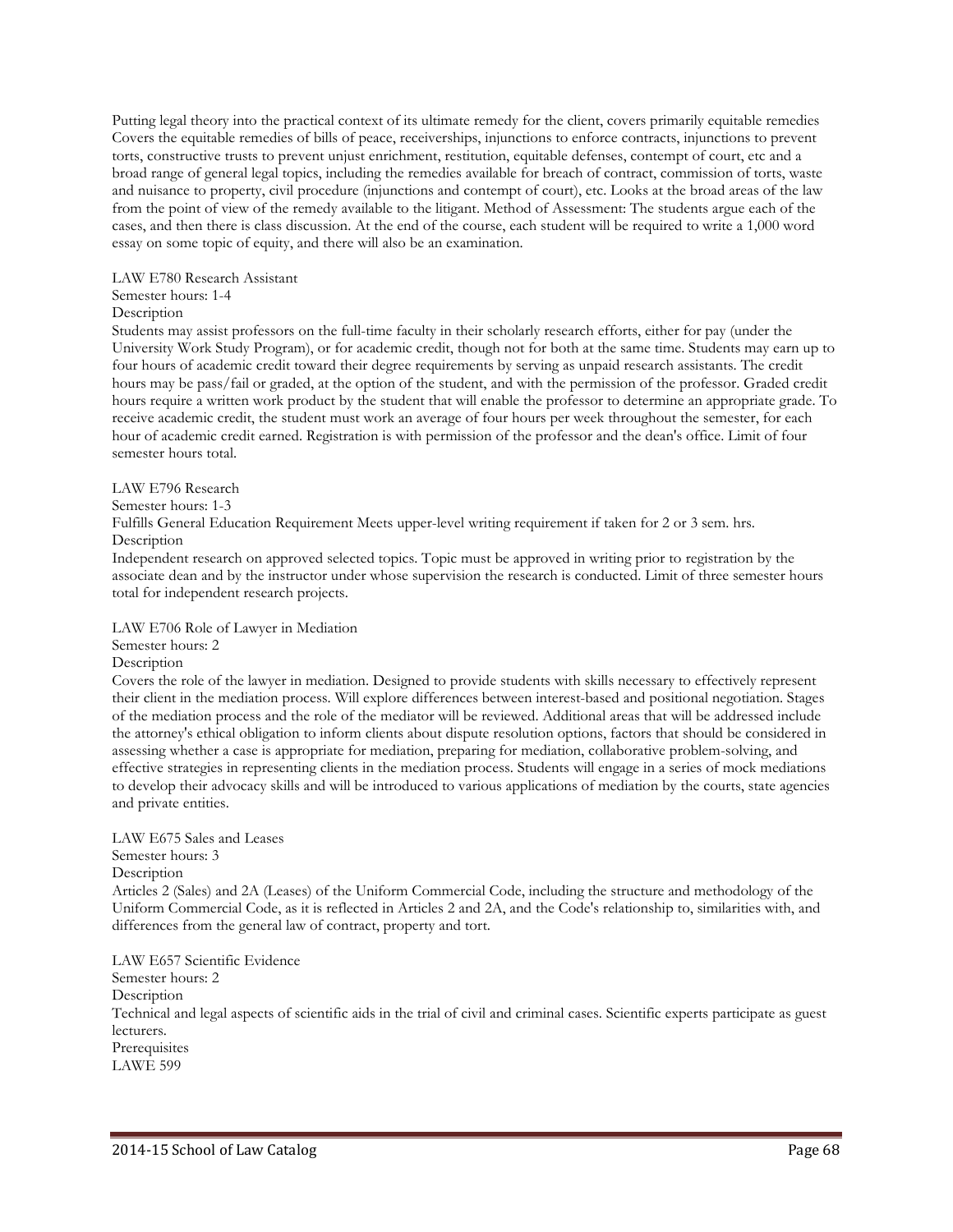#### LAW E677 Secured Transactions Semester hours: 3 Description

An introduction to the law governing contractually created interests in personal property used to secure payment or performance of obligations. Study of the creation, perfection, priority and enforcement of security interests in personal property under Article 9 of the Uniform Commercial Code. Also includes an examination of relevant provisions of the Bankruptcy Code and some other state and federal statutes that affect security interests.

LAW E658 Securities Regulation Semester hours: 3

## Description

Discussion of the theory of disclosure, examination of information that is important to investors ("material" in securities lingo), and investments that fall within the definition of a "security" under federal law. Considers, mandatory disclosure by public companies; antifraud statutes (some of which apply only to public companies and some to both public and private companies); Rule 10b-5 (complete with some insider trading law); the law governing public offerings of securities; the exemptions that permit a company to sell securities outside the elaborate registration process that governs public offerings; and the rules governing re-sales. Focuses exclusively on federal law and its variety (statutes, rules and regulations, court rulings, SEC staff bulletins, no action letters, comment letters, etc.). Also considers selected aspects of enforcement of the securities laws by the SEC, the federal criminal authorities, and private lawsuits. **Prerequisites** 

Business Associations (LAWE 602)

LAW E769 Selected Issues in European Union Law

Semester hours: 2-3

Fulfills General Education Requirement Meets upper-level writing requirement

Description

Seminar presenting overview of the law of the European Union. Covers both aspects of EU Law: the institutional or "constitutional" aspects and substantive law. In the first portion the roles of the EU's four principal institutions are considered, as are their relations to the governments of the member states and the lawmaking process. This portion provides insights into issues of federalism as understood in this country. The second aspect covered, the substantive law of the EU covers topics including competition, intellectual property, workers' rights, and the monetary union. Topics covered are those thought to be of most relevance to U.S. interests doing business within the EU.

LAW E719 Selected Issues in Public International Law

Semester hours: 2

**Description** 

(Offered only in Cambridge.) Consideration of various discrete issues of public international law, including statehood, boundaries, the law of war, jurisdiction and state responsibility, and their relation to municipal law.

LAW E699 Selected Topics (ST) Semester hours: 2-3 Description

The law school generally offers one course which may be offered only one time. These courses are in an area of special interest to a faculty member. Details are provided in the registration materials. Depending on this particular offering, this course may meet the upper-level writing requirement.

LAW E615 Selected Topics in Virginia Law Semester hours: 2 Description A substantive overview of topics heavily tested on the Virginia Bar Exam.

LAW E699-C Sex, Mindfulness, and the Law Semester hours: 3 **Description** Historically, Western societies' main mechanism for regulating sex and reproduction was marriage. In recent decades, the criterion for socially legitimate sex has shifted from marriage to consent. What is consent? If non¬-consensual sex is

bad, does that mean that all consensual sex is good, or at least neutral? How does, and how should the law shape sexual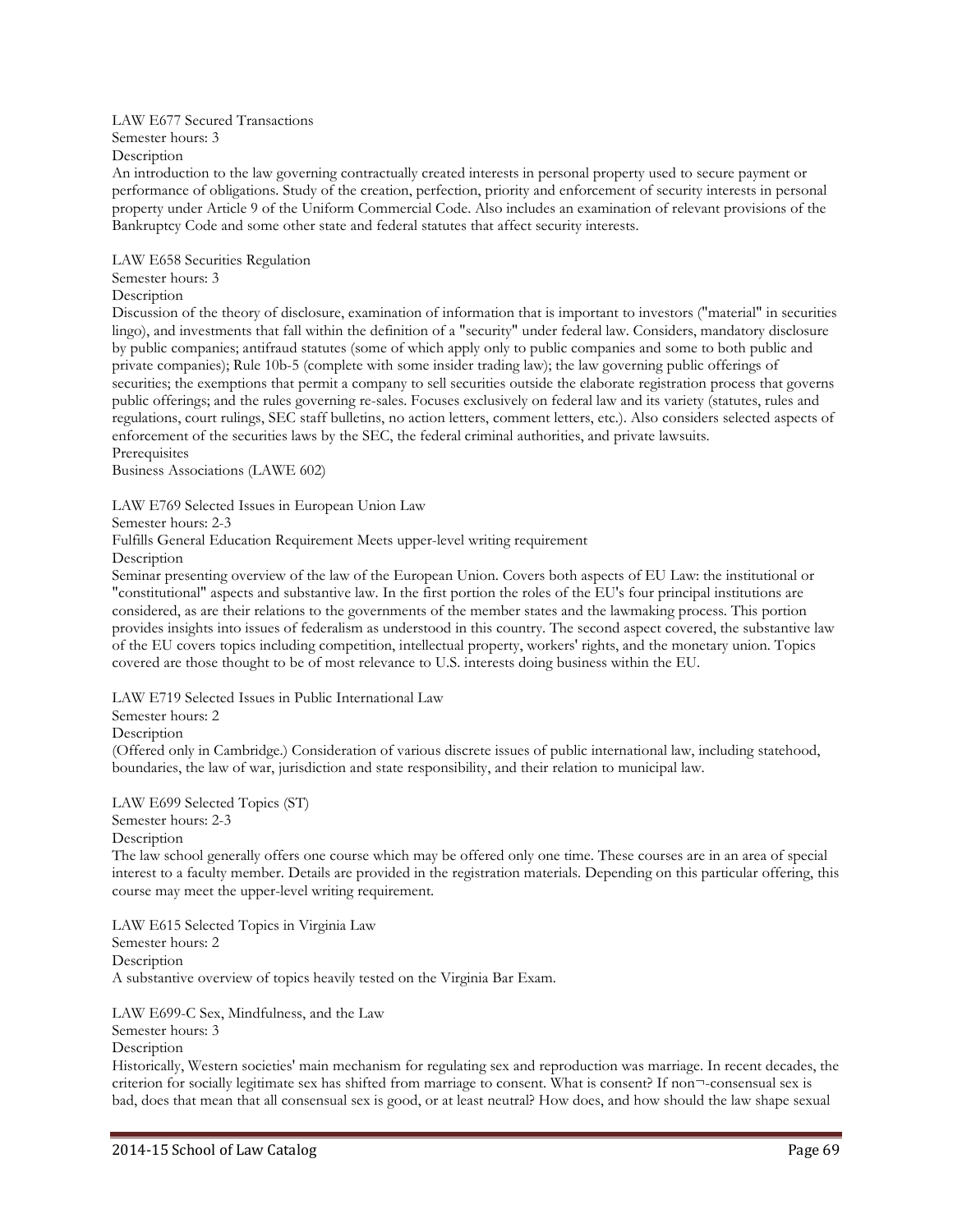culture? This course uses legal theory, mindfulness meditation and communication practices, and creative writing to examine these issues, with a special focus on the implementation of Title IX on college campuses generally, and at the University of Richmond in particular.

LAW E740 Sexual Orientation and the Law Semester hours: 2 Fulfills General Education Requirement Meets upper-level writing requirement **Description** Seminar examines legal rights of lesbians and gay men. Explores concept of sexual orientation and legal system's regulation of life experiences of lesbians and gay men, including sexuality, expressions of identity, public and private employment, same-sex relationships, and parenting.

LAW E730 Spanish Legal Skills

Semester hours: 3

Description

One semester course learning targeted legal subjects in Spanish. Topics include immigration law, family law, labor law, contract law and criminal law and use materials written by Latin American Professors of Law and notable US attorneys. Lectures delivered in Spanish. Each class will be a combination of an academic presentation and a practical exercise exposing students to the practicalities of dealing with Hispanic clients including cultural differences of the Hispanic population. Students are assessed on a weekly basis by completing exercises which will cover: drafting memos, short essays and client letters in Spanish; preparing presentations for Hispanic audiences attending the pro bono legal clinics at the Virginia Hispanic Chamber of Commerce; and a final project. Students will have the opportunity to participate in the pro bono legal clinics offered by the Virginia Hispanic Chamber of Commerce with the support of leading law firms from Richmond twice a month and may work alongside attorneys interviewing Hispanic clients seeking legal advice on immigration, labor and family matters.

LAW E690 Sports and the Law

Semester hours: 2

Description

A survey course addressing legal issues presented by both professional and amateur sports in a variety of settings. Examines such issues as the legal concept of amateurism, the organization of amateur sports associations, and eligibility for participation as an amateur, especially in the context of intercollegiate athletics Also focuses on gender and disability discrimination issues, the organization of professional sports with the power of the commissioner and the organization of leagues. The application of antitrust law to amateur and professional sports will also be examined, along with issues presented by the representation of professional athletes and the enforcement of sports contracts. Criminal and tort liability issues presented by sports participation will also be discussed, along with workers compensation and drug testing issues.

LAW E779 Summer Abroad Placement Program

Semester hours: 4

Description

Placements are available with law firms/chambers; government related agencies and organizations, such as the House of Commons and Crown Prosecution Services; law societies; citizens' advice bureaus; royal courts; property management and development firms, financial institutions; and the legal departments of media and entertainment firms. Two-hour weekly classroom component required. Graded pass/fail. See director of Clinical Placement Program for more details.

LAW E697 Supreme Court Decisionmaking

Semester hours: 2

Fulfills General Education Requirement Meets Upper Level Writing Requirement.

Description

Examines the Supreme Court as an institution and the nature of judicial review as an institutional practice. In addition to traditional doctrinal materials, draws on a mix of historical, biographical, and journalistic materials. Topics to be studied include the Court's agenda-setting process, the deliberative and opinion-writing process, the roles of law clerks and the Supreme Court bar, and institutional challenges for the future.

LAW E674 Tax Policy Seminar Semester hours: 2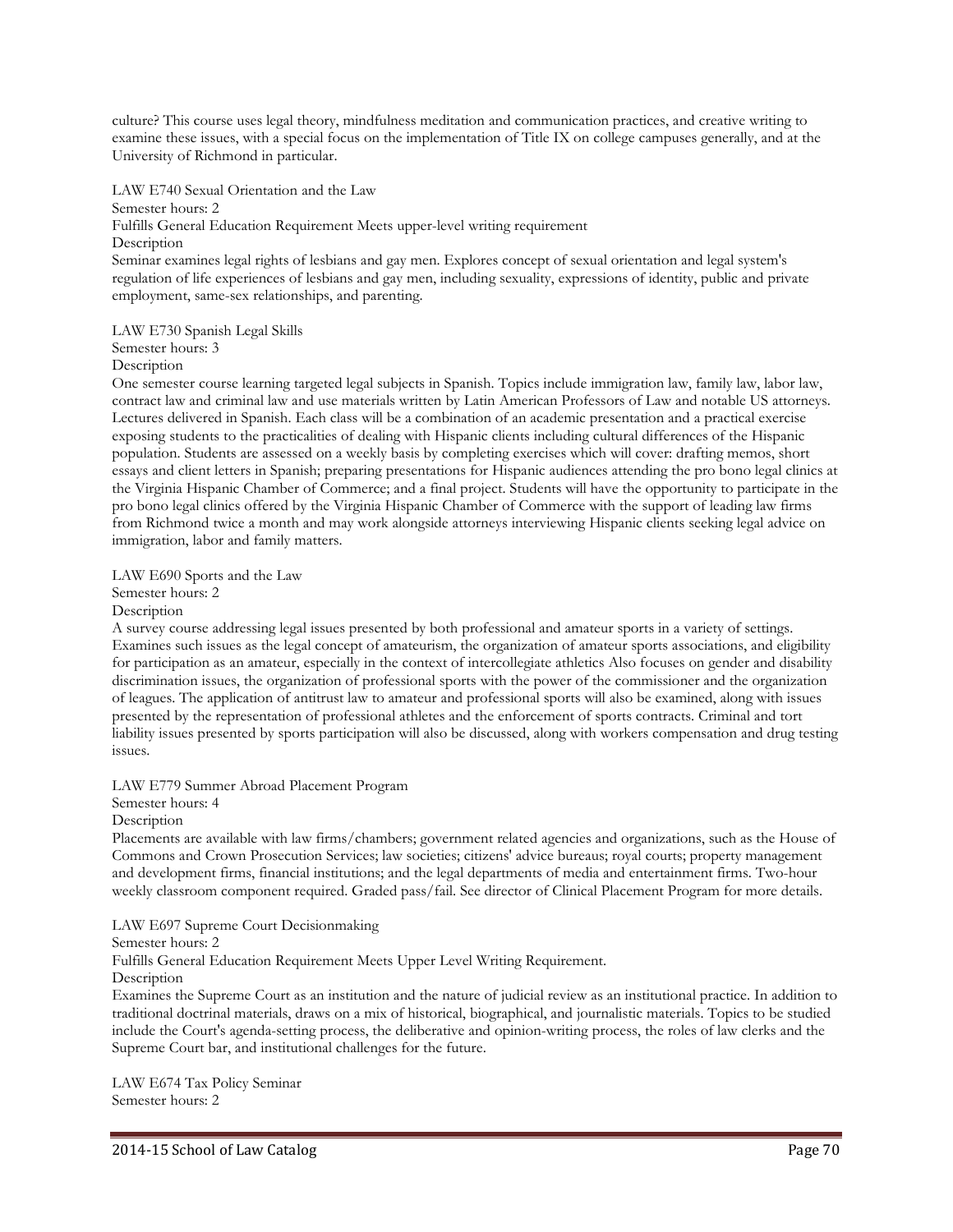Fulfills General Education Requirement Meets upper-level writing requirement

Description

Designed for students generally interested in public policy issues as well as for those specializing in tax. Focuses on the policies and structures of a well designed tax system; examines the goals, politics, and history of tax reform; and provides an overview of the central policy issues raised by income-based and consumption-based tax systems.

LAW E635 Taxation of Non Corporate Entities

Semester hours: 2-3 Description Nature and formation of a partnership; taxation of partnership income; transactions between related parties; termination of partnership; sale of partnership interest; distribution by partnership; special basis adjustment; and distribution to retiring or deceased partners. Also includes treatment of pass-through entities. **Prerequisites** Federal Income Taxation (600).

LAW E699-T Technology Practicum: Veterans Law Semester hours: 3 Description

Special Topic. Introduces students to the law relating to veterans' benefits and selected other legal issues affecting veterans. The course also includes a significant technology-based experiential component in which students will use a software platform to explore the potential of automated legal guidance systems. Students will work in teams to create applications that provide guidance on particular legal issues to veterans or to attorneys who help veterans. The course will involve classroom sessions along with collaborative work time outside of class and field research to identify veterans law issues to be addressed by team-created applications. No programming or coding experience is required.

LAW E699-Q The Criminal Client Relationship

Semester hours: 2

Description

Designed to educate the student as to the importance of developing positive client relationships in order to fulfill their responsibilities as attorneys and counselors at law. Importance and methods of developing positive relationships with clients will be taught through a combination of lecture, demonstration, small group discussions of hypothetical situations, and participation in mock client interviews. Lectures will include ethical considerations as well as the requirements of the Standards of Practice for Indigent Defense Representation with respect to client communications and relationships. Special attention will be given to the challenges presented by clients with mental health issues and juvenile criminal defendants. The importance of developing and utilizing good interpersonal communication skills, both verbal and non-verbal, will be highlighted.

LAW E699-Y Trademark Law Semester hours: 2 **Description** Special Topic. Intended to enable students to become familiar with the academic principles of trademark law.

LAW E768 Trademark and Unfair Competition Law Semester hours: 3

Description

Will cover federal and common-law trademark law, trade secrets, and unfair competition. Within the unfair competition section, topics will include interference with contractual relations, trade libel, unfair competition under the Lanham Act, publicity rights, and consumer protection. Will also examine public policies and economic considerations underlying these rules that govern competition within the marketplace. In addition to these basic topics, will cover areas of current interest, such as the application of traditional principles to non traditional media, i.e. the Internet.

LAW E710 Trademark, Copyright, and Trade Secrets Practice

Semester hours: 2

**Description** 

Will focus on developing and refining practical skills, including conducting intellectual property audits, filing domestic and Madrid Protocol applications with the U.S. Patent and Trademark Office, trademark examination rules and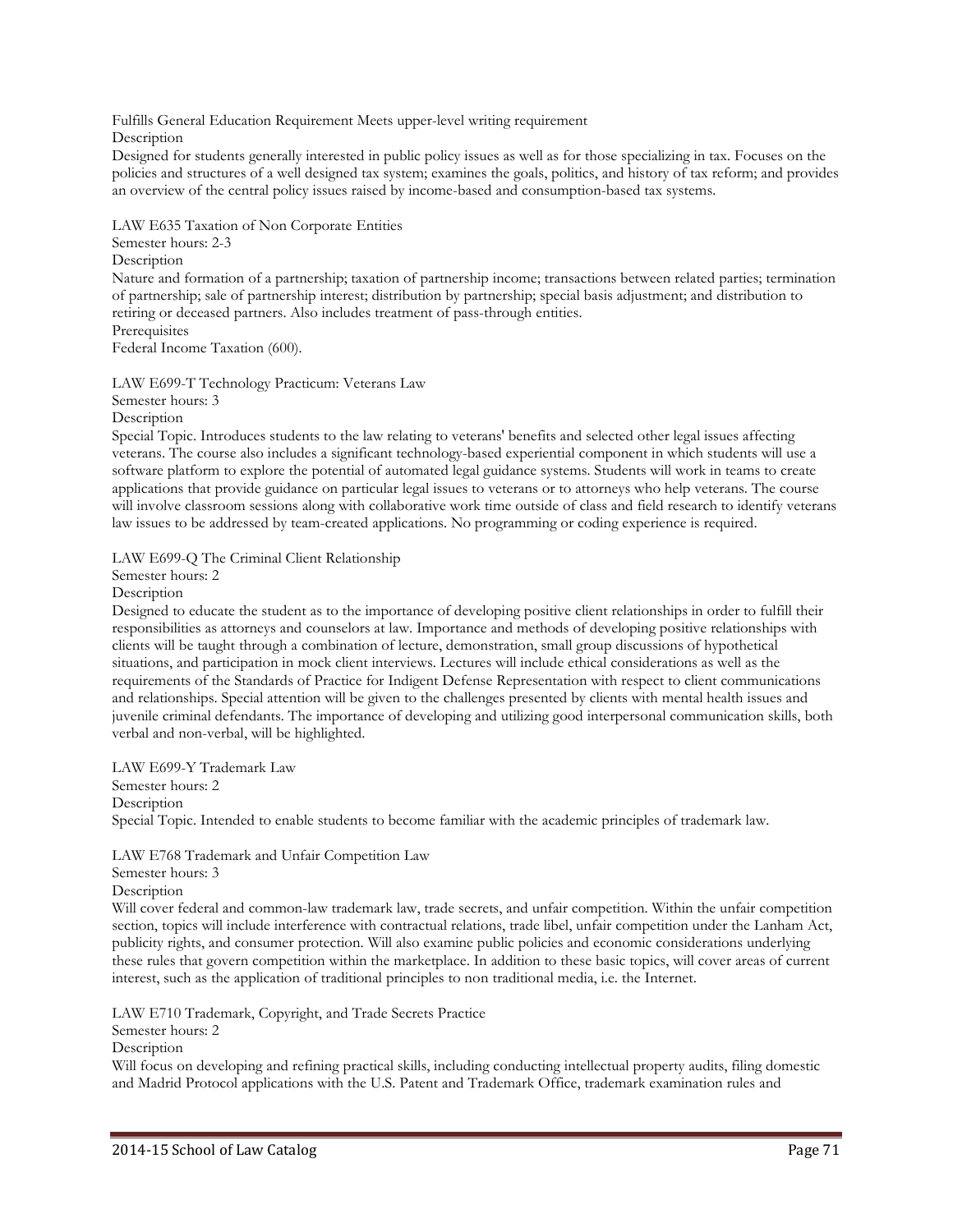procedures, conducting opposition proceedings, copyright filings, franchising issues, developing and implementing trade secrets policies and programs for businesses, licensing, and ethics.

LAW E699-P Transactional Drafting

Semester hours: 3 Description

Special Topic. Builds on the core contract concepts in Contract Drafting by allowing students to delve deeper into the contractual and business issues that transactional lawyers routinely face. Explores representations and warranties, indemnity, and the endgame, specifically focusing on the business issues that support those types of provisions and how they are used to allocate risk in a deal. A focus on ethical issues in transactional practice will be a continuous theme. Ethical issues include conflicts of interest, waiver of conflict, attorney-client privilege, representing multiple parties, negotiation tactics.

LAW E798 Trial Advocacy Competition Semester hours: 1-2

LAW E664 Virginia Procedure Semester hours: 3 Description

Specialized course in Virginia civil procedure which covers the subject of procedure from the point of view of practice in the Virginia state courts. Covers every aspect of procedure from self-help, subject matter jurisdiction, active jurisdiction, service of process, venue, parties, pleading, discovery, pre-trial motions, motions at trial, post-verdict motions, judgments, costs, and appeals Taught by lecture and discussion.

LAW E699-J Voting Rights Semester hours: 3 Description

Special Topic. Study of contemporary American voting rights law. Traces the history of voting rights law in the United States; considers how the passage of various Amendments to the United States Constitution and the passage and reauthorizations of the Voting Rights Act of 1965 have affected how voting rights are defined and provided by states; considers how those laws have affected how states distribute political power through redistricting. The remainder of the course will focus on how the development of voting rights law will likely affect the future of voting rights in America.

LAW E687 White Collar Crime Semester hours: 3

**Description** 

Study of what are generally considered to be business or organizational crimes. Topics to be explored may include: mail and wire fraud, conspiracy, public corruption, perjury (including false statements and false claims liability), money laundering, federal sentencing guidelines, the Racketeer Influenced and Corrupt Organizations Act, grand jury practice and internal investigations.

LAW E606 Wills and Trusts Semester hours: 3-4 Description Considers the transmission of property when an owner dies: laws of intestate distribution that are applied where there is

no will; the use of wills , including rules of execution, change and interpretation; and the intention and use of trusts, with emphasis on the role of trusts in estate planning.

LAW E774 Wrongful Conviction Clinic

Semester hours: 2

Description

With supervision from the director of the Institute of Actual Innocence, students will screen, investigate and, when possible, help prepare cases for post-conviction litigation under Virginia's Writs of Actual Innocence. Litigation work is only possible when a case has matured to that level. Students will work in teams. The cases selected for investigation and litigation are those where there is substantial evidence of innocence. Prerequisite: First priority for enrollment goes to students who have completed the Wrongful Conviction Seminar (770). Students who have not completed the seminar must obtain approval to enroll in the clinic.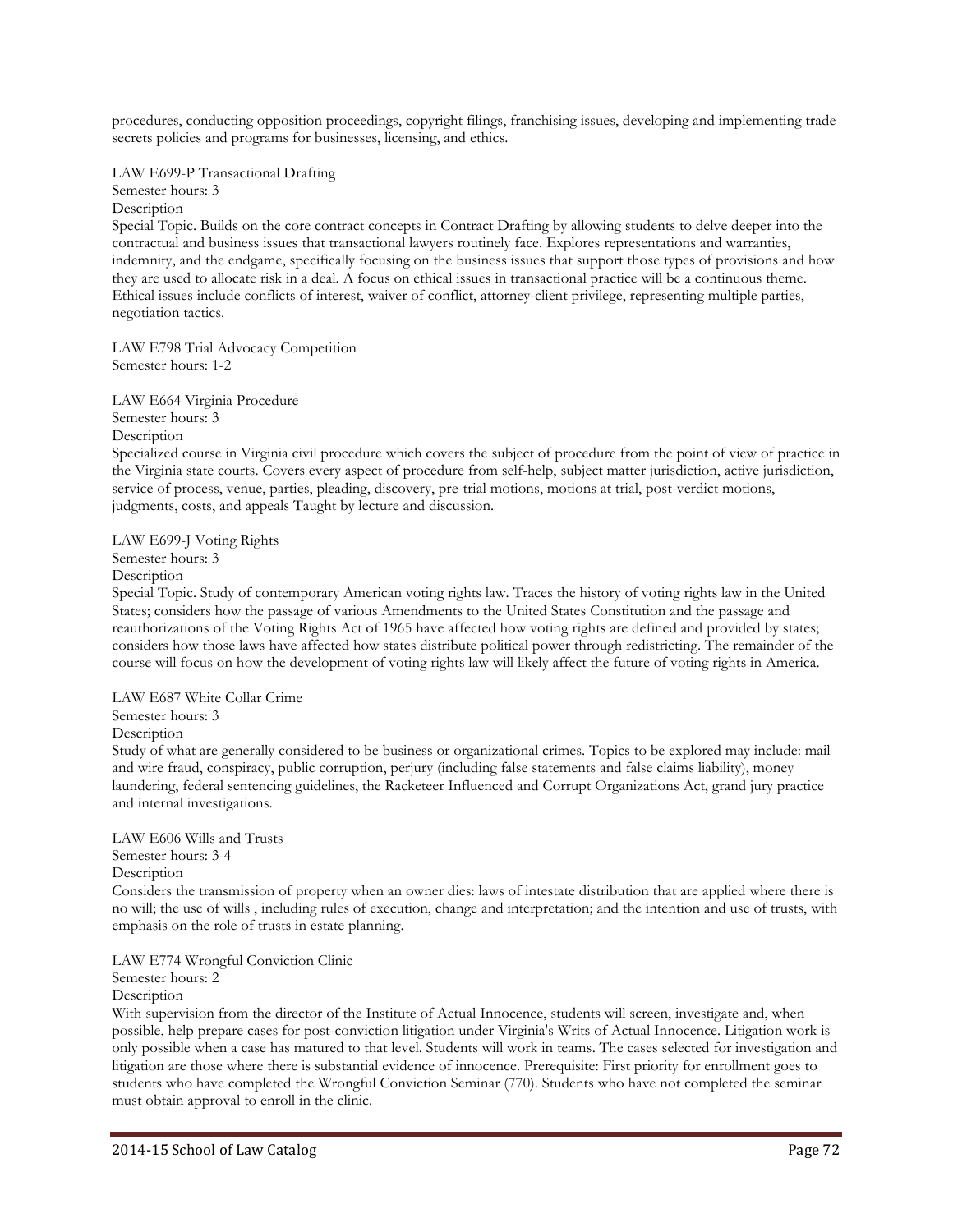#### **Prerequisites**

First priority for enrollment goes to students who have completed the Wrongful Conviction Seminar (770). Students who have not completed the seminar must obtain approval to enroll in the clinic.

LAW E770 Wrongful Conviction Seminar Semester hours: 2 Fulfills General Education Requirement Meets upper-level writing requirement **Description** A topical introductory course addressing the causes of wrongful convictions. The readings are multi-disciplinary and heavily drawn from law review articles. Class participation is an important piece. The class has several guest speakers who address public policy issues in the area of wrongful convictions. Those who take this course have priority for the spring clinic, but students not planning on the clinic are also encouraged to enroll. There is no final exam.

# **Certificates of Concentration**

# **Certificate of Concentration in Family Law**

#### **Overview**

The National Center for Family Law offers law students at the University of Richmond the opportunity to earn a Certificate of Concentration in Family Law to be awarded at graduation along with the J.D. diploma. Transcripts will also reflect completion of the concentration program.

Earning the Certificate of Concentration in Family Law is similar to completing a major as an undergraduate. A student must take a basic Family Law course and a certain number of credits from other Family Law-related courses. Students seeking the Certificate of Concentration in Family Law will meet their upper-level writing requirement by writing on a family law-related subject.

Certificates will be awarded only to those who achieve a grade point average of at least 3.0 in all family law concentration classes taken. Students whose GPA is 3.5 or higher in concentration courses will earn the certificate "with distinction."

#### **Total Family Law Credits Required**

Each student must take a total of 24 credits from family law concentration courses or those identified as related.

#### **Required Courses**

Each student must take the following courses:

LAWE707, Family Law 3 sem. hrs.

LAWE724, Ethical Issues in Family Law2 sem. hrs.

An approved clinic\* 5-7 sem. hrs.

An upper-level writing requirement\*\* 2 sem. hrs.

#### **Target Courses**

Each student must take at least one of the following courses: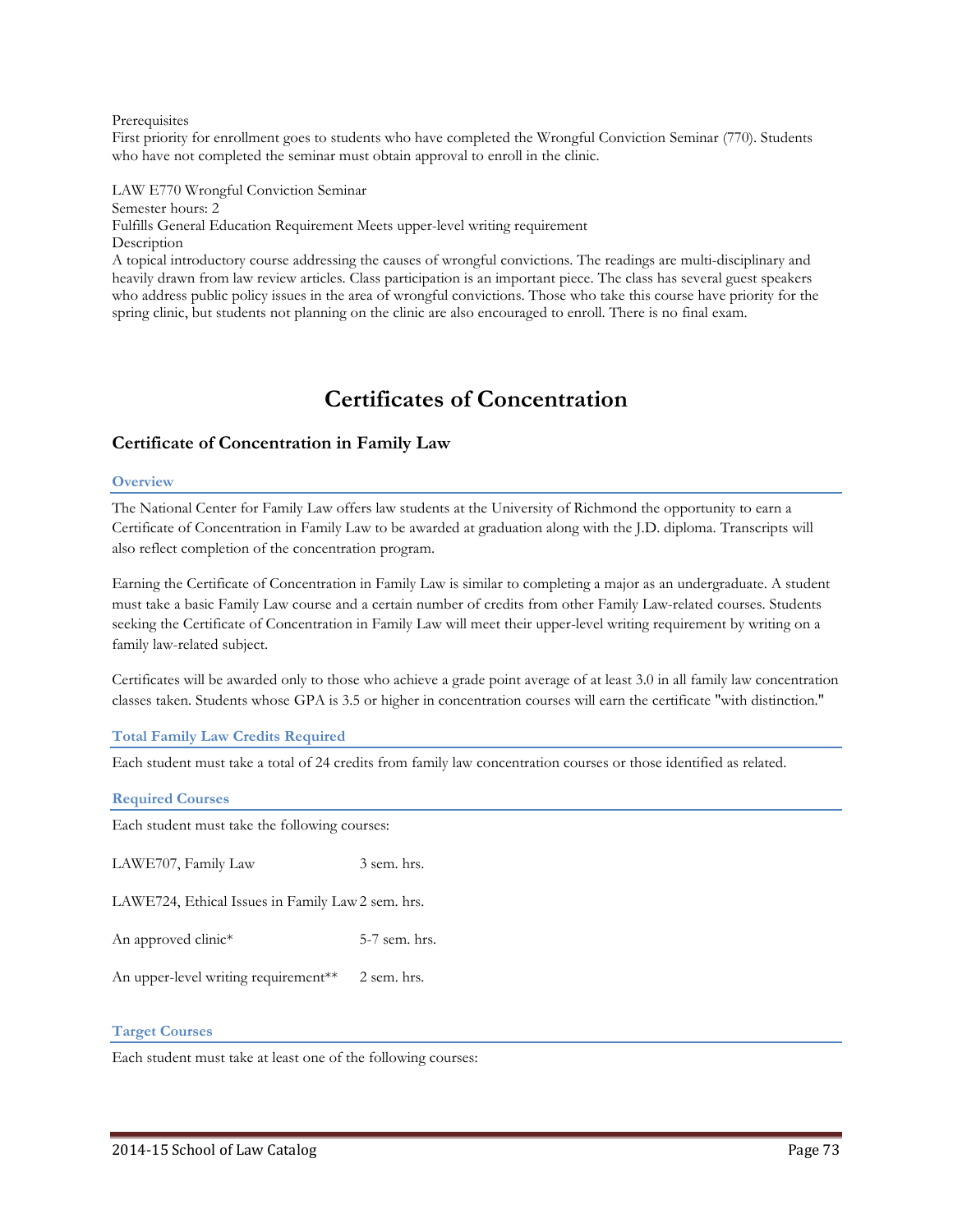LAWE610, Alternative Dispute Resolution 2 sem. hrs.

| LAWE672, Negotiations                            | 2 sem. hrs. |
|--------------------------------------------------|-------------|
| LAWE670, Interviewing & Counseling               | 2 sem. hrs. |
| LAWE706, Role of Lawyer in Mediation 2 sem. hrs. |             |

#### **Family Law Concentration Classes**

Students may count any of the following toward completion of the concentration requirements except as otherwise indicated:

| LAWE707, Family Law                     | 3 sem. hrs. (Required)                                  |
|-----------------------------------------|---------------------------------------------------------|
| LAWE703, Advanced Family Law Seminar    | 2 sem. hrs. (Satisfies upper-level writing requirement) |
| LAWE724, Ethical Issues in Family Law   | 2 sem. hrs. (Required)                                  |
| LAWE685, Muslim Family Law              | 3 sem. hrs.                                             |
| LAWE616, Children and the Law           | 3 sem. hrs.                                             |
| LAWE627, Education Law                  | 2 sem. hrs.                                             |
| LAWE713, Child Support & Enforcement    | 2 sem. hrs.                                             |
| LAWE785, Domestic Violence Seminar      | 2 sem. hrs. (Satisfies upper-level writing requirement) |
| LAWE740, Sexual Orientation and the Law | 2 sem. hrs.                                             |
| LAWE634, Estate Planning                | 2 sem. hrs.                                             |
| LAWE606, Wills and Trusts               | 4 sem. hrs.                                             |
| LAWE627, Education Law                  | 2 sem. hrs.                                             |
| LAWE633, Estate and Gift Tax            | 2 sem. hrs.                                             |
| LAWE717, Bioethics                      | 2 sem. hrs.                                             |
| LAWE600, Federal Income Taxation        | 4 sem. hrs.                                             |
| LAWE699, Marriage, Money, and the Law   | 3 sem. hrs.                                             |
| LAWE699, Regulating Reproduction        | 3 sem. hrs.                                             |
| LAWE699, Wills Drafting                 | 2 sem. hrs.                                             |
| LAWE723, Collaborative Law              | 2 sem. hrs.                                             |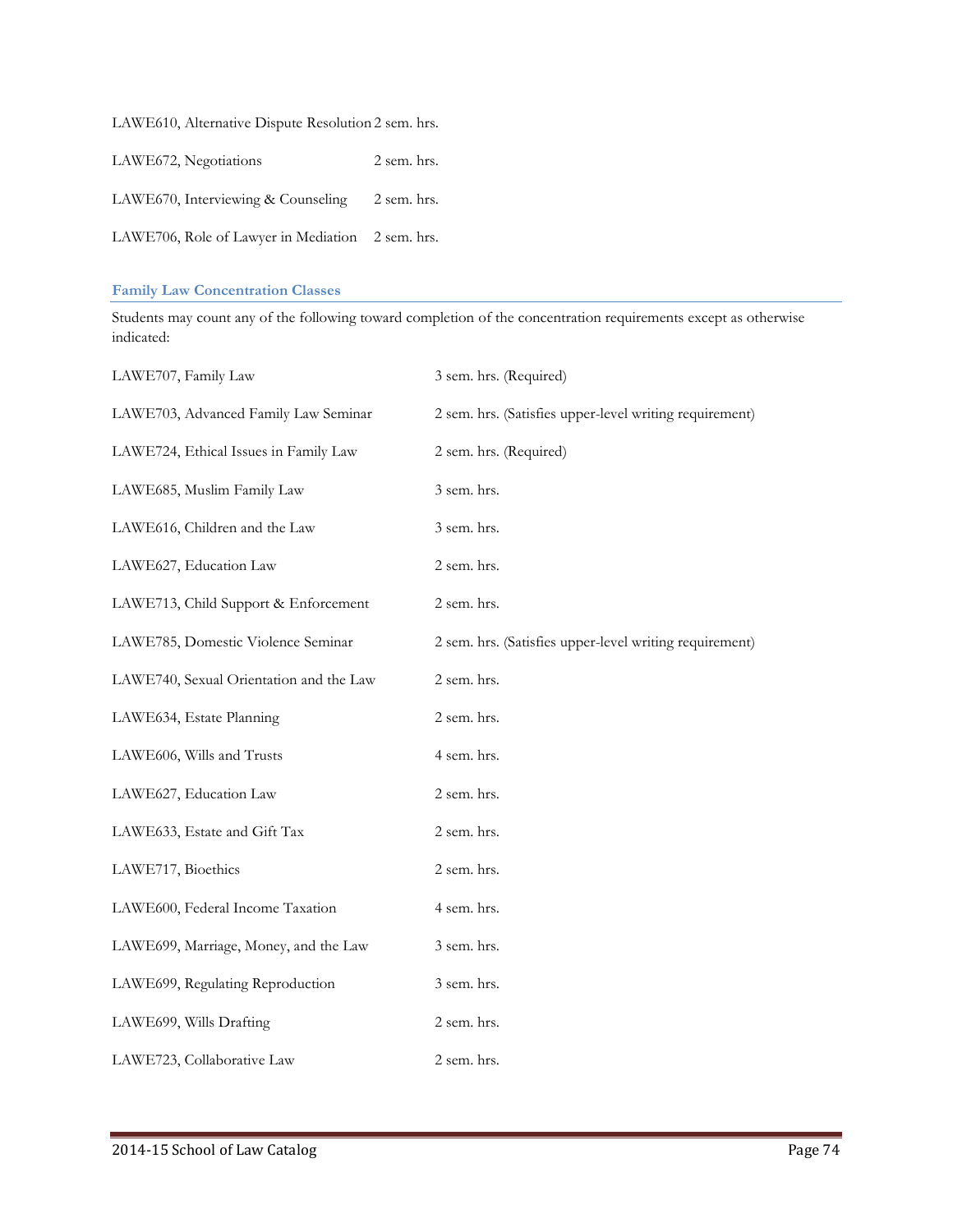| LAWE778, Family Law Clinic              | 6 sem. hrs.                                       |
|-----------------------------------------|---------------------------------------------------|
| LAWE755, Disability Law Clinic          | 6 sem. hrs.                                       |
| LAWE753, Delinquency Clinic             | 6 sem. hrs.                                       |
| LAWE773, Advanced Children's Law Clinic | $2-6$ sem. hrs.                                   |
| Clinical Placement Program              | 5-7 sem. hrs. (Selected approved placements only) |

Credit for independent studies, research assistance, family law moot court competitions, and courses taught outside the University of Richmond School of Law may be approved as sufficiently related to family law by the director of the National Center for Family Law in consultation with the associate dean for academic affairs.

\*Students can apply no more than 7 clinic credits toward meeting the requirements for the Certificate of Concentration. (Only 12 clinic credits may be credited toward the 86 needed for graduation)

\*\*All concentration students must complete their upper-level writing requirement on a family law-related topic. The topic for any paper submitted to satisfy the family law upper-level writing requirement must be approved by the director of the National Center for Family Law in consultation with the associate dean of academic affairs and must satisfy the standards applicable for the upper-level writing requirement as set forth in the Student Handbook. This paper must be written in conjunction with either an upper-level writing seminar or an independent research project of at least 2 credits.

# **Certificate of Concentration in Intellectual Property**

#### **Overview**

The Intellectual Property Institute offers Richmond Law students the opportunity to obtain a Certificate in Intellectual Property ("IP") in the course of earning the J.D. degree.

Earning the IP Certificate is similar to completing a major as an undergraduate student. The student must (1) take the Intellectual Property Fundamentals course and a certain number of additional credits from a designated group of other IP-related courses, (2) write his or her upper-level writing requirement on an IP-related subject, and (3) achieve a minimum grade point average in the Certificate courses. Students who satisfy the requirements receive the IP Certificate at graduation and Intellectual Property is recorded as a concentration on their academic transcript.

# **Required Course**

Intellectual Property Fundamentals (LAWE 641): This three-credit course will serve as an introduction to the core subject matters within the field of IP and therefore must be taken in order to earn the Certificate.

#### **Core IP Courses**

Fifteen Total IP Credits: Each Certificate student must take a total of fifteen credits from the IP curriculum. These credits can come from three sources. First, as already discussed, three of the credits must come from the Intellectual Property Fundamentals course. Second, each student must take at least eight credits from the following "Core" IP courses (and may count more than eight credits from "Core" courses if he or she wishes).

Computer Law (LAWE759)

Copyright Law (LAWE788)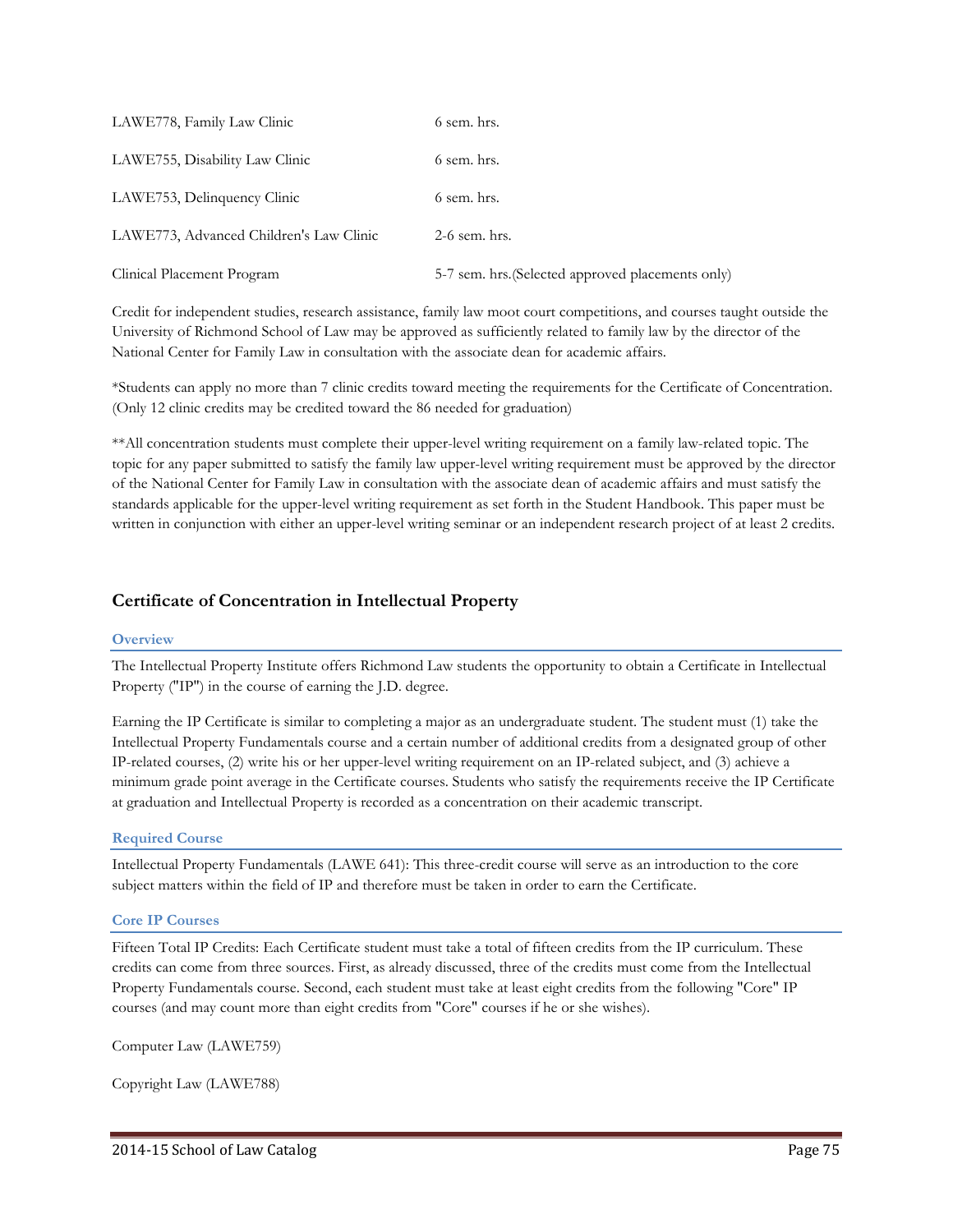Entertainment Law (LAWE700)

Information Privacy Law (LAWE699)

Intellectual Property and Transactional Law Clinic (LAWE790)

Intellectual Property Litigation (LAWE776)

Intellectual Property Law and Policy (LAWE655)

International Intellectual Property (LAWE722)

Licensing and Technology Transfer (LAWE673)

Patent Law (LAWE744)

Patent Preparation and Prosecution (LAWE787)

Trademark, Copyright, and Trade Secrets Practice (LAWE710)

Trademark and Unfair Competition (LAWE768)

# **Satellite IP Courses**

Up to four credits from other sources may be counted toward the total of fifteen. This includes credits from the following "Satellite" courses.

Administrative Law (LAWE607)

Antitrust (LAWE613)

Bioethics (LAWE717)

First Amendment Law (LAWE676)

Law and Economics (LAWE749)

Remedies (LAWE656)

Scientific Evidence (LAWE657)

Sports and the Law (LAWE690)

The four credits from other sources can also include credits from Independent Studies, Research Assistance, clinical placements, IP moot court competitions, and courses taught outside of the University of Richmond School of Law but all such credits must be approved as sufficiently IP-related by the Director of the IP Institute, in consultation with the Associate Dean for Academic Affairs.

Upper-Level Writing Requirement: Each Certificate student must satisfy his or her upper-level writing requirement by writing on an IP-related topic. "IP-related" means that the paper either was written for a Core course within the IP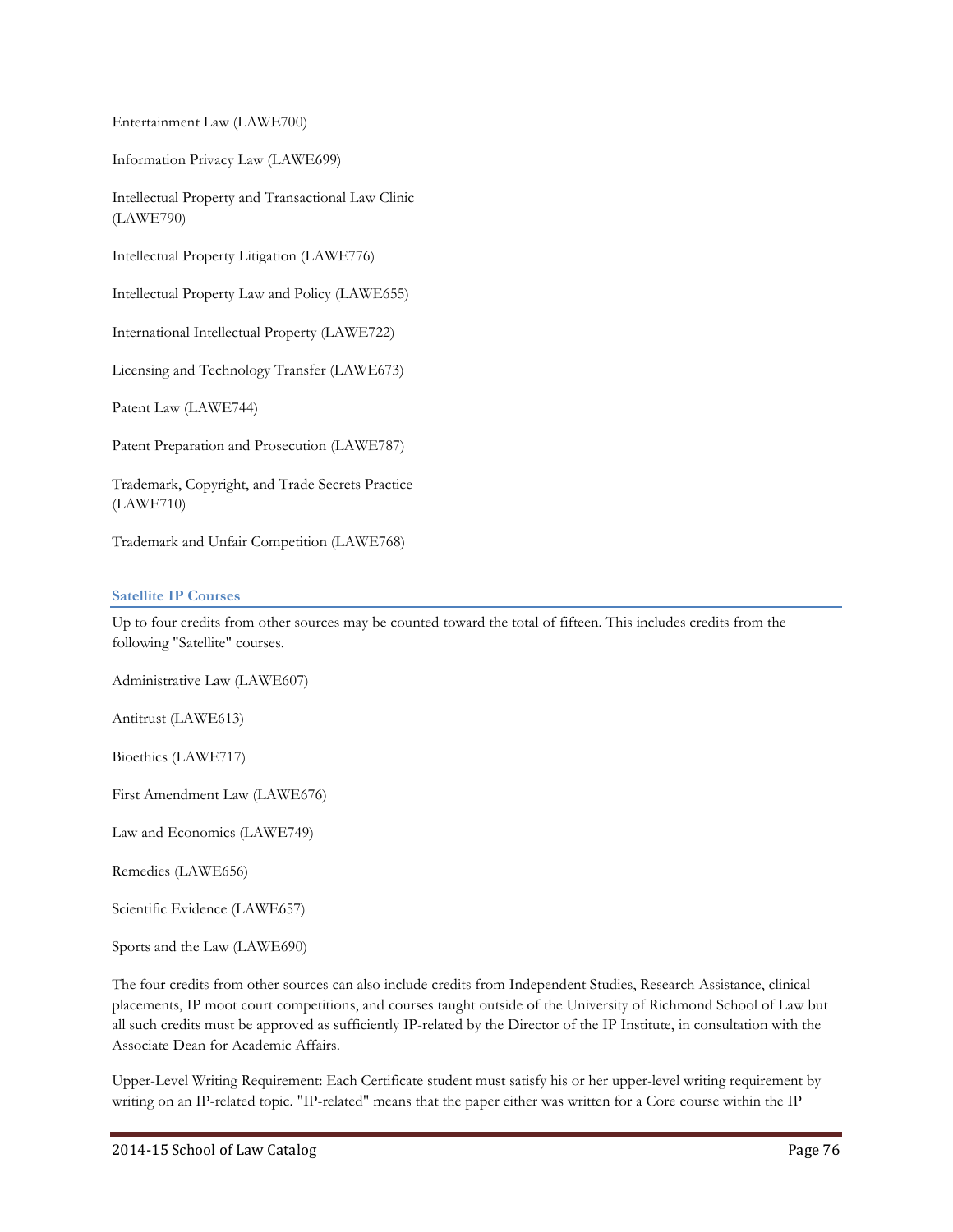curriculum or has been approved as IP-related by the Director of the IP Institute and the instructor, if any. Students should seek such approval as early as possible in the paper-writing process. Students should also keep in mind that the paper must not only be IP-related, but must also meet the generally applicable standards for the upper-level writing requirement as set forth in the Student Handbook.

Grade Point Average: Certificates will be awarded only to those students who achieve a grade point average of at least 3.0 in the Core courses (including Intellectual Property Fundamentals). Students whose average is 3.5 or higher in those courses will earn the certificate "with distinction."

# **Clinical Programs**

The law school provides a comprehensive, integrated clinical education program, combining simulation, clinical placements, and law school-operated ("in-house") live client representation clinics.

# **National Center for Family Law Clinics**

The law school offers four clinics that are part of the National Center for Family Law. These clinics allow students to represent real clients under the supervision of law school faculty members. Three clinics are located at the law school and are part of the Children's Law Center of the University of Richmond (CLCUR). The Children's Law Center has its own facilities with videotape capability, student carrels, an interview room, and a class/conference room. The fourth clinic is the Family Law Clinic. These clinics are described below.

The Disability Law Clinic represents youths with mental disabilities. Law students represent children and parents seeking appropriate special education and community-based services mandated by both federal and state law. Students may also represent youth with mental disabilities who are incarcerated or institutionalized and may also act as guardians-ad-litem for children with mental health needs in the justice system.

In the Delinquency Clinic, students advocate on behalf of children appearing before area juvenile courts. In the majority of cases, students serve as defense counsel for youth accused of delinquency (criminal) offenses. Students are also occasionally assigned to work on other cases which involve children's issues such as abuse and neglect or custody.

With faculty permission, students who have completed either the Delinquency Clinic or the Disability Law Clinic may enroll in the Advanced Children's Law Clinic for between two and six credits. Advanced students take leadership roles in clinic cases and complete a significant project over the course of the semester.

The multidisciplinary Family Law Clinic is housed at UR-Downtown. Located near the state and federal courts, this unique clinic, which includes social work and psychology students and faculty from Virginia Commonwealth University, works with low-income families in the City of Richmond. Areas of representation include abuse and neglect, divorce, custody, child in need of supervision/services (CHINS), public benefits, housing, and domestic violence. The Clinic is a full-year course for second and third year law students. Students participate in all aspects of legal representation, including in and out-of-court advocacy, client interviewing, drafting and filing court documents, and legal writing and research. The clinic also involves simulation activities. Students need to complete Family Law before participating in the clinic.

# **Institute for Actual Innocence**

The Institute for Actual Innocence has two academic components. The first is a fall, three credit-hour seminar that examines the causes of wrongful conviction. The seminar delves into eyewitness misidentification, junk science, unreliable snitches, inadequate indigent defense, and other subjects. The upper-level writing requirement can be fulfilled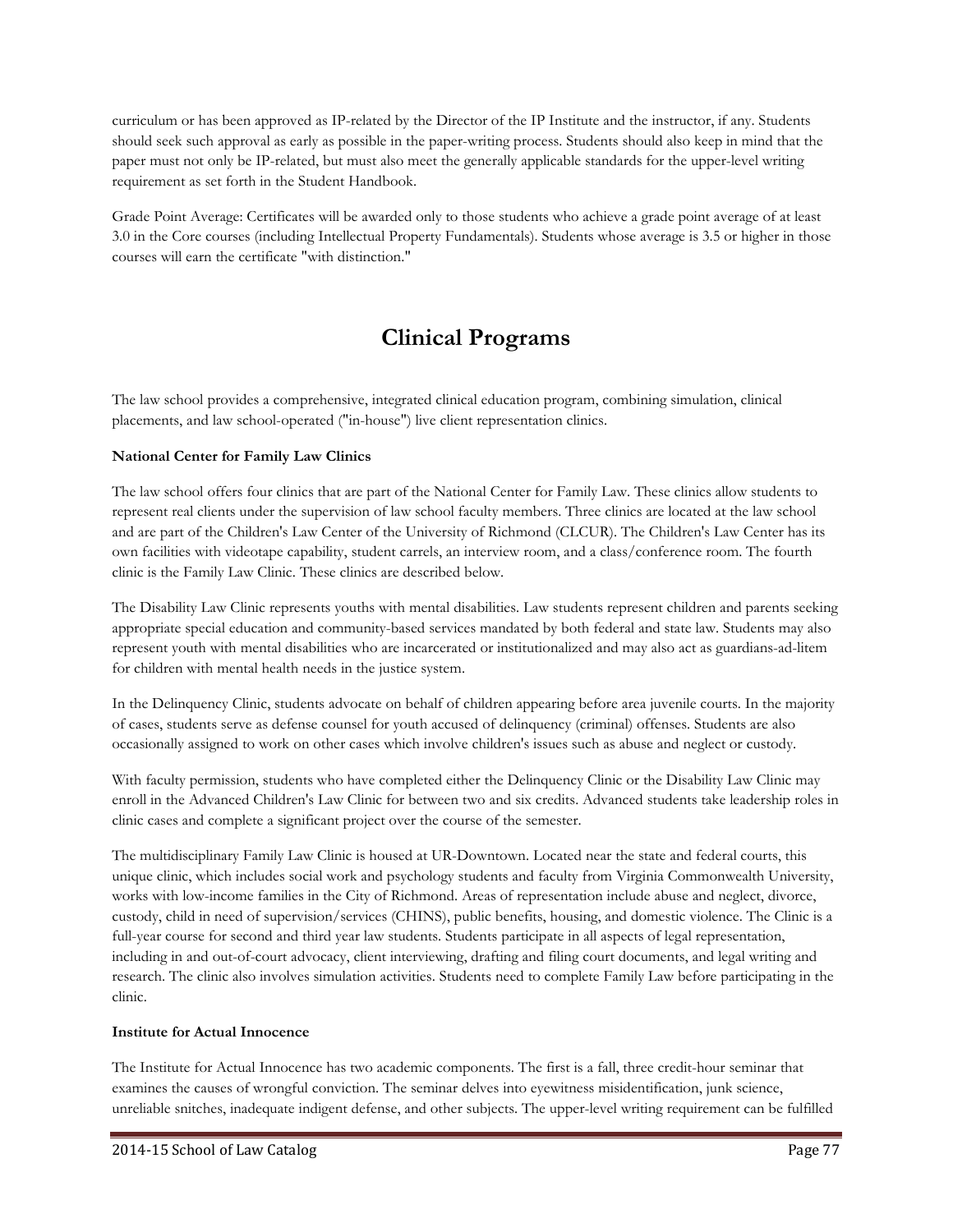in the seminar. The Wrongful Conviction Clinic is offered in the spring semester. Students must have successfully completed the fall wrongful conviction course before enrolling in the clinic component. Participation in the clinic allows students to identify and reinvestigate select cases from Virginia which have credible evidence of innocence. This process can lead to post-conviction litigation with direct student involvement. The clinic employs a term-based, dynamic approach which allows students to experience many of the challenges found in the practice of law.

# **Intellectual Property and Transactional Law Clinic**

Members of the Intellectual Property and Transactional Law clinic work and study in an environment representing forprofit and not-for-profit organizations, as well as artists, authors and inventors from a variety of backgrounds. We help start businesses by engaging in business formation counseling and by preparing the filing charter documents. We also provide legal services to established clients, such as negotiating and drafting contracts, providing corporate legal services and analysis and facilitating strategic decision-making. Clinic clients often need assistance acquiring and licensing a variety of intellectual property rights.

Students actively represent real clients under the supervision of the Clinic Director. Clinic members will devote an average of 24 hours a week to clinic activities. Completing the Clinic requirements provides six hours of letter-graded credit. There is no prerequisite to enroll as a member of the Intellectual Property and Transactional Law Clinic. Students who have previously completed a semester in the Clinic may apply for a second semester with advanced standing.

The in-house clinics enrich the academic life of participants by allowing them to represent clients from initial client interview through resolution of the client's problem, whether that involves drafting a document, problem solving, settling a dispute, or litigating a lawsuit. As part of the law school's integrated skills program, the in-house clinics build upon and reinforce work done in the simulation-based courses as well as in traditional coursework. In addition to advanced skills training, the clinical setting provides students with opportunities to apply these skills in real-life situations. The in-house clinics also allow law students to question some of the assumptions and deficiencies in the practice of law generally, as well as in the specific context of various substantive law areas. Finally, the in-house clinics focus on issues of professionalism and professional responsibility in preparing students to become members of the bar. Letter grades are awarded for the in-house clinics. The number of credit hours awarded depends on the particular clinic.

The credit hours earned are not included in the number of hours of non-law work which can be counted toward meeting the 86 hours required for graduation. However, no more than a total of 12 credit hours in the Clinical Placement Program (see below) and the in-house clinics may be applied toward the J.D. degree requirements (see Academic Regulations section.)

# **Clinical Placement Program**

The Clinical Placement Program (CPP) offers students the opportunity to integrate legal theory with practice. Selected students are assigned to a law office or judge's chambers, which becomes the classroom. Here, students experience the practice of law, combining substantive and procedural knowledge with skills development.

The student's work is as varied as the placements. Some will serve as student law clerks while others will represent clients and handle "real" cases. During the semester, students grapple with issues of role assumption and personal and professional responsibility. They also learn firsthand about the legal system and the social, economic, and political forces which impact it. Issues involving access to justice, bias, and other societal concerns challenge student thinking. Throughout the semester, students are encouraged to take charge of their own learning experiences and to utilize critical thinking skills in evaluating performance.

Also, The CPP is divided into five sections: civil, criminal, judicial, litigation, and in-house counsel (spring only). Some semesters, a family and children's law section is added. Students work under the supervision of experienced judges and lawyers as well as the CPP director and faculty. The civil section offers placements with government and public interest agencies. The criminal section is composed of state and federal defense and prosecutorial placements. The judicial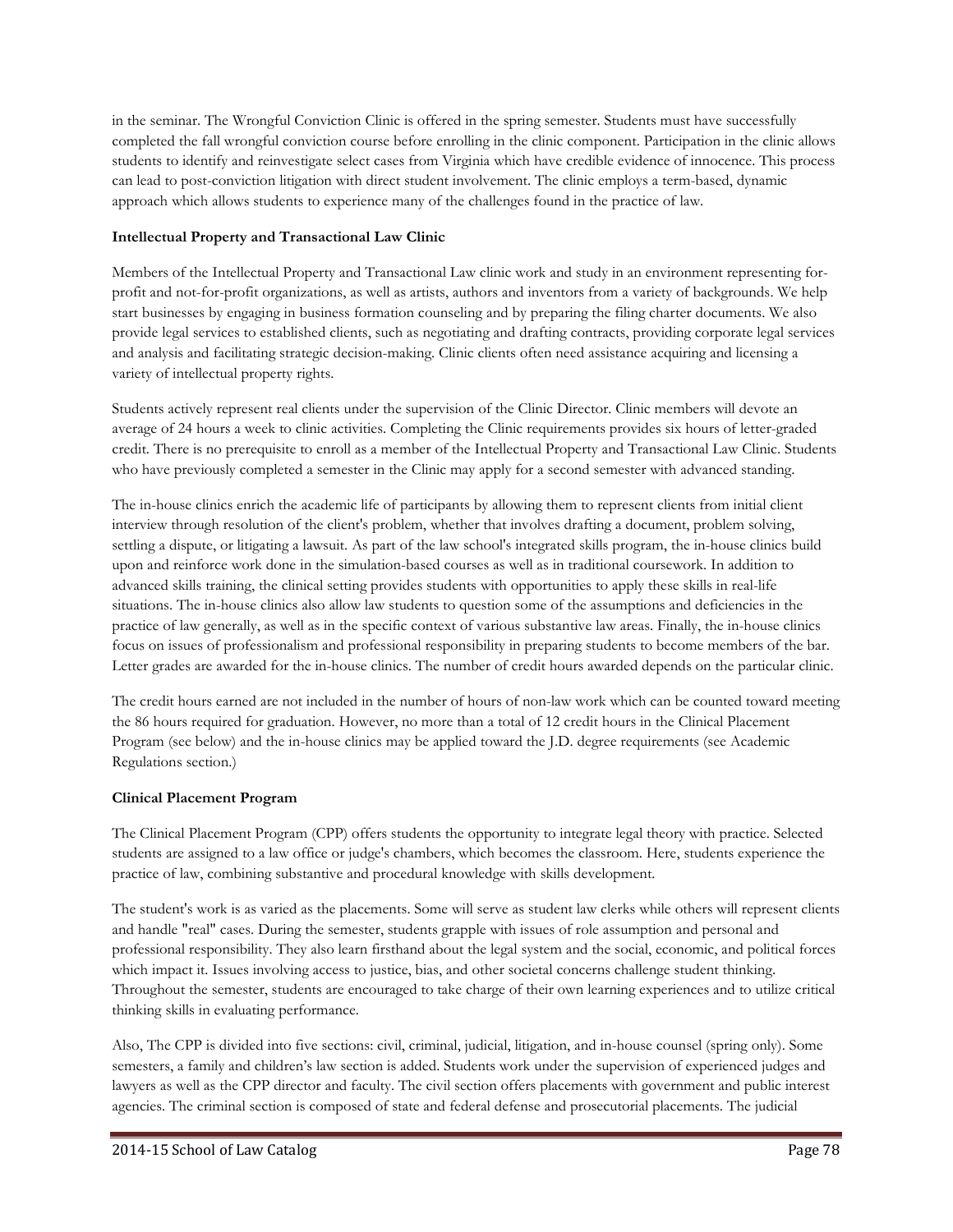section includes placements with state and federal judges. Opportunities are available at both the trial and appellate levels. The litigation section includes trial-related placements in all three areas. The in-house counsel section offers placements with both national and international corporations. The family and children's law section includes civil, criminal, and judicial placements which focus on family and juvenile law.

Third-year practice certification is required for all criminal placements and selected civil placements. Some judicial placements require completion of a course in evidence. Successful completion of the CPP requires meeting all placement requirements, working 16, 20, or 24 hours a week at the placement for five, six or seven pass-fail credits, respectively; active participation in a weekly seminar; weekly reflective journal entries and time sheets; and bi-weekly meetings between the student and clinical professor.

The credit hours earned are not included in the number of hours of non-law work which can be counted toward meeting the 87 hours required for graduation. However, no more than a total of 12 credit hours in the Clinical Placement Program and the in-house clinics (see above) may be applied toward the J.D. degree requirements (see Academic Regulations section.)

# **Method of Instruction**

The educational program of the law school is designed to equip its graduates to render the highest quality of legal services, while instilling a sense of professional responsibility. Students are trained in the analysis and solution of legal problems by the application of logical reasoning. The course of study is not designed to teach legal rules, but rather to provide a foundation for the application and analysis of the law and the development of professional skills. The traditional case method of instruction is used in many courses. However, clinical education and courses devoted to various professional skills are increasingly prominent. The full-time faculty is augmented by a number of adjunct faculty members, lawyers, and judges, who offer courses in their areas of expertise. An excellent faculty offers a curriculum that is well balanced in theoretical and practical courses and carefully selected to prepare the graduate for the successful practice of law.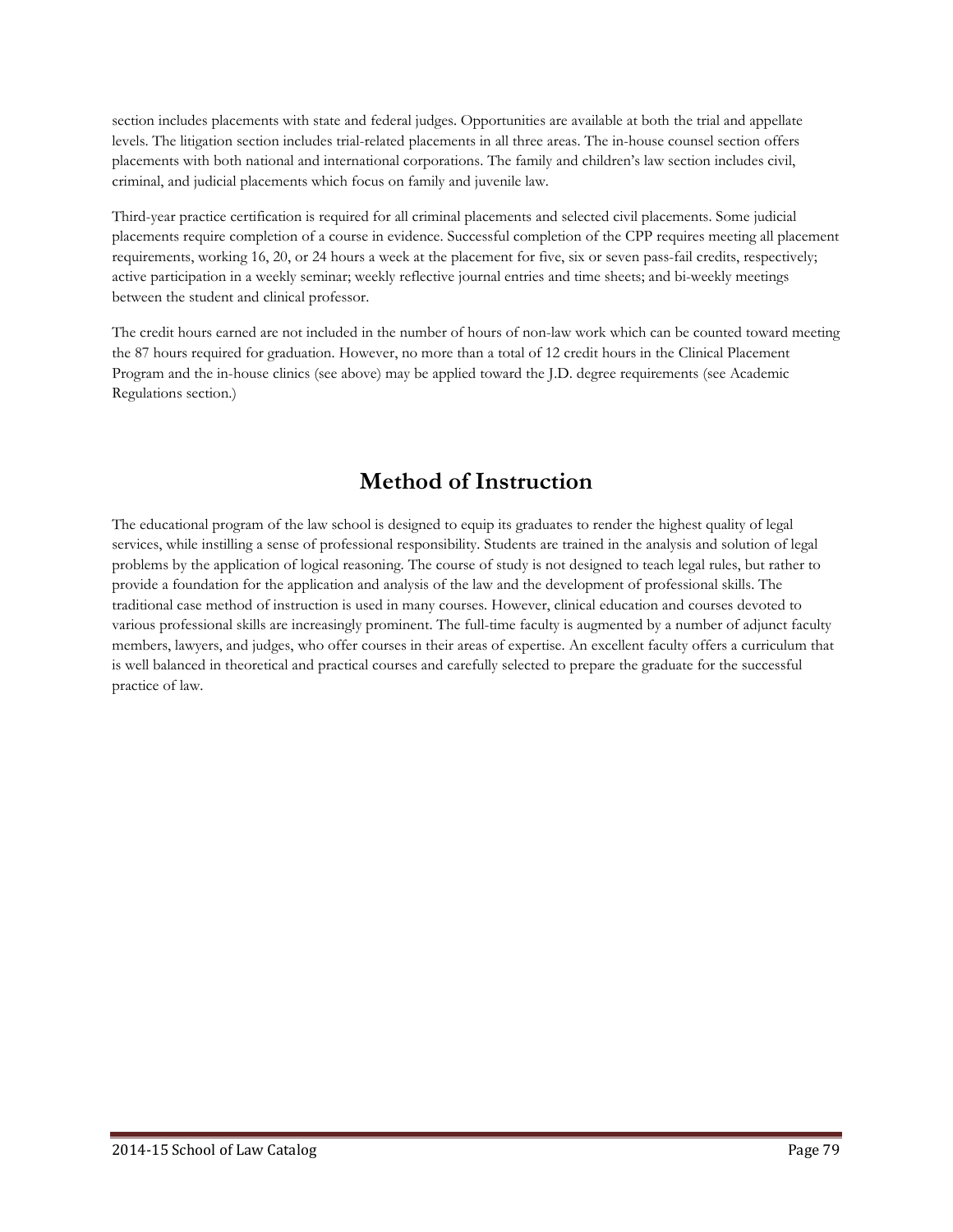# **Directory**

#### **2014-15 Board of Trustees**

Stephen J. Aronson North Salem, New York

Edward L. Ayers Richmond, Virginia

Alan W. Breed Greenwich, Connecticut

Timothy W. Finchem Ponte Vedra Beach, Florida

Roger L. Gregory Richmond, Virginia

Jeffrey M. Lacker Richmond, Virginia

Ann Carol Marchant Richmond, Virginia

Herbert H. McDade III Rye, New York

William H. McLean Wilmette, Illinois

Leland D. Melvin Lynchburg, Virginia

Louis W. Moelchert, Jr. Richmond, Virginia

S. D. Roberts Moore Roanoke, Virginia

Karen G. O'Maley Cincinnati, Ohio

Paul B. Queally New Canaan, Connecticut

Susan Gunn Quisenberry Richmond, Virginia

Gregory S. Rogowski Ponte Vedra Beach, Florida

Patricia L. Rowland Glen Ellyn, Illinois

Leonard W. Sandridge, Jr. Charlottesville, Virginia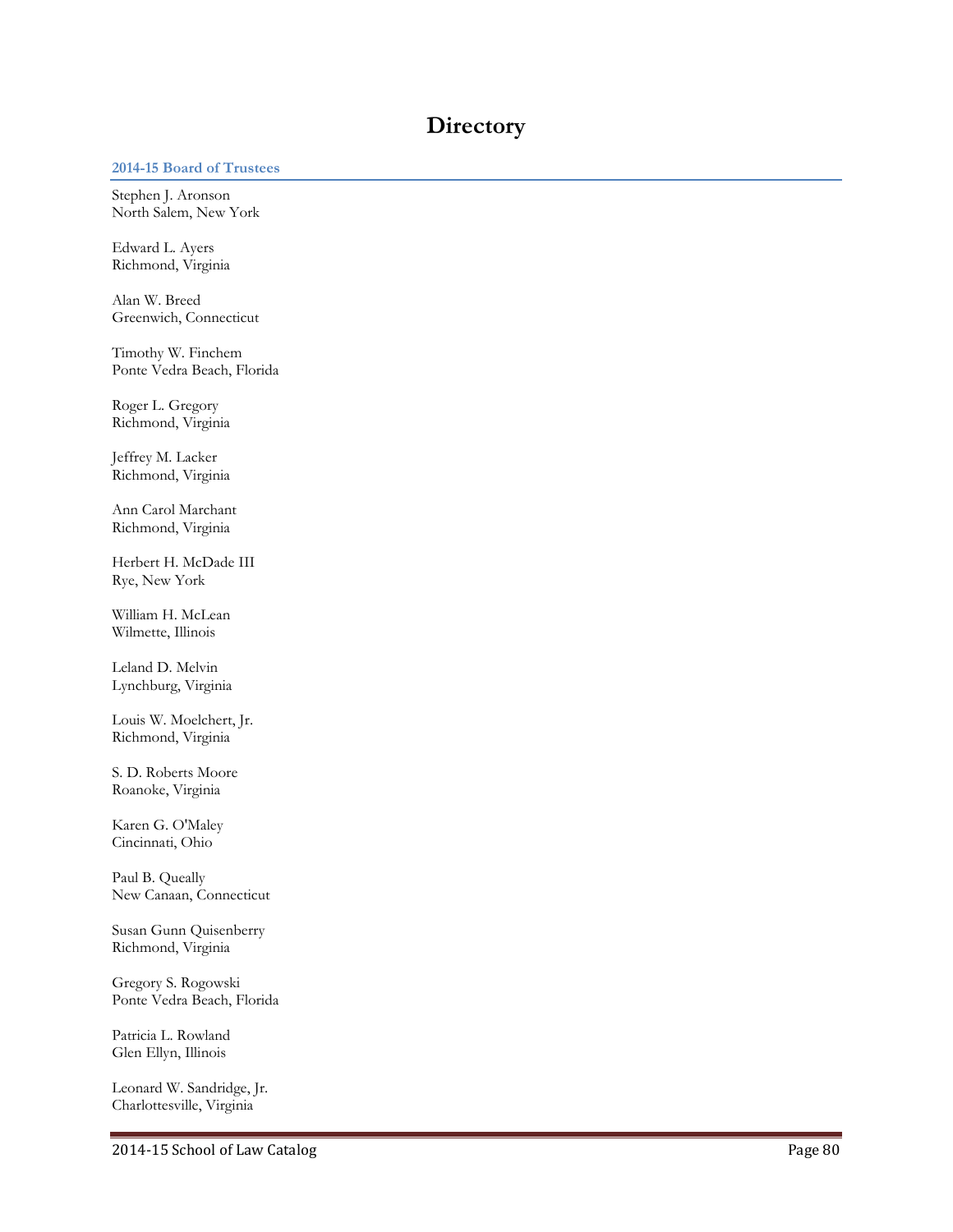Michael S. Segal Pacific Palisades, California

Suzanne F. Thomas Aylett, Virginia

Lynne E. Washington Mechanicsville, Virginia

Allison P. Weinstein Richmond, Virginia

#### **Trustees Emeriti**

Waldo M. Abbot Greenwich, Connecticut

R. Lewis Boggs Richmond, Virginia

Lewis T. Booker Richmond, Virginia

Austin Brockenbrough III Richmond, Virginia

Dale P. Brown Naples, Florida

Robert L. Burrus, Jr. Richmond, Virginia

Martha A. Carpenter Charlottesville, Virginia

Richard E. Connors Ridgefield, Connecticut

Otis D. Coston, Jr. McLean, Virginia

Kevin M. Cox Johns Island, South Carolina

John R. Davis, Jr. Glen Allen, Virginia

F. Amanda DeBusk Potomac, Maryland

Ed Eskandarian Boston, Massachusetts

Floyd D. Gottwald, Jr. Richmond, Virginia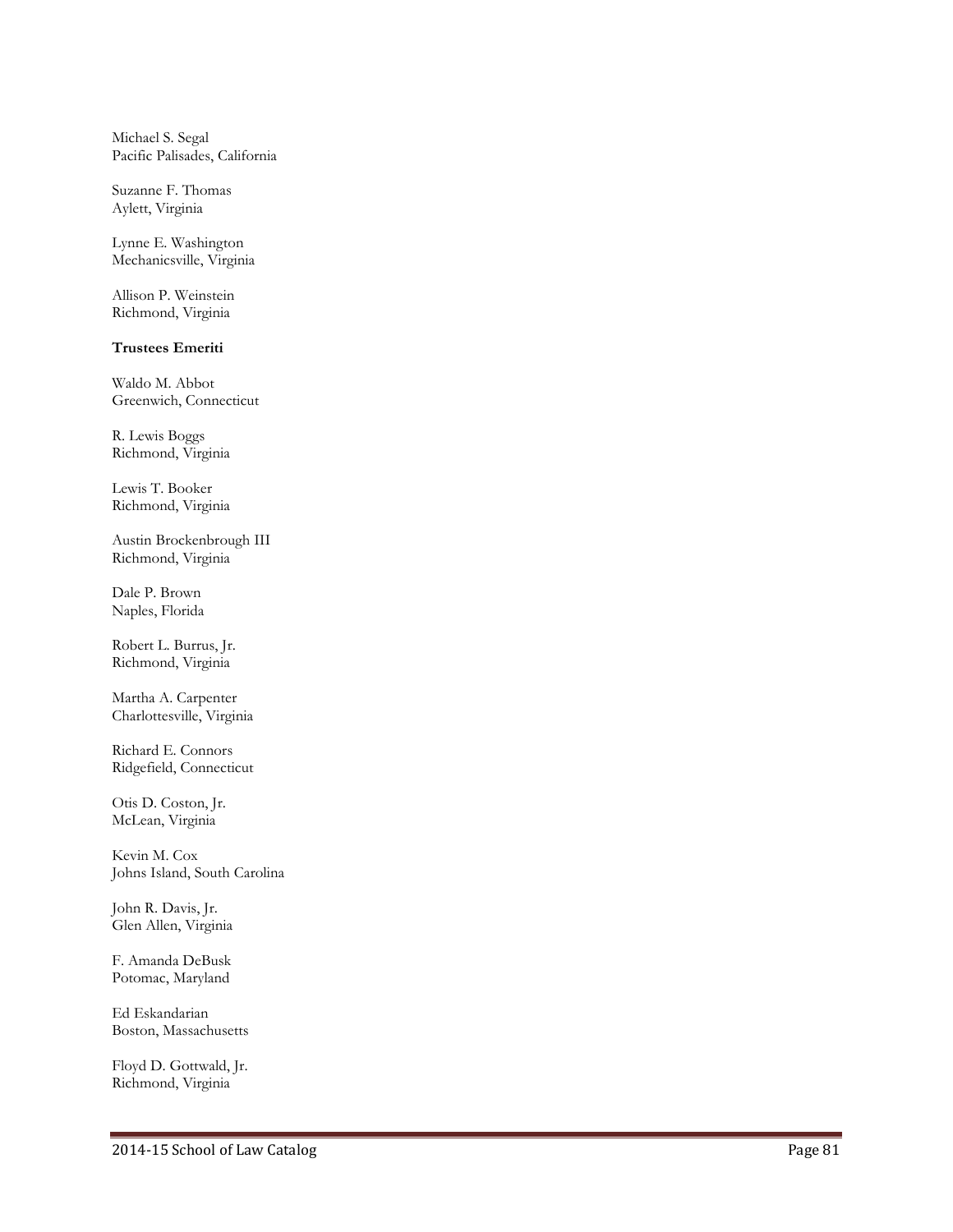Susan M. Humphreville Los Angeles, California

Robert S. Jepson, Jr. Savannah, Georgia

Richard S. Johnson Richmond, Virginia

Allen B. King Richmond, Virginia

Robert C. King, Sr. Richmond, Virginia

Stephen J. Kneeley Malvern, Pennsylvania

Charles A. Ledsinger, Jr. Bethesda, Maryland

Thomas C. Leggett Halifax, Virginia

Stephen M. Lessing Cold Spring Harbor, New York

Daniel J. Ludeman St. Louis, Missouri

Lawrence C. Marsh New York, New York

Janice R. Moore Deltaville, Virginia

Dennis A. Pryor Manakin-Sabot, Virginia

Robert E. Rigsby Richmond, Virginia

Claire M. Rosenbaum Richmond, Virginia

Gilbert M. Rosenthal Richmond, Virginia

Guy A. Ross Key West, Florida

Jeremiah J. Sheehan Vero Beach, Florida

Frederick P. Stamp, Jr. Wheeling, West Virginia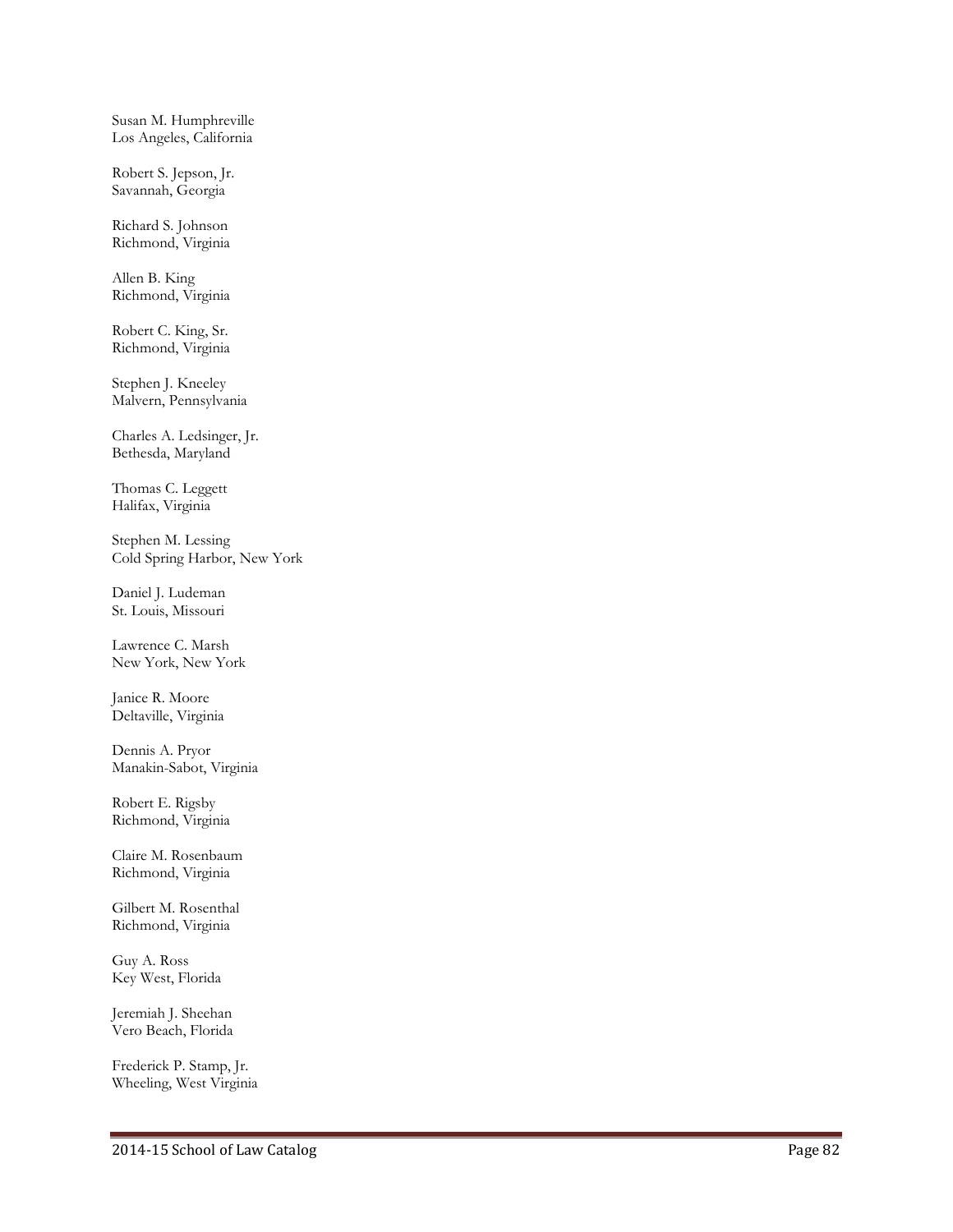Charles W. Sweet, Jr. Barrington, Illinois

Michael E. Szymanczyk Sanibel, Florida

Fred T. Tattersall Vero Beach, Florida

George W. Wellde, Jr. New York, New York

Elaine J. Yeatts Richmond, Virginia

#### **Administration**

#### **The University**

*Edward L. Ayers, President* Jaquelyn S. Fetrow, *Vice President and Provost* Stephen D. Bisese, *Vice President, Student Development* Ann Lloyd Breeden, *Secretary to the Board of Trustees* Keith A. Gill, *Director of Athletics* Thomas C. Gutenberger, *Vice President, Advancement* David B. Hale, *Vice President, Business and Finance* Rev. Craig T. Kocher, *Chaplain to the University* Carolyn R. Martin, *Executive Assistant to the President* Kathryn J. Monday, *Vice President, Information Services* Lorraine G. Schuyler, *Chief of Staff* Shannon E. Sinclair, *General Counsel* Anne E. Tessier, *Vice President, Enrollment Management*

# **University Deans**

Nancy Bagranoff, *Dean, Robins School of Business* Joseph R. Boehman, *Dean, Richmond College* Joseph G. Hoff, Interim Dean*, International Education* Juliette L. Landphair, *Dean, Westhampton College* James L. Narduzzi, *Dean, School of Professional and Continuing Studies* Sandra J. Peart, *Dean, Jepson School of Leadership Studies* Wendy Collins Perdue, *Dean, Richmond School of Law* Kathleen Skerrett, *Dean, School of Arts and Sciences* Gil Villanueva, *Assistant Vice President and Dean of Admission*

Susan D. Breeden, *University Registrar* Kevin Butterfield, *University Librarian*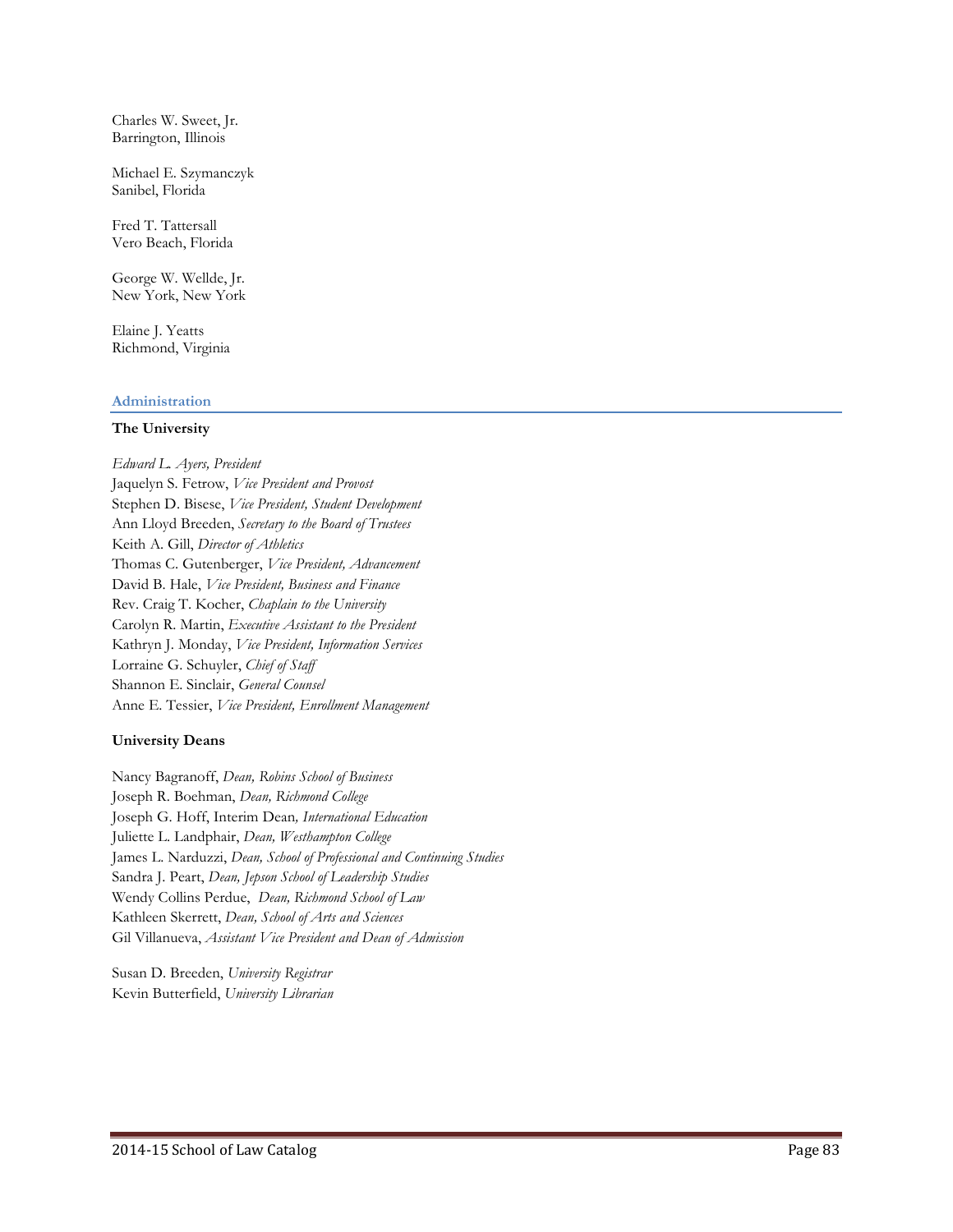#### **Academic Associates**

Patricia J. Brown, *Associate Dean, School of Professional and Continuing Studies* Thomas J. Cosse, *Associate Dean for International Programming, The E. Claiborne Robins School of Business* Richard S. Coughlan, *Associate Dean and Director, The Richard S. Reynolds Graduate School, The E. Claiborne Robins School of Business* Elisabeth Gruner *Associate Dean, School of Arts and Sciences* Malcolm Hill *Associate Dean, School of Arts and Sciences* Robert H. Nicholson, *Associate Dean for Undergraduate Business Programs, The E. Claiborne Robins School of Business* Terry L. Price *Associate Dean for Academic Affairs, Jepson School of Leadership Studies* Vincent Wei-cheng Wang *Associate Dean, School of Arts and Sciences*

# **Law School**

Wendy Collins Perdue, *J.D., Dean Professor of Law* W. Clark Williams Jr., *J.D., Associate Dean* Kristine Henderson, *J.D., Associate Dean* Michelle L. Rahman, *Associate Dean for Admissions* Timothy L. Coggins, *J.D., M.S.L.S., Associate Dean for Law Library* M. Denise Melton Carl, *J.D., Associate Dean for Career Services*

# **Faculty**

*The year given designates the year of appointment.*

Allred, Stephen, *Vice President and Provost;* 2008, B.A., M.P.A. (University of North Carolina, Chapel Hill), J.D. (Catholic University of America), Ed.D. (University of Pennsylvania)

Bacigal, Margaret I., *Clinical Professor of Law and Administrative Director of the Clinical Placement Program;* 1990. B.A. (Mary Baldwin College), J.D. (University of Richmond)

Bacigal, Ronald J., *Professor of Law;* 1971. B.S. (Concord College), LL.B. (Washington and Lee University)

Bartges, Kelley H., *Clinical Professor of Law and Director of the Delinquency Clinic;* 1994. B.A. (Converse College), M.Ed. (Clemson University), J.D. (University of Richmond)

Brown, Carol N. *Professor of Law;* 2012 A.B. (Duke University), J.D., LL.M. (Duke University School of Law)

Bryson, W. Hamilton, *Blackstone Professor of Law;* 1973. B.A. (Hampden-Sydney College), LL.B. (Harvard University), LL.M. (University of Virginia), Ph.D. (Cambridge University)

Casey, Tara, *Director of Pro Bono Services;* 2007. B.A. (University of Virginia), J.D. (Washington University)

Chambers, Henry L. Jr., *Professor of Law;* 2004. B.A. (University of Virginia), J.D. (University of Virginia)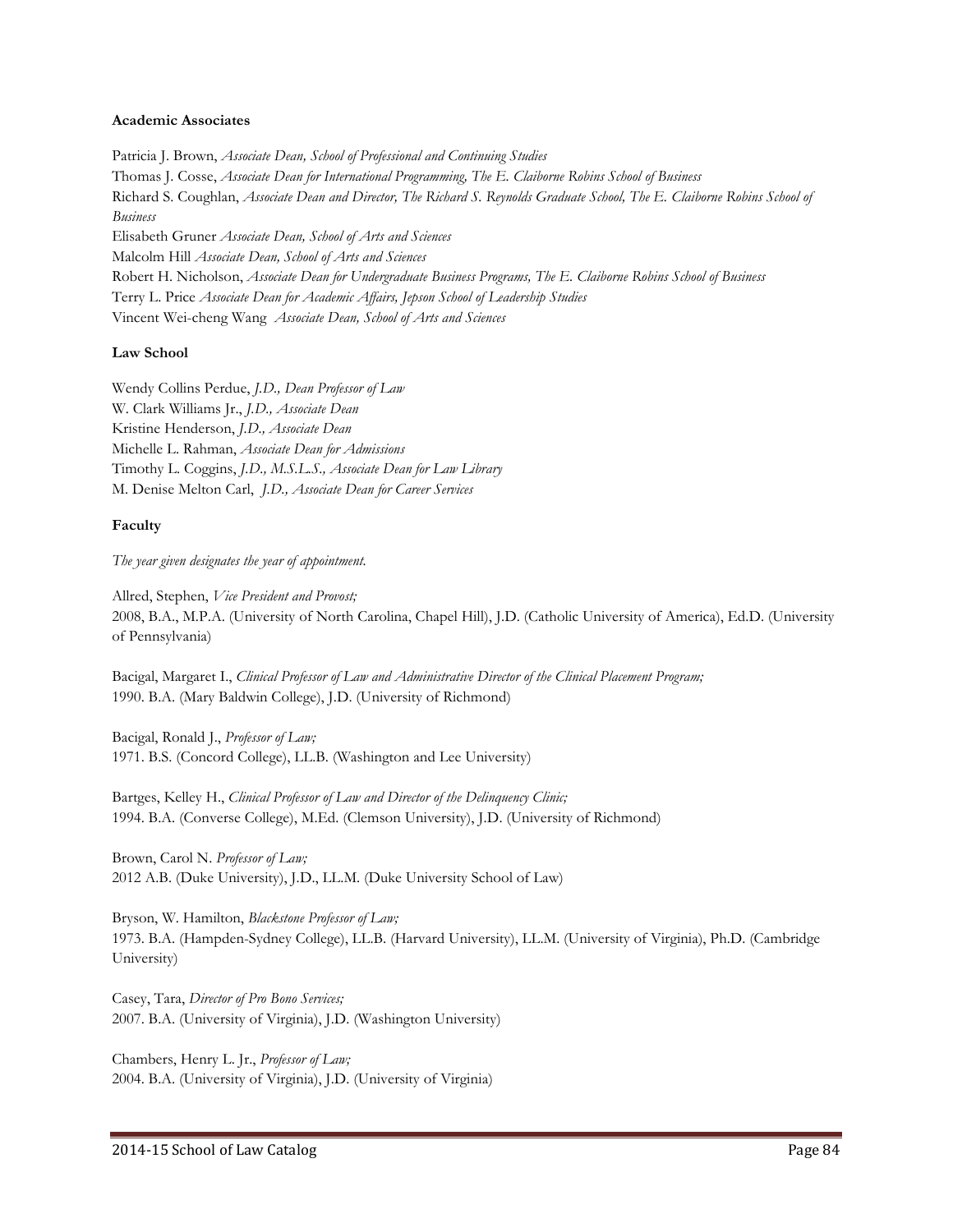Coggins, Timothy L., *Associate Dean for Library and Information Services, and Professor of Law;* 1997. B.A. (North Carolina Wesleyan), M.S. (Simmons College), J.D. (North Carolina Central University)

Corts, Christopher, *Associate Professor of Legal Writing;* 2013 B.A. (Otterbein College), M.A. (Fuller Theological Seminary), J.D. (University of Virginia)

Cotropia, Christopher A., *Associate Professor of Law;* 2006. B.S. (Northwestern University), J.D. (University of Texas)

Douglass, John G., *Dean and Professor of Law;* 1996. B.A. (Dartmouth College), J.D. (Harvard University)

Eisen, Joel B., *Professor of Law;* 1993. B.S. (Massachusetts Institute of Technology), J.D. (Stanford University)

Eisen, Tamar Schwartz, *Assistant Professor of Lawyering Skills and Director of Lawyering Skills I and II;* 2005. B.A. (Brandeis University), J.D. (Stanford University)

Epstein, David G., *George E. Allen Chair in Law* 2010, B.A. (University of Texas), LL.B. (University of Texas School of Law, LL.M. (Harvard University)

Erickson, Jessica M., *Assistant Professor of Law;* 2007. B.A. (Amherst College), J.D. (Harvard University)

Fisher, William O., *Assistant Professor of Law;* 2008. A.B. (Harvard University), J.D., (Yale University), M.P.P. (Harvard University)

Frisch, David J., *Professor of Law;* 2000. B.S. (University of Pennsylvania), J.D. (University of Miami), LL.M. (Yale University)

Gibson, James, *Associate Professor of Law and Director of the Intellectual Property Institute;* 2004. B.A. (Yale University), J.D. (University of Virginia)

Giorgetti, Chiara, *Associate Professor of Law, Faculty Director, LL.M. Program;* 2012 M.Sc. (Development Studies, London School of Economics and Political Sciences), J.D. (University of Bologna School of Law), LL.M., J.D. (Yale University Law School)

Heen, Mary L., *Professor of Law;* 1992. B.A. (Yale University), M.A.T. (Harvard University), J.D. (University of California at Berkeley), LL.M. (New York University)

al-Hibri, Azizah Y., *Professor of Law;* 1992. B.A. (American University of Beirut), M.A. (Wayne State University), Ph.D., J.D. (University of Pennsylvania)

Hodges, Ann C., *Professor of Law;* 1988. B.S. (University of North Carolina at Chapel Hill), M.A. (University of Illinois), J.D. (Northwestern University)

Holloway, Melanie, *Executive Director of the Intellectual Property Institute;* 2007. B.A. (Radford University), J.D. (University of Richmond)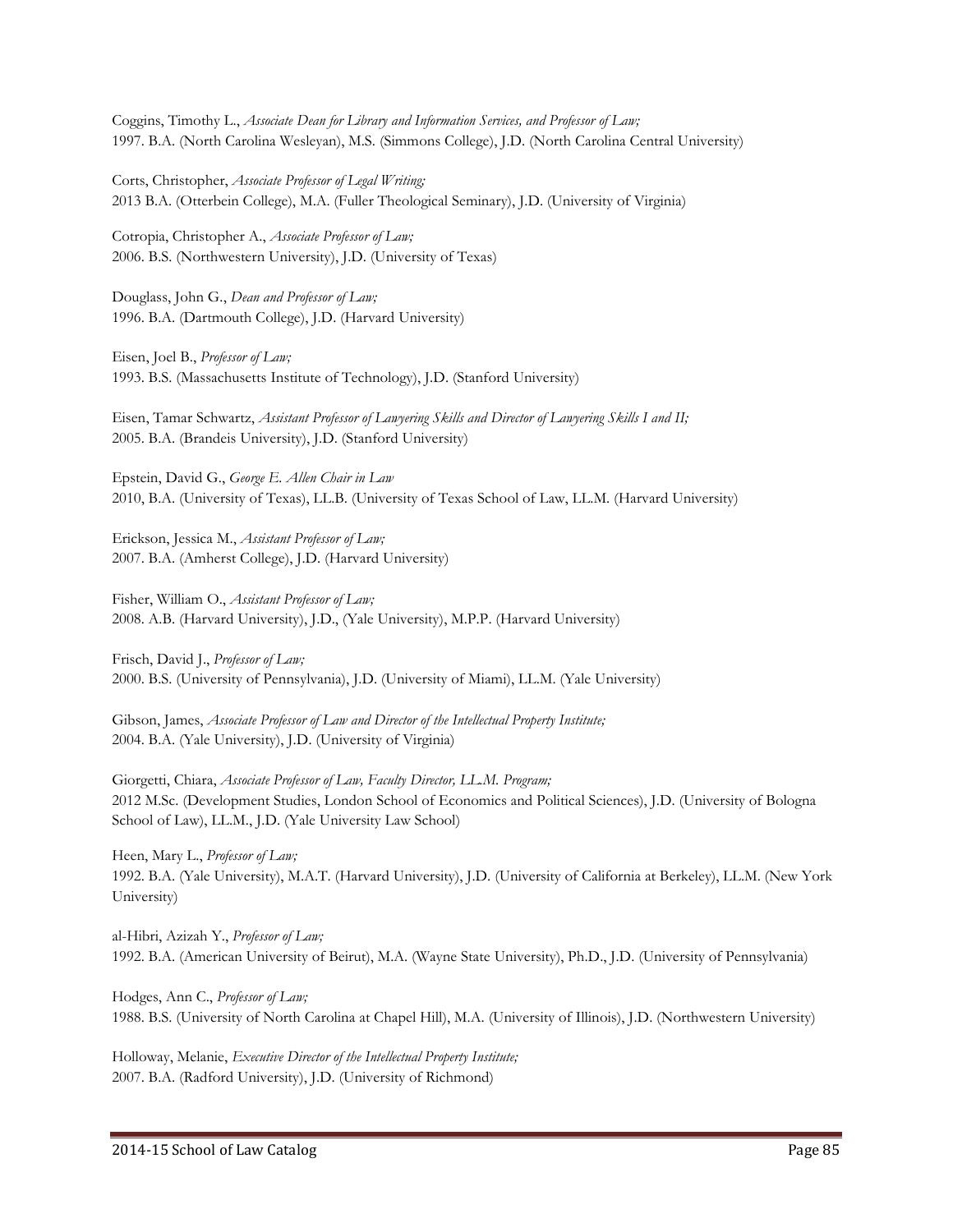Jones, John P., *Professor of Law;* 1982. B.A. (Marquette University), J.D. (University of San Diego), LL.M. (Yale University)

Lain, Corinna B., *Professor of Law;* 2002. B.A. (The College of William and Mary), J.D. (University of Virginia)

Lopez, Alberto B., *Professor of Law;* 2011. B.S. (Rose-Hulman Insttute of Technology), M.S. (University of Notre Dame), J.D. (Indiana University School of Law-Indianapolis), J.S.M. and J.S.D. (Stanford Law School)

Margolin, Dale, *Assistant Clinical Professor of Law and Director of the Family Law Clinic;* 2008. B.A. (Stanford University), J.D. (Columbia University)

McConnell, Julie E., *Assistant Clinical Professor and Director of Delinquency Clinic;*  2011. B.A.( Agnes Scott Women's College), J.D. (University of Richmond)

Motro, Shari, *Associate Professor of Law;* 2005. B.A. (Yale University), J.D. (New York University)

Murphy, Daniel T., *Professor of Law and Director, International Studies;* 1976. B.A., J.D. (Villanova University), LL.M. (Columbia University)

Osenga, Kristen Jakobsen, *Assistant Professor of Law;* 2006. B.S.E. (University of Iowa), M.S. (Southern Illinois University), J.D. (University of Illinois at Urbana-Champaign)

Pagan, John R., *University Professor of Law;* 1997. A.B. (The College of William and Mary), M.Litt. (Oxford University), J.D. (Harvard University), D.Phil. (Oxford University)

Perdue, Wendy Collins, *Dean and Professor of Law;* 2011. B.A. (Wellesley College), J.D. (Duke University)

Preis, John F., *Assistant Professor of Law;* 2008. B.S. (Cornell University), J.D. (Vanderbilt University)

Reeves, Emmeline Paulette, *Associate Professor for Academic Support;* 2000. B.A., J.D. (University of Virginia)

Robinson, Kimberly J., *Associate Professor;* 2010, B.A. (University of Virginia), J.D. (Harvard University Law School)

Sachs, Noah M., *Assistant Professor of Law and Director of Robert R. Merhige, Jr. Center for Environmental Studies;* 2006. B.A. (Brown University), M.P.A. (Princeton University), J.D. (Stanford University)

Samuel-Siegel, Doron, *Associate Professor of Legal Writing;* 2013 B.A. (University of Virginia), J.D. (University of Richmond)

Stubbs, Jonathan K., *Professor of Law;* 1989. B.A. (Haverford College), B.A. (Oxford University), J.D. (Yale University), LL.M. (Harvard University)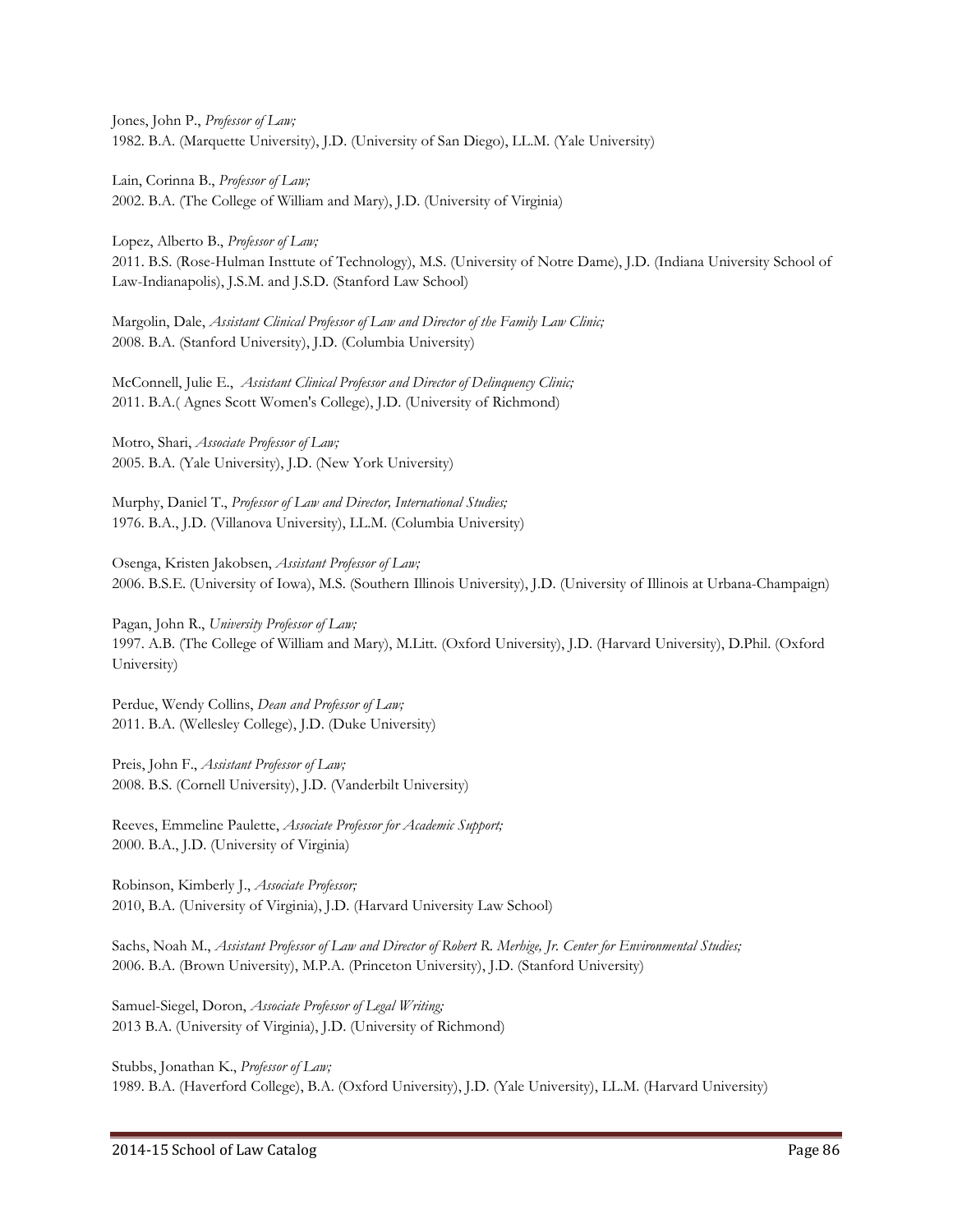Spalding, Andrew B., Assistant Professor of Law; 2012 B.A. (Whitman College), J.D. (University of Nevada, Las Vegas), Ph.D. (University of Wisconsin-Madison)

Swisher, Peter N., *Professor of Law;* 1974. B.A. (Amherst College), M.A. (Stanford University), J.D. (University of California, Hastings)

Tate, Mary K., *Director of the Richmond Institute for Actual Innocence;* 2005. B.A. (University of Kansas), J.D. (University of Virginia)

Tobias, Carl W., *Williams Professor of Law;* 2003. B.A. (Duke University), LL.B. (University of Virginia)

Volenik, Adrienne, *Clinical Professor of Law and Director, Disabilities Law Clinic;* 1996. B.A. (Marietta College), J.D. (University of Maryland)

Williams, W. Clark Jr., *Associate Dean for Academic Affairs and Professor of Law;* 1979. B.A. (Brown University), J.D. (Vanderbilt University)

# **Faculty Emeriti**

Berryhill, W. Wade, *Professor of Law;* 1976. B.S. (Arkansas State University), J.D. (University of Arkansas), LL.M. (Columbia University)

Davis, Carle E., C.P.A., *Professor of Law, Emeritus;* 1958-1988. B.A. (Concord College), LL.B. (University of Richmond)

Johnson, J. Rodney, C.L.U., *Professor of Law;* 1970. B.A., J.D. (The College of William and Mary), LL.M. (New York University)

Moenssens, André A., *Professor of Law, Emeritus;* 1973-1995. J.D. (Chicago-Kent College of Law), LL.M. (Northwestern University)

# **Law Librarians**

Birch, Paul M., *Computer Services Librarian;* 1989. B.A., M.A., J.D. (University of Wisconsin)

Coggins, Timothy L., *Associate Dean for Library and Information Services and Professor of Law;* 1997. B.A. (North Carolina Wesleyan), M.S. (Simmons College), J.D. (North Carolina Central University)

Corriell, Suzanne, *Head Reference/Research Services Librarian;* 2007. A.B. (Mount Holyoke College), J.D. (University of Iowa), M.A.L.I.S. (University of Iowa School of Library and Information Science)

Hamilton, Heather, *Reference/Research Services Librarian;* 2010. B.A. (University of Cincinnati), M.L.S. (Drexel University), J.D. (William and Mary Law School)

Janto, Joyce Manna, *Deputy Director of Law Library;* 1982. B.S. (Clarion State College), M.L.S. (University of Pittsburgh), J.D. (University of Richmond)

Lo, Mei Kiu, Catalog/Systems Librarian;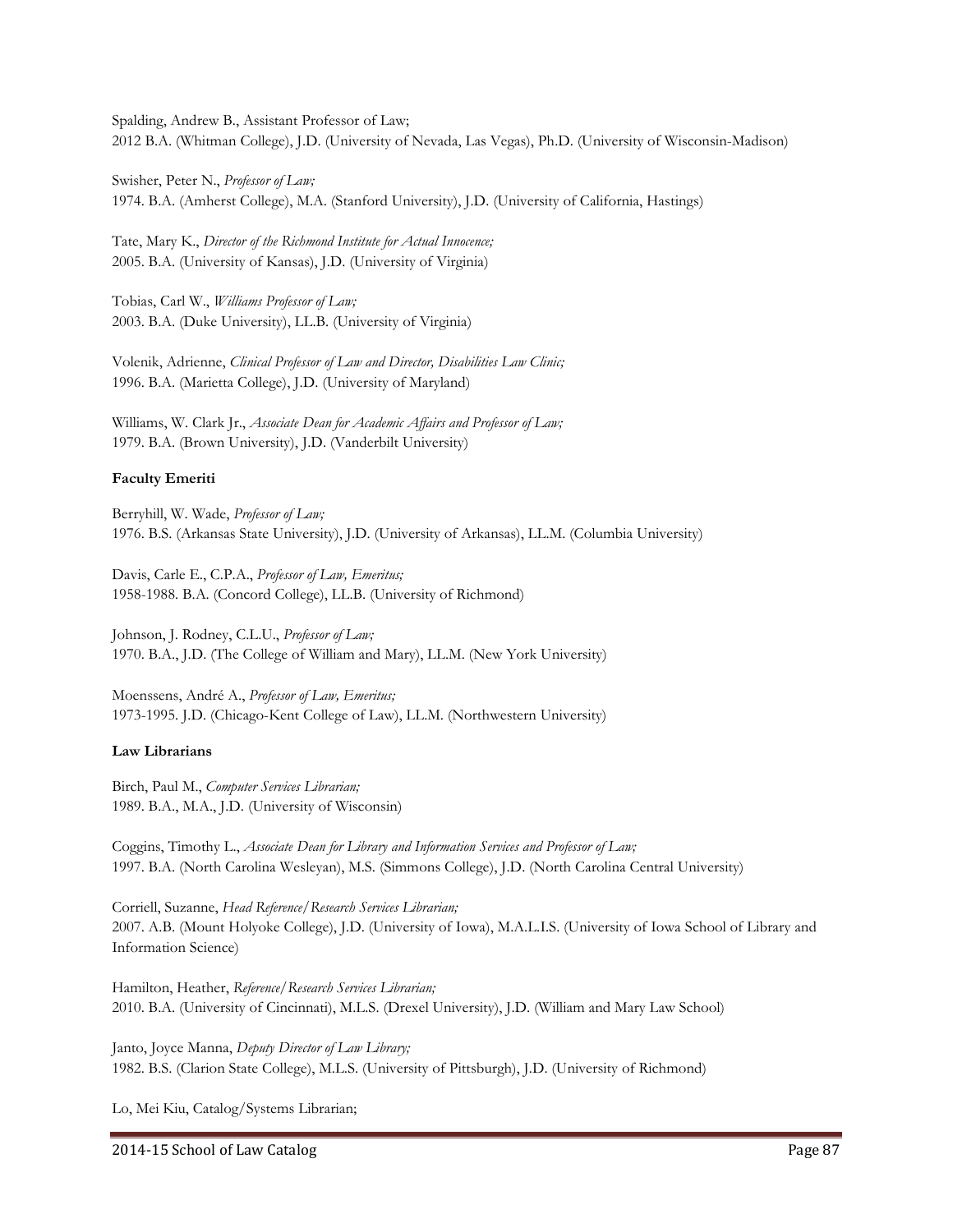2013 B.S. (Hong Kong University), M.L.S. (State University of New York at Buffalo), C.A.S. (University of North Carolina at Chapel Hill)

O'Connor, Amy, *Technical Services/Digital Resources Librarian* 2010. B.A. (Virginia Commonwealth University), M.L.I.S. (University of South Florida)

Wambold, Sally H., *Technical Services Librarian;* 1980. B.A. (Old Dominion University), M.S.L.S. (University of North Carolina at Chapel Hill)

Zwirner, Gail, *Head, Access Services;* 1998. B.A. (Juniata College), M.S.L.S. (The Catholic University of America)

# **Adjunct Faculty**

Aaron, Hugh E., *Adjunct Associate Professor of Law;* 1999. B.S. (Christopher Newport College), M.H.A. (Medical College of Virginia/Virginia Commonwealth University), J.D. (University of Richmond)

Adams, John, *Adjunct Assistant Professor of Law;* 2009. B.A. (Virginia Military Institute), J.D. (University of Virginia School of Law)

Aghdami, Farhad, *Adjunct Assistant Professor of Law;* 2006. B.A. (University of Virginia), J.D. (Wake Forest University), LL.M. (Georgetown University)

Allen, Hon. Michael, *Adjunct Professor of Law;* 2005. B.A. (East Carolina University), J.D. (University of Richmond)

Bacon, Tessie, *Adjunct Assistant Professor of Law;* 2011. B.S. (University of Virginia), J.D. (University of Richmond)

Barnes, Edward, *Adjunct Assistant Professor of Law;* 2008. B.A. (East Carolina University), J.D. (University of Richmond)

Benjamin-Pearson, Victoria, *Adjunct Assistant Professor of Law;* 2007. B.A. (North Carolina Central University), J.D. (University of Virginia)

Bennardo, Kevin, *Adjunct Assistant Professor of Law;* 2011. B.A. (University of Miami), J.D. (The Ohio State University Moritz College of Law)

Best, Robert, *Adjunct Assistant Professor of Law;* 2009. B.A. (Southern Methodist University), J.D. (University of Houston Law Center), LL.M. (U.S. Army Judge Advocate General's School)

Betts, Edward J., *Adjunct Assistant Professor of Law;* 2005. A.B. (Colgate University), J.D. (University of Richmond), LL.M. (Harvard University)

Beverly, Michael, *Adjunct Assistant Professor of Law;* 2005. B.A. (University of North Carolina at Chapel Hill), J.D. (University of Virginia)

Bondurant, Thomas O. Jr., *Adjunct Associate Professor of Law;*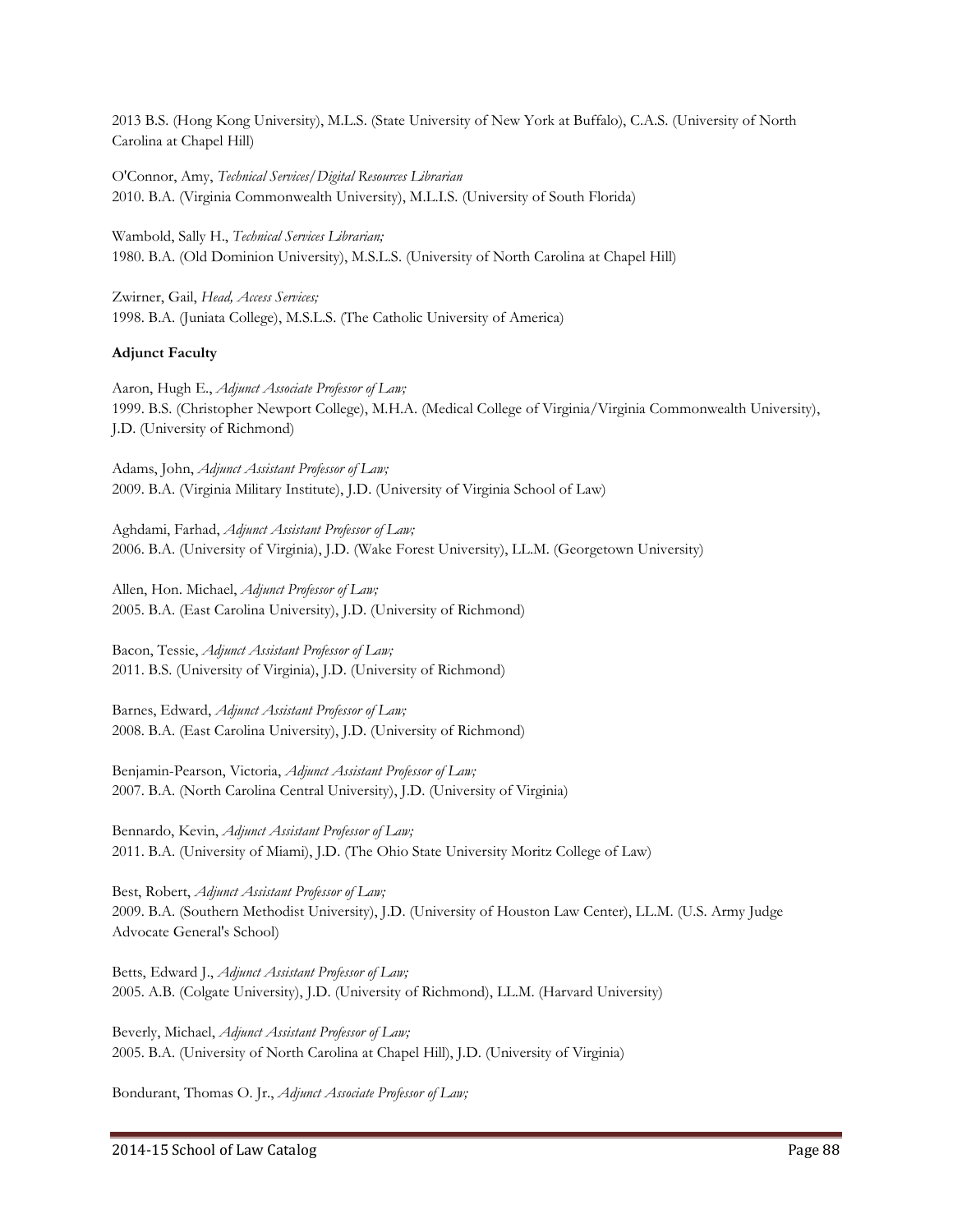2003. B.A., J.D. (University of Richmond)

Brand, Claudia, *Adjunct Assistant Professor of Law;* 2006. German Law (Johana Wolfgang Goethe Universitact), J.D. (University of Richmond)

Brice, Hon. Lynn S., *Adjunct Professor of Law;* 2003. B.A. (State University of New York at Buffalo), M.S.W. (Virginia Commonwealth University), J.D (University of Richmond)

Burks, Ann, *Adjunct Assistant Professor of Law;* 2008. B.A. (University of North Carolina), J.D. (University of Richmond), MA. (Florida State University)

Burtch, Jack W. Jr., *Adjunct Professor of Law;* 1994. B.A. (Wesleyan University), J.D. (Vanderbilt University)

Bursheim, Craig, *Adjunct Assistant Professor of Law;* 2008. B.S. (Florida International University), J.D. (University of Richmond)

Byrne, Sean, *Adjunct Associate Professor of Law;* 2000. B.A., J.D. (University of Richmond)

Cardwell, Claire G., *Adjunct Professor of Law;* 1992. B.A. (University of Virginia), J.D. (University of Richmond)

Chiffolo, Michael P., *Adjunct Assistant Professor of Law;* 2004. B.A. (State University of New York College at Brockport), J.D. (University of Richmond)

Collins, Christopher J., *Adjunct Professor of Law;* 1997. B.A. (George Mason University), J.D. (The College of William and Mary)

Cook, Nancy D., *Adjunct Associate Professor of Law;* 2001. B.S. (University of Alabama), J.D. (University of Richmond)

Cosby, James C., *Adjunct Professor of Law;* 1995. B.A. (Virginia Military Institute), J.D. (University of Richmond)

Cunningham, Alexandra B., *Adjunct Assistant Professor of Law;* 2004. B.A. (University of Virginia), J.D. (Emory University)

Darrell, Eden, *Adjunct Assistant Professor of Law;* 2011. B.S. (College of Charleston), J.D. (University of Richmond)

Davis, Ashley, *Adjunct Assistant Professor of Law;* 2008. B.A. (College of William and Mary), J.D. (University of North Carolina), PhD. (University of Pittsburgh)

Decker, Marla Graff, *Adjunct Professor of Law;* 1996. B.A. (Gettysburg College), J.D. (University of Richmond)

Deskevich, Duane, *Adjunct Assistant Professor of Law;* 2008. B.A. (The American University), J.D. (University of Richmond)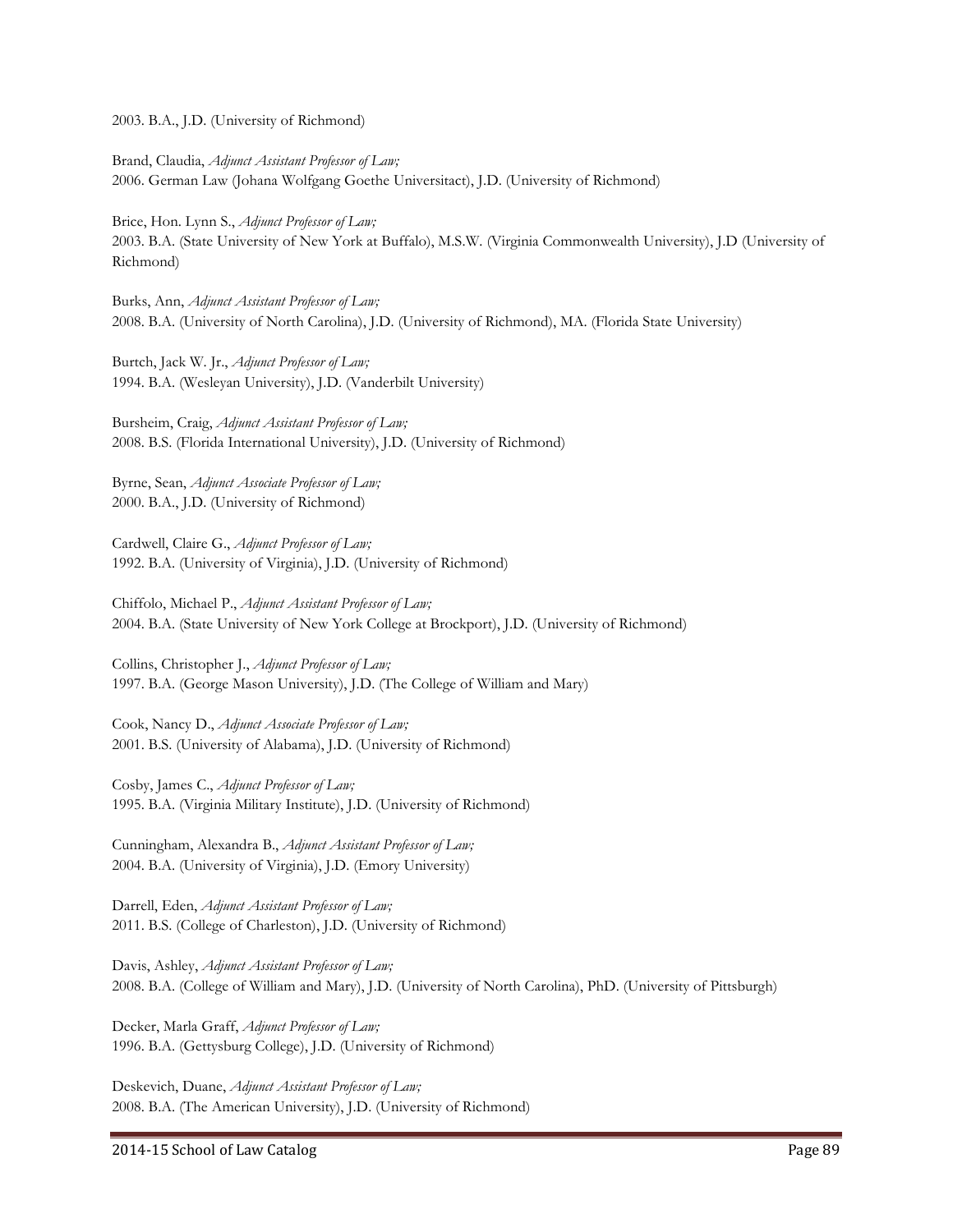Dinkin, William J., *Adjunct Associate Professor of Law;* 2000. B.A. (University of Virginia), J.D. (University of Richmond)

Ellis, Morna, *Adjunct Assistant Professor of Law;* 2007. M.Ed. (Virginia Commonwealth University), J.D. (University of Richmond)

Erard, Andrea S., *Adjunct Associate Professor of Law;* 2002. B.A. (Mary Washington College), J.D. (University of Richmond)

Faraci, Stephen M. Sr., *Adjunct Assistant Professor of Law;* 2008. B.A. (University of Rochester), J.D. (University of Richmond)

Fidlow, Bennett J., *Adjunct Assistant Professor of Law;* 2006. B.F.A. (Carnegie-Mellon University), M.F.A. (Columbia University), J.D. (Hastings College)

Fisher, Hayden D., *Adjunct Assistant Professor of Law;* 2006. B.A. (Virginia Military Institute), J.D. (Washington and Lee University)

Ford, Jacqueline, *Adjunct Assistant Professor of Law;* 2008. B.A. (Hobart William Smith College), J.D. (University of Richmond)

Geary, Matthew P., *Adjunct Assistant Professor of Law;* 2006. B.S. (Mary Washington College), J.D. (University of Richmond)

Gerson, Frederick R., *Adjunct Assistant Professor of Law;* 2006. B.A. (John Hopkins University), J.D. (The College of William and Mary)

Gibney, John, *Adjunct Assistant Professor of Law;* 2005. B.A. (The College of William and Mary), J.D. (University of Virginia)

Gill, Michael, *Adjunct Assistant Professor of Law;* 2009. B.A. (Texas Christian University), J.D. (University of Virginia)

Gill, Paul, *Adjunct Associate Professor of Law;* 2001. B.A. (University of Virginia), J.D. (University of Richmond)

Goodman, Michael L., *Adjunct Professor of Law;* 1997. B.A., J.D. (University of Virginia)

Grady, Carolyn V., *Adjunct Professor of Law;* 1992. B.A. (Skidmore College), J.D. (Boston College)

Guare, Timothy H., *Adjunct Associate Professor of Law;* 2000. B.A. (University of Virginia), J.D. (Harvard University)

Haas, Steven, *Adjunct Assistant Professor of Law;* 2009. B.A. (Hampden-Sydney College), J.D. (University of Virginia)

Hallock, Sarah J., *Adjunct Assistant Professor of Law;*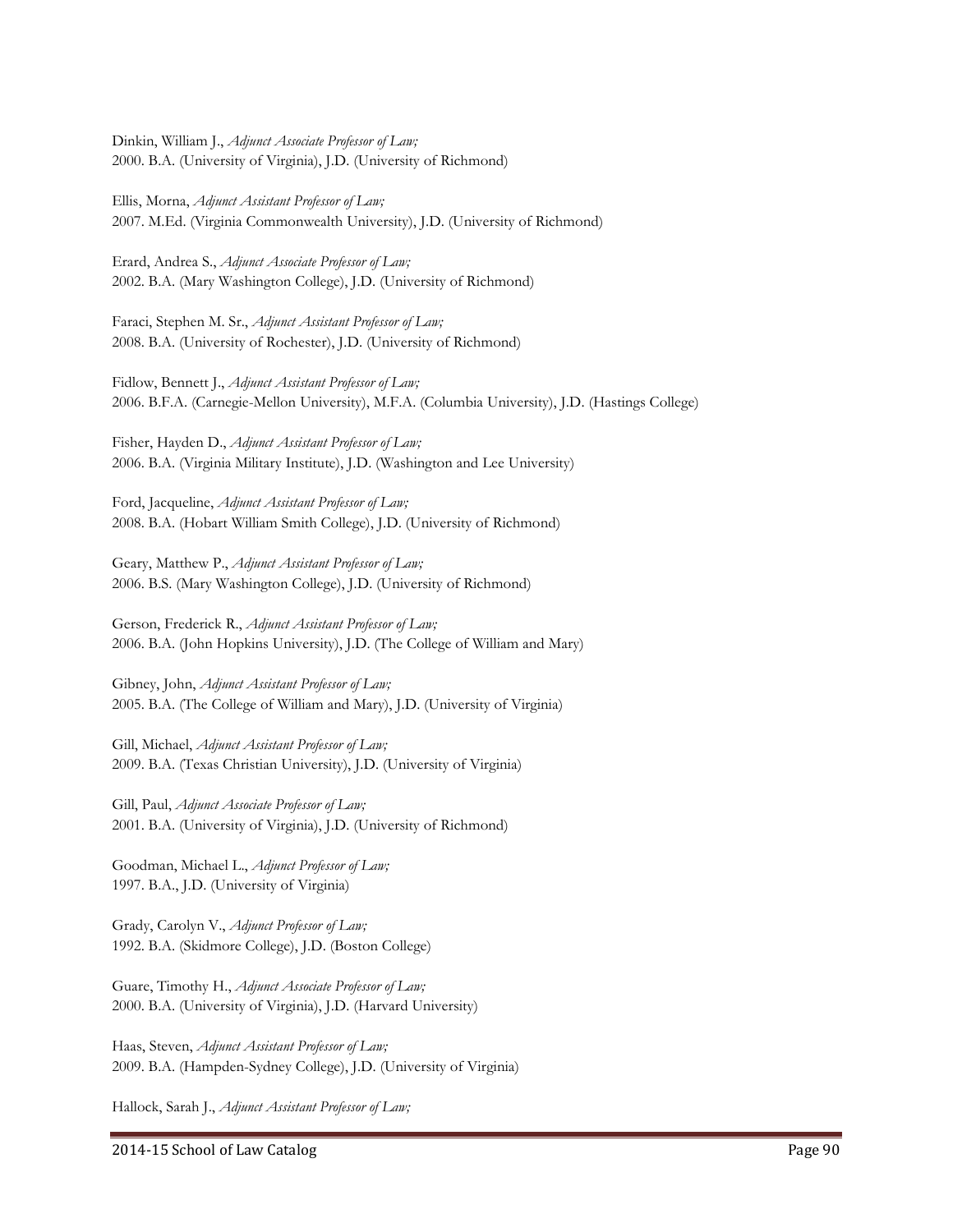2007. B.A. (University of Virginia), J.D. (University of Richmond)

Hanes, Patrick R., *Adjunct Assistant Professor of Law;* 2006. B.A., J.D. (University of Virginia)

Hawkins, Robert, *Adjunct Assistant Professor of Law;* 2008. B.A. (Amherst College), J.D. (University of Virginia), LL.B. (Cambridge University)

Herring, Michael N., *Adjunct Associate Professor of Law;* 2002. B.A., J.D. (University of Virginia)

Hixon, Samuel, *Adjunct Assistant Professor of Law;* 2010. B.S. (University of Virginia), LL.B. (University of Virginia)

Hodges, Robert L., *Adjunct Professor of Law;* 1993. B.A. (University of North Carolina), J.D. (George Mason University)

Hopkins, Carlos, *Adjunct Assistant Professor of Law;* 2011. B.A. (The Citadel--The Military College of South Carolina), J.D. (University of Richmond)

Hoy, Melissa H., *Adjunct Assistant Professor of Law;* 2005. B.A. (Trinity College), J.D. (University of Richmond)

Hudson, Hon. Henry E., *Adjunct Professor of Law;* 2006. B.A., J.D. (American University)

Inge, Vernon E., *Adjunct Associate Professor of Law;* 2000. B.A. (University of Richmond), J.D. (University of Virginia)

Ivins, John C. Jr., *Adjunct Associate Professor of Law;* 1999. B.A. (Virginia Polytechnic Institute), J.D. (University of Virginia)

Jeffreys, Herndon III, *Adjunct Associate Professor of Law;* 1999. B.A. (University of Richmond), J.D. (University of Virginia)

Jennings, Caroline, *Adjunct Assistant Professor of Law;* 2010. B.A. (Washington and Lee University), J.D. (University of Richmond)

Johnson, Dana Martin, *Adjunct Assistant Professor of Law;* 2006. B.A. (Virginia Tech), J.D. (Temple Law School)

Johnson, David J., *Adjunct Assistant Professor of Law;* 2006. B.A., J.D. (University of Richmond)

Johnson, Randall Jr., *Adjunct Assistant Professor of Law;* 2011. B.A. (The College of William and Mary), J.D. (University of Richmond)

Jones, Christina, *Adjunct Assistant Professor of Law;* 2009. B.S. (University of Virginia), J.D. (University of Virginia)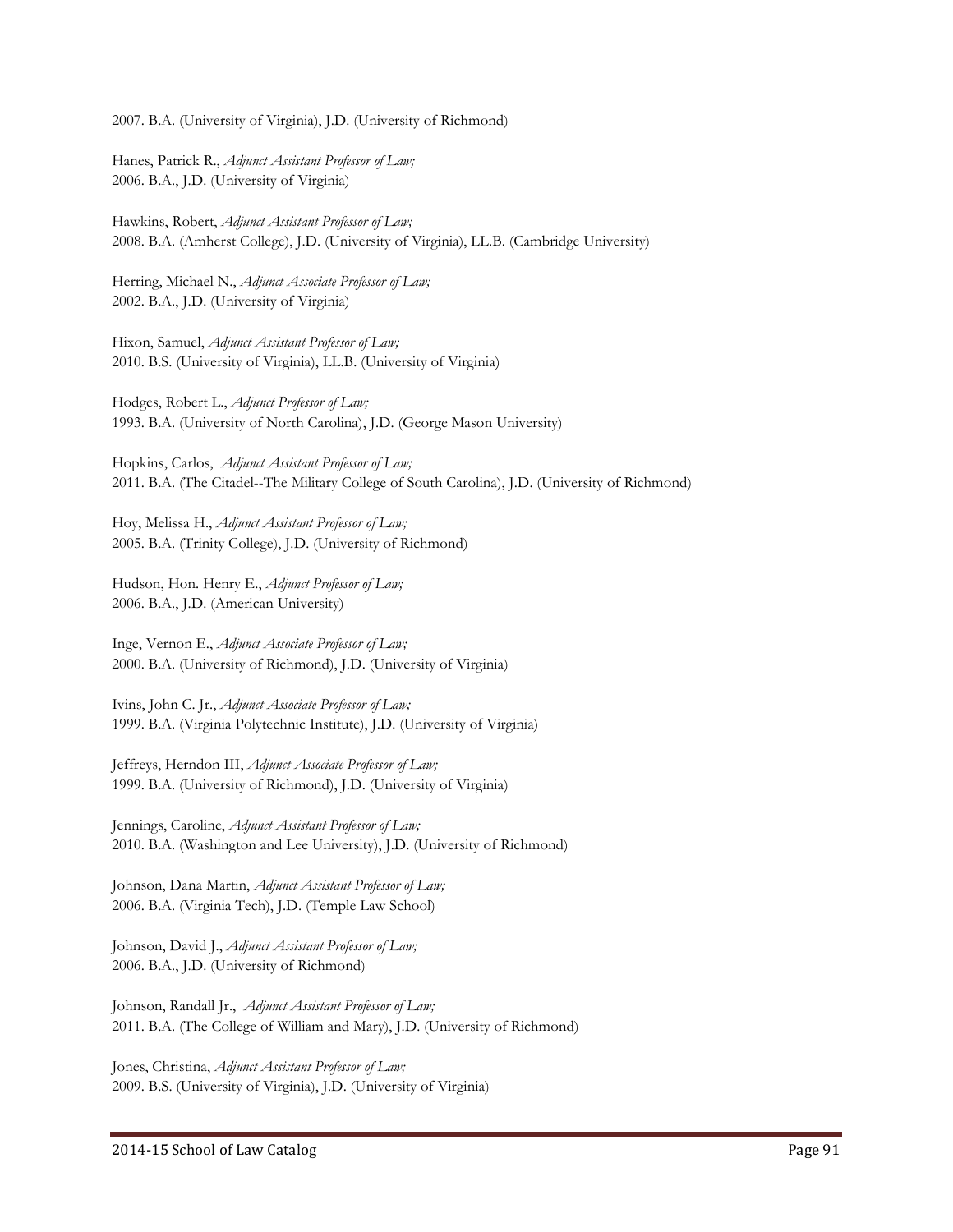Jones, Jessica S., *Adjunct Associate Professor of Law;* 2001. B.A. (Randolph-Macon Woman's College), M.L.S. (University of Rhode Island), J.D. (Rutgers University)

Katz, Phyllis C., *Adjunct Assistant Professor of Law;* 2005. B.A. (Rutgers University), M.A. (Ohio University), J.D. (University of Richmond)

Kelley, Katherine Murray, *Adjunct Assistant Professor of Law;* 2006. B.A. (Randolph-Macon College), J.D. (University of Richmond)

Khatcheressian, Laura W., *Adjunct Assistant Professor of Law;* 2006. B.A. (George Washington University), J.D. (University of Virginia)

Lacy, Hon. Elizabeth B., *John Marshall Professor of Judicial Studies;* 1994. B.A. (Saint Mary's College), J.D. (University of Texas), LL.M. (University of Virginia)

Lauck, Hon. M. Hannah, *Adjunct Professor of Law;* 1997. A.B. (The College of William and Mary), J.D. (University of Virginia)

Lemacks, Jodi E., *Adjunct Associate Professor of Law;* 2002. B.A. (Randolph-Macon College), J.D. (University of Richmond)

Lukitsch, Bethany G., *Adjunct Assistant Professor of Law;* 2005. B.S. (College of William and Mary), J.D. (University of Richmond)

Maguire, Mary E., *Adjunct Assistant Professor of Law;* 2004. B.A. (Middlebury College), J.D. (Georgetown University)

Malveaux, Courtney M., *Adjunct Assistant Professor of Law;* 2007. B.A. (Pennsylvania State University), M.A. (George Washington University), J.D. (The College of William and Mary)

Matson, Bruce, *Adjunct Associate Professor of Law;* 2000. B.A., J.D. (The College of William and Mary)

McCallum, Steven C., *Adjunct Assistant Professor of Law;* 2006. B.A. (Grinnell College), J.D. (University of Texas)

McCauley, James, *Adjunct Associate Professor of Law;* 2002. B.A. (James Madison University), J.D. (University of Richmond)

McCauley, Kathleen, *Adjunct Associate Professor of Law;* 2001. B.A. (The College of William and Mary), J.D. (Dickinson College)

McCullagh, Patricia C., *Adjunct Assistant Professor of Law;* 2005. B.S. (Fairfield University), J.D. (University of Richmond)

Miller, Stephen, *Adjunct Associate Professor of Law;* 2001. B.A. (Denison University), J.D. (University of Virginia)

Mullen, Dale G., *Adjunct Assistant Professor of Law;*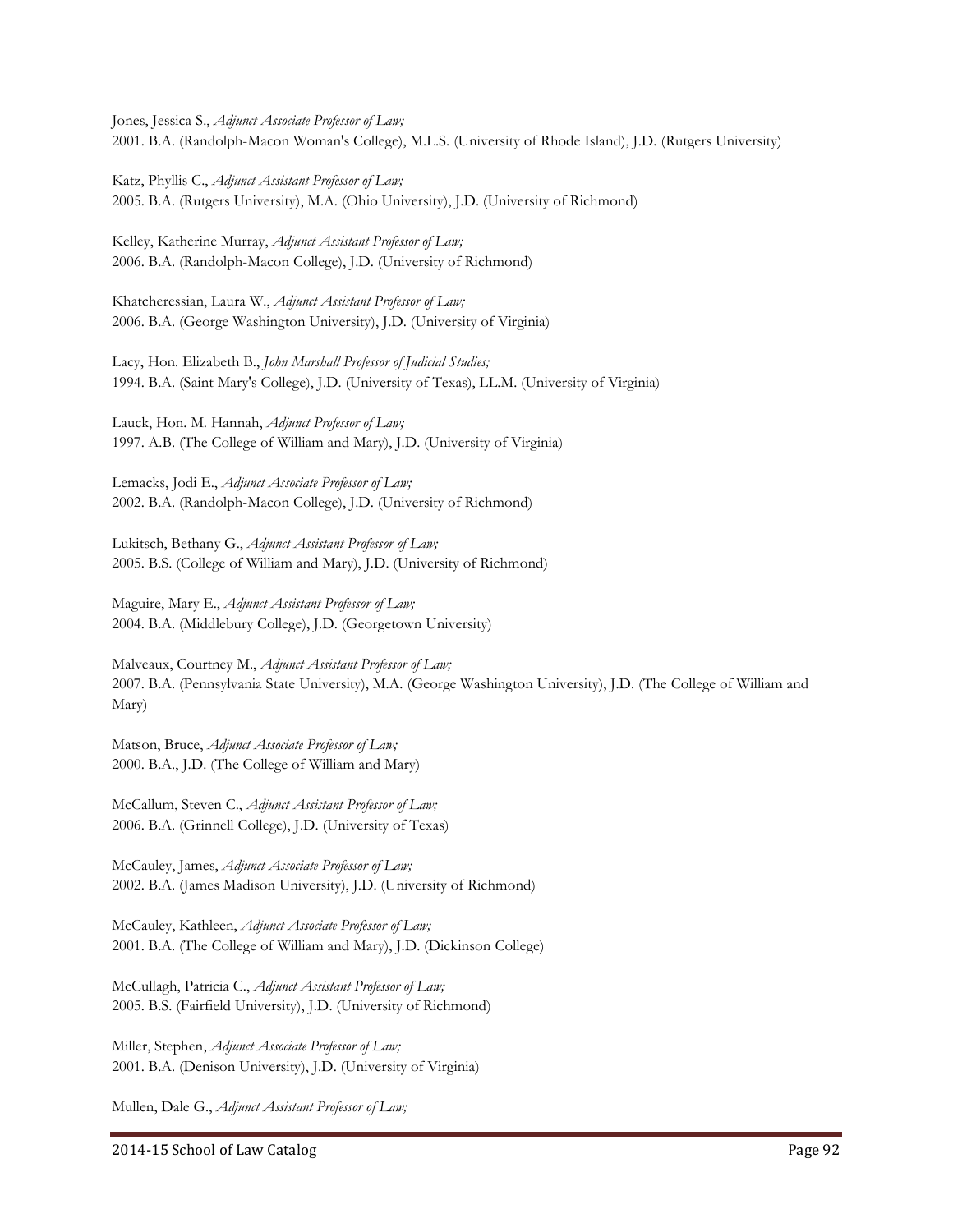2004. B.S. (Bluefield College), J.D. (University of Richmond)

Oglesby, Nancy V., *Adjunct Assistant Professor of Law;* 2006. B.A. (Furman University), J.D. (University of Richmond)

Phillips, James, *Adjunct Professor of Law;* 1999. B.A. (Hampden-Sydney College), J.D. (University of Richmond), Ph.D. (University of Colorado)

Putbrese, Cortland, C., *Adjunct Assistant Professor of Law;* 2005. B.A. (University of Virginia), J.D. (Washington and Lee University)

Ravindra, Geetha, *Adjunct Assistant Professor of Law;* 2008. B.A. (University of North Carolina), J.D. (University of North Carolina at Chapel Hill)

Riopelle, Elizabeth, *Adjunct Assistant Professor of Law;* 2011. B.A. (University of Virginia), J.D. (University of Virginia School of Law)

Robinson, John V., *Adjunct Associate Professor of Law;* 1999. B.A., B.L. (Rhodes University), M.A. (Oxford University), J.D. (University of Richmond)

Rockwell, Hon. Frederick G. III, *Adjunct Professor of Law;* 1994. B.A. (Randolph-Macon College), J.D. (University of Richmond)

Rohman, Thomas P., *Adjunct Professor of Law;* 1989. B.B.A. (Notre Dame University), J.D. (Detroit College)

Rowlett, Randy B., *Adjunct Associate Professor of Law;* 2003. B.A., J.D. (The College of William and Mary)

Rubin, Mark, *Adjunct Philpot Professor of Law;* 1996. B.A. (University of North Carolina at Chapel Hill), J.D. (University of Virginia)

Samuel-Siegel, Doron, *Adjunct Assistant Professor of Law;* 2010. B.A. (University of Virginia), J.D. (University of Richmond)

Savage, Connelia, *Adjunct Assistant Professor of Law;* 2007. B.S. (University of Rochester), J.D. (University of Richmond)

Schneider, Debra, *Adjunct Assistant Professor of Law;* 2007. B.A. (University of North Carolina), J.D. (Emory University)

Seitzer, Cullen D., *Adjunct Associate Professor of Law;* 2004. B.A. (Mary Washington College), J.D. (University of Richmond)

Skinner, Reginald, *Adjunct Assistant Professor of Law;* 2007. B.A. (University of Richmond), J.D. (Harvard University), M.P.A. (Harvard Kennedy School of Government)

Snukals, Hon. Beverly, *Adjunct Professor of Law;* 2003. B.A. (Hollins College), J.D. (University of Richmond)